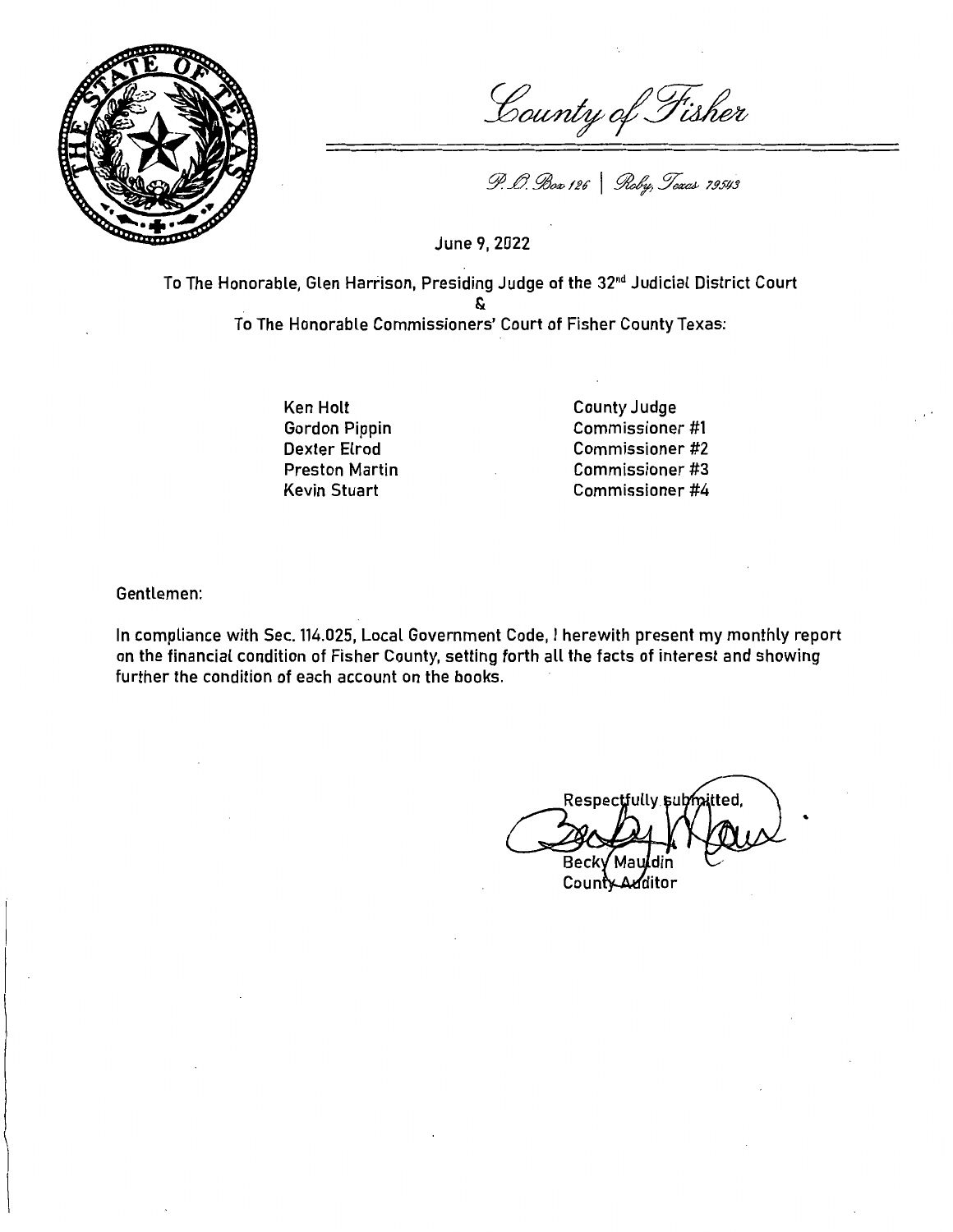

## $\tt FISHER$  **COUNTY**

## State of Financial Condit<sub>i</sub>on

. **JUNE 13, 2022** 

**COUNTY JUDGE·** ·

*KEN HOLT* 

**COMMISSIONERS** 

| PRECINCT#1 | GORDON PIPPIN  |
|------------|----------------|
| PRECINCT#2 | DEXTER ELROD   |
| PRECINCT#3 | PRESTON MARTIN |
| PRECINCT#4 | KEVIN STUART   |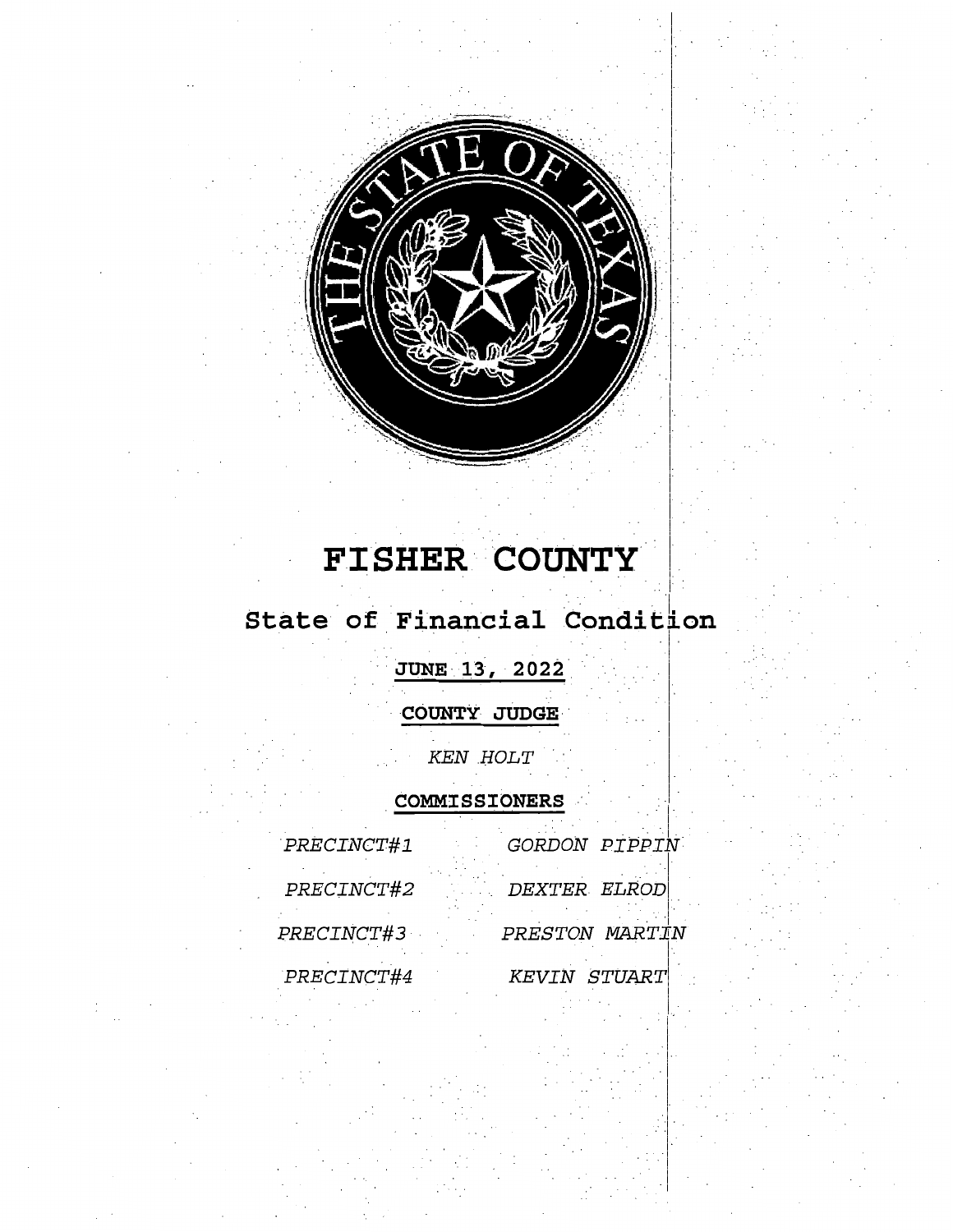|                     | 06-09-2022**BUDGET ANALYSIS USAGE REPORT ** ASSET, INCOME, & EXPENSE ACCOUNTS<br>TIME: 11:38 AM - EFFECTIVE MONTH: 06 |                    |                                       |                                                                                                     |                    | PAGE 1<br>PREPARER: 0004              |
|---------------------|-----------------------------------------------------------------------------------------------------------------------|--------------------|---------------------------------------|-----------------------------------------------------------------------------------------------------|--------------------|---------------------------------------|
|                     | ACCOUNT NO ACCOUNT-TITLE                                                                                              | ORIGINAL           | AMENDED                               | ENCUMBERED ACTIVITY ACTIVITY<br>BUDGET-AMOUNT BUDGET-AMOUNT YEAR-TO-DATE YEAR-TO-DATE MONTH-TO-DATE |                    | CURRENT USED<br>BALANCE PCT           |
|                     | REPORTING FUND: 0010 GENERAL FUND                                                                                     |                    |                                       |                                                                                                     |                    | EFFECTIVE MONTH - 06                  |
|                     | 0100 GENERAL FUND CASH ACCOUNTS                                                                                       |                    |                                       |                                                                                                     |                    |                                       |
|                     | 10-100-100 CFC: GENERAL FUND                                                                                          |                    |                                       | 2, 145, 475.62 19, 758.58 4, 614, 140.96                                                            |                    |                                       |
|                     | 10-100-130 MONEY MARKET CHECKING                                                                                      |                    |                                       | 412.04                                                                                              | 0.00               | 233,078.92                            |
|                     | 10-100-185 DUE FROM I&S FUND                                                                                          |                    |                                       | 0.00                                                                                                | 0.00               | 133,602.02                            |
|                     | 10-100-201 CERTIFICATE OF DEPOSIT - 1                                                                                 |                    |                                       | 106.43                                                                                              | 0.00               | 156,692.15                            |
|                     | 10-100-202 CERTIFICATE OF DEPOSIT - 2                                                                                 |                    |                                       | 106.43                                                                                              | 0.00               | 156,692.15                            |
|                     | 10-100-203 CERTIFICATE OF DEPOSIT - 3                                                                                 |                    |                                       | 106.43                                                                                              | 0.00               | 156,692.15                            |
|                     | 10-100-204 CERTIFICATE OF DEPOSIT - 4                                                                                 |                    |                                       | 106.43                                                                                              | 0.00               | 156,692.15                            |
|                     | 10-100-205 CERTIFICATE OF DEPOSIT - 5                                                                                 |                    |                                       | 106.43                                                                                              | 0.00               | 156,692.15                            |
|                     | 10-100-206 CERTIFICATE OF DEPOSIT - 6<br>10-100-230 DISTRICT CLERK EFILE                                              |                    |                                       | 179.92<br>587.98-                                                                                   | 0.00<br>22.00      | 258,453.69<br>288.70                  |
|                     | 10-100-231 COUNTY CLERK EFILE                                                                                         |                    |                                       | 53.65                                                                                               | 199.37             | 1,814.67                              |
|                     | 10-100-232 JP CREDIT CARD                                                                                             |                    |                                       | 1,122.05                                                                                            | 925.36             | 3,522.04                              |
|                     | 10-100-280 DELINQUENT TAXES RECEIVABLE                                                                                |                    |                                       | 0.00                                                                                                |                    | $0.00$ 111,890.40                     |
|                     | 10-100-285 ALLOWANCE-UNCOLLECTABLE TAXES                                                                              |                    |                                       | 0.00                                                                                                | 0.00               | 24,417.30-                            |
|                     | 10-100-290 DUE FROM APPRAISAL DISTRICT                                                                                |                    |                                       | 0.00                                                                                                | 0.00               | 0.00                                  |
|                     | GENERAL FUND CASH ACCOUNTS                                                                                            |                    |                                       | 2, 147, 187. 45 20, 905. 31 6, 115, 834. 85                                                         |                    |                                       |
|                     | 0300 GENERAL FUND REVENUE ACCTS                                                                                       |                    |                                       |                                                                                                     |                    |                                       |
|                     | 10-300-100 ADVALOREM TAXES                                                                                            |                    |                                       | 3,089,883.27                                                                                        | 14,200.15          | 636,556.27+ 126                       |
|                     | 10-300-104 TDEM GRANT                                                                                                 | 0.00               | 2, 453, 327.00 2, 453, 327.00<br>0.00 | 0.00                                                                                                | 0.00               | 0.00                                  |
|                     | 10-300-105 DELINQUENT ADVALOREM TAXES                                                                                 | 0.00               | 0.00                                  | 0.00                                                                                                | 0.00               | 0.00                                  |
|                     | 10-300-109 CREDIT CARD INTEREST EARNED                                                                                | 15.00              | 15.00                                 | 20.90                                                                                               | 0.00               | $5.90 + 139$                          |
|                     | 10-300-149 APPRAISAL DIST EXCESS REFUND                                                                               | 0.00               | 0.00                                  | 0.00                                                                                                | 0.00               | 0.00                                  |
|                     | 10-300-150 OTHER INCOME                                                                                               | 20.00              | 20.00                                 | 0.00                                                                                                | 0.00               | 20.00<br>00                           |
|                     | 10-300-151 TAX COLLECTOR ANNUAL SALES TAX COMM 7,600.00                                                               |                    | 7,600.00                              | 0.00                                                                                                | 0.00               | 7,600.00<br>00                        |
|                     | 10-300-152 MISC REIMBURSEMENTS                                                                                        | 100.00             | 100.00                                | 0.00                                                                                                | 0.00               | 100.00<br>00                          |
|                     | 10-300-153 DPS REIMBURSE PHONE& INTERNET                                                                              | 2,536.00           | 2,536.00                              | 0.00                                                                                                | 0.00               | 2,536.00<br>00                        |
|                     | 10-300-155 DRUG FOR REIMBURSE GF JAIL ASSIST                                                                          | 0.00               | 0.00                                  | 0.00                                                                                                | 0.00               | 0.00                                  |
|                     | 10-300-156 DRUG FOR REIMBURSE FICA<br>10-300-157 DRUG FOR REIMBURSE RETIREMENT                                        | 0.00<br>0.00       | 0.00                                  | 0.00<br>0.00                                                                                        | 0.00               | 0.00<br>0.00                          |
|                     | 10-300-180 INTEREST EARNED                                                                                            | 5,000.00           | 0.00<br>5,000.00                      | 8,460.80                                                                                            | 0.00<br>11.90      | $3,460.80+169$                        |
|                     | 10-300-185 INSURANCE PROCEEDS                                                                                         | 0.00               | 0.00                                  | 5,638.06                                                                                            | 0.00               | $5,638.06+$                           |
|                     | 10-300-190 INTEREST EARNED CD'S                                                                                       | 1,750.00           | 1,750.00                              | 712.07                                                                                              | 0.00               | 1,037.93 41                           |
|                     | 10-300-195 INSURANCE REMIBURSEMENTS                                                                                   | 1,000.00           | 1,000.00                              | 0.00                                                                                                | 0.00               | 1,000.00 00                           |
|                     | 10-300-200 COUNTY RESTITUTION INCOME                                                                                  | 0.00               | 0.00                                  | 3,722.00                                                                                            | 395.00             | $3,722.00+$                           |
|                     | 10-300-204 OIL & GAS INCOME                                                                                           | 3,300.00           | 3,300.00                              | 7,519.74                                                                                            | 1,987.65           | 4,219.74+228                          |
|                     | 10-300-205 GAS PIPELINE INCOME                                                                                        | 0.00               | 0.00                                  | 0.00                                                                                                | 0.00               | 0.00                                  |
|                     | 10-300-206 NSF INCOME                                                                                                 | 0.00               | 0.00                                  | 0.00                                                                                                | 0.00               | 0.00                                  |
|                     | 10-300-212 HEALTHY COUNTY INCOME<br>10-300-214 COURT APPT ATTY - C & D CLERK                                          | 0.00               | 0.00<br>400.00                        | 0.00<br>140.00                                                                                      | 0.00<br>0.00       | 0.00<br>260.00 35                     |
|                     | 10-300-216 JUROR REIMBURSEMENT                                                                                        | 400.00<br>750.00   | 750.00                                | 1,564.00                                                                                            | 0.00               | 814.00+ 209                           |
|                     | 10-300-218 TX-TF-IND DEFENSE GRANT 2019                                                                               | 5,100.00           | 5,100.00                              | 0.00                                                                                                | 0.00               | 5,100.00 00                           |
|                     | 10-300-222 AD LITEM TAX SUITS                                                                                         | 0.00               | 0.00                                  | 23.75                                                                                               | 0.00               | $23.75+$                              |
|                     | 10-300-224 OUT OF COUNTY SHERIFF CITATIONS                                                                            | 0.00               | 0.00                                  | 0.00                                                                                                | 0.00               | 0.00                                  |
|                     | 10-300-225 OUT OF COUNTY SHERIFF SERVICE                                                                              | 675.00             | 675.00                                | 1,325.00                                                                                            | 0.00               | 650.00+ 196                           |
|                     | 10-300-226 INSURANCE BUILDING REPAIRS                                                                                 | 0.00               | 0.00                                  | 0.00                                                                                                | 0.00               | 0.00                                  |
|                     | 10-300-228 UNCLAIMED PROPERTY REFUND                                                                                  | 0.00               | 0.00                                  | 0.00                                                                                                | 0.00               | 0.00                                  |
|                     | 10-300-229 VOL FIRE DEPT DONATIONS                                                                                    | 0.00<br>43.00      | 0.00<br>43.00                         | 0.00<br>0.00                                                                                        | 0.00               | 0.00                                  |
|                     | 10-300-230 TOBACCO SETTLEMENT INCOME<br>10-300-231 FISHER COUNTY SHERIFF'S POSSE                                      | 2.00               | 2.00                                  | 1.00                                                                                                | 0.00<br>0.00       | 43.00 00<br>1.00 50                   |
|                     | 10-300-232 WIND FARM TAX ABATEMENTS                                                                                   |                    | 704,627.00 704,627.00                 | 719,584.96                                                                                          | 0.00               | 14,957.96+ 102                        |
|                     | 10-300-234 SHERIFF - DRUG FORF REIMBURSE                                                                              | 0.00               | 0.00                                  | 0.00                                                                                                | 0.00               | 0.00                                  |
|                     | 10-300-236 SHERIFF - MISC INCOME                                                                                      | 300.00             | 300.00                                | 44.22                                                                                               | 4.22               | 255.78 15                             |
|                     | 10-300-237 SHERIFF BODY ARMOR GRANT                                                                                   | 0.00               | 0.00                                  | 0.00                                                                                                | 0.00               | 0.00                                  |
|                     | 10-300-239 SB1849 PRISONER SAFETY GRANT                                                                               | 0.00               | 0.00                                  | 0.00                                                                                                | 0.00               | 0.00                                  |
|                     | 10-300-241 SHERIFF SALE INCOME                                                                                        | 150.00             | 150.00                                | 1,170.48                                                                                            | 0.00               | 1,020.48+ 780                         |
|                     | 10-300-242 NEW AG BARN 2020                                                                                           | 0.00               | 0.00                                  | 0.00                                                                                                | 0.00               | 0.00                                  |
|                     | 10-300-245 HAVA CARES ACT - 2020<br>10-300-250 HAVA SECURITY GRANT                                                    | 0.00               | 0.00                                  | 0.00                                                                                                | 0.00<br>0.00       | 0.00                                  |
|                     | 10-300-713 BUILDING RENT - APPRAISAL DIST $10.00$                                                                     | 0.00               | 0.00<br>10.00                         | 0.00<br>10.00                                                                                       | 0.00               | 0.00<br>0.00 100                      |
|                     | GENERAL FUND REVENUE ACCTS 3,186,705.00 3,186,705.00 0.00 3,839,820.25 16,598.92 653,115.25+ 120                      |                    |                                       |                                                                                                     |                    |                                       |
|                     |                                                                                                                       |                    |                                       |                                                                                                     |                    |                                       |
| 0310 FEES OF OFFICE |                                                                                                                       |                    |                                       |                                                                                                     |                    |                                       |
|                     | 10-310-400 FEES - COUNTY JUDGE                                                                                        | 100.00             | 100.00                                |                                                                                                     | 72.00 2.00         | 28.00 72                              |
|                     | 10-310-410 FEES - COUNTY CLERK                                                                                        | 85,000.00          | 85,000.00                             |                                                                                                     | 84,088.83 2,136.71 | 911.17 99                             |
|                     | 10-310-420 FEES - COUNTY & DISTRICT COURT                                                                             | 500.00             | 500.00                                | 230.00                                                                                              | 0.00               | 270.00 46                             |
|                     | 10-310-425 FEES - DISTRICT CLERK<br>10-310-426 FEES - DIST CLERK TAX RESEARCH                                         | 6,100.00<br>850.00 | 6,100.00<br>850.00                    | 9,123.07<br>763.00                                                                                  | 103.00<br>251.00   | 3,023.07+ 150<br>87.00 90             |
|                     | 10-310-430 FEES - JP #1                                                                                               | 40,000.00          | 40,000.00                             |                                                                                                     |                    | 20,689.67   1,250.67   19,310.33   52 |
|                     | 10-310-432 FEES - JP ATTY DELINQUENT COL                                                                              | 1,700.00           | 1,700.00                              |                                                                                                     |                    | 4,786.13 546.41 3,086.13+282          |

10-310-433 FEES - JP WRIT OF POSSESS 0.00 0.00 0.00 0.00 0.00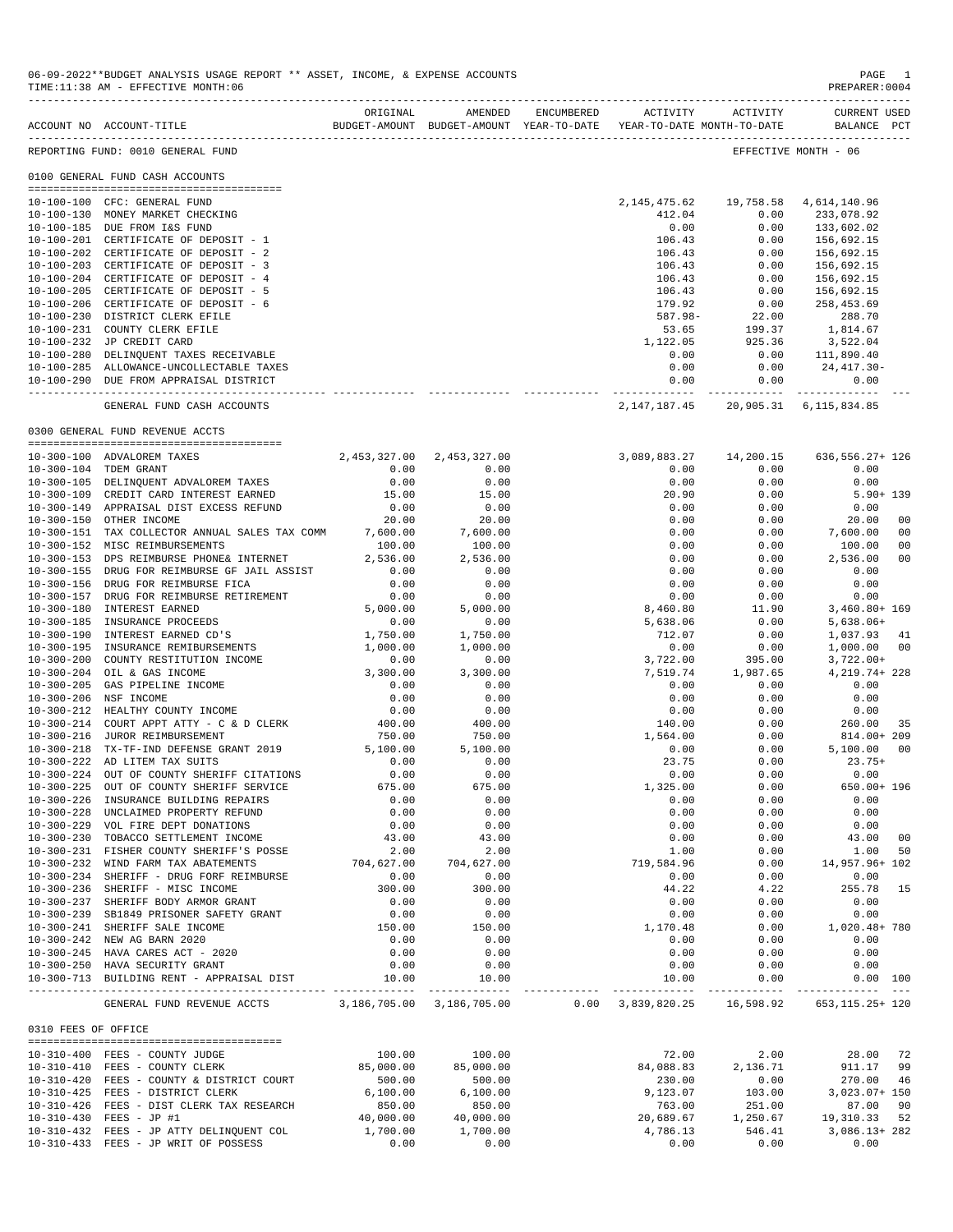| 06-09-2022**BUDGET ANALYSIS USAGE REPORT ** ASSET, INCOME, & EXPENSE ACCOUNTS | PAGE          |
|-------------------------------------------------------------------------------|---------------|
| TIME:11:38 AM - EFFECTIVE MONTH:06                                            | PREPARER:0004 |

|                      | ACCOUNT NO ACCOUNT-TITLE                     | ORIGINAL                | AMENDED<br>BUDGET-AMOUNT BUDGET-AMOUNT YEAR-TO-DATE | ENCUMBERED               | ACTIVITY                    | ACTIVITY<br>YEAR-TO-DATE MONTH-TO-DATE | CURRENT USED<br>BALANCE | $_{\rm PCT}$   |
|----------------------|----------------------------------------------|-------------------------|-----------------------------------------------------|--------------------------|-----------------------------|----------------------------------------|-------------------------|----------------|
|                      | REPORTING FUND: 0010 GENERAL FUND            |                         |                                                     |                          |                             |                                        | EFFECTIVE MONTH - 06    |                |
|                      | 10-310-440 FEES - COUNTY ATTORNEY            | 201.00                  | 201.00                                              |                          | 151.70                      | 0.00                                   | 49.30                   | 75             |
|                      | 10-310-445 FEES - TAX COLLECTOR              | 9,800.00                | 9,800.00                                            |                          | 6,809.70                    | 179.55                                 | 2,990.30                | 69             |
|                      | 10-310-447 FEES - TITLE                      | 3,200.00                | 3,200.00                                            |                          | 1,815.00                    | 90.00                                  | 1,385.00                | 57             |
|                      |                                              | 320.00                  |                                                     |                          | 0.00                        |                                        | 320.00                  | 00             |
|                      | 10-310-448 FEES - LIQUOR LICENSE             |                         | 320.00                                              |                          |                             | 0.00                                   |                         |                |
|                      | 10-310-450 FEES - FAMILY PROTECTION          | 0.00                    | 0.00                                                |                          | 0.00                        | 0.00                                   | 0.00                    |                |
|                      | 10-310-451 FEES - CHILD CARE                 | 0.00                    | 0.00                                                |                          | 0.00                        | 0.00                                   | 0.00                    |                |
|                      | 10-310-455 FEES - SHERIFF                    | 8,500.00                | 8,500.00                                            |                          | 3,780.32                    | 150.00                                 | 4,719.68                | 44             |
|                      | 10-310-465 FEES - COUNTY COURT AT LAW JUDGE  | 0.00                    | 0.00                                                |                          | 0.00                        | 0.00                                   | 0.00                    |                |
|                      | FEES OF OFFICE                               | ---------<br>156,271.00 | 156,271.00                                          | 0.00                     | $- - - - - -$<br>132,309.42 | -------<br>4,709.34                    | 23,961.58               | 85             |
|                      | 0320 STATE SUPPLEMENTS                       |                         |                                                     |                          |                             |                                        |                         |                |
|                      | 10-320-405 SUPPLEMENT - COUNTY JUDGE         | 25,200.00               | 25,200.00                                           |                          | 15,308.97                   | 0.00                                   | 9,891.03                | 61             |
|                      | 10-320-420 SUPPLEMENT - COUNTY ATTORNEY      | 23, 333.00              | 23, 333.00                                          |                          | 0.00                        | 0.00                                   | 23, 333.00              | 00             |
|                      | STATE SUPPLEMENTS                            | 48,533.00               | -----------<br>48,533.00                            | 0.00                     | 15,308.97                   | -----------<br>0.00                    | 33, 224.03              | 32             |
| 0400 COUNTY JUDGE    |                                              |                         |                                                     |                          |                             |                                        |                         |                |
|                      |                                              |                         |                                                     |                          |                             |                                        |                         |                |
|                      | 10-400-100 SALARY - COUNTY JUDGE             | 43,080.00               | 43,080.00                                           | 0.00                     | 28, 167.64                  | 0.00                                   | 14,912.36               | 65             |
|                      | 10-400-105 COUNTY JUDGE - STATE SUPPLEMENT   | 25,200.00               | 25,200.00                                           | 0.00                     | 16,476.91                   | 0.00                                   | 8,723.09                | 65             |
|                      | 10-400-110 SALARY - ADMINISTRATIVE ASSISTANT | 29,058.00               | 29,058.00                                           | 0.00                     | 18,999.24                   | 0.00                                   | 10,058.76               | 65             |
|                      | 10-400-115 LONGEVITY PAY                     | 1,650.00                | 1,650.00                                            | 0.00                     | 0.00                        | 0.00                                   | 1,650.00                | 0 <sub>0</sub> |
|                      | 10-400-200 FICA EXPENSE                      | 7,620.00                | 7,620.00                                            | 0.00                     | 4,849.90                    | 0.00                                   | 2,770.10                | 64             |
|                      | 10-400-202 TCDRS GROUP TERM LIFE             | 750.00                  | 750.00                                              | 0.00                     | 465.04                      | 0.00                                   | 284.96                  | 62             |
|                      |                                              |                         |                                                     |                          |                             |                                        |                         |                |
|                      | 10-400-205 RETIREMENT                        | 8,200.00                | 8,200.00                                            | 0.00                     | 5,237.87                    | 0.00                                   | 2,962.13                | 64             |
| $10 - 400 - 210$     | MEDICAL INSURANCE                            | 20,940.00               | 20,940.00                                           | 0.00                     | 12,988.20                   | 0.00                                   | 7,951.80                | 62             |
| $10 - 400 - 300$     | TRAVEL & SCHOOL                              | 2,500.00                | 2,500.00                                            | $200.00 -$               | 710.92                      | 0.00                                   | 1,989.08                | 20             |
| 10-400-305 SUPPLIES  |                                              | 2,000.00                | 2,000.00                                            | 375.59                   | 947.59                      | 0.00                                   | 676.82                  | 66             |
|                      | 10-400-310 COMMUNICATIONS                    | 700.00                  | 700.00                                              | 41.77                    | 348.88                      | 0.00                                   | 309.35                  | 56             |
|                      | 10-400-315 BONDS & NOTARY                    | 1,420.00                | 1,420.00                                            | 0.00                     | 100.00                      | 0.00                                   | 1,320.00                | 07             |
|                      | 10-400-325 SCHOOL & DUES                     | 475.00                  | 475.00                                              | 0.00                     | 475.00                      | 0.00                                   | $0.00$ 100              |                |
|                      | 10-400-336 LAST YEARS BILLS 2021             | 0.00                    | 0.00                                                | 534.75                   | 393.24                      | 0.00                                   | $927.99 -$              |                |
|                      | COUNTY JUDGE                                 | 143,593.00              | 143,593.00                                          | 752.11                   | 90,160.43                   | 0.00                                   | 52,680.46               | 63             |
| 0410 COUNTY CLERK    |                                              |                         |                                                     |                          |                             |                                        |                         |                |
|                      | 10-410-100 SALARY - COUNTY CLERK             | 41,080.00               | 41,080.00                                           | 0.00                     | 26,860.00                   | 0.00                                   | 14,220.00               | 65             |
|                      | 10-410-105 LONGEVITY PAY                     | 3,300.00                | 3,300.00                                            | 0.00                     | 0.00                        | 0.00                                   | 3,300.00                | 0 <sub>0</sub> |
|                      | 10-410-110 SALARY - ADMINISTRATIVE ASSISTANT | 29,058.00               | 29,058.00                                           | 0.00                     | 18,999.26                   | 0.00                                   | 10,058.74               | 65             |
|                      | 10-410-115 PHONE ALLOWANCE                   | 360.00                  | 360.00                                              | 0.00                     | 235.28                      | 0.00                                   | 124.72                  | 65             |
|                      | 10-410-200 FICA EXPENSE                      | 5,650.00                | 5,650.00                                            | 0.00                     | 3,526.31                    | 0.00                                   | 2,123.69                | 62             |
|                      |                                              |                         |                                                     |                          |                             |                                        |                         | 60             |
|                      | 10-410-202 TCDRS GROUP TERM LIFE             | 560.00                  | 560.00                                              | 0.00                     | 336.87                      | 0.00                                   | 223.13                  |                |
| $10 - 410 - 205$     | RETIREMENT                                   | 6,080.00                | 6,080.00                                            | 0.00                     | 3,793.55                    | 0.00                                   | 2,286.45                | 62             |
| $10 - 410 - 210$     | MEDICAL INSURANCE                            | 20,940.00               | 20,940.00                                           | 0.00                     | 12,795.60                   | 0.00                                   | 8,144.40                | 61             |
| $10 - 410 - 300$     | TRAVEL & SCHOOL                              | 2,500.00                | 2,440.72                                            | 230.96                   | 978.62                      | 0.00                                   | 1,231.14                | 50             |
| 10-410-305 SUPPLIES  |                                              | 2,000.00                | 2,059.28                                            | 0.00                     | 2,059.28                    | 0.00                                   | 0.00                    | 100            |
| 10-410-315 BONDS     |                                              | 100.00                  | 100.00                                              | 0.00                     | 100.00                      | 0.00                                   | $0.00$ 100              |                |
|                      | 10-410-325 ELECTION SCHOOL                   | 1,500.00                | 1,500.00                                            | 0.00                     | 36.96                       | 0.00                                   | 1,463.04 02             |                |
|                      | 10-410-330 SOFTWARE MAINTENANCE              |                         | 10,140.00    10,140.00                              | 0.00                     | 6,895.00                    | 0.00                                   | 3,245.00 68             |                |
|                      | COUNTY CLERK                                 | 123,268.00              | 123,268.00                                          | 230.96                   | 76,616.73                   | 0.00                                   | 46, 420.31 62           |                |
| 0420 DISTRICT CLERK  |                                              |                         |                                                     |                          |                             |                                        |                         |                |
|                      |                                              |                         |                                                     |                          |                             |                                        |                         |                |
|                      | 10-420-100 SALARY - DISTRICT CLERK           | 41,080.00               | 41,080.00                                           | 0.00                     | 26,860.00                   | 0.00                                   | 14,220.00 65            |                |
| 10-420-115 LONGEVITY |                                              | 750.00                  | 750.00                                              | 0.00                     | 0.00                        | 0.00                                   | 750.00                  | 00             |
|                      | 10-420-120 SALARY - ADMINISTRATIVE ASSISTANT | 10,400.00               | 10,400.00                                           | 0.00                     | 6,422.50                    | 0.00                                   | 3,977.50 62             |                |
|                      | 10-420-200 FICA EXPENSE                      | 3,990.00                | 3,990.00                                            | 0.00                     | 2,477.17                    | 0.00                                   | 1,512.83                | 62             |
|                      | 10-420-202 TCDRS GROUP TERM LIFE             | 400.00                  | 400.00                                              | 0.00                     | 243.30                      | 0.00                                   | 156.70                  | 61             |
|                      | 10-420-205 RETIREMENT                        | 4,290.00                | 4,290.00                                            | 0.00                     | 2,739.10                    | 0.00                                   | 1,550.90                | 64             |
|                      |                                              |                         |                                                     |                          |                             |                                        |                         |                |
|                      | 10-420-210 MEDICAL INSURANCE                 | 10,470.00               | 10,470.00                                           | 0.00                     | 6,494.10                    | 0.00                                   | 3,975.90                | 62             |
|                      | 10-420-300 TRAVEL/SCHOOL/TUITION/DUES        | 2,500.00                | 2,500.00                                            | 0.00                     | 1,049.57                    | 0.00                                   | 1,450.43                | 42             |
| 10-420-305 SUPPLIES  |                                              | 2,000.00                | 2,000.00                                            | 367.03                   | 1,272.13                    | 0.00                                   | 360.84 82               |                |
| 10-420-315 BONDS     |                                              | 250.00                  | 250.00                                              | 0.00                     | 119.00                      | 0.00                                   | 131.00 48               |                |
|                      | 10-420-320 SOFTWARE MAINTENANCE              | 3,960.00                | 3,960.00                                            | 330.00                   | 3,300.00                    | 0.00                                   | 330.00 92               |                |
|                      | 10-420-336 LAST YEARS BILLS 2021             | 0.00                    | 0.00                                                | 68.77                    | 0.00                        | 0.00                                   | 68.77-                  |                |
|                      | DISTRICT CLERK                               | 80,090.00               | --------- -------------<br>80,090.00                | --------------<br>765.80 | ----------- -<br>50,976.87  | ----------- -<br>0.00                  | 28, 347. 33 65          |                |
|                      | 0430 JUSTICE OF THE PEACE #1                 |                         |                                                     |                          |                             |                                        |                         |                |
|                      |                                              |                         |                                                     |                          |                             |                                        |                         |                |
|                      | 10-430-100 SALARY - JUSTICE OF THE PEACE #1  | 41,080.00 41,080.00     |                                                     | 0.00                     | 26,860.00                   | 0.00                                   | 14,220.00               | 65             |
|                      | 10-430-105 LONGEVITY PAY                     | 750.00                  | 750.00                                              | 0.00                     | 0.00                        | 0.00                                   | 750.00                  | 00             |
|                      | 10-430-109 SALARY - TRAVEL EXPENSE           | 3,000.00                | 3,000.00                                            | 0.00                     | 1,961.46                    | 0.00                                   | 1,038.54 65             |                |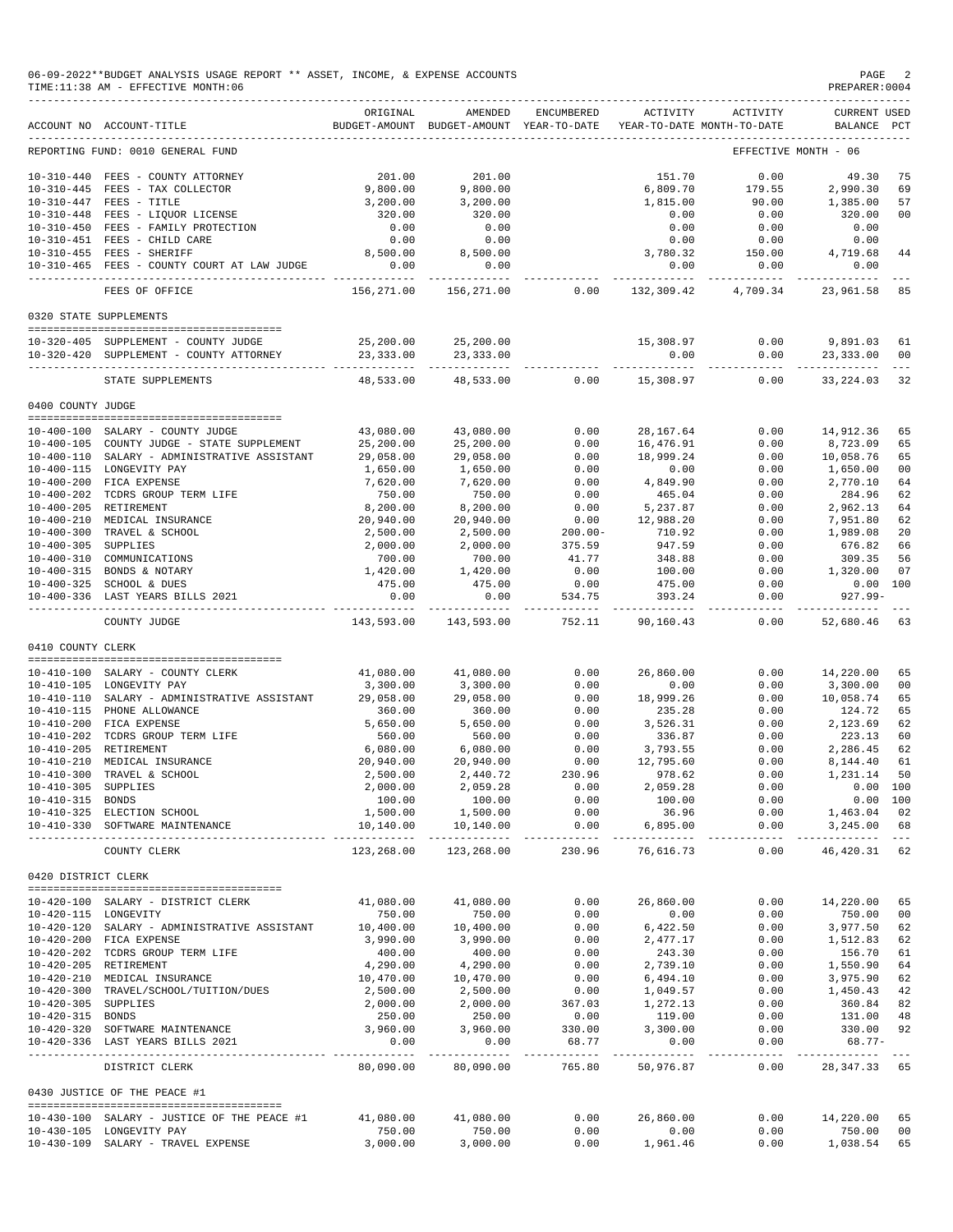|                      | 06-09-2022**BUDGET ANALYSIS USAGE REPORT ** ASSET, INCOME, & EXPENSE ACCOUNTS<br>TIME:11:38 AM - EFFECTIVE MONTH:06 |                           |                       |                   |                                                                                 |                      | PAGE<br>PREPARER:0004              | - 3                  |
|----------------------|---------------------------------------------------------------------------------------------------------------------|---------------------------|-----------------------|-------------------|---------------------------------------------------------------------------------|----------------------|------------------------------------|----------------------|
|                      | ACCOUNT NO ACCOUNT-TITLE                                                                                            | ORIGINAL                  | AMENDED               | ENCUMBERED        | ACTIVITY<br>BUDGET-AMOUNT BUDGET-AMOUNT YEAR-TO-DATE YEAR-TO-DATE MONTH-TO-DATE | ACTIVITY             | <b>CURRENT USED</b><br>BALANCE PCT |                      |
|                      | REPORTING FUND: 0010 GENERAL FUND                                                                                   |                           |                       |                   |                                                                                 | EFFECTIVE MONTH - 06 |                                    |                      |
|                      | 10-430-110 SALARY - ADMINISTRATIVE ASSISTANT                                                                        | 29,058.00                 | 29,058.00             | 0.00              | 18,999.24                                                                       | 0.00                 | 10,058.76                          | 65                   |
| $10 - 430 - 200$     | FICA EXPENSE                                                                                                        | 5,660.00                  | 5,660.00              | 0.00              | 3,627.93                                                                        | 0.00                 | 2,032.07                           | 64                   |
| $10 - 430 - 202$     | TCDRS GROUP TERM LIFE                                                                                               | 560.00                    | 560.00                | 0.00              | 349.46                                                                          | 0.00                 | 210.54                             | 62                   |
| $10 - 430 - 205$     | RETIREMENT<br>10-430-210 MEDICAL INSURANCE                                                                          | 6,090.00<br>20,940.00     | 6,090.00<br>20,940.00 | 0.00<br>0.00      | 3,935.67<br>12,988.20                                                           | 0.00<br>0.00         | 2,154.33<br>7,951.80               | 65<br>62             |
| $10 - 430 - 300$     | TRAVEL/SCHOOL/TUITION/DUES                                                                                          | 2,500.00                  | 2,500.00              | 0.00              | 1,260.00                                                                        | 0.00                 | 1,240.00                           | 50                   |
| $10 - 430 - 305$     | <b>SUPPLIES</b>                                                                                                     | 2,000.00                  | 2,000.00              | 298.98            | 1,282.47                                                                        | 0.00                 | 418.55                             | 79                   |
| $10 - 430 - 310$     | COMMUNICATIONS                                                                                                      | 700.00                    | 700.00                | 41.77             | 392.88                                                                          | 0.00                 | 265.35                             | 62                   |
| $10 - 430 - 315$     | BONDS                                                                                                               | 200.00                    | 200.00                | 0.00              | 0.00                                                                            | 0.00                 | 200.00                             | 00                   |
| $10 - 430 - 320$     | VIDEO MAGISTRATE OR LAW BOOKS                                                                                       | 4,000.00                  | 4,000.00              | 30.00             | 258.80                                                                          | 0.00                 | 3,711.20                           | 07                   |
| $10 - 430 - 330$     | SOFTWARE MAINTENANCE<br>10-430-336 LAST YEARS BILLS 2021                                                            | 5,100.00<br>0.00          | 5,100.00<br>0.00      | 250.00<br>0.00    | 2,950.00<br>2,054.92                                                            | 0.00<br>0.00         | 1,900.00<br>2,054.92-              | 63                   |
|                      | 10-430-350 OUT OF COUNTY SHERIFF CITATIONS                                                                          | 200.00                    | 200.00                | 0.00              | 0.00                                                                            | 0.00                 | 200.00                             | 00                   |
|                      | ------------------------------                                                                                      | . _ _ _ _ _ _ _ _ _ _ _ _ | -------------         | _____________     |                                                                                 |                      | ------------                       | $- - -$              |
|                      | JUSTICE OF THE PEACE #1                                                                                             | 121,838.00                | 121,838.00            | 620.75            | 76,921.03                                                                       | 0.00                 | 44,296.22                          | 64                   |
|                      | 0450 DISTRICT ATTORNEY                                                                                              |                           |                       |                   |                                                                                 |                      |                                    |                      |
|                      | 10-450-105 SALARY - DISTRICT ATTORNEY                                                                               | 2,628.00                  | 2,628.00              | 0.00              | 1,717.68                                                                        | 0.00                 | 910.32                             | 65                   |
|                      | 10-450-110 SALARY - ASSISTANT D.A.                                                                                  | 20,163.00                 | 20,163.00             | 0.00              | 4,969.95                                                                        | 0.00                 | 15,193.05                          | 25                   |
| $10 - 450 - 130$     | SALARY - D.A. SECRETARY                                                                                             | 6,066.00                  | 6,066.00              | 0.00              | 3,965.76                                                                        | 0.00                 | 2,100.24                           | 65                   |
|                      | 10-450-132 SALARY - ASST D.A. SECRETARY<br>10-450-134 SALARY - D.A. INVESTIGATOR                                    | 6,066.00<br>7,264.00      | 6,066.00<br>7,264.00  | 0.00              | 3,965.76<br>4,749.46                                                            | 0.00<br>0.00         | 2,100.24<br>2,514.54               | 65<br>65             |
|                      | 10-450-200 FICA EXPENSE                                                                                             | 2,938.00                  | 2,938.00              | 0.00<br>0.00      | 1,481.55                                                                        | 0.00                 | 1,456.45                           | 50                   |
|                      | 10-450-202 TCDRS GROUP TERM LIFE                                                                                    | 284.00                    | 284.00                | 0.00              | 141.50                                                                          | 0.00                 | 142.50                             | 50                   |
|                      | 10-450-205 RETIREMENT                                                                                               | 3,159.00                  | 3,159.00              | 0.00              | 1,594.09                                                                        | 0.00                 | 1,564.91                           | 50                   |
|                      | 10-450-210 MEDICAL INSURANCE                                                                                        | 9,000.00                  | 9,000.00              | 0.00              | 5,570.00                                                                        | 0.00                 | 3,430.00                           | 62                   |
| $10 - 450 - 300$     | TRAVEL                                                                                                              | 1,200.00                  | 1,200.00              | 0.00              | 451.30                                                                          | 0.00                 | 748.70                             | 38                   |
| 10-450-305 SUPPLIES  | 10-450-365 CRIME VICTIMS EXPENSE                                                                                    | 1,128.00<br>1,400.00      | 1,128.00<br>1,400.00  | 0.00              | 635.04<br>0.00                                                                  | 0.00<br>0.00         | 492.96<br>1,400.00                 | 56<br>00             |
|                      | 10-450-538 LEGAL STATEMENTS OF FACT                                                                                 | 7,500.00                  | 7,500.00              | 0.00<br>0.00      | 0.00                                                                            | 0.00                 | 7,500.00                           | 00                   |
|                      |                                                                                                                     | -----------               | -----------           | $- - - - - - - -$ |                                                                                 | $- - - - - -$        |                                    |                      |
| 0460 COUNTY ATTORNEY | DISTRICT ATTORNEY                                                                                                   | 68,796.00                 | 68,796.00             | 0.00              | 29,242.09                                                                       | 0.00                 | 39,553.91                          | 43                   |
|                      |                                                                                                                     |                           |                       |                   |                                                                                 |                      |                                    |                      |
|                      | 10-460-100 SALARY - COUNTY ATTORNEY                                                                                 | 41,080.00                 | 41,080.00             | 0.00              | 26,860.00                                                                       | 0.00                 | 14,220.00                          | 65                   |
|                      | 10-460-105 COUNTY ATTY - STATE SUPPLEMENT                                                                           | 23, 333.00                | 23, 333.00            | 0.00              | 15,256.14                                                                       | 0.00                 | 8,076.86                           | 65                   |
| $10 - 460 - 110$     | SALARY - ADMINISTRATIVE ASSISTANT<br>10-460-115 LONGEVITY PAY                                                       | 10,000.00                 | 10,000.00             | 0.00              | 6,765.00                                                                        | 0.00                 | 3,235.00                           | 68<br>00             |
| $10 - 460 - 200$     | FICA EXPENSE                                                                                                        | 600.00<br>5,740.00        | 600.00<br>5,740.00    | 0.00<br>0.00      | 0.00<br>3,700.99                                                                | 0.00<br>0.00         | 600.00<br>2,039.01                 | 64                   |
| $10 - 460 - 202$     | TCDRS GROUP TERM LIFE                                                                                               | 565.00                    | 565.00                | 0.00              | 357.15                                                                          | 0.00                 | 207.85                             | 63                   |
| $10 - 460 - 205$     | RETIREMENT                                                                                                          | 6,180.00                  | 6,180.00              | 0.00              | 4,022.89                                                                        | 0.00                 | 2,157.11                           | 65                   |
| $10 - 460 - 210$     | MEDICAL INSURANCE                                                                                                   | 10,470.00                 | 10,470.00             | 0.00              | 6,494.10                                                                        | 0.00                 | 3,975.90                           | 62                   |
| $10 - 460 - 300$     | TRAVEL/SCHOOL/TUITION                                                                                               | 2,500.00                  | 2,500.00              | 0.00              | 536.45                                                                          | 0.00                 | 1,963.55                           | 21                   |
| $10 - 460 - 305$     | SUPPLIES                                                                                                            | 2,000.00                  | 2,000.00              | 114.55            | 176.86                                                                          | 0.00                 | 1,708.59                           | 15                   |
| 10-460-315 BONDS     | 10-460-310 COMMUNICATIONS                                                                                           | 700.00<br>250.00          | 700.00<br>250.00      | 41.77<br>0.00     | 348.88<br>0.00                                                                  | 0.00<br>0.00         | 309.35<br>250.00 00                |                      |
|                      | 10-460-336 LAST YEARS BILLS 2021                                                                                    | 0.00                      | 0.00                  | 86.65             | 0.00                                                                            | 0.00                 | $86.65-$                           |                      |
|                      | 10-460-370 ELECTRONIC FORMS/ LEGAL RESEARCH                                                                         | 2,000.00                  | 2,000.00              |                   | 178.50 1,386.00                                                                 | 0.00                 | 435.50                             | 78<br>$- - -$        |
|                      | COUNTY ATTORNEY                                                                                                     | 105,418.00                | 105,418.00            | 421.47            | 65,904.46                                                                       | 0.00                 | 39,092.07 63                       |                      |
|                      | 0470 MAINTENANCE - BUILDING & GROUNDS                                                                               |                           |                       |                   |                                                                                 |                      |                                    |                      |
| 10-470-305 SUPPLIES  |                                                                                                                     | 6,000.00                  | 6,000.00              | 376.85            | 1,884.70                                                                        | 0.00                 | 3,738.45                           | 38                   |
|                      | 10-470-336 LAST YEARS BILL 2021                                                                                     | 0.00                      | 0.00                  | 0.00              | 411.28                                                                          | 0.00                 | $411.28-$                          |                      |
|                      | 10-470-375 COURTHOUSE MAINTENANCE                                                                                   | 20,000.00                 | 20,000.00             | 1,275.00          | 7,037.40                                                                        | 500.00               | 11,687.60                          | 42                   |
|                      | 10-470-376 EXTERMINATOR SERVICES                                                                                    | 5,000.00                  | 5,000.00              | 0.00              | 2,800.00                                                                        | 0.00                 | 2,200.00                           | 56                   |
| 10-470-380 UTILITIES |                                                                                                                     | 35,000.00                 | 35,000.00             | 603.43            | 19,541.24                                                                       | 0.00                 | 14,855.33                          | 58                   |
|                      | 10-470-385 REPAIRS - BUILDINGS                                                                                      | 10,000.00                 | 10,000.00             | 0.00              | 409.37                                                                          | 0.00                 | 9,590.63                           | 04                   |
|                      | $10-470-387$ REPAIRS - AC AND HEATING $15,000.00$<br>10-470-390 REPAIRS - FC LAW ENFORCEMENT CENTER 2,000.00        |                           | 15,000.00<br>2,000.00 | 364.00<br>0.00    | 968.26                                                                          | 0.00<br>$805.05 -$   | 13,667.74                          | 09<br>60             |
|                      | 10-470-392 REPAIRS - EXTENSION SERVICES                                                                             | 1,000.00                  | 1,000.00              | 0.00              | 1,194.95<br>0.00                                                                | 0.00                 | 805.05<br>1,000.00                 | 00                   |
|                      | 10-470-395 REPAIRS - YARD SERVICES                                                                                  | 8,400.00                  | 8,400.00              | 200.00            | 5,100.00                                                                        | 500.00               | 3,100.00                           | 63                   |
|                      | 10-470-397 REPAIRS - HISTORICAL SOCIETY                                                                             | 2,000.00                  | 4,000.00              | 0.00              | 1,000.00                                                                        | 0.00                 | 3,000.00                           | - 25                 |
|                      | MAINTENANCE - BUILDING & GROUNDS                                                                                    |                           | 104,400.00 106,400.00 | 2,819.28          | 40,347.20                                                                       | 194.95               | 63, 233. 52 41                     | $\sim$ $\sim$ $\sim$ |
| 0480 COUNTY AUDITOR  |                                                                                                                     |                           |                       |                   |                                                                                 |                      |                                    |                      |
|                      | --------------------------------------                                                                              | 45,864.00                 | 45,864.00             | 0.00              |                                                                                 |                      | 15,876.00                          | 65                   |
|                      | 10-480-100 SALARY - COUNTY AUDITOR<br>10-480-105 PHONE ALLOWANCE                                                    | 360.00                    | 360.00                | 0.00              | 29,988.00<br>214.52                                                             | 0.00<br>0.00         | 145.48                             | 60                   |
|                      | 10-480-110 SALARY - ASSISTANT AUDITOR                                                                               | 29,647.00                 | 29,647.00             | 0.00              | 21,106.25                                                                       | 0.00                 | 8,540.75                           | 71                   |
|                      | 10-480-115 LONGEVITY PAY                                                                                            | 1,350.00                  | 1,350.00              | 0.00              | 0.00                                                                            | 0.00                 | 1,350.00                           | 00                   |
|                      | 10-480-120 SALARY - ADMINSTRATIVE ASSISTANT                                                                         | 29,058.00                 | 29,058.00             | 0.00              | 840.00                                                                          | 0.00                 | 28,218.00                          | 03                   |
|                      | 10-480-200 FICA EXPENSE                                                                                             | 8,103.00                  | 8,103.00              | 0.00              | 3,956.17                                                                        | 0.00                 | 4,146.83                           | 49                   |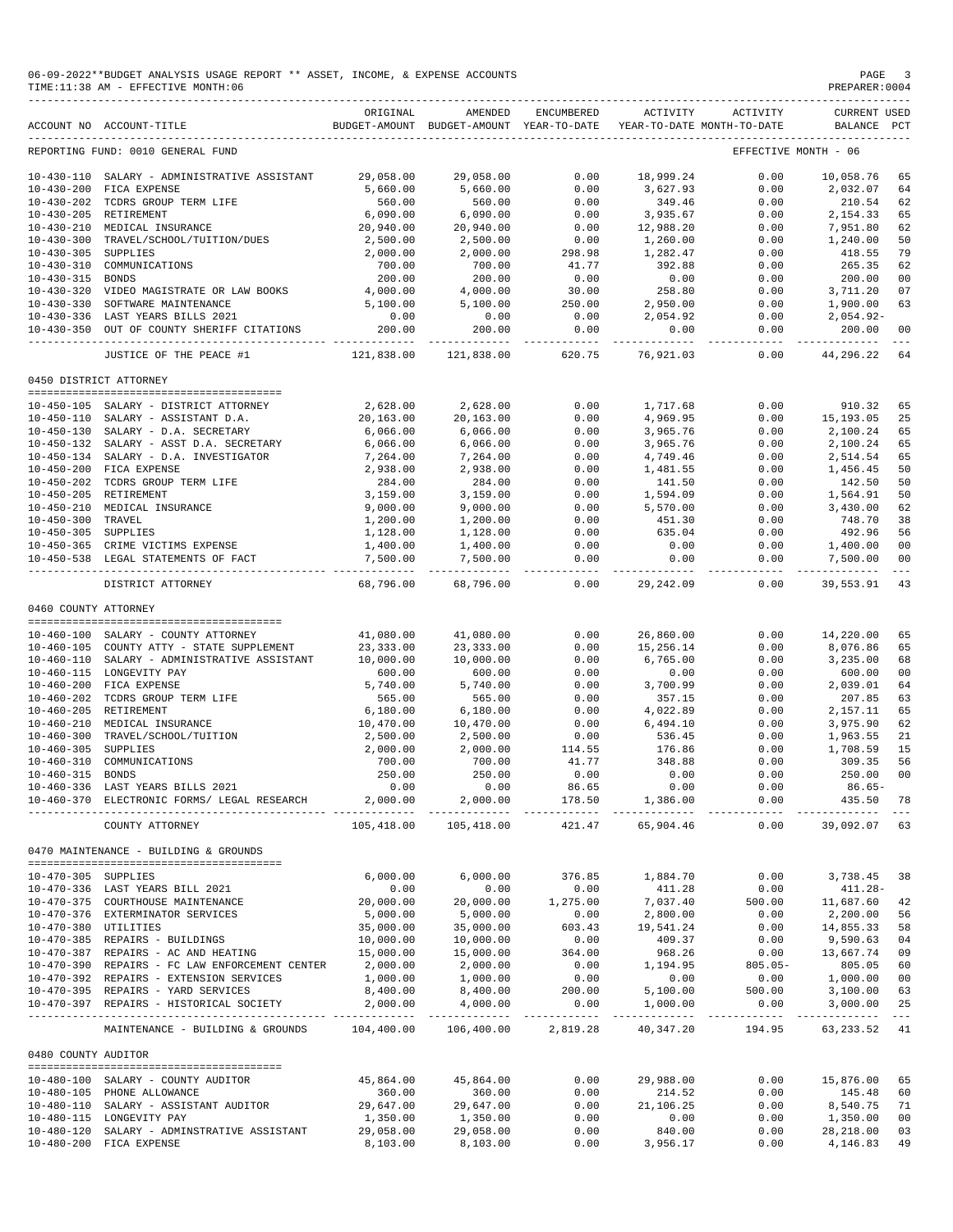|                                      | 06-09-2022**BUDGET ANALYSIS USAGE REPORT ** ASSET, INCOME, & EXPENSE ACCOUNTS<br>TIME: 11:38 AM - EFFECTIVE MONTH: 06 |                       |                                                     |                         |                       |                                        | PAGE<br>PREPARER: 0004      |                                  |
|--------------------------------------|-----------------------------------------------------------------------------------------------------------------------|-----------------------|-----------------------------------------------------|-------------------------|-----------------------|----------------------------------------|-----------------------------|----------------------------------|
|                                      | ACCOUNT NO ACCOUNT-TITLE                                                                                              | ORIGINAL              | AMENDED<br>BUDGET-AMOUNT BUDGET-AMOUNT YEAR-TO-DATE | ENCUMBERED              | <b>ACTIVITY</b>       | ACTIVITY<br>YEAR-TO-DATE MONTH-TO-DATE | CURRENT USED<br>BALANCE PCT |                                  |
|                                      | REPORTING FUND: 0010 GENERAL FUND                                                                                     |                       |                                                     |                         |                       |                                        | EFFECTIVE MONTH - 06        |                                  |
|                                      | 10-480-202 TCDRS GROUP TERM LIFE                                                                                      | 795.00                | 795.00                                              | 0.00                    | 380.68                | 0.00                                   | 414.32                      | 48                               |
|                                      | 10-480-205 RETIREMENT                                                                                                 | 8,718.00              | 8,718.00                                            | 0.00                    | 4,291.84              | 0.00                                   | 4,426.16                    | 49                               |
|                                      | 10-480-210 MEDICAL INSURANCE                                                                                          | 31,380.00             | 31,380.00                                           | 0.00                    | 12,122.32             | 0.00                                   | 19,257.68                   | 39                               |
|                                      | 10-480-300 TRAVEL/TUITION/DUES                                                                                        | 3,000.00              | 3,000.00                                            | 0.00                    | 1,899.22              | 0.00                                   | 1,100.78                    | 63                               |
| 10-480-305 SUPPLIES                  |                                                                                                                       | 2,000.00              | 2,000.00                                            | 166.45                  | 1,337.54              | 0.00                                   | 496.01                      | 75                               |
|                                      | 10-480-310 COMMUNICATIONS - IPAD EXPENSE                                                                              | 1,000.00              | 1,000.00                                            | 41.77                   | 652.80                | 132.00-                                | 305.43                      | 69                               |
|                                      | 10-480-315 BONDS & NOTARY                                                                                             | 150.00                | 150.00                                              | 0.00                    | 100.00                | 0.00                                   | 50.00                       | 67                               |
|                                      | 10-480-400 NEW EQUIPMENT                                                                                              | 640.00<br>----------- | 640.00<br>-------------                             | 0.00<br>--------        | 0.00                  | 0.00                                   | 640.00                      | 0 <sub>0</sub>                   |
|                                      | COUNTY AUDITOR                                                                                                        | 162,065.00            | 162,065.00                                          | 208.22                  | 76,889.34             | $132.00 -$                             | 84,967.44                   | 48                               |
| 0490 COUNTY TREASURER                |                                                                                                                       |                       |                                                     |                         |                       |                                        |                             |                                  |
|                                      | 10-490-100 SALARY - COUNTY TREASURER                                                                                  | 41,080.00             | 41,080.00                                           | 0.00                    | 26,860.00             | 0.00                                   | 14,220.00                   | 65                               |
|                                      | 10-490-105 LONGEVITY PAY                                                                                              | 0.00                  | 0.00                                                | 0.00                    | 0.00                  | 0.00                                   | 0.00                        |                                  |
|                                      | 10-490-110 SALARY - ADMINISTRATIVE ASSISTANT                                                                          | 29,058.00             | 29,058.00                                           | 0.00                    | 18,999.25             | 0.00                                   | 10,058.75                   | 65                               |
|                                      | 10-490-200 FICA EXPENSE                                                                                               | 5,740.00              | 5,740.00                                            | 0.00                    | 3,508.29              | 0.00                                   | 2, 231, 71                  | 61                               |
|                                      | 10-490-202 TCDRS GROUP TERM LIFE                                                                                      | 570.00                | 570.00                                              | 0.00                    | 335.11                | 0.00                                   | 234.89                      | 59                               |
|                                      | 10-490-205 RETIREMENT                                                                                                 | 6, 170.00             | 6,170.00                                            | 0.00                    | 3,774.17              | 0.00                                   | 2,395.83                    | 61<br>56                         |
|                                      | 10-490-210 MEDICAL INSURANCE<br>10-490-300 TRAVEL/SCHOOL/TUITIONS/DUES                                                | 20,940.00<br>2,500.00 | 20,940.00<br>2,500.00                               | 0.00<br>0.00            | 11,689.38<br>215.00   | 0.00<br>0.00                           | 9,250.62<br>2,285.00        | 09                               |
| 10-490-305 SUPPLIES                  |                                                                                                                       | 2,000.00              | 2,000.00                                            | 0.00                    | 402.08                | 0.00                                   | 1,597.92                    | 20                               |
| 10-490-315 BONDS                     |                                                                                                                       | 200.00                | 200.00                                              | 0.00                    | 0.00                  | 0.00                                   | 200.00                      | 0 <sub>0</sub>                   |
|                                      | 10-490-334 LAST YEARS BILLS 2020                                                                                      | 0.00                  | 0.00                                                | 0.00                    | 0.00                  | 0.00                                   | 0.00                        |                                  |
|                                      | 10-490-400 NEW EQUIPMENT                                                                                              | 1,000.00<br><u>.</u>  | 1,000.00                                            | 0.00<br>-------         | 0.00                  | 0.00<br>---------                      | 1,000.00                    | 0 <sub>0</sub>                   |
|                                      | <b>COUNTY TREASURER</b>                                                                                               | 109,258.00            | 109,258.00                                          | 0.00                    | 65,783.28             | 0.00                                   | 43, 474.72                  | 60                               |
|                                      | 0500 TAX ASSESSOR/COLLECTOR                                                                                           |                       |                                                     |                         |                       |                                        |                             |                                  |
|                                      | --------------------------------------<br>10-500-100 SALARY - TAX COLLECTOR                                           | 41,080.00             | 41,080.00                                           | 0.00                    | 26,860.00             | 0.00                                   | 14,220.00                   | 65                               |
|                                      | 10-500-105 LONGEVITY PAY                                                                                              | 4,800.00              | 4,800.00                                            | 0.00                    | 0.00                  | 0.00                                   | 4,800.00                    | 0 <sub>0</sub>                   |
|                                      | 10-500-110 SALARY - ADMINISTRATIVE ASSISTANT                                                                          | 29,058.00             | 29,058.00                                           | 0.00                    | 18,999.24             | 0.00                                   | 10,058.76                   | 65                               |
|                                      | 10-500-115 VOTER REGISTRAR                                                                                            | 350.00                | 350.00                                              | 275.00                  | 0.00                  | 0.00                                   | 75.00                       | 79                               |
|                                      | 10-500-200 FICA EXPENSE                                                                                               | 5,740.00              | 5,740.00                                            | 0.00                    | 3,508.29              | 0.00                                   | 2,231.71                    | 61                               |
|                                      | 10-500-202 TCDRS GROUP TERM LIFE                                                                                      | 570.00                | 570.00                                              | 0.00                    | 335.11                | 0.00                                   | 234.89                      | 59                               |
|                                      | 10-500-205 RETIREMENT                                                                                                 | 6,170.00              | 6,170.00                                            | 0.00                    | 3,774.17              | 0.00                                   | 2,395.83                    | 61                               |
|                                      | 10-500-210 MEDICAL INSURANCE                                                                                          | 20,940.00             | 20,940.00                                           | 0.00                    | 12,988.20             | 0.00                                   | 7,951.80                    | 62                               |
| 10-500-300 TRAVEL                    |                                                                                                                       | 2,500.00              | 2,500.00                                            | 0.00                    | 815.80                | 0.00                                   | 1,684.20                    | 33                               |
| 10-500-305 SUPPLIES                  |                                                                                                                       | 1,500.00              | 1,500.00                                            | 0.00                    | 328.30                | 0.00                                   | 1,171.70                    | 22                               |
| 10-500-315 BONDS                     |                                                                                                                       | 450.00                | 450.00                                              | 0.00                    | 50.00                 | 0.00                                   | 400.00                      | 11                               |
|                                      | 10-500-335 SUBCONTRACTOR                                                                                              | 1,000.00              | 1,000.00                                            | 0.00                    | 0.00                  | 0.00                                   | 1,000.00                    | 0 <sub>0</sub>                   |
|                                      | 10-500-336 LAST YEARS BILLS 2021                                                                                      | 0.00<br>.             | 0.00<br>------------                                | 343.83<br>------------- | 0.00<br>------------  | 0.00<br>-------------                  | $343.83-$<br>.              |                                  |
|                                      | TAX ASSESSOR/COLLECTOR                                                                                                | 114,158.00            | 114,158.00                                          | 618.83                  | 67,659.11             | 0.00                                   | 45,880.06                   | 60                               |
| 0530 NON DEPARTMENTAL                |                                                                                                                       |                       |                                                     |                         |                       |                                        |                             |                                  |
|                                      | 10-530-200 FICA EXPENSE                                                                                               | 500.00                | 500.00                                              | 0.00                    | 0.00                  | 0.00                                   | 500.00                      | 0 <sub>0</sub>                   |
|                                      | 10-530-202 TCDRS GROUP TERM LIFE                                                                                      | 30.00                 | 30.00                                               | 0.00                    | 0.00                  | 0.00                                   | 30.00                       | 0 <sub>0</sub>                   |
|                                      | 10-530-205 RETIREMENT                                                                                                 | 300.00                | 300.00                                              | 0.00                    | 0.00                  | 0.00                                   | 300.00                      | 00                               |
| $10 - 530 - 210$                     | MEDICAL INSURANCE                                                                                                     | 64.00                 | 64.00                                               | 0.00                    | 0.00                  | 0.00                                   | 64.00                       | 0 <sub>0</sub>                   |
| $10 - 530 - 305$                     | SUPPLIES                                                                                                              | 2,500.00<br>35,000.00 | 2,500.00                                            | 0.00                    | 1,148.12<br>16,564.26 | 0.00                                   | 1,351.88                    | 46                               |
| $10 - 530 - 310$<br>$10 - 530 - 311$ | COMMUNICATIONS<br>SOFTWARE FOR AUDITOR & TREASURER                                                                    | 40,000.00             | 35,000.00<br>40,000.00                              | 2,028.11<br>0.00        | 0.00                  | 0.00<br>0.00                           | 16,407.63<br>40,000.00      | 53<br>0 <sub>0</sub>             |
|                                      | 10-530-335 FISHER COMMUNITY THINK TANK                                                                                | 0.00                  | 10,000.00                                           | 0.00                    | 120.51                | 0.00                                   | 9,879.49                    | 01                               |
| $10 - 530 - 336$                     | LAST YEARS BILL 2021                                                                                                  | 0.00                  | 0.00                                                | $1,545.00 -$            | 4,331.78              | 0.00                                   | $2,786.78-$                 |                                  |
|                                      | 10-530-415 MISCELLANEOUS REIMBURSEMENTS                                                                               | 300.00                | 300.00                                              | 0.00                    | 15.00                 | 0.00                                   | 285.00                      | 05                               |
| $10 - 530 - 418$                     | MISCELLANEOUS EXPENSE                                                                                                 | 25,506.00             | 15,506.00                                           | 100.00                  | 1,619.69              | 0.00                                   | 13,786.31                   | 11                               |
| $10 - 530 - 426$                     | COUNTY RESTITUTION EXPENSE                                                                                            | 89.00                 | 89.00                                               | 0.00                    | 0.00                  | 0.00                                   | 89.00                       | 0 <sub>0</sub>                   |
| $10 - 530 - 427$                     | TAX COLLECTOR REG FEE REFUND                                                                                          | 56.00                 | 56.00                                               | 0.00                    | 0.00                  | 0.00                                   | 56.00                       | 0 <sub>0</sub>                   |
| $10 - 530 - 430$                     | <b>BANK CHARGES</b>                                                                                                   | 100.00                | 100.00                                              | 0.00                    | 187.70                | 0.00                                   | $87.70 - 188$               |                                  |
| $10 - 530 - 436$                     | REDISTRICTING CENUS                                                                                                   | 10,000.00             | 10,000.00                                           | 0.00                    | 5,000.00              | 0.00                                   | 5,000.00                    | 50                               |
| $10 - 530 - 445$                     | PAPER & POSTAGE                                                                                                       | 10,000.00             | 10,000.00                                           | 186.81                  | 5,246.43              | 0.00                                   | 4,566.76                    | 54                               |
| $10 - 530 - 450$                     | ANIMAL CONTROL                                                                                                        | 250.00                | 250.00                                              | 0.00                    | 0.00                  | 0.00                                   | 250.00                      | 0 <sub>0</sub>                   |
| $10 - 530 - 455$                     | LEGAL FEES                                                                                                            | 4,500.00              | 4,500.00                                            | 0.00                    | 0.00                  | 0.00                                   | 4,500.00                    | 0 <sub>0</sub>                   |
| $10 - 530 - 458$                     | GAME WARDEN TRAINING                                                                                                  | 500.00                | 500.00                                              | 0.00                    | 0.00                  | 0.00                                   | 500.00                      | 0 <sub>0</sub>                   |
| $10 - 530 - 460$                     | EMERGENCY MANAGEMENT COORDINATOR                                                                                      | 6,000.00              | 6,000.00                                            | 0.00                    | 0.00                  | 0.00                                   | 6,000.00                    | 0 <sub>0</sub>                   |
| $10 - 530 - 467$                     | 10-530-462 NSF EXPENSE<br>SUPPLEMENTAL DEATH BENEFITS                                                                 | 150.00<br>10,000.00   | 150.00                                              | 0.00<br>0.00            | 0.00<br>0.00          | 0.00<br>0.00                           | 150.00<br>10,000.00         | 0 <sub>0</sub><br>0 <sub>0</sub> |
| $10 - 530 - 470$                     | WORKERS COMP INSURANCE                                                                                                | 25,000.00             | 10,000.00<br>25,000.00                              | 5,773.00                | 18,459.00             | 0.00                                   | 768.00                      | 97                               |
| $10 - 530 - 472$                     | UNEMPLOYMENT INSURANCE                                                                                                | 15,000.00             | 15,000.00                                           | 0.00                    | 5,673.36              | 0.00                                   | 9,326.64                    | 38                               |
| $10 - 530 - 477$                     | OUTSIDE AUDITOR                                                                                                       | 28,000.00             | 28,000.00                                           | 0.00                    | 0.00                  | 0.00                                   | 28,000.00                   | 0 <sub>0</sub>                   |
| $10 - 530 - 480$                     | DUES & FEES - COG MATCH                                                                                               | 3,000.00              | 3,000.00                                            | 0.00                    | 1,475.00              | 0.00                                   | 1,525.00                    | 49                               |
| $10 - 530 - 482$                     | LIABILITY INSURANCE                                                                                                   | 60,000.00             | 60,000.00                                           | 0.00                    | 65,845.00             | 0.00                                   | $5,845.00 - 110$            |                                  |
| $10 - 530 - 485$                     | LEGAL ADS                                                                                                             | 2,700.00              | 2,700.00                                            | 2,715.75                | 4, 119. 25            | 0.00                                   | 4,135.00-253                |                                  |
| $10 - 530 - 486$                     | RURAL FIRE DEPT FUEL EXPENSE                                                                                          | 10,500.00             | 10,500.00                                           | 227.09                  | 2,985.91              | 0.00                                   | 7,287.00                    | 31                               |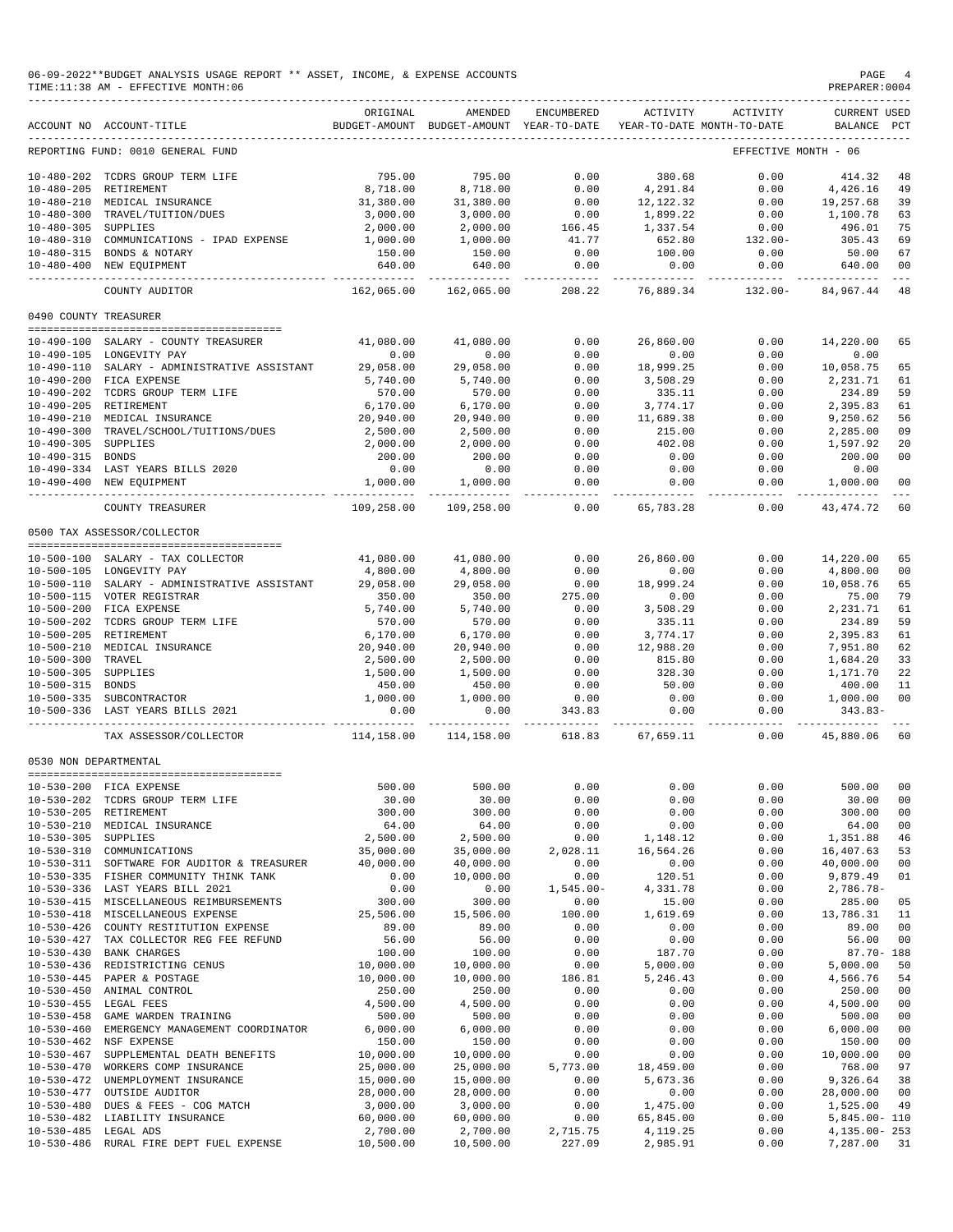|                       | 06-09-2022**BUDGET ANALYSIS USAGE REPORT ** ASSET, INCOME, & EXPENSE ACCOUNTS<br>TIME: 11:38 AM - EFFECTIVE MONTH: 06 |                                 |                                                                                |                     |                          |                     | PREPARER: 0004                     | PAGE 5               |
|-----------------------|-----------------------------------------------------------------------------------------------------------------------|---------------------------------|--------------------------------------------------------------------------------|---------------------|--------------------------|---------------------|------------------------------------|----------------------|
|                       | ACCOUNT NO ACCOUNT-TITLE                                                                                              | ORIGINAL                        | AMENDED<br>BUDGET-AMOUNT BUDGET-AMOUNT YEAR-TO-DATE YEAR-TO-DATE MONTH-TO-DATE | ENCUMBERED          | ACTIVITY                 | ACTIVITY            | <b>CURRENT USED</b><br>BALANCE PCT |                      |
|                       | REPORTING FUND: 0010 GENERAL FUND                                                                                     |                                 |                                                                                |                     |                          |                     | EFFECTIVE MONTH - 06               |                      |
|                       | 10-530-487 RURAL FIRE EQUIPMENT                                                                                       | 13,000.00                       | 13,000.00                                                                      | 198.17              | 5,740.76                 | 0.00                | 7.061.07 46                        |                      |
|                       | 10-530-488 RURAL FIRE SCHOOL                                                                                          | 2,500.00                        | 2,500.00                                                                       | 0.00                | 0.00                     | 0.00                | 2,500.00                           | 00                   |
|                       | 10-530-489 RURAL FIRE INSURANCE TRUCKS                                                                                | 5,000.00                        | 5,000.00                                                                       | 0.00                | 3,719.00                 | 0.00                | 1,281.00                           | 74                   |
|                       | 10-530-490 COUNTY LIBRARIES                                                                                           | 5,000.00                        | 5,000.00                                                                       | 0.00                | 5,000.00                 | 0.00                | 0.00 100                           |                      |
|                       | 10-530-492 INTERLOCAL AGREEMENTS-LUBBOCK                                                                              | 1,000.00                        | 1,000.00                                                                       | 0.00                | 1,000.00                 | 0.00                | 0.00 100                           |                      |
|                       | 10-530-495 D.A. LEGAL STATEMENT OF FACTS                                                                              | 5,000.00                        | 5,000.00                                                                       | 0.00                | 0.00                     | 0.00                | 5,000.00                           | 00                   |
|                       | 10-530-497 CASH MATCH SENIOR CITIZENS<br>10-530-500 DRUG & ALCOHOL TESTING                                            | 10,000.00<br>2,000.00           | $10,000.00$ 0.00<br>2,000.00 90.00                                             |                     | 4,783.07<br>0.00         | 0.00<br>0.00        | 5,216.93<br>1,910.00               | 48<br>05             |
|                       | NON DEPARTMENTAL                                                                                                      | 333,545.00                      |                                                                                | 333,545.00 9,773.93 | 153,033.84               | 0.00                | 170,737.23                         | -49                  |
|                       | 0540 COUNTY & DISTRICT COURT                                                                                          |                                 |                                                                                |                     |                          |                     |                                    |                      |
|                       | 10-540-502 AD LITEM TAX SUITS - T REES                                                                                | 1,000.00                        | 1,000.00                                                                       | 0.00                | 0.00                     | 0.00                | 1,000.00                           | 00                   |
|                       | 10-540-504 ADULT PROBATION SUPPLIES                                                                                   | 200.00                          | 200.00                                                                         | 0.00                | 0.00                     | 0.00                | 200.00                             | 00                   |
|                       | 10-540-506 JUVENILE OFFICER EXPENSES                                                                                  | 19,460.00                       | 19,460.00                                                                      | 5,133.52            | 7,891.59                 | 0.00                | 6,434.89                           | 67                   |
|                       | 10-540-508 GRAND JURY                                                                                                 | 3,200.00                        | 3,200.00                                                                       | 0.00                | 3,440.00                 | 0.00                | 240.00-108                         |                      |
|                       | 10-540-510 PETIT JURY                                                                                                 | 3,000.00                        | 3,000.00                                                                       | 0.00                | 340.00                   | 340.00              | 2,660.00                           | 11                   |
| 10-540-512 J.P. JURY  |                                                                                                                       | 100.00                          | 100.00                                                                         | 0.00                | 0.00                     | 0.00                | 100.00                             | 00                   |
|                       | 10-540-513 J.P. ATTORNEY COLLECTIONS                                                                                  | 2,300.00                        | 2,300.00                                                                       | 0.00                | 4,149.34                 | 0.00                | 1,849.34-180                       |                      |
|                       | 10-540-514 JURY LODGING & MEALS                                                                                       | 600.00                          | 600.00                                                                         | 0.00                | 0.00                     | 0.00                | 600.00                             | 00                   |
|                       | 10-540-516 JURY COMMISSION                                                                                            | 200.00                          | 200.00                                                                         | 0.00                | 0.00                     | 0.00                | 200.00                             | 00                   |
|                       | 10-540-517 COUNTY COURT VISTING COURT REPORTER                                                                        | 1,000.00                        | 1,000.00                                                                       | 0.00                | 0.00                     | 0.00                | 1,000.00                           | 00                   |
|                       | 10-540-518 COURT APPOINTED ATTORNEY                                                                                   | 26,000.00                       | 26,000.00                                                                      | 1,950.00            | 34, 367. 75              | 0.00                | 10,317.75- 140                     |                      |
|                       | 10-540-519 COURT APPOINTED CPS                                                                                        | 0.00                            | 0.00                                                                           | 0.00                | 0.00                     | 0.00                | 0.00                               |                      |
|                       | 10-540-520 INTERPRETOR                                                                                                | 2,000.00                        | 2,000.00                                                                       | 0.00                | 856.75                   | 0.00                | 1,143.25                           | 43                   |
|                       |                                                                                                                       |                                 | 3,500.00                                                                       | 0.00                | 3,444.00                 | 0.00                | 56.00                              | 98                   |
|                       |                                                                                                                       |                                 | 5,000.00                                                                       | 0.00                | 0.00                     | 0.00                | 5,000.00                           | 00                   |
|                       |                                                                                                                       |                                 | 180.00<br>5,000.00                                                             | 0.00<br>0.00        | 0.00<br>0.00             | 0.00<br>0.00        | 180.00<br>5,000.00                 | 00<br>00             |
|                       | COUNTY & DISTRICT COURT                                                                                               | 72,740.00                       |                                                                                | 72,740.00 7,083.52  |                          | 54,489.43 340.00    | 11,167.05                          | $- - - -$<br>85      |
| 0550 32ND JUDICIAL    |                                                                                                                       |                                 |                                                                                |                     |                          |                     |                                    |                      |
|                       |                                                                                                                       |                                 |                                                                                |                     |                          |                     |                                    |                      |
|                       | 10-550-100 SALARY - DIST COURT ADMIN                                                                                  | 8,553.00                        | 8,553.00                                                                       | 0.00                | 5,591.81                 | 0.00                | 2,961.19                           | 65                   |
|                       | 10-550-105 SALARY - DISTRICT JUDGE                                                                                    | 2,628.00                        | 2,628.00                                                                       | 0.00                | 1,717.68                 | 0.00                | 910.32                             | 65                   |
|                       | 10-550-117 SALARY - COURT REPORTER                                                                                    | 13,761.00                       | 13,761.00                                                                      | 0.00                | 8,997.42                 | 0.00                | 4,763.58                           | 65                   |
|                       | 10-550-200 FICA EXPENSE                                                                                               | 1,909.00                        | 1,909.00                                                                       | 0.00                | 1,247.29                 | 0.00                | 661.71                             | 65                   |
|                       | 10-550-202 TCDRS GROUP TERM LIFE<br>10-550-205 RETIREMENT<br>10-550-210 MEDICAL INSURANCE                             | 188.00                          | 188.00                                                                         | 0.00                | 119.21                   | 0.00                | 68.79                              | 63                   |
|                       |                                                                                                                       | 2,053.00                        | 2,053.00                                                                       | 0.00                | 1,342.15                 | 0.00                | 710.85                             | 65                   |
|                       |                                                                                                                       | 2,100.00                        | 2,100.00                                                                       | 0.00                | 1,278.00                 | 0.00                | 822.00                             | 61                   |
| 10-550-300 TRAVEL     |                                                                                                                       | 1,000.00                        | 1,000.00                                                                       | 0.00                | 73.62                    | 0.00                | 926.38                             | 07                   |
| 10-550-305 SUPPLIES   |                                                                                                                       | 1,127.00                        | 1,127.00                                                                       | 0.00                | 962.00                   | 0.00                | 165.00                             | 85                   |
| 10-550-530            | 7TH ADM REGION ASSESSMENT                                                                                             | 378.00                          | 378.00                                                                         | 0.00                | 377.09                   | 0.00                | $0.91$ 100                         |                      |
|                       | 10-550-532 COURT REPORTER INSURANCE                                                                                   | 1,300.00                        | 1,300.00                                                                       | 0.00                | 0.00                     | 0.00                | 1,300.00                           | 00                   |
|                       | 10-550-534 LUNACY COMMITMENT                                                                                          | 3,500.00                        | 3,500.00                                                                       | 0.00                | 0.00                     | 0.00                | 3,500.00                           | 0 <sub>0</sub>       |
|                       | 10-550-536 VISITING JUDGE/COURT REPORTER                                                                              | 2,000.00                        | 2,000.00                                                                       | 0.00                | 700.00                   | 0.00                | 1,300.00                           | 35                   |
|                       | 10-550-538 D.J. LEGAL STATEMENT OF FACTS                                                                              | 7,900.00                        | 7,900.00                                                                       | 0.00                | 0.00                     | 0.00                | 7,900.00                           | 00                   |
|                       | 10-550-539 INVESTIGATOR<br>--------------------------------                                                           | 2,000.00<br>. _ _ _ _ _ _ _ _ _ | 2,000.00<br>-----------                                                        | 0.00<br>-------     | 0.00<br>-------          | 0.00<br>----------- | 2,000.00<br>-----------            | 00<br>$\sim$ $ \sim$ |
|                       | 32ND JUDICIAL                                                                                                         | 50,397.00                       | 50,397.00                                                                      | 0.00                | 22,406.27                | 0.00                | 27,990.73                          | 44                   |
| 0560 INDIGENT WELFARE |                                                                                                                       |                                 |                                                                                |                     |                          |                     |                                    |                      |
|                       | 10-560-560 CHILD CARE                                                                                                 | 500.00                          | 500.00                                                                         | 0.00                | 0.00                     | 0.00                | 500.00                             | 00                   |
|                       | 10-560-562 DOCTOR'S SERVICES                                                                                          | 5,000.00                        | 5,000.00                                                                       | 0.00                | 2,047.26                 | 0.00                | 2,952.74                           | 41                   |
|                       | 10-560-563 OUT OF COUNTY COURT COST                                                                                   | 400.00                          | 400.00                                                                         | 0.00                | 0.00                     | 0.00                | 400.00                             | 00                   |
| 10-560-564 BURIALS    |                                                                                                                       | 5,000.00                        | 5,000.00                                                                       | 0.00                | 4,000.00                 | 0.00                | 1,000.00                           | 80                   |
|                       | 10-560-566 EMERGENCY AID                                                                                              | 100.00                          | 100.00                                                                         | 0.00                | 0.00                     | 0.00                | 100.00                             | 00                   |
| 10-560-568 CLOTHING   |                                                                                                                       | 100.00                          | 100.00                                                                         | 0.00                | 0.00                     | 0.00                | 100.00                             | 00                   |
|                       | 10-560-570 MEALS, ROOM, CARE                                                                                          | 100.00                          | 100.00                                                                         | 0.00                | 0.00                     | 0.00                | 100.00                             | 00                   |
| 10-560-572 HOSPITAL   |                                                                                                                       | 100.00                          | 100.00                                                                         | 0.00                | 0.00                     | 0.00                | 100.00                             | 00                   |
|                       | 10-560-574 MEDICAL BILLS                                                                                              | 100.00                          | 100.00                                                                         | 0.00                | 0.00                     | 0.00                | 100.00                             | 00                   |
|                       | 10-560-576 MEDICAL SUPPLIES<br>10-560-579 AUTOPSY EXPENSE                                                             | 100.00<br>7,500.00              | 100.00<br>7,500.00                                                             | 0.00<br>0.00        | 0.00<br>3,984.00         | 0.00<br>0.00        | 100.00<br>3,516.00                 | 00<br>53             |
|                       | INDIGENT WELFARE                                                                                                      | ----------<br>19,000.00         | ----------<br>19,000.00                                                        | ------<br>0.00      | -----------<br>10,031.26 | .<br>0.00           | -----------<br>8,968.74            | $  -$<br>53          |
| 0580 COUNTY SHERIFF   |                                                                                                                       |                                 |                                                                                |                     |                          |                     |                                    |                      |
|                       |                                                                                                                       |                                 |                                                                                |                     |                          |                     |                                    |                      |
|                       | 10-580-100 SALARY - SHERIFF                                                                                           | 48,486.00                       | 48,486.00                                                                      | 0.00                | 31,701.77                | 0.00                | 16,784.23                          | 65                   |
|                       | 10-580-105 LONGEVITY PAY                                                                                              | 0.00                            | 0.00                                                                           | 0.00                | 0.00                     | 0.00                | 0.00                               |                      |
|                       | 10-580-108 SALARY - CHIEF DEPUTY                                                                                      | 45,950.00                       | 45,950.00                                                                      | 0.00                | 29,961.90                | 0.00                | 15,988.10                          | 65                   |
|                       | 10-580-109 SALARY - PATROL SERGEANT                                                                                   | 44,460.00                       | 44,460.00                                                                      | 0.00                | 20, 297. 21              | 0.00                | 24, 162. 79                        | 46                   |
|                       | 10-580-110 SALARY - FULL TIME DEPUTIES                                                                                | 128,260.00                      | 128,260.00                                                                     | 0.00                | 63,985.08                | 0.00                | 64, 274.92                         | 50                   |
|                       | 10-580-111 SALARY - DEPUTIES TXDOT STEP PROG                                                                          | 0.00                            | 0.00                                                                           | 0.00                | 1,216.55                 | 0.00                | 1,216.55-                          |                      |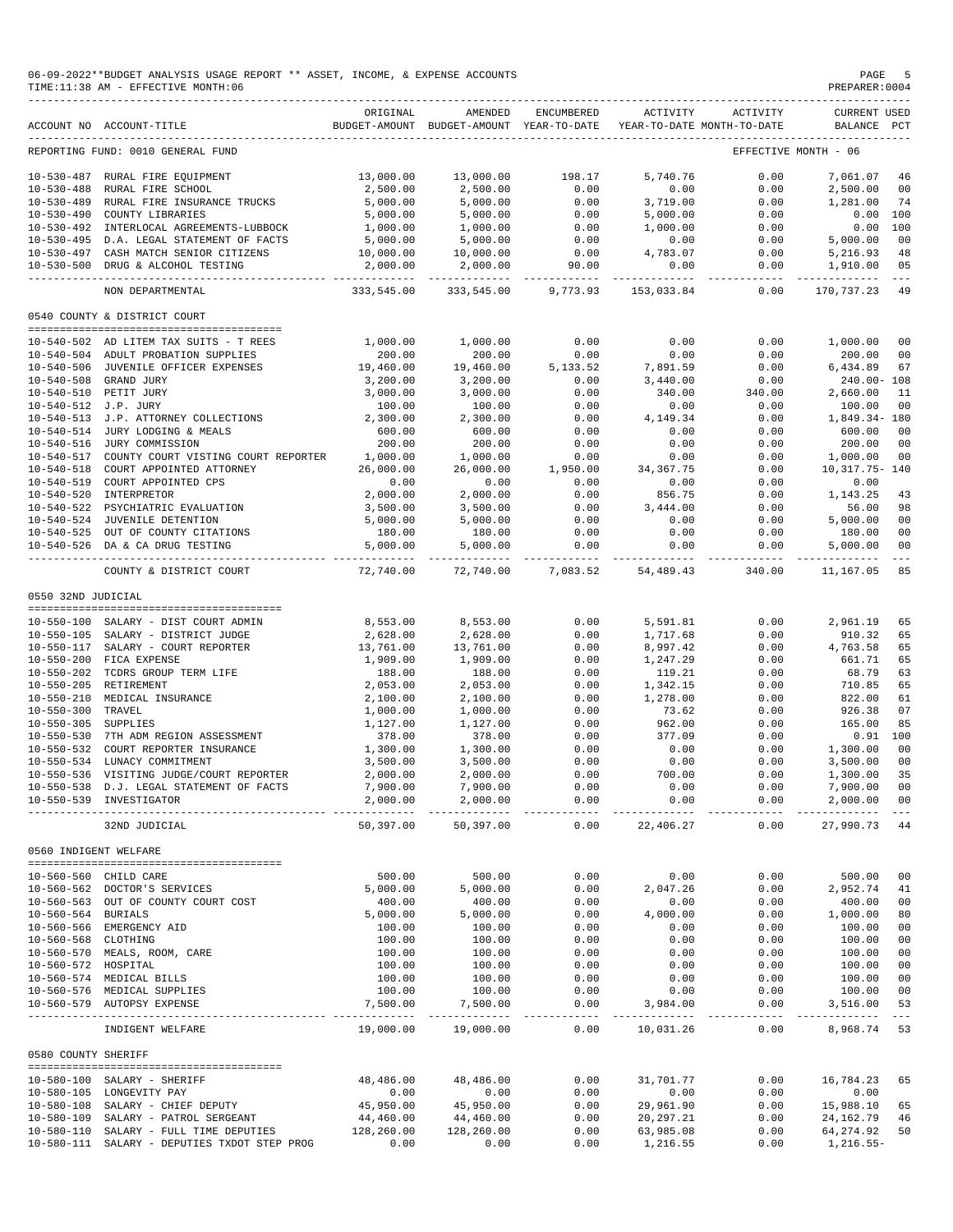## 06-09-2022\*\*BUDGET ANALYSIS USAGE REPORT \*\* ASSET, INCOME, & EXPENSE ACCOUNTS<br>TIME:11:38 AM - EFFECTIVE MONTH:06  $TIME:11:38 AM - EFFECTIVE MOMTH:06$

|                                      | ACCOUNT NO ACCOUNT-TITLE                                             | ORIGINAL             | AMENDED<br>BUDGET-AMOUNT BUDGET-AMOUNT YEAR-TO-DATE | ENCUMBERED       | ACTIVITY             | ACTIVITY<br>YEAR-TO-DATE MONTH-TO-DATE | <b>CURRENT USED</b><br>BALANCE | $_{\rm PCT}$               |
|--------------------------------------|----------------------------------------------------------------------|----------------------|-----------------------------------------------------|------------------|----------------------|----------------------------------------|--------------------------------|----------------------------|
|                                      |                                                                      |                      |                                                     |                  |                      |                                        |                                |                            |
|                                      | REPORTING FUND: 0010 GENERAL FUND                                    |                      |                                                     |                  |                      |                                        | EFFECTIVE MONTH - 06           |                            |
| $10 - 580 - 115$                     | PHONE ALLOWANCE                                                      | 1,670.00             | 1,670.00                                            | 0.00             | 941.12               | 0.00                                   | 728.88                         | 56                         |
| $10 - 580 - 120$                     | SALARY - PART TIME DEPUTIES                                          | 5,000.00             | 5,000.00                                            | 0.00             | 1,453.12             | 0.00                                   | 3,546.88                       | 29                         |
| $10 - 580 - 145$<br>$10 - 580 - 146$ | SALARY - OVERTIME CHIEF DEPUTY<br>SALARY - OVERTIME DEPUTIES FT      | 3,210.00<br>8,950.00 | 3,210.00<br>8,950.00                                | 0.00<br>0.00     | 1,502.88<br>6,840.18 | 0.00<br>0.00                           | 1,707.12<br>2,109.82           | 47<br>76                   |
| $10 - 580 - 147$                     | SALARY - OVERTIME PATROL SERGEANT                                    | 3,110.00             | 3,110.00                                            | 0.00             | 953.86               | 0.00                                   | 2,156.14                       | 31                         |
| $10 - 580 - 160$                     | SALARY - HOLIDAYS CHIEF DEPUTY                                       | 2,590.00             | 2,590.00                                            | 0.00             | 1,849.50             | 0.00                                   | 740.50                         | 71                         |
| $10 - 580 - 161$                     | SALARY - HOLIDAYS DEPUTIES FT                                        | 9,640.00             | 9,640.00                                            | 0.00             | 5,047.68             | 0.00                                   | 4,592.32                       | 52                         |
| $10 - 580 - 162$                     | SALARY - HOLIDAYS PATROL SERGEANT                                    | 3,340.00             | 3,340.00                                            | 0.00             | 1,371.03             | 0.00                                   | 1,968.97                       | 41                         |
| $10 - 580 - 200$                     | FICA EXPENSE                                                         | 22,930.00            | 22,930.00                                           | 0.00             | 12,519.84            | 0.00                                   | 10,410.16                      | 55                         |
| $10 - 580 - 202$                     | TCDRS GROUP TERM LIFE                                                | 2,250.00             | 2,250.00                                            | 0.00             | 1,221.27             | 0.00                                   | 1,028.73                       | 54                         |
| $10 - 580 - 205$                     | RETIREMENT                                                           | 24,670.00            | 24,670.00                                           | 0.00             | 13,754.10            | 0.00                                   | 10,915.90                      | 56                         |
| $10 - 580 - 210$                     | MEDICAL INSURANCE                                                    | 62,810.00            | 62,810.00                                           | 0.00             | 32,037.56            | 0.00                                   | 30,772.44                      | 51                         |
| $10 - 580 - 300$                     | TRAVEL                                                               | 2,500.00             | 2,500.00                                            | $518.53-$        | 2,193.66             | 0.00                                   | 824.87                         | 67                         |
| $10 - 580 - 305$                     | SUPPLIES & EQUIPMENT                                                 | 2,000.00             | 17,000.00                                           | 1,181.07         | 9,905.20             | 0.00                                   | 5,913.73                       | 65                         |
| $10 - 580 - 310$                     | COMMUNICATIONS                                                       | 1,200.00             | 1,200.00                                            | 386.77           | 348.88               | 0.00                                   | 464.35                         | 61                         |
| $10 - 580 - 315$                     | BONDS & NOTARY                                                       | 200.00               | 200.00                                              | 50.00            | 100.00               | 0.00                                   | 50.00                          | 75                         |
| $10 - 580 - 336$                     | LAST YEARS BILLS 2021                                                | 0.00                 | 0.00                                                | 734.86           | 712.75               | 0.00                                   | $1,447.61-$                    |                            |
| $10 - 580 - 608$                     | VEHICLE EXPENSE                                                      | 10,000.00            | 10,000.00                                           | 550.12           | 5,369.10             | 0.00                                   | 4,080.78                       | 59                         |
| $10 - 580 - 609$                     | NEW VEHICLES                                                         | 54,881.00            | 54,881.00                                           | 29, 255.66       | 34,750.57            | 0.00                                   | $9,125.23 - 117$               |                            |
|                                      | 10-580-616 VEHICLE GAS                                               | 30,000.00            | 40,000.00                                           | 1,190.56         | 28,150.64            | 0.00                                   | 10,658.80                      | 73                         |
| 10-580-618                           | VEHICLE TIRES                                                        | 0.00<br>-------      | 0.00                                                | 0.00<br>-------- | 0.00                 | 0.00                                   | 0.00                           |                            |
|                                      | COUNTY SHERIFF                                                       | 518,107.00           | 543,107.00                                          | 32,830.51        | 308, 185.45          | 0.00                                   | 202,091.04                     | 63                         |
|                                      | 0585 FC LAW ENFORCEMENT CENTER                                       |                      |                                                     |                  |                      |                                        |                                |                            |
|                                      |                                                                      |                      |                                                     |                  |                      |                                        |                                |                            |
|                                      | 10-585-105 LONGEVITY PAY                                             | 600.00               | 600.00                                              | 0.00             | 0.00                 | 0.00                                   | 600.00                         | 00                         |
|                                      | 10-585-110 SALARY - JAIL ADMINISTRATOR                               | 32,080.00            | 32,080.00                                           | 0.00             | 20,793.87            | 0.00                                   | 11,286.13                      | 65                         |
|                                      | 10-585-111 SALARY - LEC COOK                                         | 0.00                 | 0.00                                                | 0.00             | 12,652.50            | 0.00                                   | $12,652.50 -$                  |                            |
| $10 - 585 - 112$                     | SALARY - JAIL SERGEANT FT                                            | 31,140.00            | 31,140.00                                           | 0.00             | 19,131.66            | 0.00                                   | 12,008.34                      | 61                         |
|                                      | 10-585-113 SALARY - DISPATCH SERGEANT FT                             | 31,140.00            | 31,140.00                                           | 0.00             | 18,787.35            | 0.00                                   | 12,352.65                      | 60                         |
|                                      | 10-585-115 PHONE ALLOWANCE                                           | 340.00               | 340.00                                              | 0.00             | 235.28               | 0.00                                   | 104.72                         | 69                         |
| $10 - 585 - 142$                     | SALARY - FULL TIME JAILERS                                           | 270,700.00           | 270,700.00                                          | 0.00             | 161, 402.53          | 0.00                                   | 109,297.47                     | 60                         |
| $10 - 585 - 144$                     | SALARY - PART TIME JAILERS                                           | 15,551.00            | 15,551.00                                           | 0.00             | 0.00                 | 0.00                                   | 15,551.00                      | 00                         |
| $10 - 585 - 145$                     | SALARY - OVERTIME JAIL ADMIN                                         | 4,820.00             | 4,820.00                                            | 0.00             | 2,324.57             | 0.00                                   | 2,495.43                       | 48                         |
| $10 - 585 - 146$                     | SALARY - OVER TIME JAILER/DISPATCH                                   | 40,610.00            | 40,610.00                                           | 0.00             | 30,485.33            | 0.00                                   | 10,124.67                      | 75                         |
| $10 - 585 - 148$                     | SALARY - OVERTIME JAIL SERGEANT                                      | 4,680.00             | 4,680.00                                            | 0.00             | 3,503.07             | 0.00                                   | 1,176.93                       | 75                         |
| $10 - 585 - 149$                     | SALARY - OVERTIME DISPATCH SERGEANT                                  | 4,680.00             | 4,680.00                                            | 0.00             | 3,840.12             | 0.00                                   | 839.88                         | 82                         |
| $10 - 585 - 160$                     | SALARY - HOLIDAY PAY JAIL ADMIN                                      | 1,950.00             | 1,950.00                                            | 0.00             | 1,434.06             | 0.00                                   | 515.94                         | 74                         |
| $10 - 585 - 161$                     | SALARY - HOLIDAY PAY FT JAILERS                                      | 21,870.00            | 21,870.00                                           | 0.00             | 13,881.60            | 0.00                                   | 7,988.40                       | 63                         |
| $10 - 585 - 162$                     | SALARY - HOLIDAY PAY JAIL SERGEANT                                   | 2,520.00             | 2,520.00                                            | 0.00             | 1,751.49             | 0.00                                   | 768.51                         | 70                         |
| $10 - 585 - 163$                     | SALARY - HOLIDAY PAY DISPATCH SERG                                   | 2,520.00             | 2,520.00                                            | 0.00             | 1,811.37             | 0.00                                   | 708.63                         | 72                         |
| $10 - 585 - 200$                     | FICA EXPENSE                                                         | 34,400.00            | 34,400.00                                           | 0.00             | 21,723.32            | 0.00                                   | 12,676.68                      | 63                         |
| $10 - 585 - 202$                     | TCDRS GROUP TERM LIFE                                                | 3,380.00             | 3,380.00                                            | 0.00             | 2,131.71             | 0.00                                   | 1,248.29                       | 63                         |
| $10 - 585 - 205$                     | RETIREMENT                                                           | 37,010.00            | 37,010.00                                           | 0.00             | 24,034.67            | 0.00                                   | 12,975.33                      | 65                         |
| $10 - 585 - 210$                     | MEDICAL INSURANCE                                                    | 125,610.00           | 125,610.00                                          | 0.00             | 58,206.56            | 0.00                                   | 67, 403.44                     | 46                         |
| $10 - 585 - 300$                     | TRAVEL                                                               | 3,000.00             | 6,000.00                                            | 60.00            | 5,612.57             | 0.00                                   | 327.43                         | 95                         |
| $10 - 585 - 305$                     | SUPPLIES                                                             | 5,500.00             | 5,500.00                                            | $44.89-$         | 5,297.00             | 0.00                                   | 247.89                         | 95                         |
| $10 - 585 - 310$                     | COMMUNICATIONS                                                       | 16,000.00            | 13,000.00                                           | 1,535.81         | 5,952.41             | 0.00                                   | 5,511.78                       | 58                         |
|                                      | 10-585-313 INSPECTIONS & MAINTENCE<br>10-585-315 BONDS FOR EMPLOYEES | 1,500.00             | 1,500.00<br>500.00                                  | 317.82<br>0.00   | 1,665.04             | 0.00<br>0.00                           | 482.86-132<br>500.00           |                            |
|                                      | 10-585-320 COMPUTER SOFTWARE & MAINTENCE                             | 500.00<br>2,000.00   | 2,000.00                                            | 0.00             | 0.00<br>7,500.00     | 0.00                                   | $5,500.00 - 375$               | 00                         |
|                                      | 10-585-325 CERT TRAINING FOR JAIL STAFF                              | 2,000.00             | 2,000.00                                            | $415.00 -$       | 2,114.60             | 0.00                                   | 300.40                         | 85                         |
|                                      | 10-585-336 LAST YEARS BILLS 2021                                     | 0.00                 | 0.00                                                | 126.09           | 17,310.67            | 0.00                                   | 17,436.76-                     |                            |
|                                      | 10-585-380 UTILITIES FOR LAW CENTER                                  | 27,000.00            | 27,000.00                                           | 1,293.98         | 22,320.28            | 0.00                                   | 3,385.74                       | 87                         |
|                                      | 10-585-385 LAW CENTER REPAIRS                                        | 5,000.00             | 8,600.00                                            | 604.85           | 5,076.21             | 0.00                                   | 2,918.94                       | 66                         |
|                                      | 10-585-475 COPY EXPENSE FOR LAW CENTER                               | 3,600.00             | 0.00                                                | 0.00             | 0.00                 | 0.00                                   | 0.00                           |                            |
|                                      | 10-585-604 NEW HIRE PSYCHIATRIC TESTING                              | 4,200.00             | 4,200.00                                            | 51.00            | 1,484.20             | 0.00                                   | 2,664.80                       | 37                         |
|                                      | 10-585-605 OUT OF COUNTY HOUSING                                     | 10,000.00            | 10,000.00                                           | 0.00             | 1,240.00             | 0.00                                   | 8,760.00                       | 12                         |
|                                      | 10-585-612 INMATE EXPENSE                                            | 25,000.00            | 25,000.00                                           | 5,375.95         | 18,614.66            | 0.00                                   | 1,009.39                       | 96                         |
|                                      | 10-585-614 INMATE MEDICAL                                            | 15,000.00            | 15,000.00                                           | 313.74           | 6,119.36             | 0.00                                   | 8,566.90                       | 43                         |
|                                      | 10-585-625 LAW CENTER BUILDING INSURANCE                             | 20,000.00            | 20,000.00                                           | 0.00             | 20,000.00            | 0.00                                   | 0.00 100                       |                            |
|                                      | FC LAW ENFORCEMENT CENTER                                            | 805,901.00           | 805,901.00                                          | 9,219.35         | 518,438.06           | 0.00                                   | -------------<br>278, 243.59   | $\sim$ $\sim$ $\sim$<br>65 |
|                                      |                                                                      |                      |                                                     |                  |                      |                                        |                                |                            |
| 0590 EXTENSION AGENT                 |                                                                      |                      |                                                     |                  |                      |                                        |                                |                            |
|                                      | 10-590-100 SALARY - CEA-AG                                           | 16,224.00            | 16,224.00                                           | 0.00             | 10,608.00            | 0.00                                   | 5,616.00                       | 65                         |
|                                      | 10-590-109 SALARY - TRAVEL EXPENSE                                   | 6,000.00             | 6,000.00                                            | 0.00             | 3,973.09             | 0.00                                   | 2,026.91                       | 66                         |
|                                      | 10-590-110 SALARY - ADMINISTRATIVE ASSISTANT                         | 10,000.00            | 10,000.00                                           | 0.00             | 5,400.00             | 0.00                                   | 4,600.00                       | 54                         |
|                                      | 10-590-200 FICA EXPENSE                                              | 2,470.00             | 2,470.00                                            | 0.00             | 1,524.74             | 0.00                                   | 945.26                         | 62                         |
|                                      | 10-590-202 TCDRS GROUP TERM LIFE                                     | 250.00               | 250.00                                              | 0.00             | 39.43                | 0.00                                   | 210.57                         | 16                         |
|                                      | 10-590-205 RETIREMENT                                                | 2,660.00             | 2,660.00                                            | 0.00             | 444.42               | 0.00                                   | 2,215.58                       | 17                         |
| 10-590-305 SUPPLIES                  |                                                                      | 2,750.00             | 2,750.00                                            | 0.00             | 570.14               | 0.00                                   | 2,179.86                       | 21                         |
|                                      | 10-590-642 STOCK SHOW EXPENSE                                        | 6,000.00             | 6,000.00                                            | 0.00             | 4,060.58             | 0.00                                   | 1,939.42                       | 68                         |
|                                      |                                                                      |                      | ______________                                      |                  |                      |                                        |                                |                            |
|                                      | EXTENSION AGENT                                                      | 46,354.00            | 46,354.00                                           | 0.00             | 26,620.40            | 0.00                                   | 19,733.60                      | 57                         |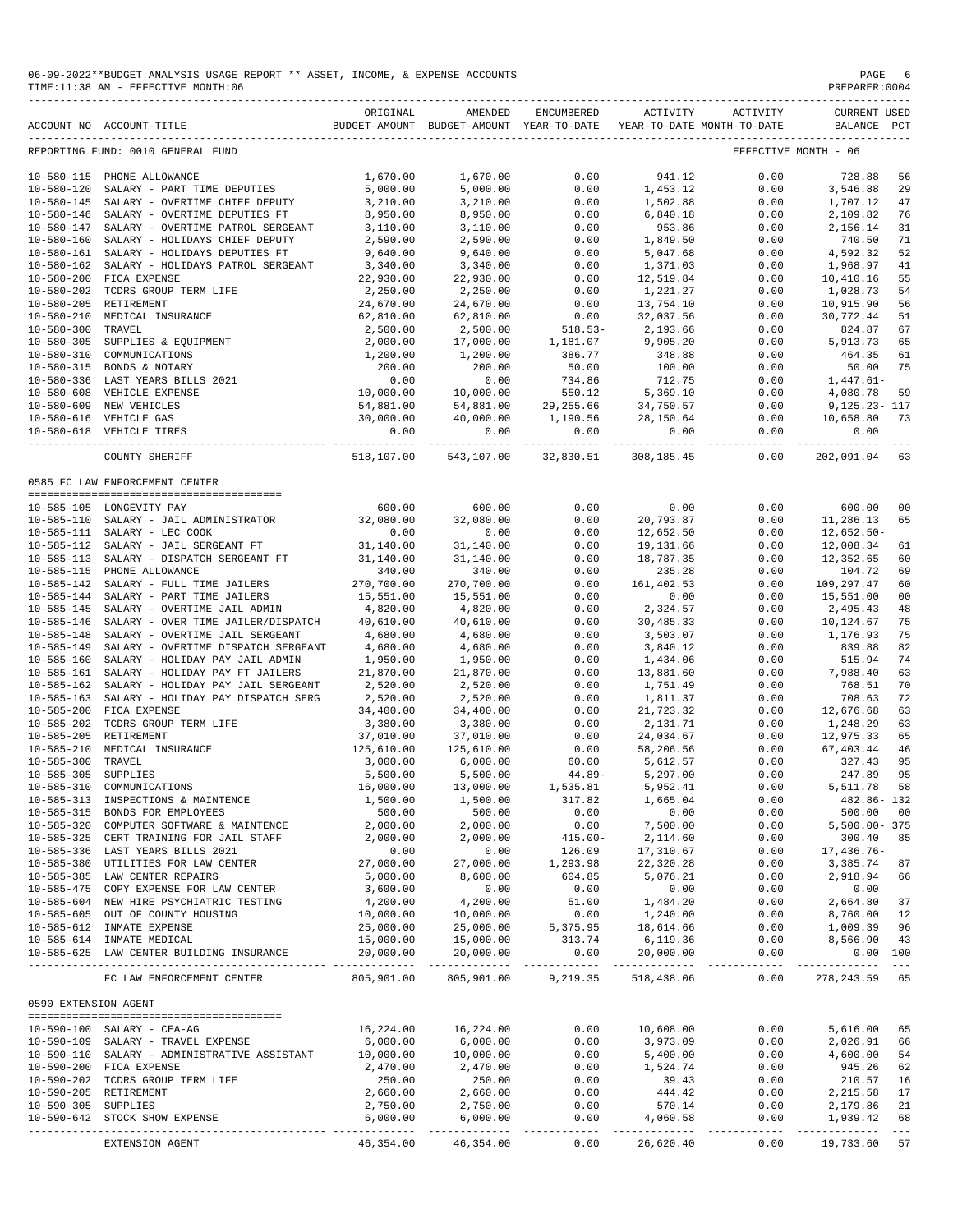| 06-09-2022**BUDGET ANALYSIS USAGE REPORT ** ASSET, INCOME, & EXPENSE ACCOUNTS<br>TIME: 11:38 AM - EFFECTIVE MONTH: 06 |                                              |                        |            |                     |          | PAGE 7<br>PREPARER: 0004                                                  |  |
|-----------------------------------------------------------------------------------------------------------------------|----------------------------------------------|------------------------|------------|---------------------|----------|---------------------------------------------------------------------------|--|
| ACCOUNT NO ACCOUNT-TITLE THE SUDGET-AMOUNT BUDGET-AMOUNT YEAR-TO-DATE YEAR-TO-DATE MONTH-TO-DATE                      | ORIGINAL                                     | AMENDED                | ENCUMBERED | ACTIVITY            | ACTIVITY | <b>CURRENT USED</b><br>BALANCE PCT                                        |  |
| REPORTING FUND: 0010 GENERAL FUND                                                                                     |                                              |                        |            |                     |          | EFFECTIVE MONTH - 06                                                      |  |
| 0600 APPRAISAL DISTRICT                                                                                               |                                              |                        |            |                     |          |                                                                           |  |
| 10-600-644 APPRAISAL DISTRICT FEES                                                                                    | $181,000.00$ $181,000.00$                    |                        |            | $0.00$ $108.199.86$ |          | $0.00$ 72,800.14 60                                                       |  |
| 10-600-645 APPRAISAL DISTRICT TAX REFUND 0.00 0.00 0.00                                                               |                                              |                        |            | $0.00$ $0.00$       |          | $0.00$ 0.00                                                               |  |
| APPRAISAL DISTRICT                                                                                                    |                                              | 181,000.00 181,000.00  |            | 0.00 108, 199.86    |          | $0.00$ 72,800.14 60                                                       |  |
| 0610 COUNTY COURT AT LAW                                                                                              |                                              |                        |            |                     |          |                                                                           |  |
| 10-610-654 COUNTY COURT AT LAW JUDGE EXPENSE                                                                          | $11,000.00$ $11,000.00$ $0.00$ $0.00$ $0.00$ |                        |            |                     |          | $0.00$ 11,000.00 00                                                       |  |
| COUNTY COURT AT LAW                                                                                                   |                                              | 11,000.00    11,000.00 |            | 0.00                | 0.00     | $0.00$ 11,000.00 00                                                       |  |
| <b>GENERAL FUND</b>                                                                                                   |                                              |                        |            |                     |          |                                                                           |  |
| INCOME TOTALS                                                                                                         |                                              |                        |            |                     |          | 3, 391, 509.00 3, 391, 509.00 3, 987, 438.64 21, 308.26 595, 929.64 + 118 |  |
| <b>EXPENSE TOTALS</b>                                                                                                 |                                              |                        |            |                     |          | 3,170,928.00 3,197,928.00 65,344.73 1,841,905.11 402.95 1,290,678.16 60   |  |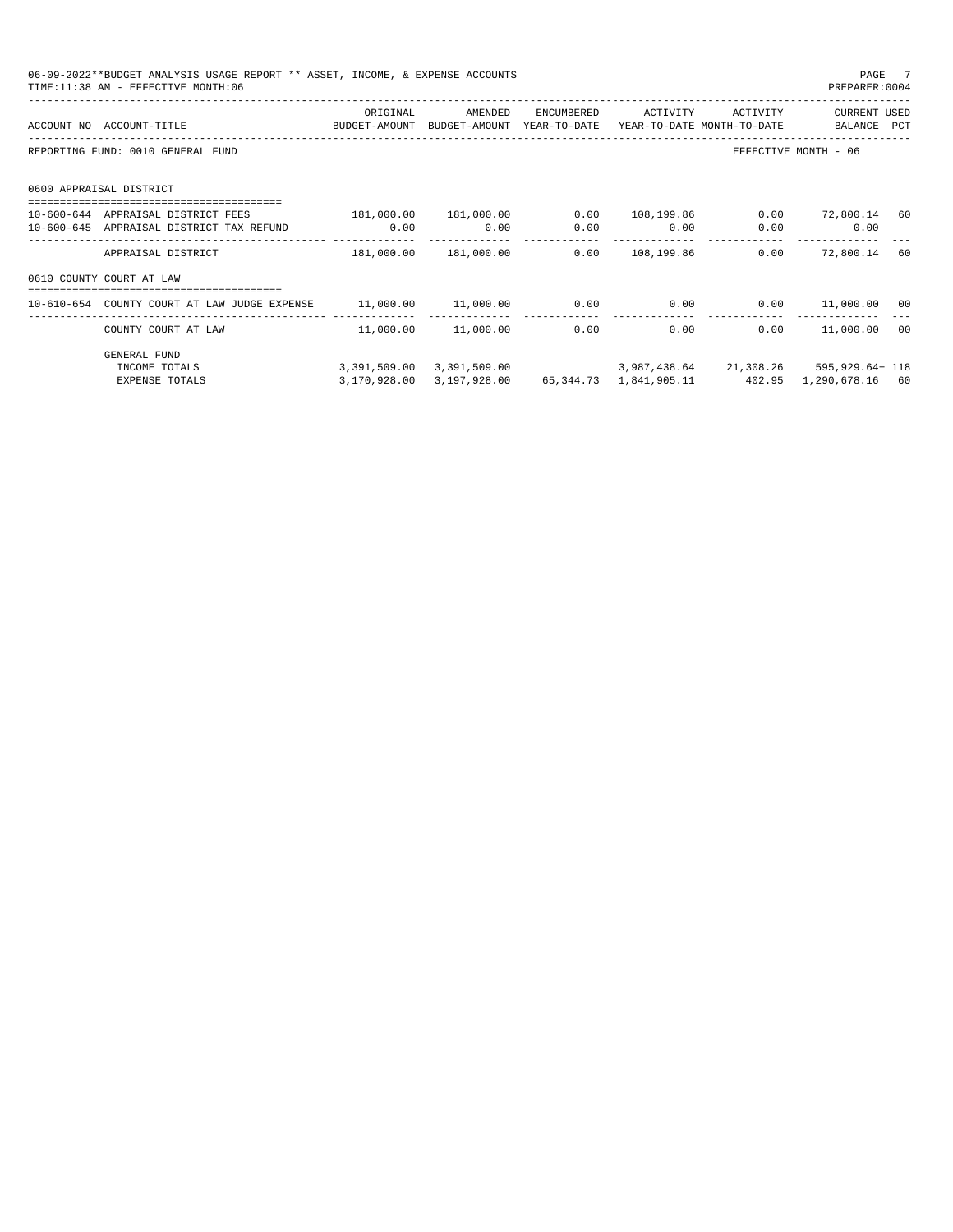|                     | 06-09-2022**BUDGET ANALYSIS USAGE REPORT ** ASSET, INCOME, & EXPENSE ACCOUNTS<br>TIME:11:38 AM - EFFECTIVE MONTH:06 |                          |                       |                      |                                                                     |                     | PAGE<br>PREPARER:0004         | -8             |
|---------------------|---------------------------------------------------------------------------------------------------------------------|--------------------------|-----------------------|----------------------|---------------------------------------------------------------------|---------------------|-------------------------------|----------------|
|                     | ACCOUNT NO ACCOUNT-TITLE                                                                                            | ORIGINAL                 | AMENDED               | ENCUMBERED           | BUDGET-AMOUNT BUDGET-AMOUNT YEAR-TO-DATE YEAR-TO-DATE MONTH-TO-DATE | ACTIVITY ACTIVITY   | CURRENT USED<br>BALANCE PCT   |                |
|                     | -------------------------------------<br>REPORTING FUND: 0011 ROAD & BRIDGE PRECINCT 1                              |                          |                       |                      |                                                                     |                     | EFFECTIVE MONTH - 06          |                |
|                     | 0100 PRECINCT 1 CASH ACCOUNTS                                                                                       |                          |                       |                      |                                                                     |                     |                               |                |
|                     | 11-100-100 CFC: ROAD & BRIDGE PRECINCT 1                                                                            |                          |                       |                      | 148,799.37-                                                         | 905.91              | 14,296.12-                    |                |
|                     | 11-100-185 DUE FROM I&S FUND                                                                                        |                          |                       |                      | 0.00                                                                | 0.00                | 0.00                          |                |
|                     | 11-100-197 DUE FROM GENERAL FUND                                                                                    |                          |                       |                      | 0.00                                                                | 0.00                | 0.00                          |                |
|                     | 11-100-280 DELINQUENT TAXES RECEIVABLE                                                                              |                          |                       |                      | 0.00                                                                | 0.00                | 3,115.91                      |                |
|                     | 11-100-285 ALLOWANCE-UNCOLLECTABLE TAXES                                                                            |                          |                       |                      | 0.00                                                                | 0.00                | 679.80-                       |                |
|                     | 11-100-290 DUE FROM APPRAISAL DISTRICT                                                                              |                          |                       |                      | 0.00                                                                | 0.00<br>----------- | 0.00<br>------------          |                |
|                     | PRECINCT 1 CASH ACCOUNTS                                                                                            |                          |                       |                      | 148,799.37-905.91                                                   |                     | 11,860.01-                    |                |
|                     | 0311 REVENUE ACCOUNTS                                                                                               |                          |                       |                      |                                                                     |                     |                               |                |
|                     | 11-311-100 ADVALOREM TAXES                                                                                          | 170,000.00               | 170,000.00            |                      | 0.00                                                                | 0.00                | 170,000.00                    | 0 <sub>0</sub> |
|                     | 11-311-105 ROAD & BRIDGE                                                                                            | 26,786.00                | 26,786.00             |                      | 26,332.78                                                           | 117.91              | 453.22                        | 98             |
|                     | 11-311-110 MOTOR VEHICLE REGISTRATION                                                                               | 48,000.00                | 48,000.00             |                      | 37,665.99                                                           | 788.00              | 10,334.01                     | 78             |
|                     | 11-311-120 GROSS WEIGHT AND AXLE FEES                                                                               | 14,000.00                | 14,000.00             |                      | 12,725.95                                                           | 0.00                | 1,274.05                      | 91             |
|                     | 11-311-125 I&S REVENUE FOR COMM DEB                                                                                 | 19,343.00                | 19,343.00             |                      | 0.00                                                                | 0.00                | 19,343.00                     | 0 <sub>0</sub> |
|                     | 11-311-130 LONG TERM FINANCING INCOME                                                                               | 0.00                     | 0.00                  |                      | 44,252.20                                                           | 0.00                | $44, 252.20+$                 |                |
|                     | 11-311-140 BRIDGE REPAIR INSURANCE                                                                                  | 0.00                     | 0.00                  |                      | 0.00                                                                | 0.00                | 0.00                          |                |
|                     | 11-311-145 RESERVE FEMA FUNDS                                                                                       | 0.00                     | 0.00                  |                      | 0.00                                                                | 0.00                | 0.00                          |                |
|                     | 11-311-150 OTHER INCOME                                                                                             | 0.00                     | 0.00                  |                      | 0.00                                                                | 0.00                | 0.00                          |                |
|                     | 11-311-155 RESERVE FUNDS                                                                                            | 26,382.00                | 26,382.00             |                      | 0.00                                                                | 0.00                | 26,382.00                     | 0 <sub>0</sub> |
|                     | 11-311-160 SALE OF FIXED ASSETS                                                                                     | 0.00                     | 0.00                  |                      | 0.00                                                                | 0.00                | 0.00                          |                |
|                     | 11-311-165 RESERVE CERTZ FUNDS                                                                                      | 0.00                     | 0.00                  |                      | 0.00                                                                | 0.00                | 0.00                          |                |
|                     | 11-311-170 INSURANCE PROCEEDS                                                                                       | 0.00                     | 0.00                  |                      | 0.00                                                                | 0.00                | 0.00                          |                |
|                     | 11-311-180 INTEREST EARNED                                                                                          | 0.00                     | 0.00                  |                      | 0.00                                                                | 0.00                | 0.00                          |                |
|                     | 11-311-185 PIPELINE INCOME                                                                                          | 0.00<br>.                | 0.00<br>------------  |                      | 13,900.00                                                           | 0.00<br>----------- | $13.900.00+$<br>------------- |                |
|                     | REVENUE ACCOUNTS                                                                                                    |                          | 304,511.00 304,511.00 |                      | $0.00$ $134,876.92$                                                 | 905.91              | 169,634.08                    | -44            |
|                     | 0611 EXPENSE ACCOUNTS                                                                                               |                          |                       |                      |                                                                     |                     |                               |                |
|                     |                                                                                                                     |                          |                       | 0.00                 | 24, 473.54                                                          | 0.00                |                               | 65             |
|                     | 11-611-100 SALARY - COMMISSIONER PCT 1<br>11-611-105 LONGEVITY PAY                                                  | 37,415.00<br>4,050.00    | 37,415.00<br>4,050.00 | 0.00                 | 0.00                                                                | 0.00                | 12,941.46<br>4,050.00         | 0 <sub>0</sub> |
|                     | 11-611-110 SALARY - ROAD FOREMAN                                                                                    | 37,220.00                | 37,220.00             | 0.00                 |                                                                     | 0.00                | 15,875.94                     | 57             |
|                     | 11-611-112 SALARY - ROAD HAND                                                                                       | 31,230.00                | 31,230.00             | 0.00                 | 21,344.06<br>14,709.80                                              | 0.00                | 16,520.20                     | 47             |
|                     | 11-611-115 PHONE ALLOWANCE                                                                                          | 720.00                   | 720.00                | 0.00                 | 429.04                                                              | 0.00                | 290.96                        | 60             |
|                     | 11-611-120 SALARY - OVERTIME & PART TIME                                                                            | 22,620.00                | 22,620.00             | 0.00                 | 6, 316.18                                                           | 0.00                | 16,303.82                     | 28             |
|                     | 11-611-200 FICA EXPENSE                                                                                             | 10,200.00                | 10,200.00             | 0.00                 | 5,124.64                                                            | 0.00                | 5,075.36                      | 50             |
|                     | 11-611-202 TCDRS GROUP TERM LIFE                                                                                    | 1,000.00                 | 1,000.00              | 0.00                 | 491.83                                                              | 0.00                | 508.17                        | 49             |
|                     | 11-611-205 RETIREMENT                                                                                               | 10,970.00                | 10,970.00             | 0.00                 | 5,536.49                                                            | 0.00                | 5,433.51                      | 50             |
|                     | 11-611-210 MEDICAL INSURANCE                                                                                        | 31,410.00                | 31,410.00             | 0.00                 | 15,964.66                                                           | 0.00                | 15,445.34                     | 51             |
|                     | 11-611-300 TRAVEL & SCHOOL                                                                                          | 2,500.00                 | 2,500.00              | 0.00                 | 110.00                                                              | 0.00                | 2,390.00                      | 04             |
| 11-611-305 SUPPLIES |                                                                                                                     | 8,600.00                 | 8,600.00              | 45.00                | 3,005.17                                                            | 0.00                | 5,549.83                      | 35             |
|                     | 11-611-310 COMMUNICATIONS                                                                                           | 500.00                   | 500.00                | 0.00                 | 303.92                                                              | 0.00                | 196.08                        | 61             |
| 11-611-315 BONDS    |                                                                                                                     | 200.00                   | 200.00                | 0.00                 | 0.00                                                                | 0.00                | 200.00                        | 0 <sub>0</sub> |
|                     | 11-611-320 REPAIRS & MAINTENANCE                                                                                    | 30,000.00                | 30,000.00             | 5,753.28             | 23,009.09                                                           | 0.00                | 1,237.63 96                   |                |
|                     | 11-611-336 LAST YEARS BILLS 2021                                                                                    | 0.00                     | 0.00                  | 0.00                 | 6,511.99                                                            | 0.00                | 6,511.99-                     |                |
|                     | 11-611-380 UTILITIES                                                                                                | 2,100.00                 | 2,100.00              | 162.93               | 1,472.58                                                            | 0.00                | 464.49 78                     |                |
|                     | 11-611-620 CAPITAL OUTLAY UNIT COST                                                                                 | 0.00                     | 0.00                  | 0.00                 | 0.00                                                                | 0.00                | 0.00                          |                |
|                     | 11-611-622 DEBT SERVICE - EQUIPMENT PRINCIPAL                                                                       | 16,590.00                | 18,386.35             | 0.00                 | 18,386.35                                                           | 0.00                |                               | 0.00 100       |
|                     | 11-611-624 DEBT SERVICE - EQUIPMENT INTEREST<br>11-611-625 NEW EQUIPMENT                                            | 2,753.00<br>0.00         | 956.65<br>0.00        | 0.00<br>0.00         | 957.35                                                              | 0.00<br>0.00        |                               | $0.70 - 100$   |
|                     | 11-611-700 DIESEL, OIL, AND GASOLINE                                                                                | 25,000.00                | 35,000.00             | 446.83               | 84,252.20<br>35,265.41                                              | 0.00                | 84,252.20-<br>712.24- 102     |                |
|                     | 11-611-705 ROAD MATERIAL & CONSTRUCTION                                                                             | 13,000.00                | 13,000.00             | 5,280.00             | 4,738.00                                                            | 0.00                | 2,982.00 77                   |                |
|                     | 11-611-725 TIRES & TUBES                                                                                            | 8,000.00                 | 8,000.00              | 49.00                | 7,198.64                                                            | 0.00                | 752.36 91                     |                |
|                     | EXPENSE ACCOUNTS                                                                                                    | ----------<br>296,078.00 | .<br>306,078.00       | -------<br>11,737.04 | ------------<br>279,600.94                                          | 0.00                | 14,740.02 95                  |                |
|                     | ROAD & BRIDGE PRECINCT 1                                                                                            |                          |                       |                      |                                                                     |                     |                               |                |
|                     | INCOME TOTALS                                                                                                       | 304,511.00               | 304,511.00            |                      | 134,876.92                                                          | 905.91              | 169,634.08                    | 44             |
|                     | EXPENSE TOTALS                                                                                                      | 296,078.00               | 306,078.00            |                      | 11,737.04 279,600.94                                                | 0.00                | 14,740.02                     | 95             |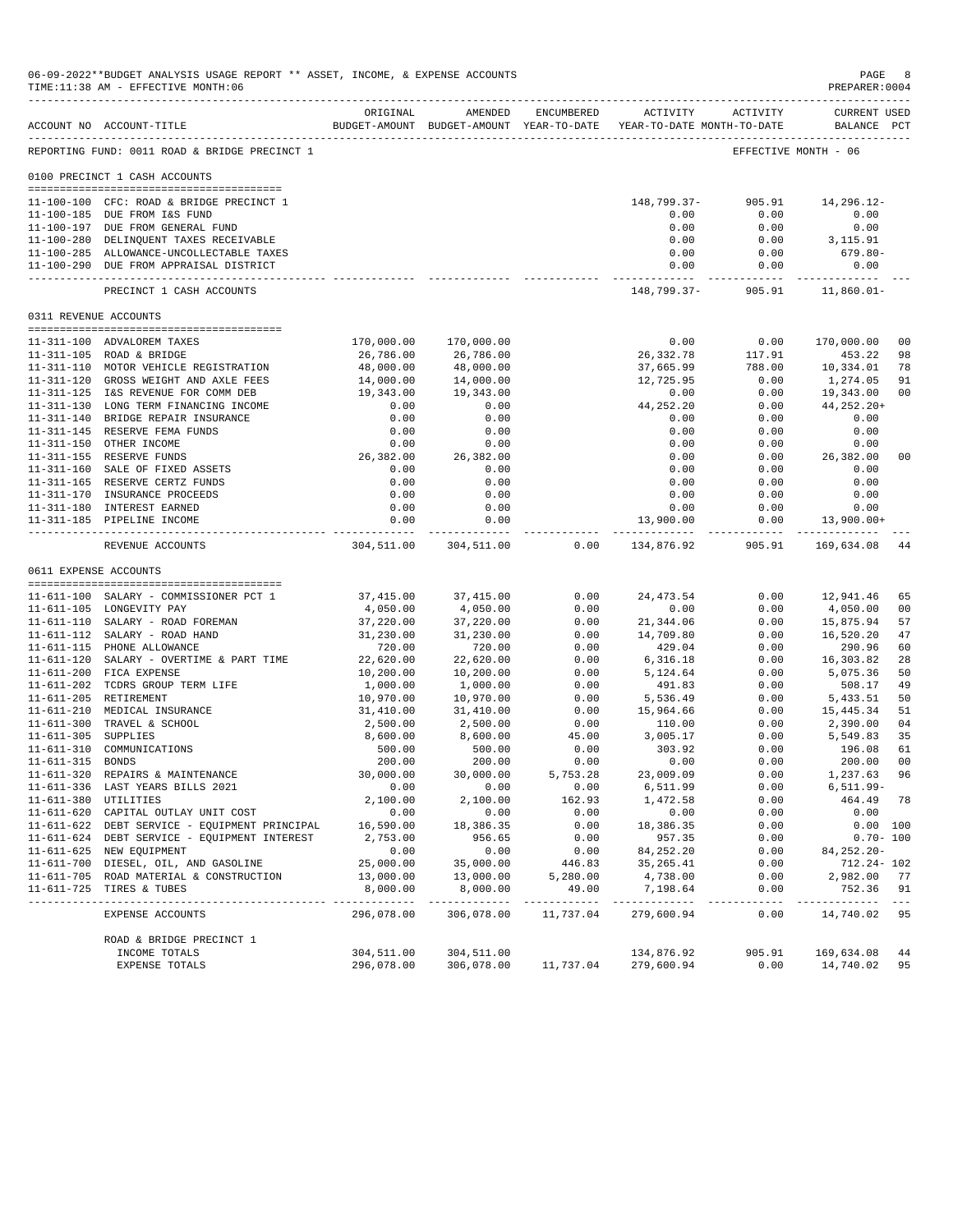|                       | 06-09-2022**BUDGET ANALYSIS USAGE REPORT ** ASSET, INCOME, & EXPENSE ACCOUNTS<br>TIME:11:38 AM - EFFECTIVE MONTH:06 |                           |                                                                                |                          |                           |                          | PAGE<br>PREPARER:0004              | -9                   |
|-----------------------|---------------------------------------------------------------------------------------------------------------------|---------------------------|--------------------------------------------------------------------------------|--------------------------|---------------------------|--------------------------|------------------------------------|----------------------|
|                       |                                                                                                                     |                           |                                                                                |                          |                           |                          |                                    |                      |
|                       | ACCOUNT NO ACCOUNT-TITLE                                                                                            | ORIGINAL                  | AMENDED<br>BUDGET-AMOUNT BUDGET-AMOUNT YEAR-TO-DATE YEAR-TO-DATE MONTH-TO-DATE | ENCUMBERED               |                           | ACTIVITY ACTIVITY        | <b>CURRENT USED</b><br>BALANCE PCT |                      |
|                       | -------------------------------------<br>REPORTING FUND: 0012 ROAD & BRIDGE PRECINCT 2                              |                           |                                                                                |                          |                           |                          | EFFECTIVE MONTH - 06               |                      |
|                       | 0100 PRECINCT 2 CASH ACCOUNTS                                                                                       |                           |                                                                                |                          |                           |                          |                                    |                      |
|                       |                                                                                                                     |                           |                                                                                |                          |                           |                          |                                    |                      |
|                       | 12-100-100 CFC: ROAD & BRIDGE PRECINCT 2<br>12-100-185 DUE FROM I&S FUND                                            |                           |                                                                                |                          | 169,842.68-<br>0.00       | 905.91<br>0.00           | 7,859.07<br>0.00                   |                      |
|                       | 12-100-186 DUE FROM GENERAL FUND                                                                                    |                           |                                                                                |                          | 0.00                      | 0.00                     | 0.00                               |                      |
|                       | 12-100-280 DELINQUENT TAXES RECEIVABLE                                                                              |                           |                                                                                |                          | 0.00                      | 0.00                     | 3,115.91                           |                      |
|                       | 12-100-285 ALLOWANCE-UNCOLLECTABLE TAXES                                                                            |                           |                                                                                |                          | 0.00                      | 0.00                     | 679.81-                            |                      |
|                       | 12-100-290 DUE FROM APPRAISAL DISTRICT                                                                              |                           |                                                                                |                          | 0.00<br>------------      | 0.00<br>------------     | 0.00<br>------------               |                      |
|                       | PRECINCT 2 CASH ACCOUNTS                                                                                            |                           |                                                                                |                          | 169,842.68-               | 905.91                   | 10,295.17                          |                      |
| 0312 REVENUE ACCOUNTS |                                                                                                                     |                           |                                                                                |                          |                           |                          |                                    |                      |
|                       |                                                                                                                     |                           |                                                                                |                          |                           |                          |                                    |                      |
|                       | 12-312-100 ADVALOREM TAXES<br>12-312-105 ROAD & BRIDGE                                                              | 170,000.00<br>26,786.00   | 170,000.00<br>26,786.00                                                        |                          | 0.00<br>26,332.78         | 0.00<br>117.91           | 170,000.00<br>453.22               | 0 <sub>0</sub><br>98 |
|                       | 12-312-110 MOTOR VEHICLE REGISTRATION                                                                               | 48,000.00                 | 48,000.00                                                                      |                          | 37,666.01                 | 788.00                   | 10,333.99                          | 78                   |
|                       | 12-312-120 GROSS WEIGHT AND AXLE FEES                                                                               | 14,000.00                 | 14,000.00                                                                      |                          | 12,725.95                 | 0.00                     | 1,274.05                           | 91                   |
|                       | 12-312-125 I&S REVENUE FOR COMM DEB                                                                                 | 58,867.00                 | 58,867.00                                                                      |                          | 0.00                      | 0.00                     | 58,867.00                          | 0 <sub>0</sub>       |
|                       | 12-312-130 LONG TERM FINANCING INCOME                                                                               | 0.00                      | 0.00                                                                           |                          | 0.00                      | 0.00                     | 0.00                               |                      |
|                       | 12-312-140 BRIDGE REPAIR INSURANCE                                                                                  | 0.00                      | 0.00                                                                           |                          | 0.00                      | 0.00                     | 0.00                               |                      |
|                       | 12-312-145 RESERVE FEMA FUNDS                                                                                       | 24,710.66                 | 24,710.66                                                                      |                          | 0.00                      | 0.00                     | 24,710.66                          | 0 <sub>0</sub>       |
|                       | 12-312-150 OTHER INCOME                                                                                             | 0.00                      | 0.00                                                                           |                          | 165.20                    | 0.00                     | $165.20+$                          |                      |
|                       | 12-312-155 RESERVE FUNDS                                                                                            | 26,382.00                 | 26,382.00                                                                      |                          | 0.00                      | 0.00                     | 26,382.00                          | 0 <sub>0</sub>       |
|                       | 12-312-160 SALE OF FIXED ASSETS                                                                                     | 0.00                      | 0.00                                                                           |                          | 0.00                      | 0.00                     | 0.00                               |                      |
|                       | 12-312-165 RESERVE CERTZ FUNDS                                                                                      | 0.00                      | 0.00                                                                           |                          | 0.00                      | 0.00                     | 0.00                               |                      |
|                       | 12-312-170 INSURANCE PROCEEDS<br>12-312-180 INTEREST EARNED                                                         | 0.00<br>0.00              | 0.00<br>0.00                                                                   |                          | 0.00                      | 0.00<br>0.00             | 0.00                               |                      |
|                       | 12-312-185 PIPELINE INCOME                                                                                          |                           |                                                                                |                          | 0.00<br>$9,125.00 -$      | 0.00                     | 0.00<br>9,125.00-                  |                      |
|                       |                                                                                                                     |                           |                                                                                |                          |                           | ----------- ------------ | -------------                      |                      |
|                       | REVENUE ACCOUNTS                                                                                                    |                           |                                                                                |                          | 67,764.94                 | 905.91                   | 300,980.72- 18                     |                      |
| 0612 EXPENSE ACCOUNTS |                                                                                                                     |                           |                                                                                |                          |                           |                          |                                    |                      |
|                       | 12-612-100 SALARY - COMMISSIONER PCT 2                                                                              | 37,415.00                 | 37,415.00                                                                      | 0.00                     | 24,473.54                 | 0.00                     | 12,941.46                          | 65                   |
|                       | 12-612-105 LONGEVITY PAY                                                                                            | 0.00                      | 0.00                                                                           | 0.00                     | 0.00                      | 0.00                     | 0.00                               |                      |
|                       | 12-612-110 SALARY - ROAD FOREMAN                                                                                    | 37,220.00                 | 37,220.00                                                                      | 0.00                     | 21,595.50                 | 0.00                     | 15,624.50                          | 58                   |
|                       | 12-612-112 SALARY - ROAD HAND                                                                                       | 31,230.00                 | 31,230.00                                                                      | 0.00                     | 15,130.08                 | 0.00                     | 16,099.92                          | 48                   |
|                       | 12-612-115 PHONE ALLOWANCE                                                                                          | 720.00                    | 720.00                                                                         | 0.00                     | 442.88                    | 0.00                     | 277.12                             | 62                   |
|                       | 12-612-120 SALARY - OVERTIME & PART TIME                                                                            | 22,620.00                 | 22,620.00                                                                      | 0.00                     | 10,297.50                 | 0.00                     | 12,322.50                          | 46                   |
|                       | 12-612-200 FICA EXPENSE                                                                                             | 10,200.00                 | 10,200.00<br>1,000.00                                                          | 0.00                     | 5,503.44                  | 0.00                     | 4,696.56<br>474.06                 | 54                   |
|                       | 12-612-202 TCDRS GROUP TERM LIFE<br>12-612-205 RETIREMENT                                                           | 1,000.00<br>10,970.00     | 10,970.00                                                                      | 0.00<br>0.00             | 525.94<br>5,920.66        | 0.00<br>0.00             | 5,049.34                           | 53<br>54             |
|                       | 12-612-210 MEDICAL INSURANCE                                                                                        | 31,410.00                 | 31,410.00                                                                      | 0.00                     | 17,339.03                 | 0.00                     | 14,070.97                          | 55                   |
|                       | 12-612-300 TRAVEL & SCHOOL                                                                                          | 2,500.00                  | 2,500.00                                                                       | 0.00                     | 110.00                    | 0.00                     | 2,390.00                           | 04                   |
| 12-612-305 SUPPLIES   |                                                                                                                     | 8,600.00                  | 8,600.00                                                                       | 381.21                   | 3,879.62                  | 0.00                     | 4,339.17                           | 50                   |
|                       | 12-612-310 COMMUNICATIONS                                                                                           | 500.00                    | 500.00                                                                         | 0.00                     | 303.92                    | 0.00                     | 196.08                             | 61                   |
| 12-612-315 BONDS      |                                                                                                                     | 200.00                    | 200.00                                                                         | 0.00                     | 0.00                      | 0.00                     | 200.00                             | 0 <sub>0</sub>       |
|                       | 12-612-320 REPAIRS & MAINTENANCE                                                                                    | 30,000.00                 | 30,000.00                                                                      | 2,817.75                 | 26,986.10                 | 0.00                     | 196.15                             | -99                  |
|                       | 12-612-336 LAST YEARS BILLS 2021                                                                                    | 0.00                      | 0.00                                                                           | $448.15 -$               | 530.89                    | 0.00                     | $82.74-$                           |                      |
| 12-612-380 UTILITIES  |                                                                                                                     | 2,550.00                  | 2,550.00                                                                       | 126.99                   | 1,538.62                  | 0.00                     | 884.39                             | 65                   |
|                       | 12-612-620 CAPITAL OUTLAY UNIT COST                                                                                 | 0.00                      | 0.00                                                                           | 0.00                     | 0.00                      | 0.00                     | 0.00                               |                      |
|                       | 12-612-622 DEBT SERVICE - EQUIPMENT PRINICPAL                                                                       | 54,672.00                 | 54, 183.80                                                                     | 0.00                     | 53,740.44                 | 0.00                     | 443.36                             | 99                   |
|                       | 12-612-624 DEBT SERVICE - EQUIPMENT INTEREST<br>12-612-625 NEW EQUIPMENT                                            | 4,195.00<br>0.00          | 4,683.20<br>0.00                                                               | 0.00<br>0.00             | 4,683.20<br>0.00          | 0.00<br>0.00             | 0.00                               | 0.00 100             |
|                       | 12-612-700 DIESEL, OIL, AND GASOLINE                                                                                | 25,000.00                 | 41,000.00                                                                      | 10,873.85                | 29,792.88                 | 0.00                     | 333.27                             | 99                   |
|                       | 12-612-705 ROAD MATERIAL & CONSTRUCTION                                                                             | 12,000.00                 | 6,000.00                                                                       | 0.00                     | 638.00                    | 0.00                     | 5,362.00                           | 11                   |
|                       | 12-612-725 TIRES & TUBES                                                                                            | 8,000.00                  | 8,000.00                                                                       | 0.00                     | 7,665.34                  | 0.00                     | 334.66                             | 96                   |
|                       | 12-612-740 FEMA RESERVE<br>--------------------------------                                                         | 24,710.66<br>------------ | 24,710.66                                                                      | 0.00                     | 24,710.66<br>------------ | 0.00                     | - - - - - - - - -                  | 0.00 100             |
|                       | EXPENSE ACCOUNTS                                                                                                    | 355,712.66                | -------------<br>365,712.66                                                    | -----------<br>13,751.65 | 255,808.24                | -----<br>0.00            | 96, 152. 77 74                     | $- - -$              |
|                       | ROAD & BRIDGE PRECINCT 2                                                                                            |                           |                                                                                |                          |                           |                          |                                    |                      |
|                       | INCOME TOTALS                                                                                                       | 368,745.66                | 368,745.66                                                                     |                          | 76,889.94                 | 905.91                   | 291,855.72                         | 21                   |
|                       | EXPENSE TOTALS                                                                                                      | 355,712.66                | 365,712.66                                                                     | 13,751.65                | 255,808.24                | 0.00                     | 96,152.77                          | 74                   |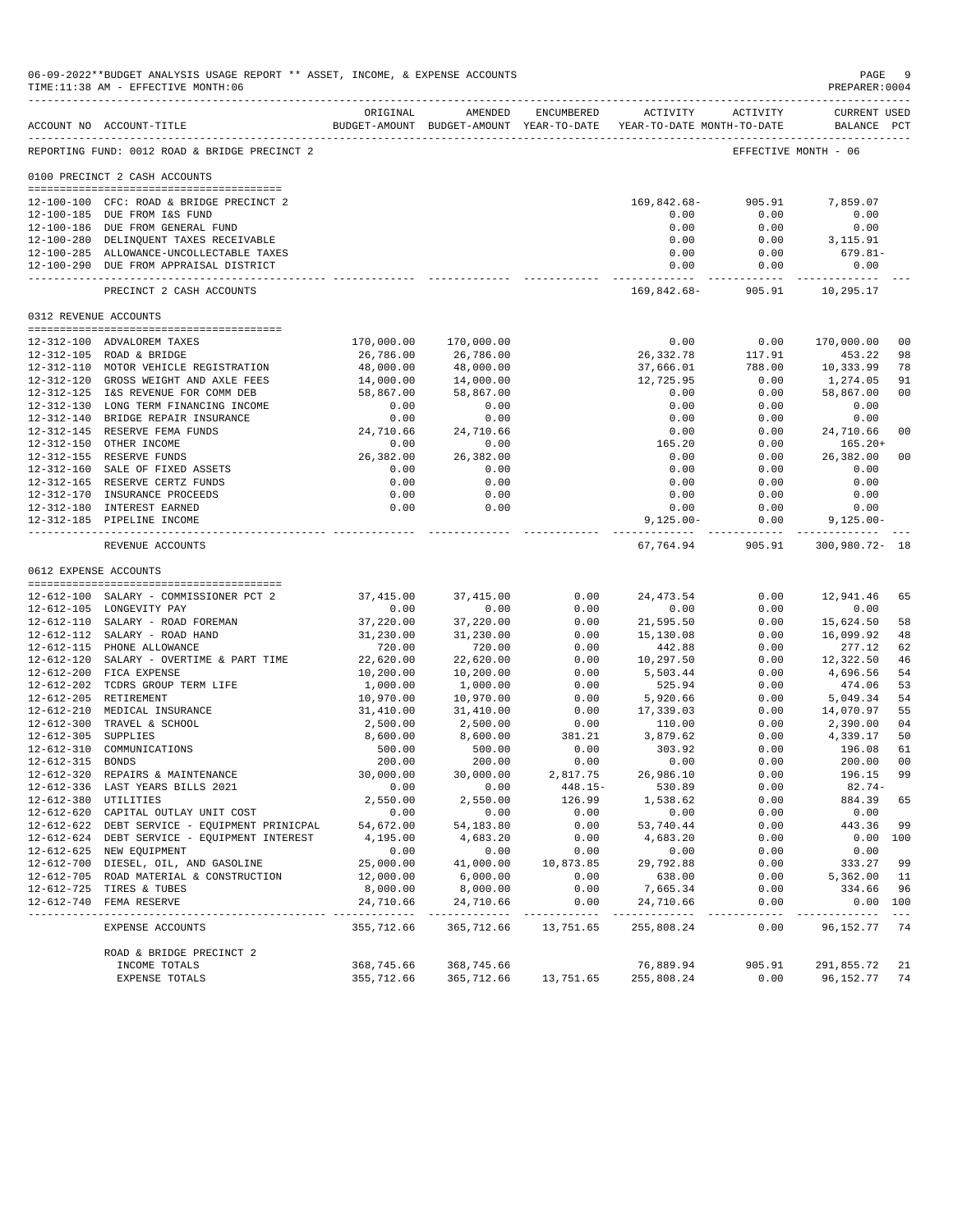|                     | 06-09-2022**BUDGET ANALYSIS USAGE REPORT ** ASSET, INCOME, & EXPENSE ACCOUNTS<br>TIME:11:38 AM - EFFECTIVE MONTH:06 |                         |                                                                                |                    |                          |                                 | PREPARER: 0004                     | PAGE 10              |
|---------------------|---------------------------------------------------------------------------------------------------------------------|-------------------------|--------------------------------------------------------------------------------|--------------------|--------------------------|---------------------------------|------------------------------------|----------------------|
|                     | ACCOUNT NO ACCOUNT-TITLE                                                                                            | ORIGINAL                | AMENDED<br>BUDGET-AMOUNT BUDGET-AMOUNT YEAR-TO-DATE YEAR-TO-DATE MONTH-TO-DATE | ENCUMBERED         |                          | ACTIVITY ACTIVITY               | <b>CURRENT USED</b><br>BALANCE PCT |                      |
|                     | REPORTING FUND: 0013 ROAD & BRIDGE PRECINCT 3                                                                       |                         |                                                                                |                    |                          | EFFECTIVE MONTH - 06            |                                    |                      |
|                     | 0100 PRECINCT 3 CASH ACCOUNTS                                                                                       |                         |                                                                                |                    |                          |                                 |                                    |                      |
|                     | 13-100-100 CFC: ROAD & BRIDGE PRECINCT 3                                                                            |                         |                                                                                |                    |                          | $108,822.11 - 1,754.44 -$       | 77,089.21                          |                      |
|                     | 13-100-185 DUE FROM I&S FUND                                                                                        |                         |                                                                                |                    | 0.00                     | 0.00                            | 0.00                               |                      |
|                     | 13-100-186 DUE TO GENERAL FUND                                                                                      |                         |                                                                                |                    | 0.00                     | 0.00                            | 0.00                               |                      |
|                     | 13-100-280 DELINQUENT TAXES RECEIVABLE                                                                              |                         |                                                                                |                    | 0.00                     | 0.00                            | 3,115.91                           |                      |
|                     | 13-100-285 ALLOWANCE-UNCOLLECTABLE TAXES                                                                            |                         |                                                                                |                    | 0.00                     | 0.00                            | 679.81-                            |                      |
|                     | 13-100-290 DUE FROM APPRAISAL DISTRICT                                                                              |                         |                                                                                |                    | 0.00                     | 0.00                            | 0.00                               |                      |
|                     | PRECINCT 3 CASH ACCOUNTS                                                                                            |                         |                                                                                |                    |                          | 108,822.11- 1,754.44- 79,525.31 |                                    |                      |
|                     | 0313 REVENUE ACCOUNTS                                                                                               |                         |                                                                                |                    |                          |                                 |                                    |                      |
|                     | 13-313-100 ADVALOREM TAXES                                                                                          | 170,000.00              | 170,000.00                                                                     |                    | 0.00                     | 0.00                            | 170,000.00                         | 0 <sub>0</sub>       |
|                     | 13-313-105 ROAD & BRIDGE                                                                                            | 26,786.00               | 26,786.00                                                                      |                    | 26,332.77                | 117.92                          | 453.23                             | 98                   |
|                     | 13-313-110 MOTOR VEHICLE REGISTRATION                                                                               | 48,000.00               | 48,000.00                                                                      |                    | 37,666.00                | 788.00                          | 10,334.00                          | 78                   |
|                     | 13-313-120 GROSS WEIGHT AND AXLE FEES                                                                               | 14,000.00               | 14,000.00                                                                      |                    | 12,725.96                | 0.00                            | 1,274.04                           | 91                   |
|                     | 13-313-125 I&S REVENUE FOR COMM DEB                                                                                 | 54,484.00               | 54,484.00                                                                      |                    | 0.00                     | 0.00                            | 54,484.00                          | 0 <sub>0</sub>       |
|                     | 13-313-130 LONG TERM FINANCING INCOME                                                                               | 0.00                    | 0.00                                                                           |                    | 0.00                     | 0.00                            | 0.00                               |                      |
|                     | 13-313-140 BRIDGE REPAIR INSURANCE                                                                                  | 0.00                    | 0.00                                                                           |                    | 0.00                     | 0.00                            | 0.00                               |                      |
|                     | 13-313-145 RESERVE FEMA FUNDS                                                                                       | 0.00                    | 0.00                                                                           |                    | 0.00                     | 0.00                            | 0.00                               |                      |
|                     | 13-313-150 OTHER INCOME                                                                                             | 0.00                    | 0.00                                                                           |                    | 0.00                     | 0.00                            | 0.00                               |                      |
|                     | 13-313-155 RESERVE FUNDS                                                                                            | 26,382.00               | 26,382.00                                                                      |                    | 0.00                     | 0.00                            | 26,382.00                          | 0 <sub>0</sub>       |
|                     | 13-313-160 SALE OF FIXED ASSETS                                                                                     | 0.00                    | 0.00                                                                           |                    | 0.00                     | 0.00                            | 0.00                               |                      |
|                     | 13-313-165 RESERVE CERTZ FUNDS                                                                                      | 0.00                    | 0.00                                                                           |                    | 0.00                     | 0.00                            | 0.00                               |                      |
|                     | 13-313-170 INSURANCE PROCEEDS                                                                                       | 0.00                    | 0.00                                                                           |                    | 200.00                   | 0.00                            | $200.00+$                          |                      |
|                     | 13-313-180 INTEREST EARNED<br>13-313-185 PIPELINE INCOME                                                            | 0.00<br>0.00            | 0.00<br>0.00                                                                   |                    | 0.00                     | 0.00<br>0.00                    | 0.00                               |                      |
|                     |                                                                                                                     |                         | -------------                                                                  |                    | 35,375.00                |                                 | $35, 375.00+$<br>--------------    |                      |
|                     | REVENUE ACCOUNTS                                                                                                    | 339,652.00              | 339,652.00                                                                     | 0.00               | 112,299.73               | 905.92                          | 227,352.27                         | 33                   |
|                     | 0613 EXPENSE ACCOUNTS                                                                                               |                         |                                                                                |                    |                          |                                 |                                    |                      |
|                     | 13-613-100 SALARY - COMMISSIONER PCT 3                                                                              | 37,415.00               | 37, 415.00                                                                     | 0.00               | 24,473.54                | 0.00                            | 12,941.46                          | 65                   |
|                     | 13-613-105 LONGEVITY PAY                                                                                            | 3,600.00                | 3,600.00                                                                       | 0.00               | 0.00                     | 0.00                            | 3,600.00                           | 0 <sub>0</sub>       |
|                     | 13-613-110 SALARY - ROAD FOREMAN                                                                                    | 37,220.00               | 37,220.00                                                                      | 0.00               | 24,332.95                | 0.00                            | 12,887.05                          | 65                   |
|                     | 13-613-112 SALARY - ROAD HAND                                                                                       | 31,230.00               | 31,230.00                                                                      | 0.00               | 19,557.30                | 0.00                            | 11,672.70                          | 63                   |
|                     | 13-613-115 PHONE ALLOWANCE                                                                                          | 720.00                  | 720.00                                                                         | 0.00               | 470.56                   | 0.00                            | 249.44                             | 65                   |
|                     | 13-613-120 SALARY - OVERTIME & PART TIME                                                                            | 22,620.00               | 22,620.00                                                                      | 0.00               | 4,980.80                 | 0.00                            | 17,639.20                          | 22                   |
|                     | 13-613-200 FICA EXPENSE                                                                                             | 10,200.00               | 10,200.00                                                                      | 0.00               | 5,615.44                 | 0.00                            | 4,584.56                           | 55                   |
|                     | 13-613-202 TCDRS GROUP TERM LIFE                                                                                    | 1,000.00                | 1,000.00                                                                       | 0.00               | 540.30                   | 0.00                            | 459.70                             | 54                   |
|                     | 13-613-205 RETIREMENT                                                                                               | 10,970.00               | 10,970.00                                                                      | 0.00               | 6,074.86                 | 0.00                            | 4,895.14                           | 55                   |
|                     | 13-613-210 MEDICAL INSURANCE                                                                                        | 31,410.00               | 31,410.00                                                                      | 0.00               | 18,125.04                | 0.00                            | 13,284.96                          | 58                   |
|                     | 13-613-300 TRAVEL & SCHOOL                                                                                          | 2,500.00                | 2,500.00                                                                       | 250.00             | 110.00                   | 0.00                            | 2,140.00                           | 14                   |
| 13-613-305 SUPPLIES |                                                                                                                     | 15,600.00               | 15,600.00                                                                      | 48.35              | 10,162.54                | 0.00                            | 5,389.11                           | 65                   |
| 13-613-315 BONDS    | 13-613-310 COMMUNICATIONS                                                                                           | 500.00<br>200.00        | 500.00<br>200.00                                                               | 0.00<br>0.00       | 303.92<br>0.00           | 0.00<br>0.00                    | 196.08<br>200.00                   | 61<br>0 <sub>0</sub> |
|                     | 13-613-320 REPAIRS & MAINTENANCE                                                                                    | 30,000.00               | 30,000.00                                                                      | 665.05             | 12,480.37                | 0.00                            | 16,854.58                          | 44                   |
|                     | 13-613-336 LAST YEARS BILLS 2021                                                                                    | 0.00                    | 0.00                                                                           | 0.00               | 350.34                   | 0.00                            | $350.34-$                          |                      |
|                     | 13-613-380 UTILITIES                                                                                                | 1,500.00                | 1,500.00                                                                       | 32.00              | 635.89                   | 0.00                            | 832.11                             | 45                   |
|                     | 13-613-620 CAPITAL OUTLAY UNIT COST                                                                                 | 0.00                    | 0.00                                                                           | 0.00               | 0.00                     | 0.00                            | 0.00                               |                      |
|                     | 13-613-622 DEBT SERVICE - EQUIPMENT PRINICIPAL                                                                      | 48,691.00               | 48,606.61                                                                      | 0.00               | 48, 413.38               | 0.00                            | 193.23 100                         |                      |
|                     | 13-613-624 DEBT SERVICE - EQUIPMENT INTEREST                                                                        | 5,800.00                | 5,884.39                                                                       | 0.00               | 5,884.39                 | 0.00                            | 0.00                               | 100                  |
|                     | 13-613-625 NEW EQUIPMENT                                                                                            | 0.00                    | 0.00                                                                           | 0.00               | 0.00                     | 0.00                            | 0.00                               |                      |
|                     | 13-613-700 DIESEL, OIL, AND GASOLINE                                                                                | 25,000.00               | 35,000.00                                                                      | 2,672.78           | 17,310.85                | 0.00                            | 15,016.37                          | 57                   |
|                     | 13-613-705 ROAD MATERIAL & CONSTRUCTION                                                                             | 12,000.00               | 12,000.00                                                                      | 0.00               | 11,710.25                | 0.00                            | 289.75                             | -98                  |
|                     | 13-613-725 TIRES & TUBES<br>------------------------------------                                                    | 8,000.00<br>----------- | 8,000.00<br>-------------                                                      | 0.00<br>---------- | 7,265.26<br>------------ | 0.00<br>-----                   | 734.74<br>-----------              | 91<br>$- - -$        |
|                     | EXPENSE ACCOUNTS                                                                                                    | 336,176.00              | 346,176.00                                                                     | 3,668.18           | 218,797.98               | 0.00                            | 123,709.84                         | 64                   |
|                     | ROAD & BRIDGE PRECINCT 3                                                                                            |                         |                                                                                |                    |                          |                                 |                                    |                      |
|                     | INCOME TOTALS                                                                                                       | 339,652.00              | 339,652.00                                                                     | 3,668.18           | 112,299.73<br>218,797.98 | 905.92                          | 227,352.27                         | 33                   |
|                     | EXPENSE TOTALS                                                                                                      | 336,176.00              | 346,176.00                                                                     |                    |                          | 0.00                            | 123,709.84                         | 64                   |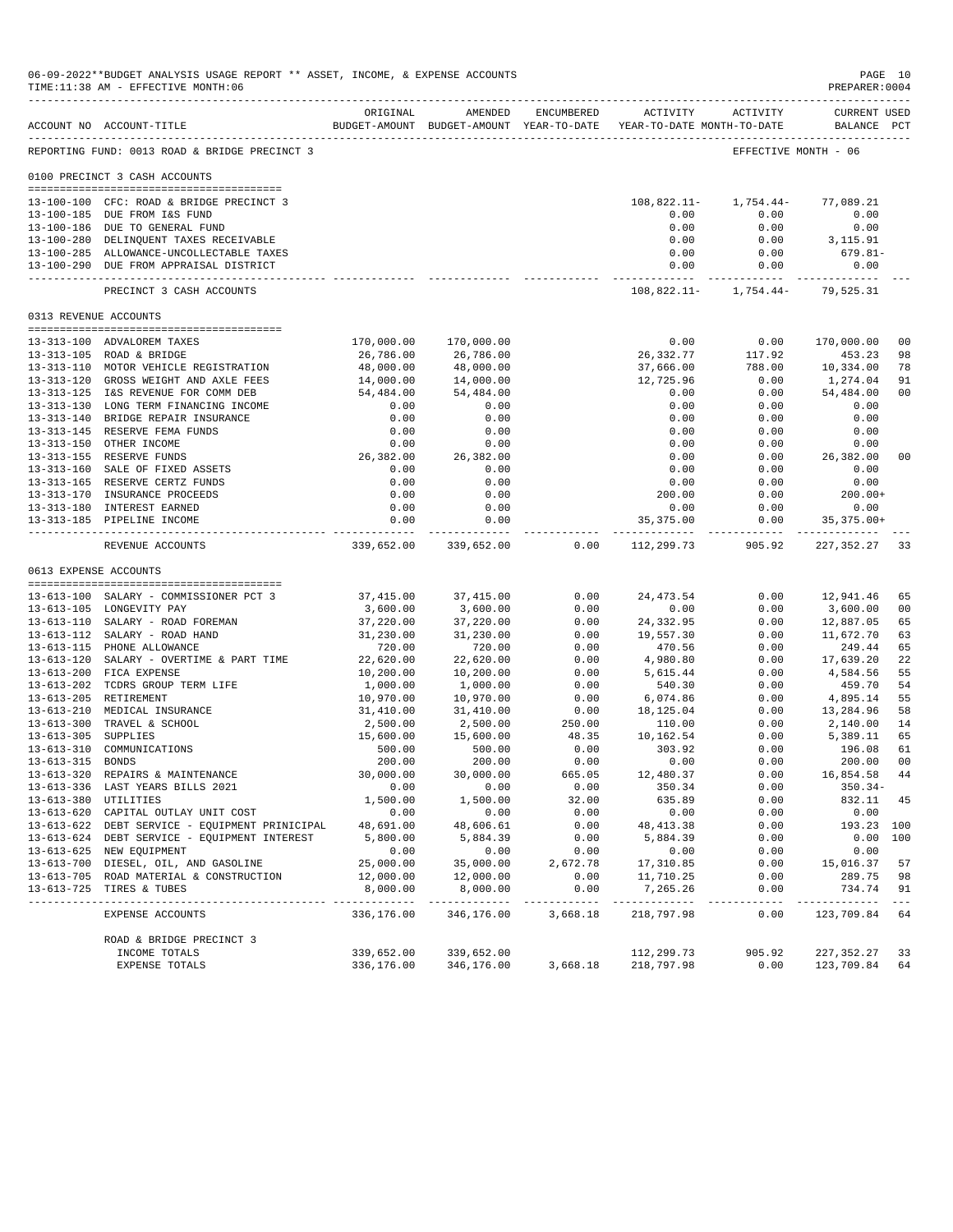|                     | 06-09-2022**BUDGET ANALYSIS USAGE REPORT ** ASSET, INCOME, & EXPENSE ACCOUNTS<br>TIME:11:38 AM - EFFECTIVE MONTH:06 |                           |                                                                                |                      |                         |                      | PREPARER:0004                      | PAGE 11                 |
|---------------------|---------------------------------------------------------------------------------------------------------------------|---------------------------|--------------------------------------------------------------------------------|----------------------|-------------------------|----------------------|------------------------------------|-------------------------|
|                     | ACCOUNT NO ACCOUNT-TITLE                                                                                            | ORIGINAL                  | AMENDED<br>BUDGET-AMOUNT BUDGET-AMOUNT YEAR-TO-DATE YEAR-TO-DATE MONTH-TO-DATE | ENCUMBERED           |                         | ACTIVITY ACTIVITY    | <b>CURRENT USED</b><br>BALANCE PCT |                         |
|                     | -------------------------------------<br>REPORTING FUND: 0014 ROAD & BRIDGE PRECINCT 4                              |                           |                                                                                |                      |                         |                      | EFFECTIVE MONTH - 06               |                         |
|                     | 0100 PRECINCT 1 CASH ACCOUNTS                                                                                       |                           |                                                                                |                      |                         |                      |                                    |                         |
|                     |                                                                                                                     |                           |                                                                                |                      |                         |                      |                                    |                         |
|                     | 14-100-100 CFC: ROAD & BRIDGE PRECINCT 4                                                                            |                           |                                                                                |                      | 116,352.59-<br>0.00     | 905.92<br>0.00       | $31, 250.16 -$                     |                         |
|                     | 14-100-185 DUE FROM I&S FUND<br>14-100-186 DUE FROM GENERAL FUND                                                    |                           |                                                                                |                      | 0.00                    | 0.00                 | 0.00<br>0.00                       |                         |
|                     | 14-100-280 DELINQUENT TAXES RECEIVABLE                                                                              |                           |                                                                                |                      | 0.00                    | 0.00                 | 3,115.91                           |                         |
|                     | 14-100-285 ALLOWANCE-UNCOLLECTABLE TAXES                                                                            |                           |                                                                                |                      | 0.00                    | 0.00                 | 679.81-                            |                         |
|                     | 14-100-290 DUE FROM APPRAISAL DISTRICT                                                                              |                           |                                                                                |                      | 0.00<br>------------    | 0.00<br>------------ | 0.00<br>------------               |                         |
|                     | PRECINCT 1 CASH ACCOUNTS                                                                                            |                           |                                                                                |                      | 116,352.59-             | 905.92               | $28,814.06-$                       |                         |
|                     | 0314 REVENUE ACCOUNTS                                                                                               |                           |                                                                                |                      |                         |                      |                                    |                         |
|                     | 14-314-100 ADVALOREM TAXES                                                                                          | 170,000.00                | 170,000.00                                                                     |                      | 0.00                    | 0.00                 | 170,000.00                         | 0 <sup>0</sup>          |
|                     | 14-314-105 ROAD & BRIDGE                                                                                            | 26,786.00                 | 26,786.00                                                                      |                      | 26,332.80               | 117.91               | 453.20                             | 98                      |
|                     | 14-314-110 MOTOR VEHICLE REGISTRATION                                                                               | 48,000.00                 | 48,000.00                                                                      |                      | 37,665.98               | 788.01               | 10,334.02                          | 78                      |
|                     | 14-314-120 GROSS WEIGHT AND AXLE FEES                                                                               | 14,000.00                 | 14,000.00                                                                      |                      | 12,725.95               | 0.00                 | 1,274.05                           | 91                      |
|                     | 14-314-125 I&S REVENUE FOR COMM DEB                                                                                 | 43,151.00                 | 43,151.00                                                                      |                      | 0.00                    | 0.00                 | 43,151.00                          | 0 <sub>0</sub>          |
|                     | 14-314-130 LONG TERM FINANCING INCOME                                                                               | 0.00                      | 0.00                                                                           |                      | 0.00                    | 0.00                 | 0.00                               |                         |
|                     | 14-314-140 BRIDGE REPAIR INSURANCE                                                                                  | 0.00                      | 0.00                                                                           |                      | 0.00                    | 0.00                 | 0.00                               |                         |
|                     | 14-314-145 RESERVE FEMA FUNDS                                                                                       | 33,984.49                 | 33,984.49                                                                      |                      | 0.00                    |                      | $0.00$ 33,984.49                   | 0 <sub>0</sub>          |
|                     | 14-314-150 OTHER INCOME                                                                                             | 0.00                      | 0.00                                                                           |                      | 45.29                   | 0.00                 | $45.29+$                           |                         |
|                     | 14-314-155 RESERVE FUNDS                                                                                            | 26,832.00                 | 26,832.00                                                                      |                      | 0.00                    | 0.00                 | 26,832.00                          | 0 <sub>0</sub>          |
|                     | 14-314-160 SALE OF FIXED ASSETS                                                                                     | 0.00                      | 0.00                                                                           |                      | 0.00                    | 0.00                 | 0.00                               |                         |
|                     | 14-314-165 RESERVE CERTZ FUNDS<br>14-314-170 INSURANCE PROCEEDS                                                     | 0.00<br>0.00              | 0.00                                                                           |                      | 0.00                    | 0.00                 | 0.00<br>0.00                       |                         |
|                     | 14-314-180 INTEREST EARNED                                                                                          | 0.00                      | 0.00<br>0.00                                                                   |                      | 0.00<br>0.00            | 0.00<br>0.00         | 0.00                               |                         |
|                     | 14-314-185 PIPELINE INCOME                                                                                          | 0.00                      | 0.00                                                                           |                      | 0.00                    | 0.00                 | 0.00                               |                         |
|                     |                                                                                                                     | ------------              | -----------                                                                    |                      | ------------            | -----------          |                                    |                         |
|                     | REVENUE ACCOUNTS                                                                                                    |                           | 362, 753.49 362, 753.49                                                        | 0.00                 | 76,770.02               | 905.92               | 285,983.47                         | -21                     |
|                     | 0614 EXPENSE ACCOUNTS                                                                                               |                           |                                                                                |                      |                         |                      |                                    |                         |
|                     | 14-614-100 SALARY - COMMISSIONER PCT 4                                                                              | 37,415.00                 | 37,415.00                                                                      | 0.00                 | 24, 473.54              | 0.00                 | 12,941.46                          | 65                      |
|                     | 14-614-105 LONGEVITY PAY                                                                                            | 750.00                    | 750.00                                                                         | 0.00                 | 0.00                    | 0.00                 | 750.00                             | 0 <sub>0</sub>          |
|                     | 14-614-110 SALARY - ROAD FOREMAN                                                                                    | 37,220.00                 | 37,220.00                                                                      | 0.00                 | 23,817.21               | 0.00                 | 13,402.79                          | 64                      |
|                     | 14-614-112 SALARY - ROAD HAND                                                                                       | 31,230.00                 | 31,230.00                                                                      | 0.00                 | 16,796.41               | 0.00                 | 14,433.59                          | 54                      |
|                     | 14-614-115 PHONE ALLOWANCE<br>14-614-120 SALARY - OVERTIME & PART TIME                                              | 720.00<br>22,620.00       | 720.00<br>22,620.00                                                            | 0.00<br>0.00         | 435.96<br>3,918.01      | 0.00<br>0.00         | 284.04<br>18,701.99                | 61<br>17                |
|                     | 14-614-200 FICA EXPENSE                                                                                             | 10,200.00                 | 10,200.00                                                                      | 0.00                 | 5,312.29                | 0.00                 | 4,887.71                           | 52                      |
|                     | 14-614-202 TCDRS GROUP TERM LIFE                                                                                    | 1,000.00                  | 1,000.00                                                                       | 0.00                 | 508.04                  | 0.00                 | 491.96                             | 51                      |
|                     | 14-614-205 RETIREMENT                                                                                               | 10,970.00                 | 10,970.00                                                                      | 0.00                 | 5,714.97                | 0.00                 | 5,255.03                           | 52                      |
|                     | 14-614-210 MEDICAL INSURANCE                                                                                        | 31,410.00                 | 31,410.00                                                                      | 0.00                 | 11,689.38               | 0.00                 | 19,720.62                          | 37                      |
|                     | 14-614-300 TRAVEL & SCHOOL                                                                                          | 2,500.00                  | 2,500.00                                                                       | 0.00                 | 110.00                  | 0.00                 | 2,390.00                           | 04                      |
| 14-614-305 SUPPLIES |                                                                                                                     | 15,600.00                 | 15,600.00                                                                      | 123.40               | 4,260.85                | 0.00                 | 11,215.75                          | 28                      |
|                     | 14-614-310 COMMUNICATIONS                                                                                           | 500.00                    | 500.00                                                                         | 0.00                 | 303.92                  | 0.00                 | 196.08                             | 61                      |
| 14-614-315 BONDS    |                                                                                                                     | 200.00                    | 200.00                                                                         | 0.00                 | 0.00                    | 0.00                 | 200.00                             | 0 <sub>0</sub>          |
|                     | 14-614-320 REPAIRS & MAINTENANCE                                                                                    | 30,000.00                 | 30,000.00                                                                      | 2,010.26             | 16,125.82               | 0.00                 | 11,863.92                          | - 60                    |
|                     | 14-614-336 LAST YEARS BILLS 2021                                                                                    | 0.00                      | 0.00                                                                           | 95.20                | 8,850.73                | 0.00                 | 8,945.93-                          |                         |
|                     | 14-614-380 UTILITIES<br>14-614-620 CAPITAL OUTLAY UNIT COST                                                         | 1,500.00<br>0.00          | 1,500.00<br>0.00                                                               | 42.00<br>0.00        | 869.22<br>0.00          | 0.00<br>0.00         | 588.78<br>0.00                     | 61                      |
|                     | 14-614-622 DEBT SERVICE - EQUIPMENT PRINICIPAL                                                                      | 41,981.00                 | 41,981.00                                                                      | 0.00                 | 41,980.98               | 0.00                 |                                    | $0.02$ 100              |
|                     | 14-614-624 DEBT SERVICE - EQUIPMENT INTEREST                                                                        | 1,170.00                  | 1,170.00                                                                       | 0.00                 | 1,169.17                | 0.00                 |                                    | $0.83$ 100              |
|                     | 14-614-625 NEW EQUIPMENT                                                                                            | 0.00                      | 0.00                                                                           | 0.00                 | 0.00                    | 0.00                 | 0.00                               |                         |
|                     | 14-614-700 DIESEL, OIL, AND GASOLINE                                                                                | 25,000.00                 | 35,000.00                                                                      | 4,333.98             | 21,604.54               | 0.00                 | 9,061.48                           | 74                      |
|                     | 14-614-705 ROAD MATERIAL & CONSTRUCTION                                                                             | 12,000.00                 | 12,000.00                                                                      | 3,000.00             | 240.00                  | 0.00                 | 8,760.00                           | 27                      |
|                     | 14-614-725 TIRES & TUBES                                                                                            | 8,000.00                  | 8,000.00                                                                       | 110.00               | 1,978.00                | 0.00                 | 5,912.00                           | 26                      |
|                     | 14-614-740 FEMA RESERVE<br>--------------------------------                                                         | 33,984.49<br>------------ | 33,984.49<br>_____________                                                     | 0.00<br>------------ | 0.00<br>___________     | 0.00<br>$- - - - -$  | 33,984.49<br>-----------           | 0 <sub>0</sub><br>$---$ |
|                     | EXPENSE ACCOUNTS                                                                                                    | 355,970.49                | 365,970.49                                                                     | 9,714.84             | 190,159.04              | 0.00                 | 166,096.61 55                      |                         |
|                     | ROAD & BRIDGE PRECINCT 4                                                                                            |                           |                                                                                |                      |                         |                      |                                    |                         |
|                     | INCOME TOTALS<br>EXPENSE TOTALS                                                                                     | 362,753.49<br>355,970.49  | 362,753.49<br>365,970.49                                                       | 9,714.84             | 76,770.02<br>190,159.04 | 905.92<br>0.00       | 285,983.47<br>166,096.61           | 21<br>55                |
|                     |                                                                                                                     |                           |                                                                                |                      |                         |                      |                                    |                         |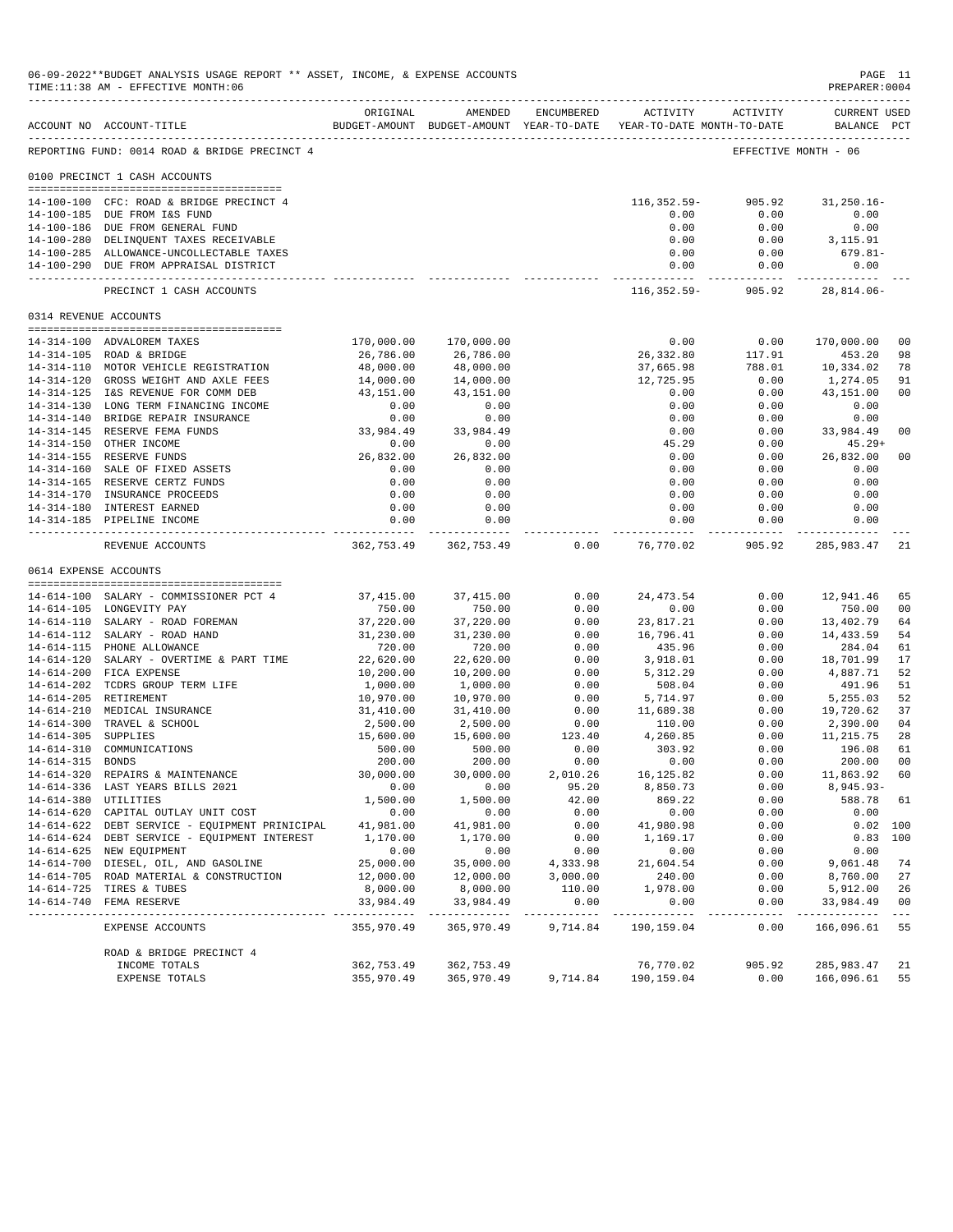| 06-09-2022**BUDGET ANALYSIS USAGE REPORT ** ASSET, INCOME, & EXPENSE ACCOUNTS<br>TIME: 11:38 AM - EFFECTIVE MONTH: 06 |             |                            |            |                    |                                | PAGE 12<br>PREPARER: 0004                                                                       |
|-----------------------------------------------------------------------------------------------------------------------|-------------|----------------------------|------------|--------------------|--------------------------------|-------------------------------------------------------------------------------------------------|
| ACCOUNT NO ACCOUNT-TITLE                                                                                              | ORIGINAL    | AMENDED                    | ENCUMBERED |                    | ACTIVITY ACTIVITY              | CURRENT USED<br>BUDGET-AMOUNT BUDGET-AMOUNT YEAR-TO-DATE YEAR-TO-DATE MONTH-TO-DATE BALANCE PCT |
| REPORTING FUND: 0020 JAIL BOND I&S FUND                                                                               |             |                            |            |                    | EFFECTIVE MONTH - 06           |                                                                                                 |
| 0100 JAIL BOND I&S CASH                                                                                               |             |                            |            |                    |                                |                                                                                                 |
|                                                                                                                       |             |                            |            |                    |                                |                                                                                                 |
| 20-100-190 I&S ACCOUNT JAIL BOND                                                                                      |             |                            |            |                    | 231,549.78 2,748.82 565,889.04 |                                                                                                 |
| 20-100-280 DELINQUENT TAXES RECEIVABLE<br>20-100-285 ALLOWANCE-UNCOLLETABLE TAXES                                     |             |                            |            | 0.00<br>0.00       | 0.00<br>0.00                   | 23,641.70<br>$5,159.21-$                                                                        |
| 20-100-290 DUE FROM APPRAISAL DISTRICT                                                                                |             |                            |            | 0.00               |                                |                                                                                                 |
| 20-100-295 DUE FROM GENERAL FUND                                                                                      |             |                            |            | 0.00               | 0.00                           | $0.00$ 0.00<br>0.00                                                                             |
|                                                                                                                       |             |                            |            |                    |                                |                                                                                                 |
| JAIL BOND I&S CASH                                                                                                    |             |                            |            | 231,549.78         |                                | 2,748.82 584,371.53                                                                             |
| 0315 JAIL BOND I&S REVENUE                                                                                            |             |                            |            |                    |                                |                                                                                                 |
| 20-315-100 JAIL BOND I&S TAXES 462, 419.00 462, 419.00 626, 139.09 2, 748.82 163, 720.09 + 135                        |             |                            |            |                    |                                |                                                                                                 |
| 20-315-180 JAIL BOND I&S TAXES INTEREST 2,500.00 2,500.00                                                             |             |                            |            | 920.07             |                                | $0.00$ 1,579.93 37                                                                              |
|                                                                                                                       |             |                            |            |                    |                                |                                                                                                 |
| JAIL BOND I&S REVENUE 464.919.00 464.919.00                                                                           |             |                            |            |                    |                                | $0.00$ 627,059.16 2,748.82 162,140.16+135                                                       |
| 0615 JAIL BOND I&S EXPENSE                                                                                            |             |                            |            |                    |                                |                                                                                                 |
|                                                                                                                       |             |                            |            |                    |                                |                                                                                                 |
| 20-615-622 JAIL BOND PAYMENT PRINCIPAL                                                                                |             | 325,000.00 325,000.00      |            |                    |                                | $0.00$ 325,000.00 0.00 0.00 100                                                                 |
| 20-615-624 JAIL BOND PAYMENT INTEREST                                                                                 | 137, 419.00 | 137,419.00                 |            | $0.00$ $70,334.38$ |                                | $0.00$ 67,084.62 51                                                                             |
| 20-615-625 JAIL BOND WIRE TRANSFER CHARGE                                                                             | 400.00      | 400.00<br>---------------- | 0.00       | 175.00             | 0.00                           | 225.00 44                                                                                       |
| JAIL BOND I&S EXPENSE                                                                                                 |             | 462.819.00 462.819.00      |            | $0.00$ 395,509.38  | 0.00                           | 67,309.62 85                                                                                    |
| JAIL BOND I&S FUND                                                                                                    |             |                            |            |                    |                                |                                                                                                 |
| INCOME TOTALS                                                                                                         |             |                            |            |                    |                                | 464,919.00 464,919.00 627,059.16 2,748.82 162,140.16+135                                        |
| <b>EXPENSE TOTALS</b>                                                                                                 | 462,819.00  | 462,819.00                 |            |                    |                                | $0.00$ $395,509.38$ $0.00$ $67,309.62$ $85$                                                     |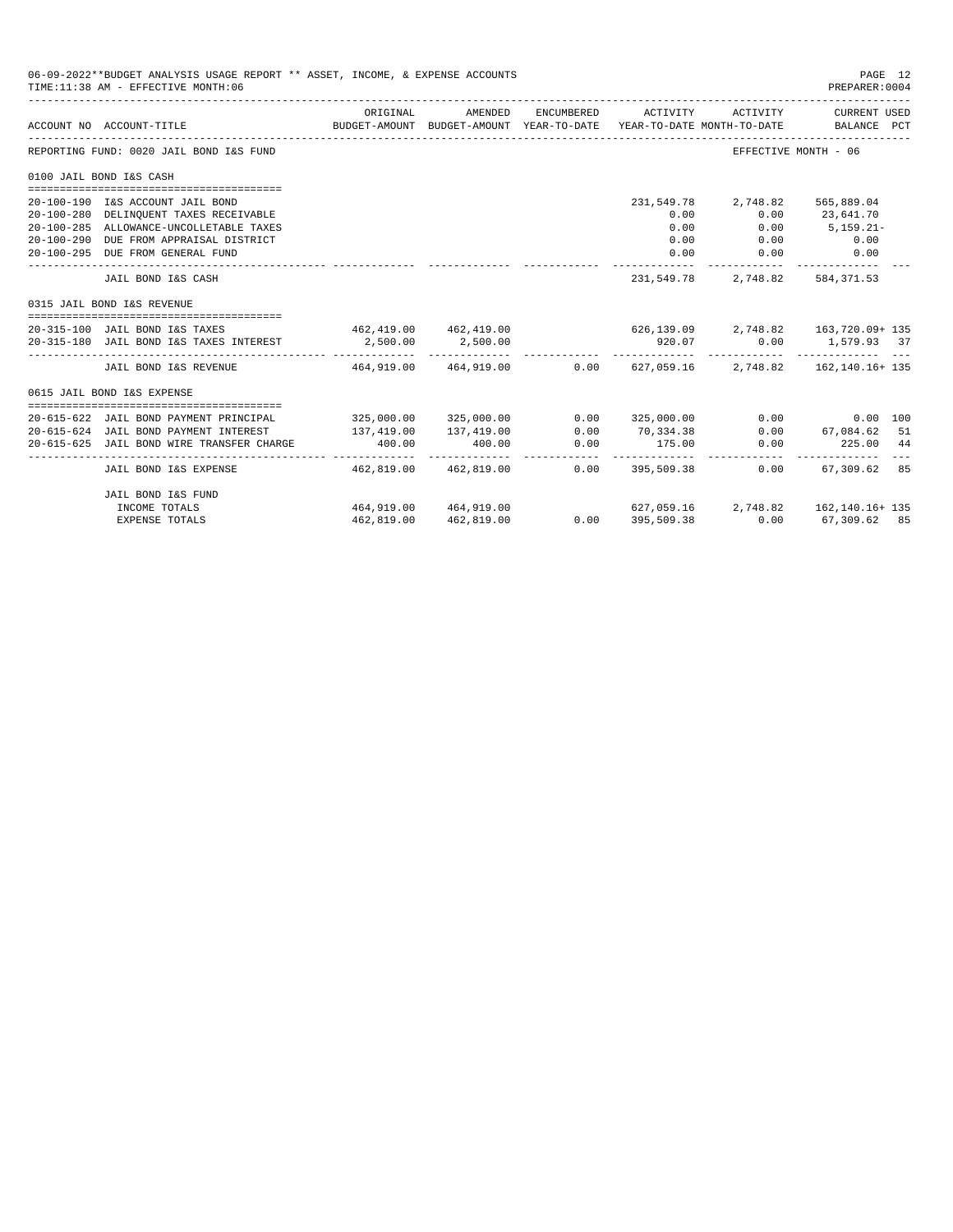| 06-09-2022**BUDGET ANALYSIS USAGE REPORT ** ASSET, INCOME, & EXPENSE ACCOUNTS<br>TIME: 11:38 AM - EFFECTIVE MONTH: 06     |                                                     |                   |                                  |                        | PAGE 13<br>PREPARER:0004 |    |
|---------------------------------------------------------------------------------------------------------------------------|-----------------------------------------------------|-------------------|----------------------------------|------------------------|--------------------------|----|
|                                                                                                                           | ORIGINAL                                            | AMENDED           | ENCUMBERED ACTIVITY              |                        | ACTIVITY CURRENT USED    |    |
| ACCOUNT NO ACCOUNT-TITLE COMPUTE BUDGET-AMOUNT BUDGET-AMOUNT YEAR-TO-DATE YEAR-TO-DATE MONTH-TO-DATE BALANCE PCT          |                                                     |                   |                                  |                        |                          |    |
| REPORTING FUND: 0021 LATERAL ROAD PRECINCT 1                                                                              |                                                     |                   |                                  | EFFECTIVE MONTH - 06   |                          |    |
| 0100 LATERAL ROAD PCT1 CASH ACCT                                                                                          |                                                     |                   |                                  |                        |                          |    |
| 21-100-100 CFC: LATERAL ROAD PRECINCT 1                                                                                   |                                                     |                   |                                  | 2,541.74 0.00 3,831.21 |                          |    |
| LATERAL ROAD PCT1 CASH ACCT                                                                                               |                                                     |                   | 2,541.74                         |                        | $0.00$ $3.831.21$        |    |
| 0321 LATERAL ROAD PCT1 REVENUE                                                                                            |                                                     |                   |                                  |                        |                          |    |
| =====================================<br>21-321-190 LATERAL STATE ROAD FUND PCT1                                          | $5,133.00$ $5,133.00$ $5,107.74$ $0.00$ $25.26$ 100 |                   |                                  |                        | -------------            |    |
| LATERAL ROAD PCT1 REVENUE $\qquad \qquad 5.133.00$ $\qquad \qquad 5.133.00$ $\qquad \qquad 0.00$ $\qquad \qquad 5.107.74$ |                                                     |                   |                                  |                        | $0.00$ 25.26 100         |    |
| 0621 LATERAL ROAD PCT1 EXPENSE                                                                                            |                                                     |                   |                                  |                        |                          |    |
| 21-621-700 DIESEL, OIL, AND GASOLINE $2,567.00$ $2,567.00$ $0.00$ 0.00 0.00 $2,567.00$ 0.00                               |                                                     |                   |                                  |                        |                          |    |
| 21-621-705 ROAD MATERIAL & CONSTRUCTION 2,566.00                                                                          |                                                     |                   | 2,566.00 0.00 2,566.00           |                        | $0.00$ $0.00$ $100$      |    |
| LATERAL ROAD PCT1 EXPENSE                                                                                                 | 5,133,00                                            | 5,133,00          | ---------------<br>0.00 2.566.00 | -------------<br>0.00  | 2,567.00                 | 50 |
| LATERAL ROAD PRECINCT 1                                                                                                   |                                                     |                   |                                  |                        |                          |    |
| INCOME TOTALS                                                                                                             |                                                     | 5,133.00 5,133.00 | 5,107,74                         |                        | 0.00 25.26 100           |    |
| <b>EXPENSE TOTALS</b>                                                                                                     | 5.133.00                                            | 5,133.00          | 0.00 2,566.00                    | 0.00                   | 2,567.00 50              |    |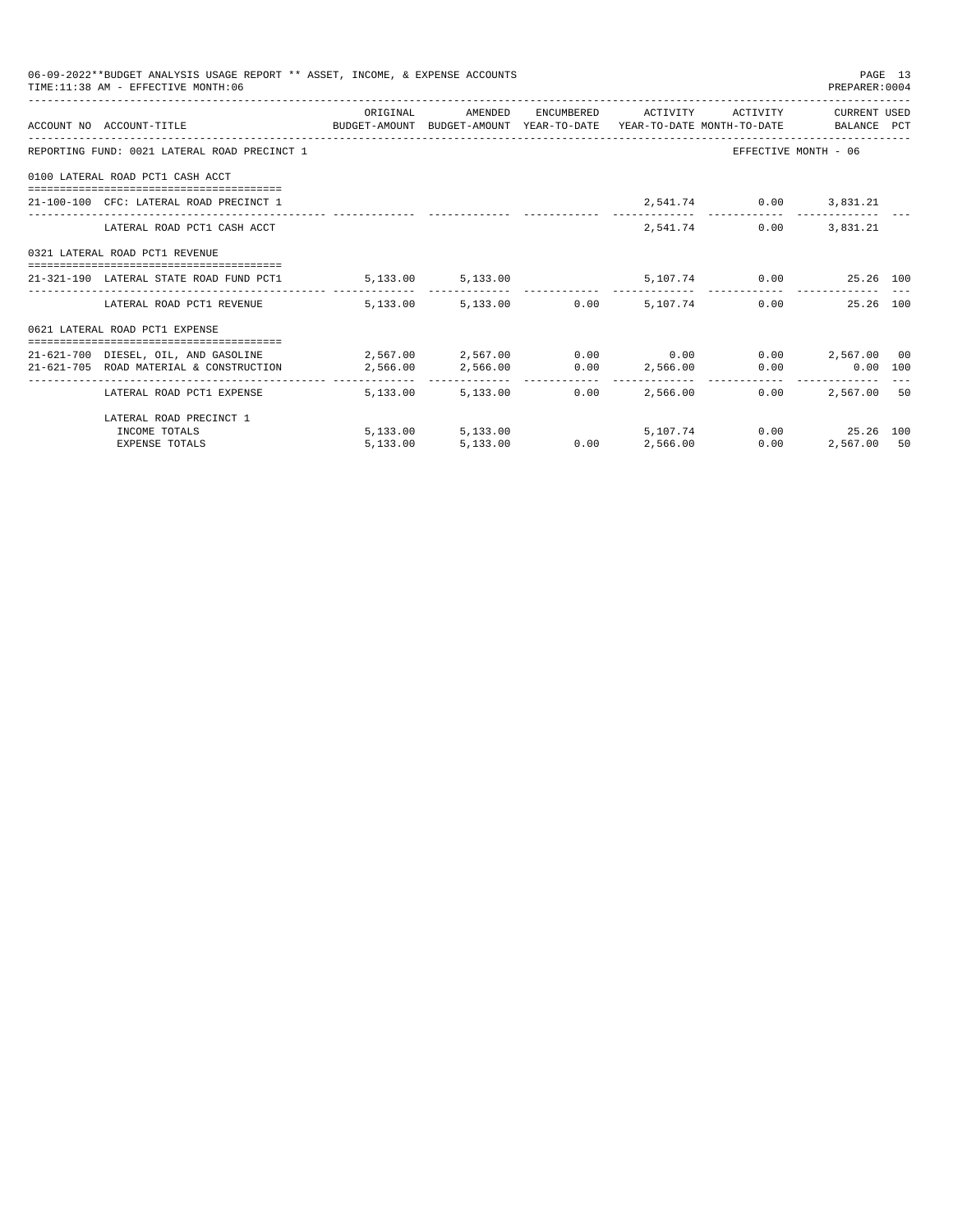| 06-09-2022**BUDGET ANALYSIS USAGE REPORT ** ASSET, INCOME, & EXPENSE ACCOUNTS<br>TIME: 11:38 AM - EFFECTIVE MONTH: 06 |          |                   |                   |                                                     |                      | PAGE 14<br>PREPARER: 0004          |  |
|-----------------------------------------------------------------------------------------------------------------------|----------|-------------------|-------------------|-----------------------------------------------------|----------------------|------------------------------------|--|
| ACCOUNT NO ACCOUNT-TITLE CONTROL SUDGET-AMOUNT BUDGET-AMOUNT YEAR-TO-DATE YEAR-TO-DATE MONTH-TO-DATE BALANCE PCT      | ORIGINAL | AMENDED           |                   | ENCUMBERED ACTIVITY                                 |                      | ACTIVITY CURRENT USED              |  |
| REPORTING FUND: 0022 LATERAL ROAD PRECINCT 2                                                                          |          |                   |                   |                                                     | EFFECTIVE MONTH - 06 |                                    |  |
| 0100 LATERAL ROAD PCT2 CASH ACCT                                                                                      |          |                   |                   |                                                     |                      |                                    |  |
| 22-100-100 CFC: LATERAL ROAD PRECINCT 2                                                                               |          |                   |                   |                                                     | 25.27- 0.00 1,831.55 |                                    |  |
| LATERAL ROAD PCT2 CASH ACCT                                                                                           |          |                   |                   | $25.27 -$                                           |                      | $0.00$ 1,831.55                    |  |
| 0322 LATERAL ROAD PCT2 REVENUE                                                                                        |          |                   |                   |                                                     |                      |                                    |  |
| ====================================<br>22-322-190 LATERAL STATE ROAD FUND PCT2                                       |          |                   |                   | $5,133.00$ $5,133.00$ $5,107.73$ $0.00$ $25.27$ 100 |                      |                                    |  |
| LATERAL ROAD PCT2 REVENUE 5.133.00 5.133.00 0.00 5.107.73                                                             |          |                   |                   |                                                     |                      | -------------<br>25.27 100<br>0.00 |  |
| 0622 LATERAL ROAD PCT2 EXPENSE                                                                                        |          |                   |                   |                                                     |                      |                                    |  |
| 22-622-700 DIESEL, OIL, AND GASOLINE $2,567.00$ $2,567.00$ $0.00$ $2,567.00$ $0.00$ $0.00$ $0.00$ $0.00$              |          |                   |                   |                                                     |                      |                                    |  |
| 22-622-705 ROAD MATERIAL & CONSTRUCTION 2,566.00 2,566.00 2,880.00                                                    |          |                   |                   |                                                     |                      | 2,566.00   0.00   2,880.00   212   |  |
| LATERAL ROAD PCT2 EXPENSE                                                                                             | 5,133.00 |                   | 5,133.00 2,880.00 | 5, 133, 00                                          | 0.00                 | $2.880.00 - 156$                   |  |
| LATERAL ROAD PRECINCT 2                                                                                               |          |                   |                   |                                                     |                      |                                    |  |
| INCOME TOTALS                                                                                                         |          | 5,133.00 5,133.00 |                   | 5,107.73                                            |                      | $0.00$ 25.27 100                   |  |
| <b>EXPENSE TOTALS</b>                                                                                                 | 5.133.00 |                   |                   | $5.133.00$ $2.880.00$ $5.133.00$                    | 0.00                 | 2,880.00- 156                      |  |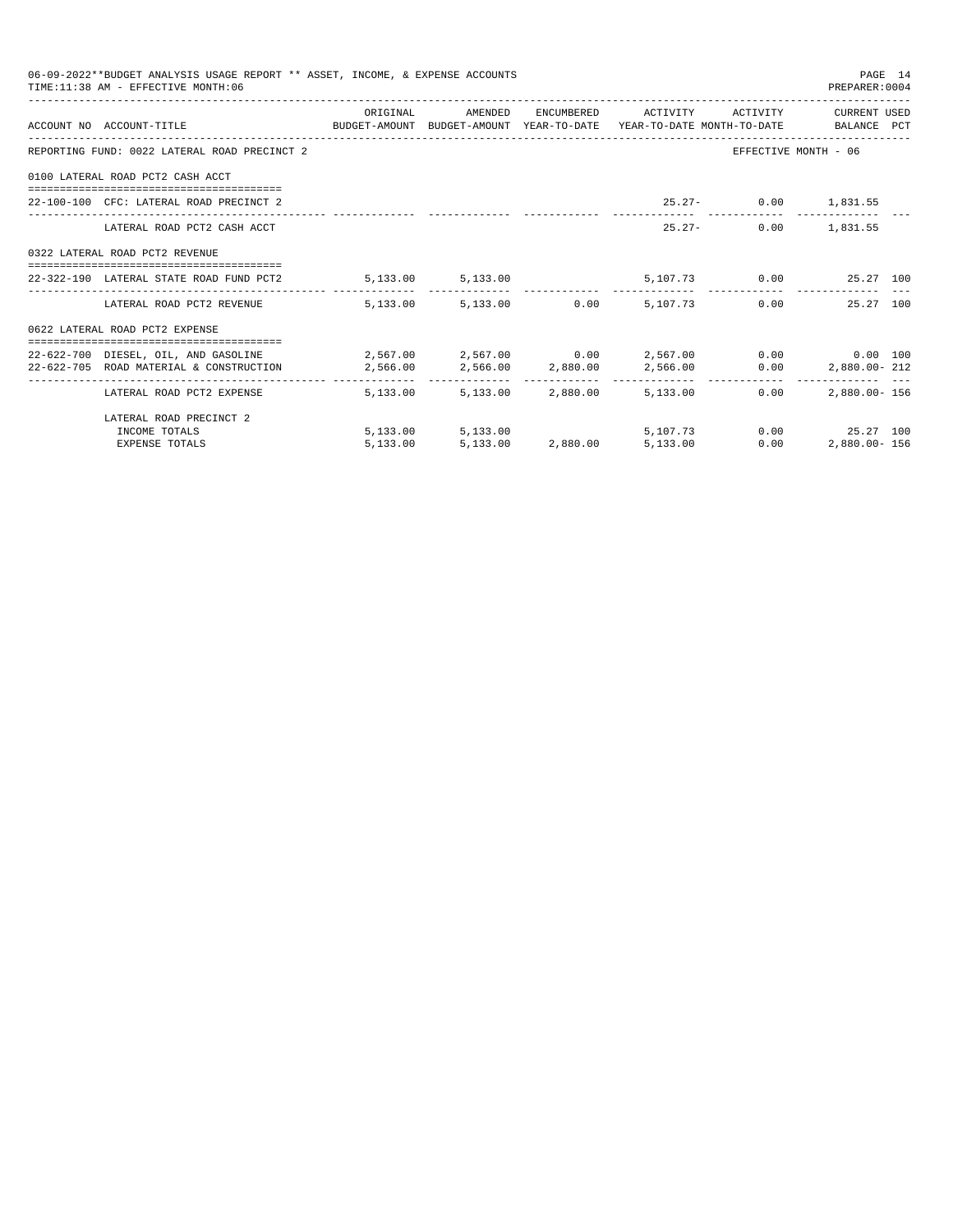| 06-09-2022**BUDGET ANALYSIS USAGE REPORT ** ASSET, INCOME, & EXPENSE ACCOUNTS<br>TIME: 11:38 AM - EFFECTIVE MONTH: 06     |                     |                   |      |                     |                         | PAGE 15<br>PREPARER:0004 |  |
|---------------------------------------------------------------------------------------------------------------------------|---------------------|-------------------|------|---------------------|-------------------------|--------------------------|--|
|                                                                                                                           | ORIGINAL            | AMENDED           |      | ENCUMBERED ACTIVITY |                         | ACTIVITY CURRENT USED    |  |
| ACCOUNT NO ACCOUNT-TITLE COMPUTE BUDGET-AMOUNT BUDGET-AMOUNT YEAR-TO-DATE YEAR-TO-DATE MONTH-TO-DATE BALANCE PCT          |                     |                   |      |                     |                         |                          |  |
| REPORTING FUND: 0023 LATERAL ROAD PRECINCT 3                                                                              |                     |                   |      |                     | EFFECTIVE MONTH - 06    |                          |  |
| 0100 LATERAL ROAD PCT3 CASH ACCT                                                                                          |                     |                   |      |                     |                         |                          |  |
| 23-100-100 CFC: LATERAL ROAD PRECINCT 3                                                                                   |                     |                   |      |                     | $25.26 - 0.00$          | 68.77-                   |  |
| LATERAL ROAD PCT3 CASH ACCT                                                                                               |                     |                   |      | $25.26 -$           | $0.00$ and $0.00$       | $68.77 -$                |  |
| 0323 LATERAL ROAD PCT3 REVENUE                                                                                            |                     |                   |      |                     |                         |                          |  |
| 23-323-190 LATERAL STATE ROAD FUND PCT3                                                                                   | 5, 133.00 5, 133.00 |                   |      |                     | 5,107.74 0.00 25.26 100 |                          |  |
| LATERAL ROAD PCT3 REVENUE $\qquad \qquad 5.133.00$ $\qquad \qquad 5.133.00$ $\qquad \qquad 0.00$ $\qquad \qquad 5.107.74$ |                     |                   |      |                     | 0.00                    | 25.26 100                |  |
| 0623 LATERAL ROAD PCT3 EXPENSE                                                                                            |                     |                   |      |                     |                         |                          |  |
| 23-623-700 DIESEL. OIL. AND GASOLINE $2.567.00$ $2.567.00$ $0.00$ $2.567.00$ $0.00$                                       |                     |                   |      |                     |                         | 0.00 100                 |  |
| $23-623-705$ ROAD MATERIAL & CONSTRUCTION $2,566.00$ $2,566.00$ $0.00$ $2,566.00$ $0.00$                                  |                     |                   |      |                     |                         | 0.00 100                 |  |
| LATERAL ROAD PCT3 EXPENSE                                                                                                 | 5,133.00            | 5,133,00          | 0.00 | 5,133,00            | $0.00$ and $0.00$       | $0.00$ 100               |  |
| LATERAL ROAD PRECINCT 3                                                                                                   |                     |                   |      |                     |                         |                          |  |
| INCOME TOTALS                                                                                                             |                     | 5,133.00 5,133.00 |      | 5,107,74            | 0.00                    | 25.26 100                |  |
| <b>EXPENSE TOTALS</b>                                                                                                     | 5.133.00            | 5,133.00          | 0.00 | 5,133.00            | 0.00                    | $0.00$ 100               |  |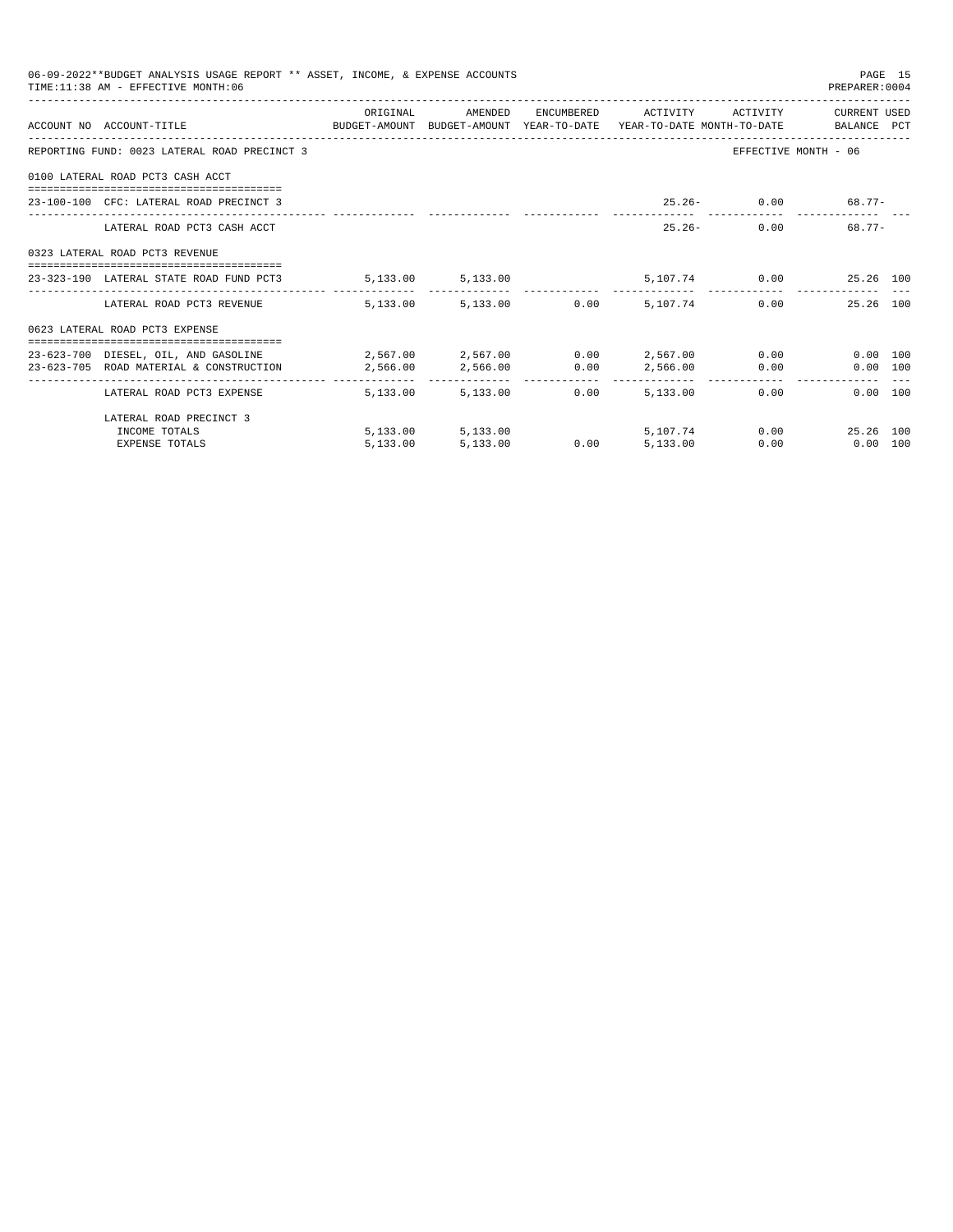| 06-09-2022**BUDGET ANALYSIS USAGE REPORT ** ASSET, INCOME, & EXPENSE ACCOUNTS<br>PAGE 16<br>TIME: 11:38 AM - EFFECTIVE MONTH: 06<br>PREPARER: 0004 |                                                                                                                                                         |                     |                   |  |                     |                         |                                       |  |  |
|----------------------------------------------------------------------------------------------------------------------------------------------------|---------------------------------------------------------------------------------------------------------------------------------------------------------|---------------------|-------------------|--|---------------------|-------------------------|---------------------------------------|--|--|
|                                                                                                                                                    | ACCOUNT NO ACCOUNT-TITLE COMPUTE THE SUDGET-AMOUNT BUDGET-AMOUNT YEAR-TO-DATE YEAR-TO-DATE MONTH-TO-DATE BALANCE PCT                                    | ORIGINAL            | AMENDED           |  | ENCUMBERED ACTIVITY |                         | ACTIVITY CURRENT USED                 |  |  |
|                                                                                                                                                    | REPORTING FUND: 0024 LATERAL ROAD PRECINCT 4                                                                                                            |                     |                   |  |                     |                         | EFFECTIVE MONTH - 06                  |  |  |
|                                                                                                                                                    | 0100 LATERAL ROAD PCT4 CASH ACCT                                                                                                                        |                     |                   |  |                     |                         |                                       |  |  |
|                                                                                                                                                    | 24-100-100 CFC: LATERAL ROAD PRECINCT 4                                                                                                                 |                     |                   |  |                     | 507.53 0.00 3,650.36    |                                       |  |  |
|                                                                                                                                                    | LATERAL ROAD PCT4 CASH ACCT                                                                                                                             |                     |                   |  |                     | 507.53 0.00 3.650.36    |                                       |  |  |
|                                                                                                                                                    | 0324 LATERAL ROAD PCT4 REVENUE                                                                                                                          |                     |                   |  |                     |                         |                                       |  |  |
|                                                                                                                                                    | .=====================================<br>24-324-190 LATERAL STATE ROAD FUND PCT4                                                                       | 5, 133.00 5, 133.00 |                   |  |                     | 5,107.74 0.00 25.26 100 |                                       |  |  |
|                                                                                                                                                    | LATERAL ROAD PCT4 REVENUE 5.133.00 5.133.00 0.00 5.107.74                                                                                               |                     |                   |  |                     |                         | 0.00<br>25.26 100                     |  |  |
|                                                                                                                                                    | 0624 LATERAL ROAD PCT4 EXPENSE                                                                                                                          |                     |                   |  |                     |                         |                                       |  |  |
|                                                                                                                                                    | 24-624-700 DIESEL, OIL, AND GASOLINE $2.567.00$ $2.567.00$ $0.00$ $2.034.21$<br>24-624-705 ROAD MATERIAL & CONSTRUCTION 2,566.00 2,566.00 0.00 2,566.00 |                     |                   |  |                     |                         | 0.00 532.79 79<br>$0.00$ $0.00$ $100$ |  |  |
|                                                                                                                                                    | LATERAL ROAD PCT4 EXPENSE                                                                                                                               | 5,133,00            | 5,133.00          |  | $0.00$ 4,600.21     | 0.00                    | 532.79 90                             |  |  |
|                                                                                                                                                    | LATERAL ROAD PRECINCT 4                                                                                                                                 |                     |                   |  |                     |                         |                                       |  |  |
|                                                                                                                                                    | INCOME TOTALS                                                                                                                                           |                     | 5,133.00 5,133.00 |  | 5,107.74            |                         | 0.00 25.26 100                        |  |  |
|                                                                                                                                                    | <b>EXPENSE TOTALS</b>                                                                                                                                   | 5.133.00            | 5,133.00          |  | $0.00$ $4.600.21$   | 0.00                    | 532.79 90                             |  |  |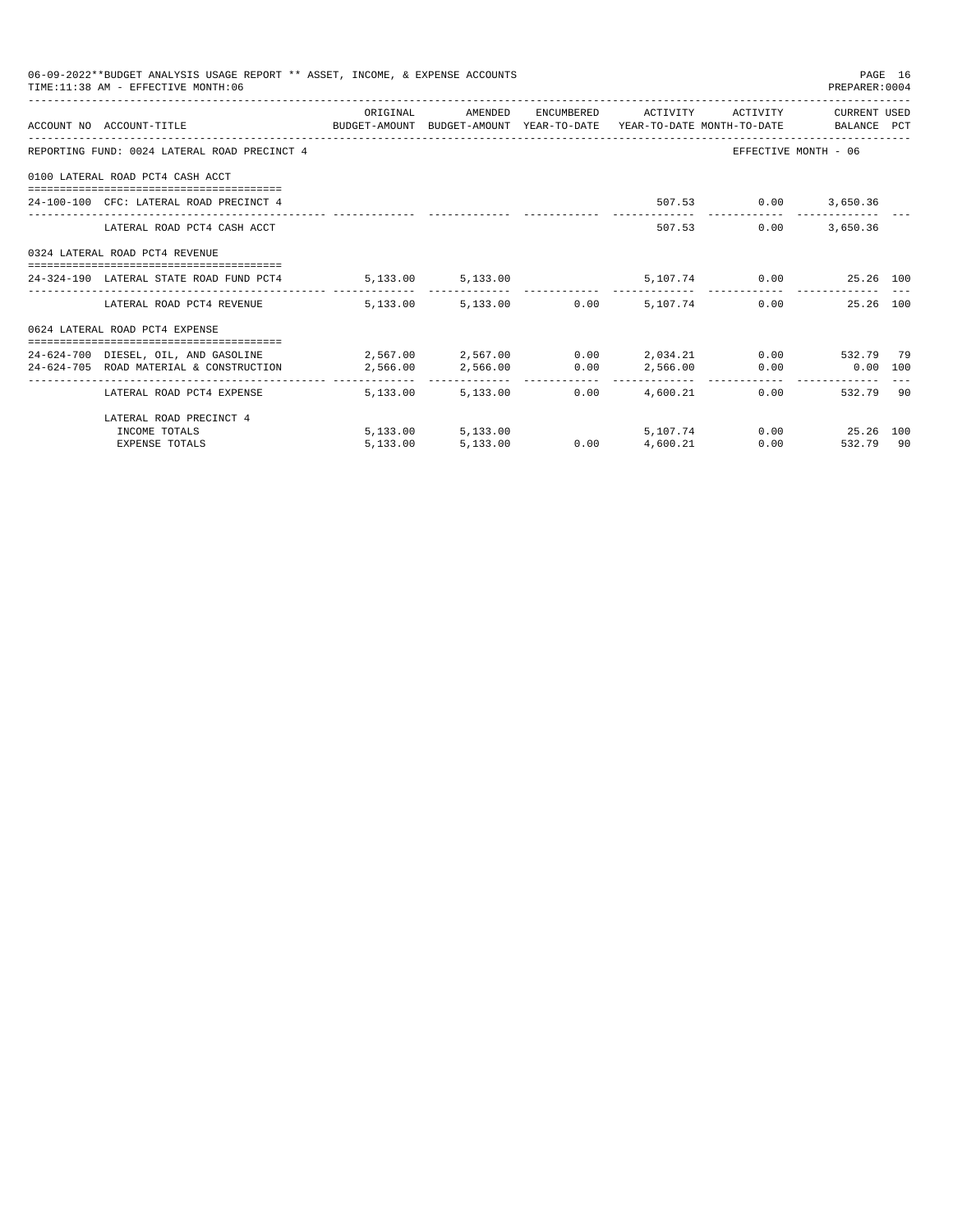|                  | 06-09-2022**BUDGET ANALYSIS USAGE REPORT ** ASSET, INCOME, & EXPENSE ACCOUNTS<br>TIME:11:38 AM - EFFECTIVE MONTH:06 |                     |                                                     |            |                                        |                      | PAGE 17<br>PREPARER: 0004          |                |
|------------------|---------------------------------------------------------------------------------------------------------------------|---------------------|-----------------------------------------------------|------------|----------------------------------------|----------------------|------------------------------------|----------------|
|                  | ACCOUNT NO ACCOUNT-TITLE<br>______________________________________                                                  | ORIGINAL            | AMENDED<br>BUDGET-AMOUNT BUDGET-AMOUNT YEAR-TO-DATE | ENCUMBERED | ACTIVITY<br>YEAR-TO-DATE MONTH-TO-DATE | ACTIVITY             | <b>CURRENT USED</b><br>BALANCE PCT |                |
|                  | REPORTING FUND: 0026 IT YEARLY SERVICES                                                                             |                     |                                                     |            |                                        | EFFECTIVE MONTH - 06 |                                    |                |
|                  | 0100 IT YEARLY SERVICES CASH                                                                                        |                     |                                                     |            |                                        |                      |                                    |                |
|                  | 26-100-100 IT YEARLY SERVICES CASH ACCOUNT                                                                          |                     |                                                     |            | 99,770.03-                             | $132.00 -$           | 318,894.33-                        |                |
|                  |                                                                                                                     |                     |                                                     |            |                                        |                      |                                    |                |
|                  | IT YEARLY SERVICES CASH                                                                                             |                     |                                                     |            | $99,770.03 -$                          | $132.00 -$           | $318,894.33-$                      |                |
|                  | 0200 IT YEARLY SERVICES LIABILITY                                                                                   |                     |                                                     |            |                                        |                      |                                    |                |
|                  | 26-200-999 FUND BALANCE ACCOUNT                                                                                     | 0.00                | 0.00                                                | 0.00       | 0.00                                   | 0.00                 | 0.00                               |                |
|                  | IT YEARLY SERVICES LIABILITY                                                                                        | 0.00                | 0.00                                                | 0.00       | 0.00                                   | 0.00                 | 0.00                               |                |
|                  | 0330 IT YEARLY SERVICES REVENUE                                                                                     |                     |                                                     |            |                                        |                      |                                    |                |
|                  |                                                                                                                     |                     |                                                     |            |                                        |                      |                                    |                |
|                  | 26-330-185 IT YEARLY REVENUE                                                                                        | 0.00<br>$- - - - -$ | 0.00<br>$- - - - -$                                 |            | 0.00                                   | 0.00                 | 0.00                               |                |
|                  | IT YEARLY SERVICES REVENUE                                                                                          | 0.00                | 0.00                                                | 0.00       | 0.00                                   | 0.00                 | 0.00                               |                |
|                  | 0660 IT YEARLY SERVICES EXPENSE                                                                                     |                     |                                                     |            |                                        |                      |                                    |                |
|                  | 26-660-600 COPIERS & PRINTERS                                                                                       | 25,200.00           | 25,200.00                                           | 1,573.03   | 19,727.95                              | 0.00                 | 3,899.02                           | 85             |
|                  | 26-660-601 BACKUP & DISASTER                                                                                        | 21,780.00           | 21,780.00                                           | 1,815.00   | 14,520.00                              | 0.00                 | 5,445.00                           | 75             |
|                  | 26-660-602 CORE FIREWALL                                                                                            | 4,176.00            | 4,176.00                                            | 348.00     | 2,784.00                               | 0.00                 | 1,044.00                           | 75             |
|                  | 26-660-603 LEC NETWORK                                                                                              | 0.00                | 0.00                                                | 0.00       | 0.00                                   | 0.00                 | 0.00                               |                |
|                  | 26-660-604 CH NETWORK                                                                                               | 7,200.00            | 7,200.00                                            | 600.00     | 4,800.00                               | 0.00                 | 1,800.00                           | 75             |
|                  | 26-660-605 LEC SECURITY SOFTWARE                                                                                    | 14,616.00           | 14,616.00                                           | 1,081.20   | 8,649.60                               | 0.00                 | 4,885.20                           | 67             |
|                  | 26-660-606 CH SECURITY SOFTWARE                                                                                     | 0.00                | 0.00                                                | 0.00       | 0.00                                   | 0.00                 | 0.00                               |                |
|                  | 26-660-607 NEW SECURE EMAIL                                                                                         | 8.400.00            | 8,400.00                                            | 630.00     | 5,040.00                               | 0.00                 | 2,730.00                           | 68             |
|                  | 26-660-608 EXISTING HOST TAC WEBSITE                                                                                | 1,550.00            | 1,550.00                                            | 0.00       | 1,550.00                               | 0.00                 | 0.00                               | 100            |
| $26 - 660 - 609$ | OFFICE 365                                                                                                          | 4,500.00            | 4,500.00                                            | 375.00     | 2,925.00                               | 0.00                 | 1,200.00                           | 73             |
| 26-660-610       | ADOBE PDF SOFTWARE                                                                                                  | 2,106.00            | 2,106.00                                            | 0.00       | 1,336.03                               | 0.00                 | 769.97                             | 63             |
|                  | 26-660-611 LEC MONITOR GENERATOR                                                                                    | 1,680.00            | 1,680.00                                            | 0.00       | 0.00                                   | 0.00                 | 1,680.00                           | 0 <sub>0</sub> |
|                  | 26-660-612 EST BACKUP INTERNET                                                                                      | 0.00                | 0.00                                                | 0.00       | 0.00                                   | 0.00                 | 0.00                               |                |
| 26-660-613       | INTERNET FOR PATROL CARS                                                                                            | 0.00                | 0.00                                                | 0.00       | 0.00                                   | 0.00                 | 0.00                               |                |
|                  | 26-660-614 INTERNET FOR SENIOR CITIZENS                                                                             | 0.00                | 0.00                                                | 0.00       | 0.00                                   | 0.00                 | 0.00                               |                |
|                  | 26-660-615 INTERNET SERVICE PROVIDER                                                                                | 18,600.00           | 18,600.00                                           | 292.00     | 9,919.72                               | 132.00               | 8,388.28                           | 55             |
|                  | 26-660-616 PHONE LINE COST                                                                                          | 0.00                | 0.00                                                | 0.00       | 0.00                                   | 0.00                 | 0.00                               |                |
|                  | 26-660-617 SPARE SUPPLIES KEPT ON SITE                                                                              | 3,500.00            | 3,500.00                                            | 0.00       | 2,917.73                               | 0.00                 | 582.27                             | 83             |
| $26 - 660 - 618$ | SUPPORT FOR IT SYSTEMS                                                                                              | 38,400.00           | 38,400.00                                           | 3,200.00   | 25,600.00                              | 0.00                 | 9,600.00                           | 75             |
|                  | IT YEARLY SERVICES EXPENSE                                                                                          | 151,708.00          | 151,708.00                                          | 9,914.23   | 99,770.03                              | 132.00               | 42,023.74                          | 72             |
|                  | IT YEARLY SERVICES                                                                                                  |                     |                                                     |            |                                        |                      |                                    |                |
|                  | INCOME TOTALS                                                                                                       | 0.00                | 0.00                                                |            | 0.00                                   | 0.00                 | 0.00                               |                |
|                  | <b>EXPENSE TOTALS</b>                                                                                               | 151,708.00          | 151,708.00                                          | 9,914.23   | 99,770.03                              | 132.00               | 42,023.74                          | 72             |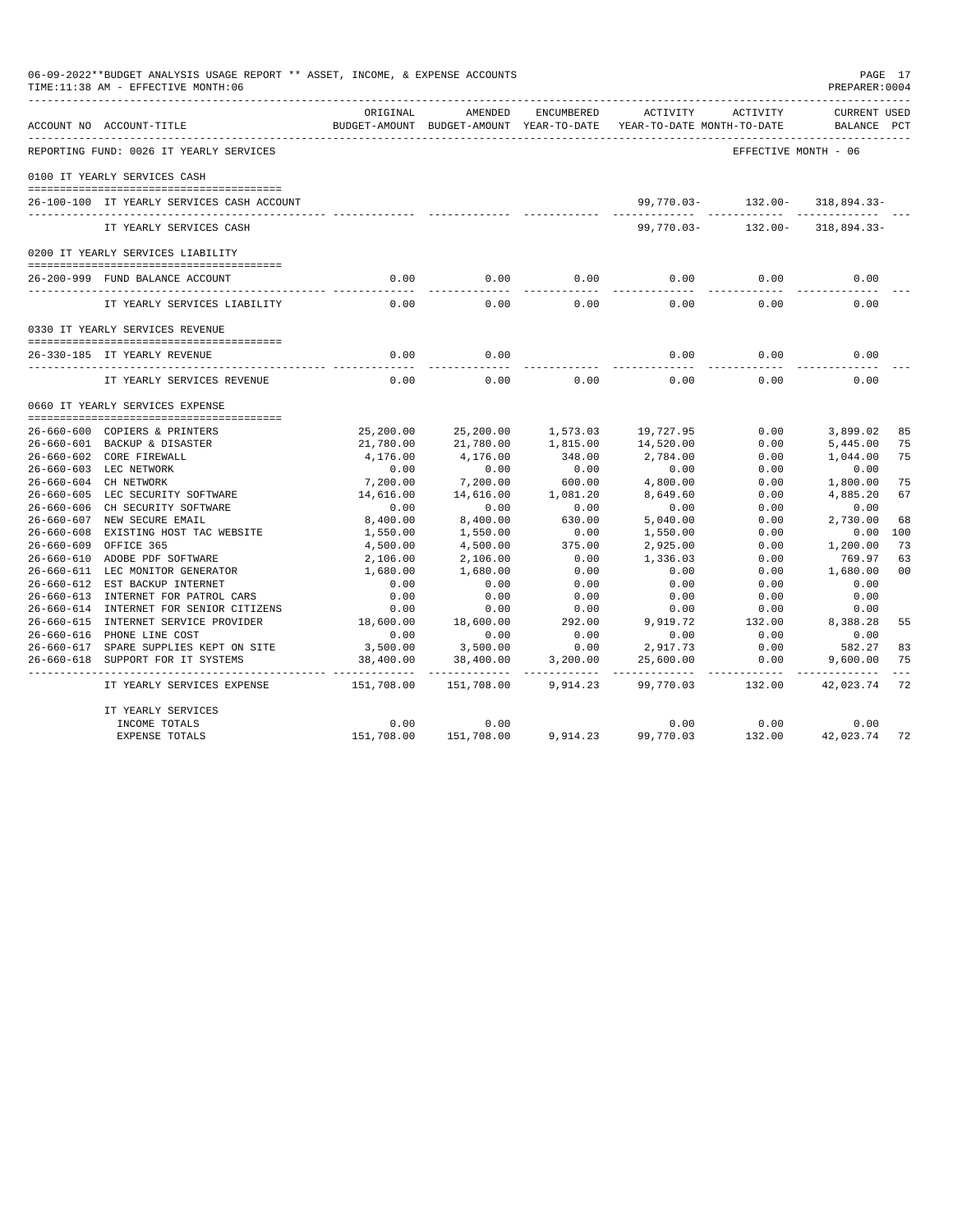|                       | 06-09-2022**BUDGET ANALYSIS USAGE REPORT ** ASSET, INCOME, & EXPENSE ACCOUNTS<br>TIME: 11:38 AM - EFFECTIVE MONTH: 06 |           |         |      |                              |                      | PAGE 18<br>PREPARER: 0004   |
|-----------------------|-----------------------------------------------------------------------------------------------------------------------|-----------|---------|------|------------------------------|----------------------|-----------------------------|
|                       | ACCOUNT NO ACCOUNT-TITLE<br>BUDGET-AMOUNT BUDGET-AMOUNT YEAR-TO-DATE YEAR-TO-DATE MONTH-TO-DATE                       | OR TGTNAL | AMENDED |      | ENCUMBERED ACTIVITY ACTIVITY |                      | CURRENT USED<br>BALANCE PCT |
|                       | REPORTING FUND: 0028 CONTINGENCY FUND                                                                                 |           |         |      |                              | EFFECTIVE MONTH - 06 |                             |
| 0100 CONTINGENCY CASH |                                                                                                                       |           |         |      |                              |                      |                             |
|                       | 28-100-100 CONTINGENCY FUND CASH                                                                                      |           |         |      | 0.00                         |                      | $0.00$ $8,402.13-$          |
|                       | CONTINGENCY CASH                                                                                                      |           |         |      | $- - - - -$<br>0.00          | 0.00                 | $8.402.13 -$                |
|                       | 0200 CONTINGENCY LIABILITY                                                                                            |           |         |      |                              |                      |                             |
|                       | 28-200-999 FUND BALANCE ACCOUNT                                                                                       | 0.00      | 0.00    | 0.00 | 0.00                         | 0.00                 | 0.00                        |
|                       | CONTINGENCY LIABILITY                                                                                                 | 0.00      | 0.00    | 0.00 | 0.00                         | 0.00                 | 0.00                        |
|                       | 0328 CONTIGENCY REVENUE                                                                                               |           |         |      |                              |                      |                             |
|                       | 28-328-100 CONTINGENCY WIND TAX REVENUE                                                                               | 0.00      | 0.00    |      | 0.00                         | 0.00                 | 0.00                        |
|                       | CONTIGENCY REVENUE                                                                                                    | 0.00      | 0.00    | 0.00 | 0.00                         | 0.00                 | 0.00                        |
|                       | 0628 CONTIGENCY EXPENSE                                                                                               |           |         |      |                              |                      |                             |
|                       | 28-628-628 CONTIGENCY EXPENSE<br>____________________                                                                 | 0.00      | 0.00    | 0.00 | 0.00                         | 0.00                 | 0.00                        |
|                       | CONTIGENCY EXPENSE                                                                                                    | 0.00      | 0.00    | 0.00 | 0.00                         | 0.00                 | 0.00                        |
|                       | CONTINGENCY FUND                                                                                                      |           |         |      |                              |                      |                             |
|                       | INCOME TOTALS                                                                                                         | 0.00      | 0.00    |      | 0.00                         | 0.00                 | 0.00                        |
|                       | <b>EXPENSE TOTALS</b>                                                                                                 | 0.00      | 0.00    | 0.00 | 0.00                         | 0.00                 | 0.00                        |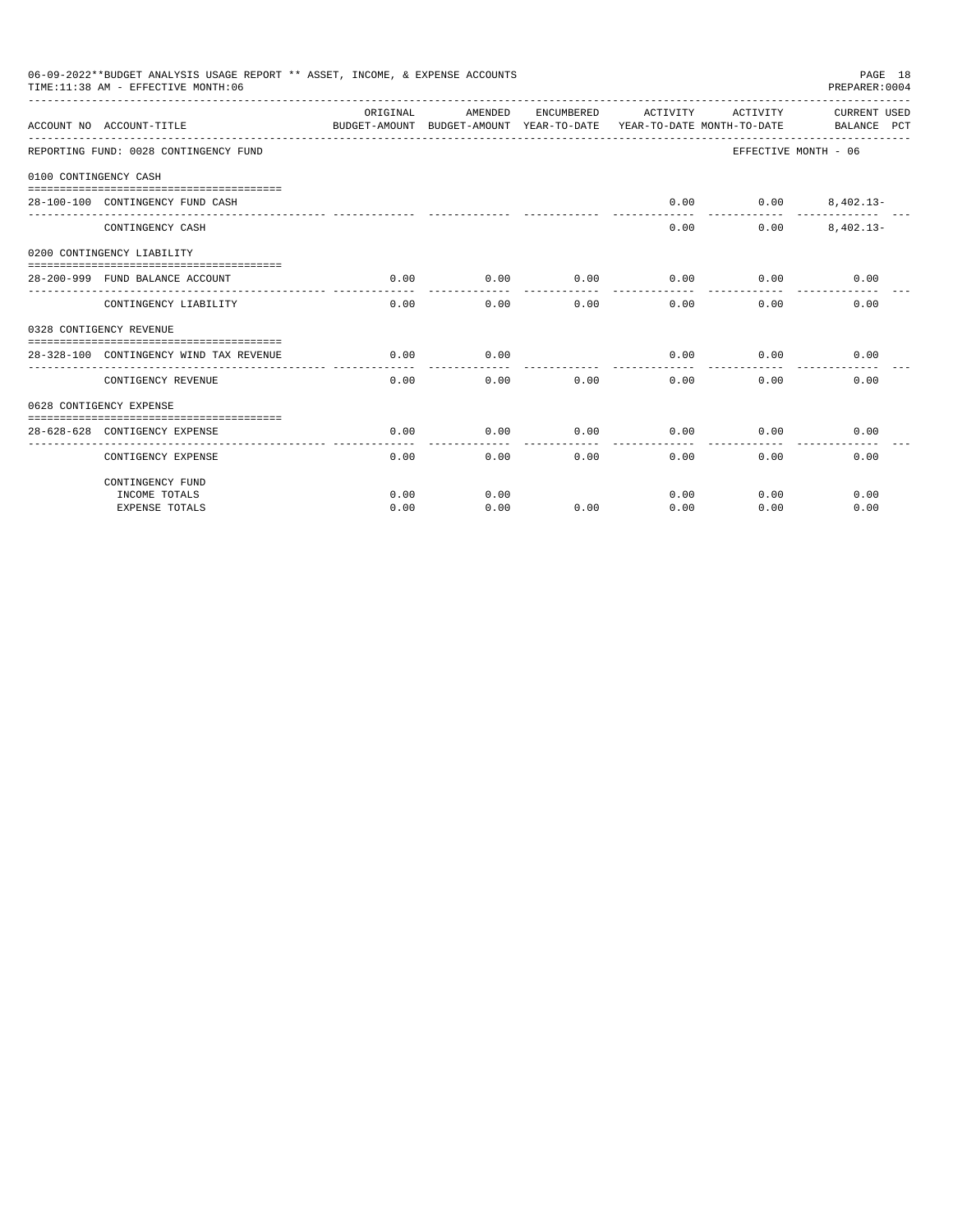| 06-09-2022**BUDGET ANALYSIS USAGE REPORT ** ASSET, INCOME, & EXPENSE ACCOUNTS<br>PAGE 19<br>TIME: 11:38 AM - EFFECTIVE MONTH: 06<br>PREPARER:0004<br>---------------------- |                                                                                                     |               |                  |            |                        |                        |                                                                                                     |  |  |
|-----------------------------------------------------------------------------------------------------------------------------------------------------------------------------|-----------------------------------------------------------------------------------------------------|---------------|------------------|------------|------------------------|------------------------|-----------------------------------------------------------------------------------------------------|--|--|
|                                                                                                                                                                             | ACCOUNT NO ACCOUNT-TITLE                                                                            | ORIGINAL      | AMENDED          | ENCUMBERED | ACTIVITY               | ACTIVITY               | CURRENT USED<br>BUDGET-AMOUNT BUDGET-AMOUNT YEAR-TO-DATE YEAR-TO-DATE MONTH-TO-DATE     BALANCE PCT |  |  |
|                                                                                                                                                                             | REPORTING FUND: 0029 COUNTY COURT REPORTER FUND                                                     |               |                  |            |                        | EFFECTIVE MONTH - 06   |                                                                                                     |  |  |
|                                                                                                                                                                             | 0100 COUNTY COURT REPORTER CASH                                                                     |               |                  |            |                        |                        |                                                                                                     |  |  |
|                                                                                                                                                                             | 29-100-100 COUNTY COURT REPORTER CASH<br>29-100-230 DISTRICT CLERK CC<br>29-100-231 COUNTY CLERK CC |               |                  |            | 50.00<br>75.00         | 447.76<br>0.00<br>0.00 | $0.00$ 496.67<br>50.00<br>75.00                                                                     |  |  |
|                                                                                                                                                                             | COUNTY COURT REPORTER CASH                                                                          |               |                  |            | ------------<br>572.76 | $0.00 -$               | 621.67                                                                                              |  |  |
|                                                                                                                                                                             | 0200 COUNTY COURT REPORTER LIABILITY                                                                |               |                  |            |                        |                        |                                                                                                     |  |  |
|                                                                                                                                                                             | 29-200-999 FUND BALANCE ACCOUNT                                                                     | 0.00          | 0.00             | 0.00       | 0.00                   | 0.00                   | 0.00                                                                                                |  |  |
|                                                                                                                                                                             | COUNTY COURT REPORTER LIABILITY                                                                     | 0.00          | 0.00             | 0.00       | 0.00                   | 0.00                   | 0.00                                                                                                |  |  |
|                                                                                                                                                                             | 0390 COUNTY COURT REPORTER REVENUE                                                                  |               |                  |            |                        |                        |                                                                                                     |  |  |
|                                                                                                                                                                             | 29-390-390 DIST & COUNTY CLERK COURT REPORTER                                                       | 25.00         | 25.00<br>------- |            |                        | 572.76 0.00            | 547.76+ 291                                                                                         |  |  |
|                                                                                                                                                                             | COUNTY COURT REPORTER REVENUE                                                                       | 25.00         |                  | 25.00      | 0.00<br>572.76         | 0.00                   | 547.76+ 291                                                                                         |  |  |
|                                                                                                                                                                             | 0690 COUNTY COURT REPORTER EXPENSE                                                                  |               |                  |            |                        |                        |                                                                                                     |  |  |
|                                                                                                                                                                             | 29-690-395 COUNTY COURT REPORTER EXPENSE                                                            | 0.00          | 0.00             | 0.00       | 0.00                   | 0.00                   | 0.00                                                                                                |  |  |
|                                                                                                                                                                             | COUNTY COURT REPORTER EXPENSE                                                                       | 0.00          |                  | 0.00       | $0.00$ and $0.00$      | 0.00<br>0.00           | 0.00                                                                                                |  |  |
|                                                                                                                                                                             | COUNTY COURT REPORTER FUND                                                                          |               |                  |            |                        |                        |                                                                                                     |  |  |
|                                                                                                                                                                             | INCOME TOTALS<br><b>EXPENSE TOTALS</b>                                                              | 25.00<br>0.00 | 25.00<br>0.00    |            | 572.76<br>$0.00$ 0.00  | 0.00<br>0.00           | 547.76+ 291<br>0.00                                                                                 |  |  |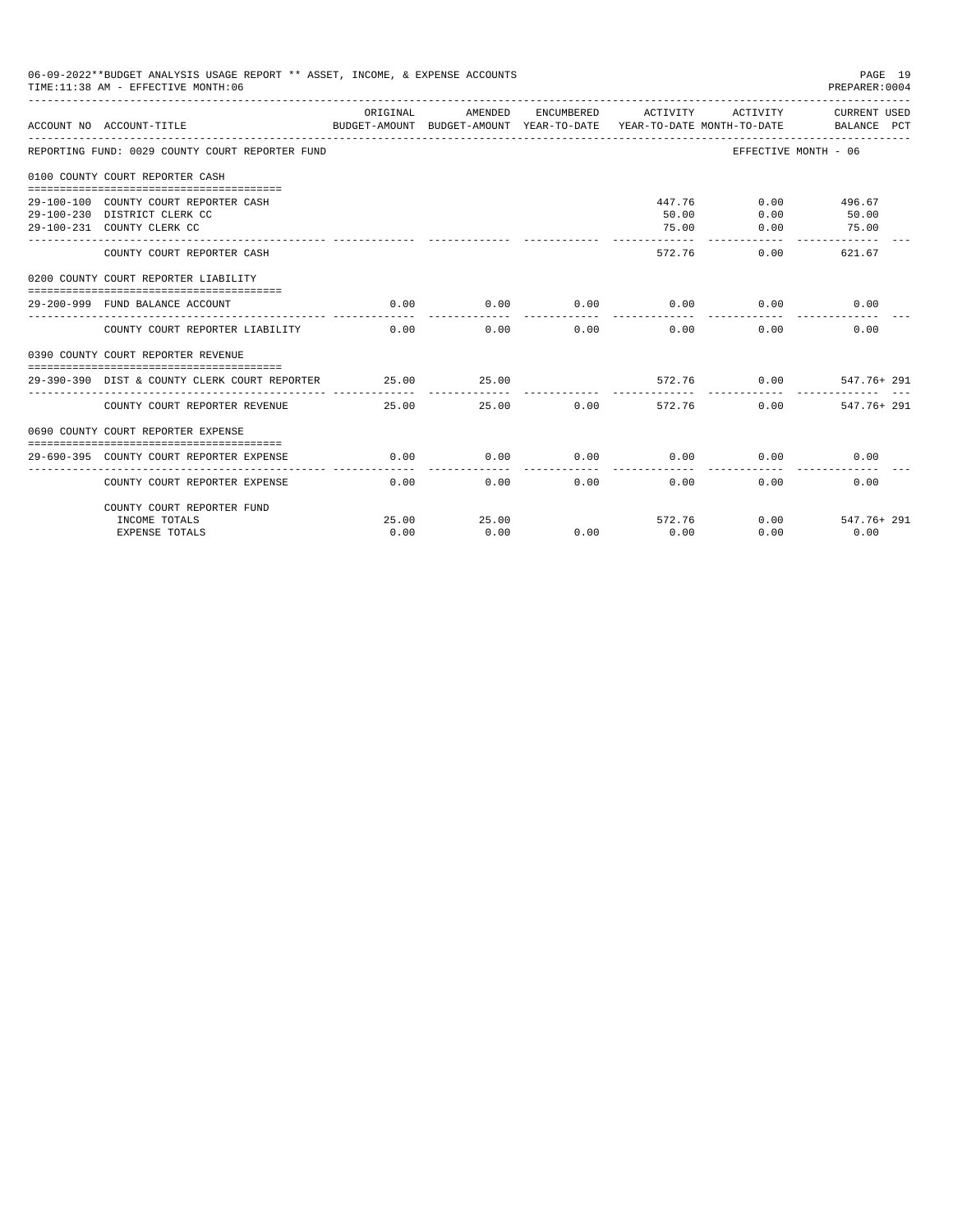| 06-09-2022**BUDGET ANALYSIS USAGE REPORT ** ASSET, INCOME, & EXPENSE ACCOUNTS<br>PAGE 20<br>TIME: 11:38 AM - EFFECTIVE MONTH: 06<br>PREPARER: 0004 |                                                                                                             |          |         |             |                           |                             |                                           |     |  |
|----------------------------------------------------------------------------------------------------------------------------------------------------|-------------------------------------------------------------------------------------------------------------|----------|---------|-------------|---------------------------|-----------------------------|-------------------------------------------|-----|--|
|                                                                                                                                                    | BUDGET-AMOUNT BUDGET-AMOUNT YEAR-TO-DATE YEAR-TO-DATE MONTH-TO-DATE BALANCE PCT<br>ACCOUNT NO ACCOUNT-TITLE | ORIGINAL | AMENDED |             | ENCUMBERED ACTIVITY       |                             | ACTIVITY CURRENT USED                     |     |  |
|                                                                                                                                                    | REPORTING FUND: 0030 COURT RECORDS PRESERVATION FUND                                                        |          |         |             |                           | EFFECTIVE MONTH - 06        |                                           |     |  |
|                                                                                                                                                    | 0100 COURT RECORDS PRESERVATION CASH                                                                        |          |         |             |                           |                             |                                           |     |  |
|                                                                                                                                                    | 30-100-100 CFC: COURT RECORDS PRES CASH                                                                     |          |         |             |                           | 310.00   10.00   6,352.67   |                                           |     |  |
|                                                                                                                                                    | 30-100-230 DISTRICT CLERK CC ACCOUNT                                                                        |          |         |             |                           | $30.00 - 20.00$ 20.00       |                                           |     |  |
|                                                                                                                                                    | 30-100-231 COUNTY CLERK CC ACCOUNT                                                                          |          |         |             |                           | $10.00 - 0.00$              | $\begin{array}{ccc} & & 0.00 \end{array}$ |     |  |
|                                                                                                                                                    | COURT RECORDS PRESERVATION CASH                                                                             |          |         |             | 270.00                    | --------------<br>30.00     | 6.372.67                                  |     |  |
|                                                                                                                                                    | 0330 COURT RECORDS PRESERV REVENUE                                                                          |          |         |             |                           |                             |                                           |     |  |
|                                                                                                                                                    | 30-330-180 COURT RECORDS PRES INTEREST EARNED 0.00 0.00 0.00                                                |          |         |             |                           | $0.00$ $0.00$ $0.00$ $0.00$ |                                           |     |  |
|                                                                                                                                                    | 30-330-730 C&D RECORDS PRESERVATION FEES                                                                    | 500.00   | 500.00  |             | 270.00                    | 30.00                       | 230.00                                    | -54 |  |
|                                                                                                                                                    | COURT RECORDS PRESERV REVENUE                                                                               | 500.00   |         | 500.00 0.00 | 270.00                    | 30.00                       | 230.00                                    | 54  |  |
|                                                                                                                                                    | 0730 COURT RECORDS PRESERV EXPENSE                                                                          |          |         |             |                           |                             |                                           |     |  |
|                                                                                                                                                    |                                                                                                             |          |         |             |                           |                             |                                           |     |  |
|                                                                                                                                                    | 30-730-730 COURT RECORDS PRESERV EXPENSE                                                                    | 0.00     | 0.00    |             | $0.00$ 0.00               | 0.00                        | 0.00                                      |     |  |
|                                                                                                                                                    | COURT RECORDS PRESERV EXPENSE                                                                               | 0.00     | 0.00    |             | $0.00$ and $0.00$<br>0.00 | 0.00                        | 0.00                                      |     |  |
|                                                                                                                                                    | COURT RECORDS PRESERVATION FUND                                                                             |          |         |             |                           |                             |                                           |     |  |
|                                                                                                                                                    | INCOME TOTALS                                                                                               | 500.00   | 500.00  |             | 270.00                    |                             | 30.00 230.00                              | 54  |  |
|                                                                                                                                                    | <b>EXPENSE TOTALS</b>                                                                                       | 0.00     | 0.00    | 0.00        | 0.00                      | 0.00                        | 0.00                                      |     |  |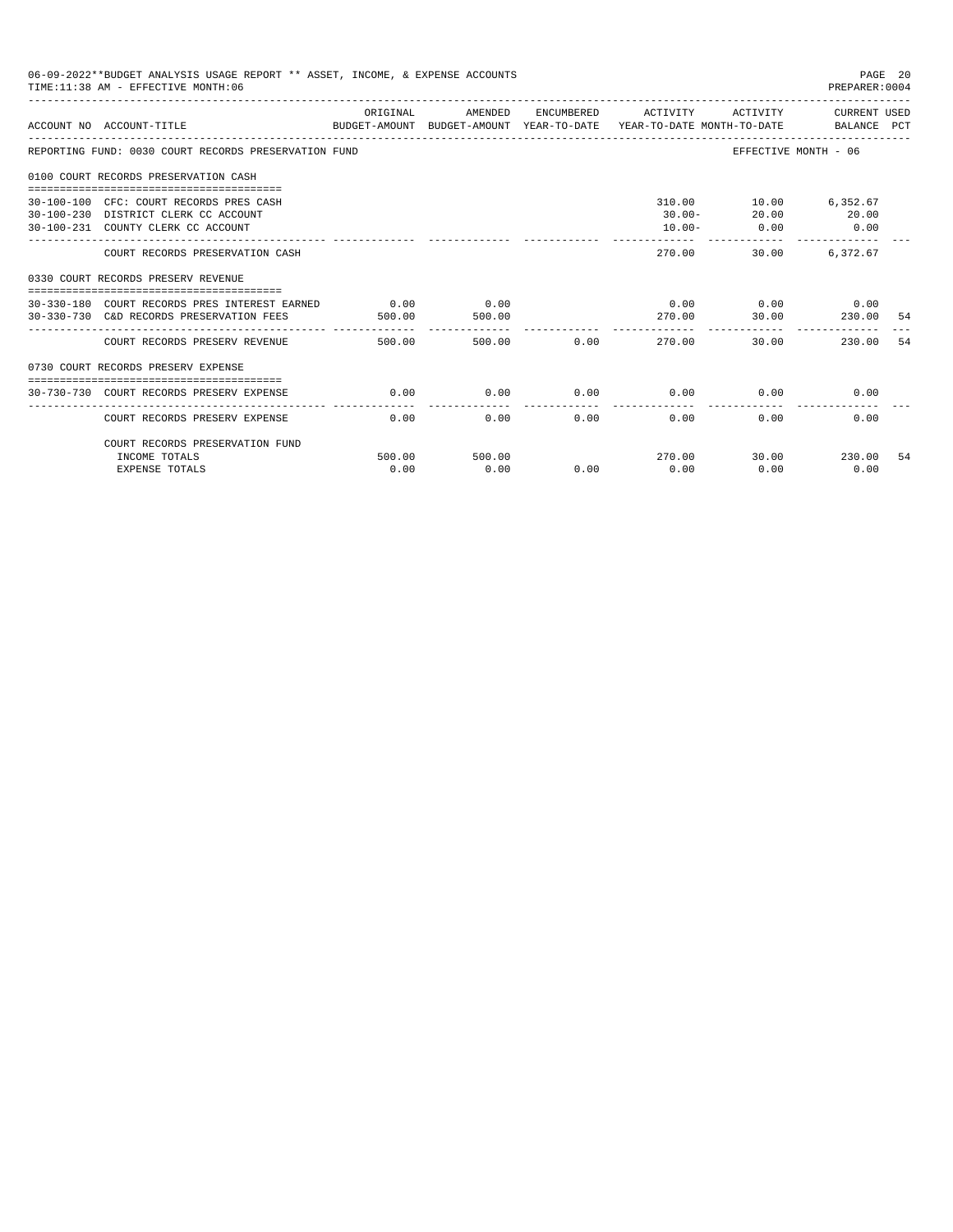| 06-09-2022**BUDGET ANALYSIS USAGE REPORT ** ASSET, INCOME, & EXPENSE ACCOUNTS<br>TIME:11:38 AM - EFFECTIVE MONTH:06 |          |         |            |             |                             | PAGE 21<br>PREPARER:0004    |
|---------------------------------------------------------------------------------------------------------------------|----------|---------|------------|-------------|-----------------------------|-----------------------------|
| ACCOUNT NO ACCOUNT-TITLE<br>BUDGET-AMOUNT BUDGET-AMOUNT YEAR-TO-DATE YEAR-TO-DATE MONTH-TO-DATE                     | ORIGINAL | AMENDED | ENCUMBERED | ACTIVITY    | ACTIVITY                    | CURRENT USED<br>BALANCE PCT |
| REPORTING FUND: 0031 COUNTY JURY FUND                                                                               |          |         |            |             | EFFECTIVE MONTH - 06        |                             |
| 0100 COUNTY JURY FUND CASH                                                                                          |          |         |            |             |                             |                             |
|                                                                                                                     |          |         |            |             |                             |                             |
| 31-100-100 COUNTY JURY FUND CASH                                                                                    |          |         |            |             | 184.08 0.00                 | 204.61                      |
| 31-100-230 DISTRICT CLERK CC                                                                                        |          |         |            | 20.00       | 0.00                        | 20.00                       |
| 31-100-231 COUNTY CLERK CC                                                                                          |          |         |            | 30.00       | 0.00                        | 30.00                       |
| COUNTY JURY FUND CASH                                                                                               |          |         |            | 234.08      | 0.00                        | 254.61                      |
| 0200 COUNTY JURY LIABILITY ACCOUNTS                                                                                 |          |         |            |             |                             |                             |
|                                                                                                                     |          |         |            |             |                             |                             |
| 31-200-999 FUND BALANCE ACCOUNT                                                                                     | 0.00     | 0.00    | 0.00       |             | $0.00$ 0.00                 | 0.00                        |
| COUNTY JURY LIABILITY ACCOUNTS                                                                                      | 0.00     | 0.00    | 0.00       | 0.00        | 0.00                        | 0.00                        |
| 0380 COUNTY JURY REVENUE ACCOUNTS                                                                                   |          |         |            |             |                             |                             |
|                                                                                                                     | 10.00    | 10.00   |            |             | $77.58$ 0.00 67.58+776      |                             |
| 31-380-380 COUNTY CLERK JURY FEES<br>31-380-385 DISTRICT CLERK JURY FEES                                            | 0.00     | 0.00    |            | 156.50      | 0.00                        | $156.50+$                   |
|                                                                                                                     |          |         |            | ___________ |                             | .                           |
| COUNTY JURY REVENUE ACCOUNTS                                                                                        | 10.00    | 10.00   | 0.00       | 234.08      | 0.00                        | 224.08+ 341                 |
| 0680 COUNTY JURY EXPENSE ACCOUNTS                                                                                   |          |         |            |             |                             |                             |
| 31-680-680 COUNTY JURY EXPENSE                                                                                      | 0.00     | 0.00    |            |             | $0.00$ $0.00$ $0.00$ $0.00$ | 0.00                        |
| COUNTY JURY EXPENSE ACCOUNTS                                                                                        | 0.00     | 0.00    | 0.00       | 0.00        | 0.00                        | 0.00                        |
| COUNTY JURY FUND                                                                                                    |          |         |            |             |                             |                             |
| INCOME TOTALS                                                                                                       | 10.00    | 10.00   |            | 234.08      | 0.00                        | 224.08+341                  |
| EXPENSE TOTALS                                                                                                      | 0.00     | 0.00    | 0.00       | 0.00        | 0.00                        | 0.00                        |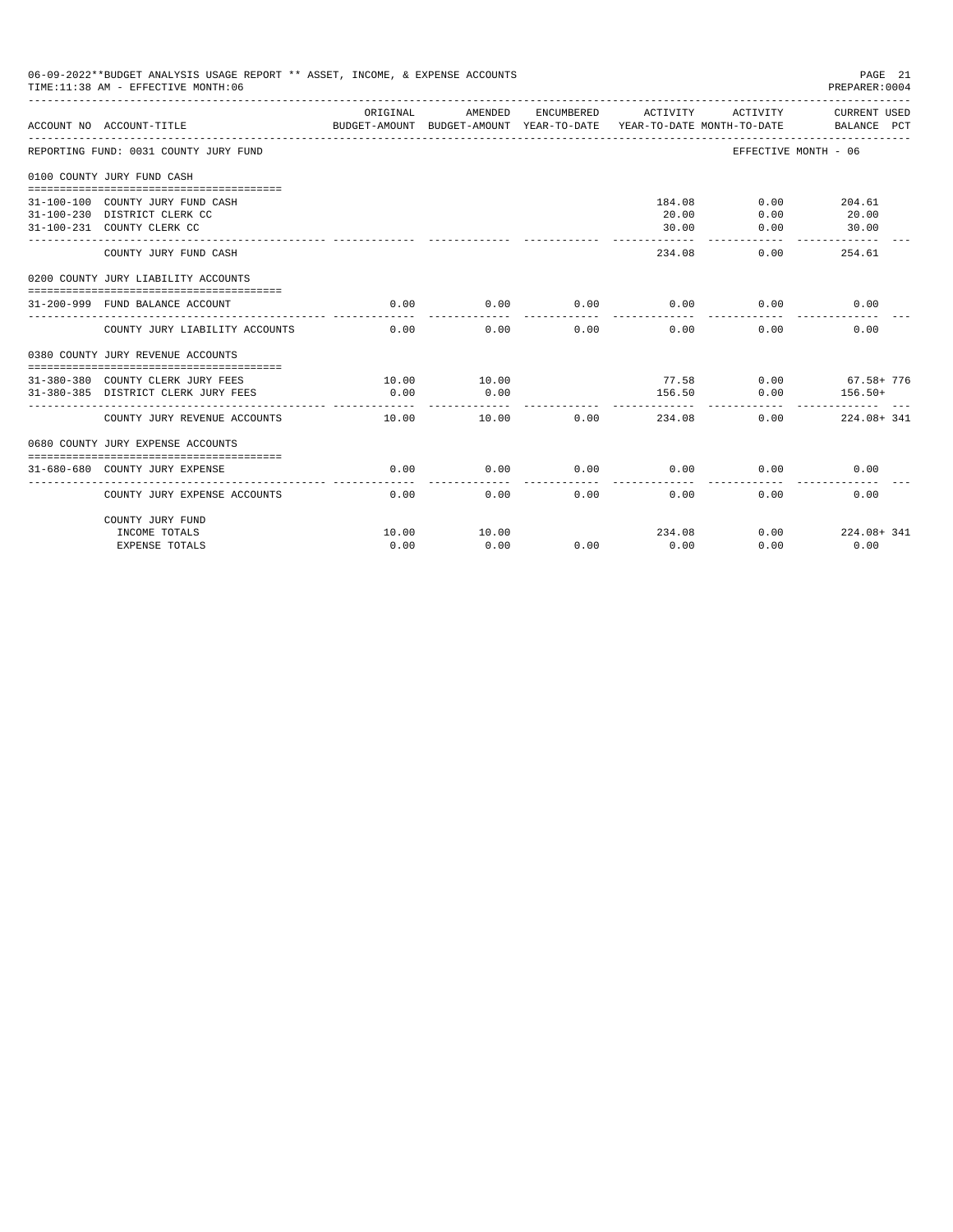| 06-09-2022**BUDGET ANALYSIS USAGE REPORT ** ASSET, INCOME, & EXPENSE ACCOUNTS<br>TIME: 11:38 AM - EFFECTIVE MONTH: 06   |          |               |               |                                   |                        | PAGE 22<br>PREPARER: 0004     |
|-------------------------------------------------------------------------------------------------------------------------|----------|---------------|---------------|-----------------------------------|------------------------|-------------------------------|
| ACCOUNT NO ACCOUNT-TITLE<br>BUDGET-AMOUNT BUDGET-AMOUNT YEAR-TO-DATE YEAR-TO-DATE MONTH-TO-DATE     BALANCE PCT         | ORIGINAL | AMENDED       |               | ENCUMBERED ACTIVITY               |                        | ACTIVITY CURRENT USED         |
| REPORTING FUND: 0033 C&D COURT TECHNOLOGY FUND                                                                          |          |               |               |                                   |                        | EFFECTIVE MONTH - 06          |
| 0100 C&D COURT TECHNOLOGY CASH ACCT                                                                                     |          |               |               |                                   |                        |                               |
| 33-100-100 CFC: C&D COURT TECHNOLOGY FUND<br>33-100-230 DISTRICT CLERK CC ACCOUNT<br>33-100-231 COUNTY CLERK CC ACCOUNT |          |               |               | 0.00<br>0.00<br>المتحدث بالمراجعة | 58.68<br>0.00<br>0.00  | $0.00$ 718.49<br>0.00<br>0.00 |
| C&D COURT TECHNOLOGY CASH ACCT                                                                                          |          |               |               | 58.68                             |                        | $0.00$ 718.49                 |
| 0333 C&D COURT TECHNOLOGY REVENUE                                                                                       |          |               |               |                                   |                        |                               |
| 33-333-180 C&D COURT INTEREST EARNED 0.00<br>33-333-733 C&D COURT TECH FEES                                             | 50.00    | 0.00<br>50.00 |               | .                                 | $0.00$ $0.00$<br>58.68 | 0.00<br>0.00<br>$8.68 + 117$  |
| C&D COURT TECHNOLOGY REVENUE                                                                                            | 50.00    |               | 50.00 0.00    |                                   | 58.68                  | $8.68 + 117$<br>0.00          |
| 0733 C&D COURT TECHNOLOGY EXPENSE                                                                                       |          |               |               |                                   |                        |                               |
| 33-733-733 C&D COURT TECH EXPENSES                                                                                      | 50.00    | 50.00         |               | $0.00$ $0.00$ $0.00$ $0.00$       |                        | 50.00 00                      |
| C&D COURT TECHNOLOGY EXPENSE                                                                                            | 50.00    |               | 50.00<br>0.00 | 0.00                              |                        | 0.00<br>00<br>50.00           |
| C&D COURT TECHNOLOGY FUND<br>INCOME TOTALS                                                                              | 50.00    | 50.00         |               |                                   | 58.68                  | 0.00<br>$8.68 + 117$          |
| <b>EXPENSE TOTALS</b>                                                                                                   | 50.00    | 50.00         | 0.00          | 0.00                              |                        | 0.00<br>50.00 00              |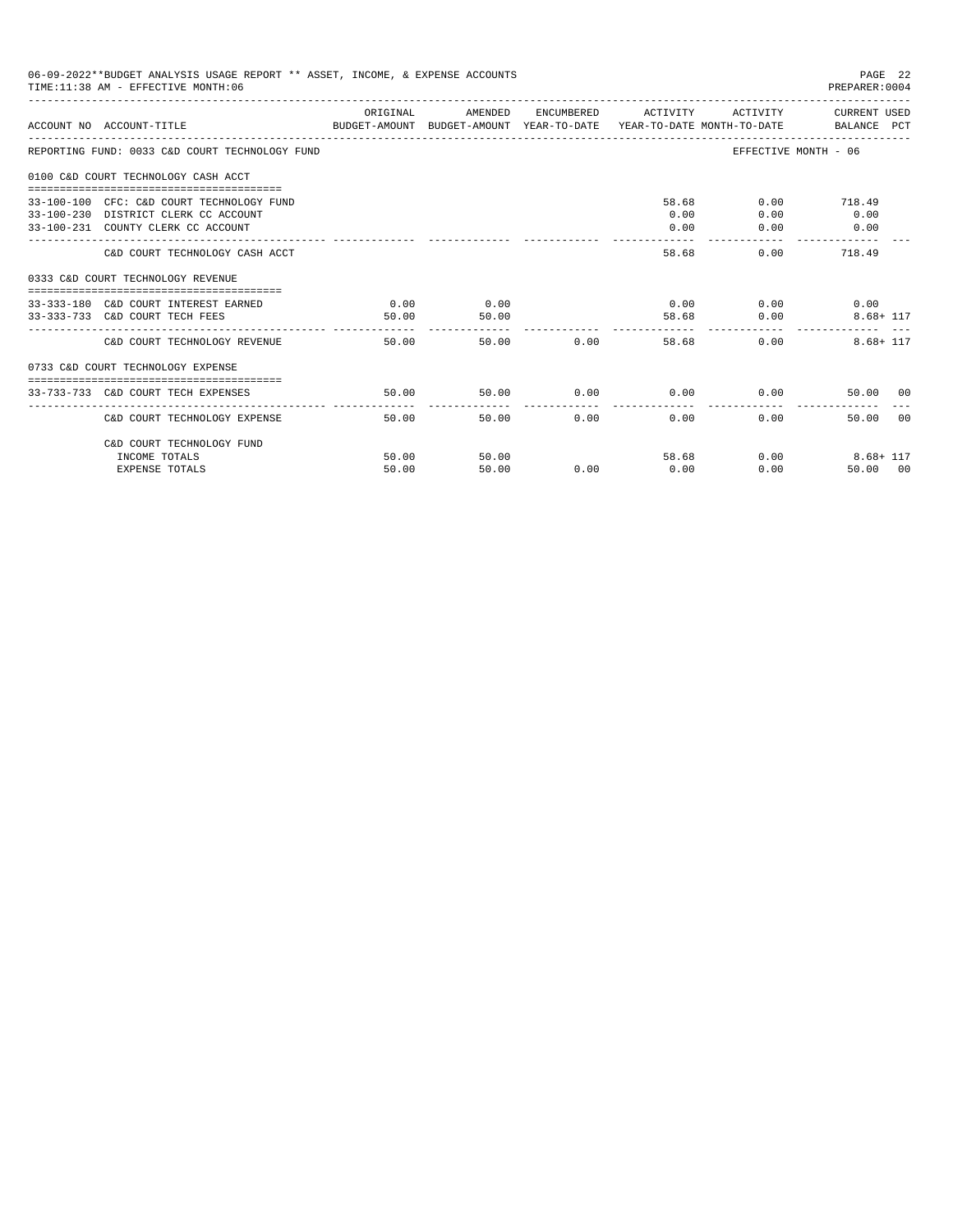|                  | 06-09-2022**BUDGET ANALYSIS USAGE REPORT ** ASSET, INCOME, & EXPENSE ACCOUNTS<br>TIME:11:38 AM - EFFECTIVE MONTH:06 |                          |                                                     |                       |                        |                                        | PREPARER: 0004            | PAGE 23        |
|------------------|---------------------------------------------------------------------------------------------------------------------|--------------------------|-----------------------------------------------------|-----------------------|------------------------|----------------------------------------|---------------------------|----------------|
|                  | ACCOUNT NO ACCOUNT-TITLE                                                                                            | ORIGINAL                 | AMENDED<br>BUDGET-AMOUNT BUDGET-AMOUNT YEAR-TO-DATE | ENCUMBERED            | ACTIVITY               | ACTIVITY<br>YEAR-TO-DATE MONTH-TO-DATE | CURRENT USED<br>BALANCE   | PCT            |
|                  | REPORTING FUND: 0035 TIF GRANT FUND                                                                                 |                          |                                                     |                       |                        |                                        | EFFECTIVE MONTH - 06      |                |
|                  | 0100 TIF GRANT FUND CASH ACCOUNTS                                                                                   |                          |                                                     |                       |                        |                                        |                           |                |
|                  |                                                                                                                     |                          |                                                     |                       |                        |                                        |                           |                |
|                  | 35-100-100 TIF GRANT - CASH                                                                                         |                          |                                                     |                       | 32,012.85              | 2,660.36                               | 122,890.18                |                |
|                  | TIF GRANT FUND CASH ACCOUNTS                                                                                        |                          |                                                     |                       | 32,012.85              | 2,660.36                               | 122,890.18                |                |
|                  | 0300 TIF GRANT FUND REVENUE ACCOUNTS                                                                                |                          |                                                     |                       |                        |                                        |                           |                |
|                  | 35-300-110 TIF GRANT REVENUE - PCT #1                                                                               | 0.00                     | 0.00                                                |                       | 0.00                   | 0.00                                   | 0.00                      |                |
|                  | 35-300-120 TIF GRANT REVENUE - PCT #2                                                                               | 0.00                     | 0.00                                                |                       | 80,161.21              | 0.00                                   | $80, 161.21+$             |                |
|                  | 35-300-130 TIF GRANT REVENUE - PCT #3                                                                               | 54,950.45                | 54,950.45                                           |                       | 0.00                   | 0.00                                   | 54,950.45                 | 00             |
|                  | 35-300-140 TIF GRANT REVENUE - PCT #4                                                                               | 46, 174. 12              | 46,174.12                                           |                       | 0.00                   | 0.00                                   | 46,174.12                 | 0 <sub>0</sub> |
| $35 - 300 - 180$ | TIF GRANT REVENUE BANK INTEREST                                                                                     | 0.00<br>.                | 0.00                                                |                       | 0.00<br>$\frac{1}{2}$  | 0.00<br>-----                          | 0.00<br>---------         |                |
|                  | TIF GRANT FUND REVENUE ACCOUNTS                                                                                     | 101,124.57               | 101,124.57                                          | 0.00                  | 80,161.21              | 0.00                                   | 20,963.36                 | 79             |
|                  | 0600 TIF GRANT FUND EXPENSE ACCOUNTS                                                                                |                          |                                                     |                       |                        |                                        |                           |                |
|                  | 35-600-110 TIF GRANT EXPENSE - PCT #1                                                                               | 0.00                     | 0.00                                                | 7,172.00              | 5,456.00               | 0.00                                   | $12,628.00 -$             |                |
|                  | 35-600-120 TIF GRANT EXPENSE - PCT #2                                                                               | 0.00                     | 0.00                                                | 0.00                  | 16,038.00              | 0.00                                   | $16,038.00-$              |                |
|                  | 35-600-130 TIF GRANT EXPENSE - PCT #3                                                                               | 54,950.45                | 54,950.45                                           | 0.00                  | 0.00                   | 0.00                                   | 54,950.45                 | 00             |
| $35 - 600 - 140$ | TIF GRANT EXPENSE - PCT #4                                                                                          | 46,174.12                | 46, 174. 12                                         | 0.00                  | 0.00                   | 0.00                                   | 46,174.12                 | 0 <sub>0</sub> |
|                  | TIF GRANT FUND EXPENSE ACCOUNTS                                                                                     | __________<br>101,124.57 | -----------<br>101,124.57                           | .<br>7,172.00         | ------<br>21,494.00    | -----<br>0.00                          | -----------<br>72,458.57  | 28             |
|                  | 0601 PAYROLL EXPENSE PCT#1                                                                                          |                          |                                                     |                       |                        |                                        |                           |                |
|                  |                                                                                                                     |                          |                                                     |                       |                        |                                        |                           |                |
|                  | 35-601-113 SALARY - TIF GRANT PART TIME-PCT#1                                                                       | 0.00                     | 0.00                                                | 0.00                  | 5,160.00               | 0.00                                   | $5,160.00 -$              |                |
|                  | 35-601-114 SALARY - TIF GRANT FULL TIME-PCT#1                                                                       | 0.00                     | 0.00                                                | 0.00                  | 3,405.48               | 0.00                                   | $3,405.48-$               |                |
|                  | 35-601-200 TIF GRANT FICA EXPENSE                                                                                   | 0.00                     | 0.00                                                | 0.00                  | 655.30                 | 0.00                                   | 655.30-                   |                |
|                  | 35-601-202 TIF GRANT TCDRS EXPENSE<br>35-601-205 TIF GRANT RETIREMENT EXPENSE                                       | 0.00<br>0.00             | 0.00<br>0.00                                        | 0.00<br>0.00          | 61.64<br>704.98        | 0.00<br>0.00                           | $61.64-$<br>704.98-       |                |
|                  | 35-601-210 TIF GRANT MEDICAL INS EXPENSE                                                                            | 0.00                     | 0.00                                                | 0.00                  | 920.00                 | 0.00                                   | $920.00 -$                |                |
|                  | PAYROLL EXPENSE PCT#1                                                                                               | $- - - -$<br>0.00        | $- - - -$<br>0.00                                   | $- - - -$<br>0.00     | ---------<br>10,907.40 | $- - - -$<br>0.00                      | ---------<br>$10,907.40-$ |                |
|                  | 0602 PAYROLL EXPENSE PCT#2                                                                                          |                          |                                                     |                       |                        |                                        |                           |                |
|                  |                                                                                                                     |                          |                                                     |                       |                        |                                        |                           |                |
|                  | 35-602-113 SALARY - TIF GRANT PART TIME-PCT#2                                                                       | 0.00                     | 0.00                                                | 0.00                  | 6,705.35               | 0.00                                   | $6,705.35-$               |                |
|                  | 35-602-114 SALARY - TIF GRANT FULL TIME-PCT#2<br>35-602-200 TIF GRANT FICA EXPENSE                                  | 0.00<br>0.00             | 0.00<br>0.00                                        | 0.00<br>0.00          | 5,469.29               | 0.00<br>0.00                           | $5,469.29 -$<br>931.38-   |                |
|                  | 35-602-202 TIF GRANT TDCRS EXPENSE                                                                                  | 0.00                     | 0.00                                                | 0.00                  | 931.38<br>89.50        | 0.00                                   | $89.50 -$                 |                |
|                  | 35-602-205 TIF GRANT RETIREMENT EXPENSE                                                                             | 0.00                     | 0.00                                                | 0.00                  | 1,001.98               | 0.00                                   | 1,001.98-                 |                |
| $35 - 602 - 210$ | TIF GRANT MEDICAL INS EXPENSE                                                                                       | 0.00                     | 0.00                                                | 0.00                  | 2,380.09               | 0.00                                   | $2,380.09 -$              |                |
|                  | PAYROLL EXPENSE PCT#2                                                                                               | ----<br>0.00             | $- - - -$<br>0.00                                   | $- - - -$<br>0.00     | 16,577.59              | 0.00                                   | $16,577.59-$              |                |
|                  | 0603 PAYROLL EXPENSE PCT#3                                                                                          |                          |                                                     |                       |                        |                                        |                           |                |
|                  |                                                                                                                     |                          |                                                     |                       |                        |                                        | 0.00                      |                |
|                  | 35-603-113 SALARY - TIF GRANT PART TIME-PCT#3<br>35-603-114 SALARY - TIF GRANT FULL TIME-PCT#3                      | 0.00<br>0.00             | 0.00<br>0.00                                        | 0.00<br>0.00          | 0.00<br>0.00           | 0.00<br>0.00                           | 0.00                      |                |
|                  | 35-603-200 TIF GRANT FICA EXPENSE                                                                                   | 0.00                     | 0.00                                                | 0.00                  | 0.00                   | 0.00                                   | 0.00                      |                |
|                  | 35-603-202 TIF GRANT TDCRS EXPENSE                                                                                  | 0.00                     | 0.00                                                | 0.00                  | 0.00                   | 0.00                                   | 0.00                      |                |
|                  | 35-603-205 TIF GRANT RETIRMENT EXPENSE                                                                              | 0.00                     | 0.00                                                | 0.00                  | 0.00                   | 0.00                                   | 0.00                      |                |
|                  | 35-603-210 TIF GRANT MEDICAL INS EXPENSE<br>________________________________                                        | 0.00<br>$- - - -$        | 0.00<br>$- - - - -$                                 | 0.00<br>$\frac{1}{2}$ | 0.00<br>$- - - - -$    | 0.00<br>$- - - -$                      | 0.00<br>$- - - -$         |                |
|                  | PAYROLL EXPENSE PCT#3                                                                                               | 0.00                     | 0.00                                                | 0.00                  | 0.00                   | 0.00                                   | 0.00                      |                |
|                  | 0604 PAYROLL EXPENSE PCT#4                                                                                          |                          |                                                     |                       |                        |                                        |                           |                |
|                  | 35-604-113 SALARY - TIF GRANT PART TIME-PCT#4                                                                       | 0.00                     | 0.00                                                | 0.00                  | 0.00                   | 0.00                                   | 0.00                      |                |
|                  | 35-604-114 SALARY - TIF GRANT FULL TIME-PCT#4                                                                       | 0.00                     | 0.00                                                | 0.00                  | 0.00                   | 0.00                                   | 0.00                      |                |
|                  | 35-604-200 TIF GRANT FICA EXPENSE                                                                                   | 0.00                     | 0.00                                                | 0.00                  | 0.00                   | 0.00                                   | 0.00                      |                |
|                  | 35-604-202 TIF GRANT TDCRS EXPENSE                                                                                  | 0.00                     | 0.00                                                | 0.00                  | 0.00                   | 0.00                                   | 0.00                      |                |
|                  | 35-604-205 TIF GRANT RETIREMENT EXPENSE                                                                             | 0.00                     | 0.00                                                | 0.00                  | 0.00                   | 0.00                                   | 0.00                      |                |
|                  | 35-604-210 TIF GRANT MEDICAL INS EXPENSE                                                                            | 0.00<br>$- - - - -$      | 0.00<br>$- - - -$                                   | 0.00<br>$- - - -$     | 0.00<br>$- - - -$      | 0.00                                   | 0.00<br>$- - - -$         |                |
|                  | PAYROLL EXPENSE PCT#4                                                                                               | 0.00                     | 0.00                                                | 0.00                  | 0.00                   | 0.00                                   | 0.00                      |                |
|                  | TIF GRANT FUND                                                                                                      |                          |                                                     |                       |                        |                                        |                           |                |
|                  | INCOME TOTALS                                                                                                       | 101,124.57               | 101,124.57                                          |                       | 80,161.21              | 0.00                                   | 20,963.36                 | 79             |
|                  | <b>EXPENSE TOTALS</b>                                                                                               | 101,124.57               | 101,124.57                                          | 7,172.00              | 48,978.99              | 0.00                                   | 44,973.58                 | 56             |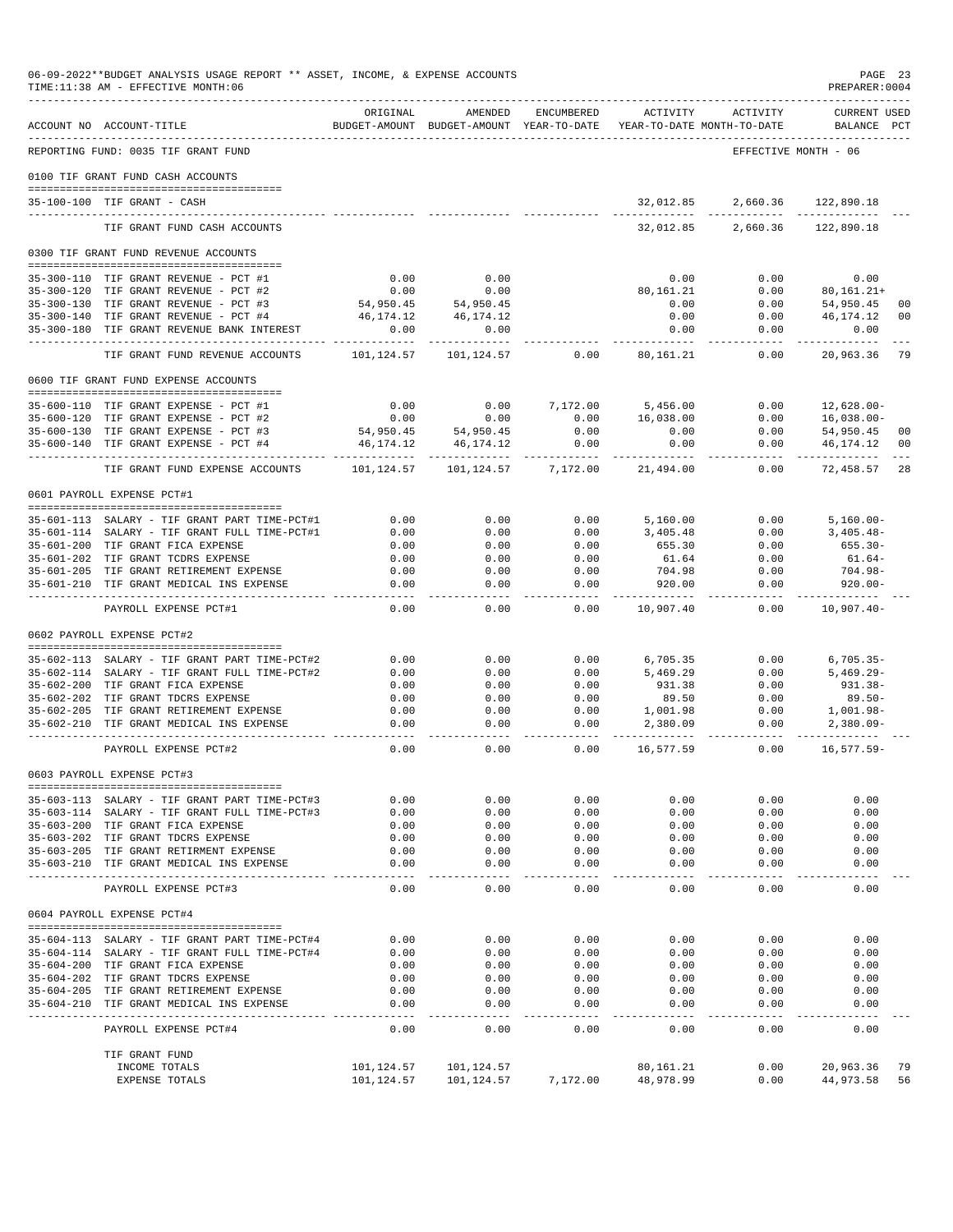| 06-09-2022**BUDGET ANALYSIS USAGE REPORT ** ASSET, INCOME, & EXPENSE ACCOUNTS<br>PAGE 24<br>TIME: 11:38 AM - EFFECTIVE MONTH: 06<br>PREPARER: 0004 |                            |                |      |                                        |                             |                                                    |    |  |  |
|----------------------------------------------------------------------------------------------------------------------------------------------------|----------------------------|----------------|------|----------------------------------------|-----------------------------|----------------------------------------------------|----|--|--|
| ACCOUNT NO ACCOUNT-TITLE<br>BUDGET-AMOUNT BUDGET-AMOUNT YEAR-TO-DATE YEAR-TO-DATE MONTH-TO-DATE BALANCE PCT                                        | ORIGINAL                   | AMENDED        |      | ENCUMBERED ACTIVITY                    | ACTIVITY                    | CURRENT USED                                       |    |  |  |
| REPORTING FUND: 0036 DISTRICT COURT RECORDS TECH FUND                                                                                              |                            |                |      |                                        |                             | EFFECTIVE MONTH - 06                               |    |  |  |
| 0100 DIST COURT RECORDS TECH CASH                                                                                                                  |                            |                |      |                                        |                             |                                                    |    |  |  |
| 36-100-100 CFC: DIST COURT RECORDS TECH FUND<br>36-100-230 DISTRICT CLERK CC ACCOUNT                                                               |                            |                |      | 90.00-                                 | 240.00    10.00    5,571.71 | $0.00$ 0.00<br>___________________________________ |    |  |  |
| DIST COURT RECORDS TECH CASH                                                                                                                       |                            |                |      |                                        | 150.00 10.00                | 5,571.71                                           |    |  |  |
| 0336 DIST COURT RECORDS TECH REVENUE                                                                                                               |                            |                |      |                                        |                             |                                                    |    |  |  |
| 36-336-180 DIST COURT REC TECH INTEREST EARNED<br>36-336-736 DIST COURT REC TECH FEES                                                              | 0.00<br>400.00             | 0.00<br>400.00 |      | 150.00                                 | $0.00$ $0.00$ $0.00$ $0.00$ | 10.00 250.00                                       | 38 |  |  |
| DIST COURT RECORDS TECH REVENUE 400.00                                                                                                             | ----------- -------------- | 400.00         |      | . _ _ _ _ _ _ _ _ _ _<br>$0.00$ 150.00 |                             | 250.00<br>10.00                                    | 38 |  |  |
| 0736 DIST COURT RECORDS TECH EXPENSE                                                                                                               |                            |                |      |                                        |                             |                                                    |    |  |  |
| 36-736-736 DIST COURT REC TECH EXPENSES                                                                                                            | 0.00                       | 0.00           | 0.00 | 0.00                                   | 0.00                        | 0.00                                               |    |  |  |
| DIST COURT RECORDS TECH EXPENSE                                                                                                                    | 0.00                       | 0.00           | 0.00 | 0.00                                   | 0.00                        | 0.00                                               |    |  |  |
| DISTRICT COURT RECORDS TECH FUND                                                                                                                   |                            |                |      |                                        |                             |                                                    |    |  |  |
| INCOME TOTALS                                                                                                                                      | 400.00                     | 400.00         |      |                                        |                             |                                                    | 38 |  |  |
| <b>EXPENSE TOTALS</b>                                                                                                                              | 0.00                       | 0.00           | 0.00 | 0.00                                   | 0.00                        | 0.00                                               |    |  |  |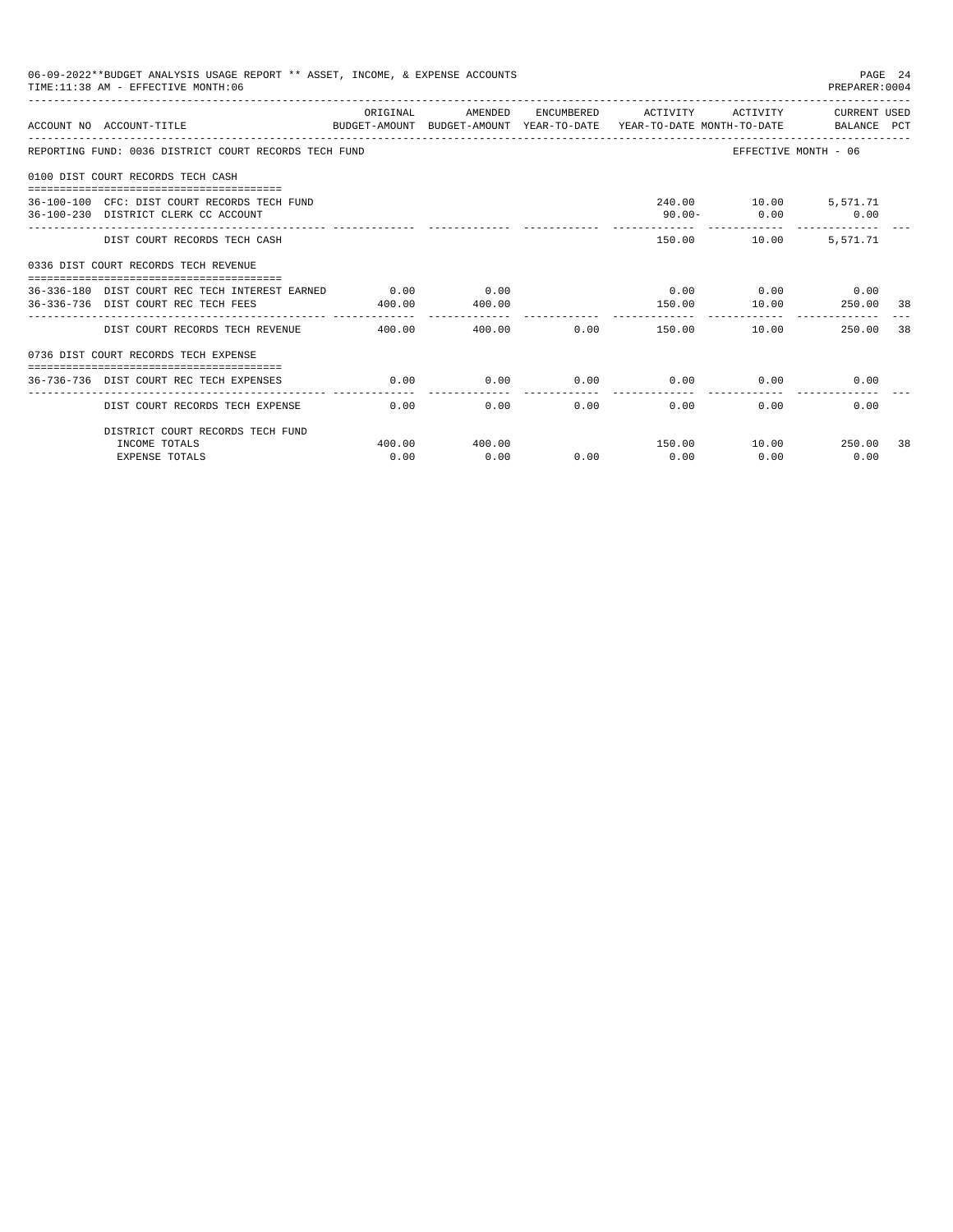| 06-09-2022**BUDGET ANALYSIS USAGE REPORT ** ASSET, INCOME, & EXPENSE ACCOUNTS<br>PAGE 25<br>TIME: 11:38 AM - EFFECTIVE MONTH: 06<br>PREPARER: 0004 |                                                                                      |                        |                       |      |                                                          |               |                                                                                                                              |  |  |
|----------------------------------------------------------------------------------------------------------------------------------------------------|--------------------------------------------------------------------------------------|------------------------|-----------------------|------|----------------------------------------------------------|---------------|------------------------------------------------------------------------------------------------------------------------------|--|--|
|                                                                                                                                                    | ACCOUNT NO ACCOUNT-TITLE                                                             |                        | ORTGINAL AMENDED      |      |                                                          |               | ENCUMBERED ACTIVITY ACTIVITY CURRENT USED<br>BUDGET-AMOUNT BUDGET-AMOUNT YEAR-TO-DATE YEAR-TO-DATE MONTH-TO-DATE BALANCE PCT |  |  |
|                                                                                                                                                    | REPORTING FUND: 0039 COMMISSARY PROFIT ACCOUNT                                       |                        |                       |      |                                                          |               | EFFECTIVE MONTH - 06                                                                                                         |  |  |
|                                                                                                                                                    | 0100 COMMISSARY PROFIT CASH ACCT                                                     |                        |                       |      |                                                          |               |                                                                                                                              |  |  |
|                                                                                                                                                    | 39-100-100 COMMISSARY CHECKING XXXXXNOXXX<br>39-100-170 COMMISSARY CHECKING          |                        |                       |      |                                                          |               | 374.86 0.00 374.86<br>2, 272. 75 - 146. 66 1, 064. 02                                                                        |  |  |
|                                                                                                                                                    | COMMISSARY PROFIT CASH ACCT                                                          |                        |                       |      |                                                          |               | 1,897.89 - 146.66 1,438.88                                                                                                   |  |  |
|                                                                                                                                                    | 0300 COMMISSARY PROFIT REVENUE                                                       |                        |                       |      |                                                          |               |                                                                                                                              |  |  |
|                                                                                                                                                    | 39-300-110 COMMISSARY PROFIT ACCOUNT<br>39-300-120 COMMISSARY PROFIT INTEREST EARNED | 700.00 700.00<br>22.00 | 22.00                 |      |                                                          |               | 962.83 146.66 262.83+ 138<br>1.62 0.00 20.38 07                                                                              |  |  |
|                                                                                                                                                    | COMMISSARY PROFIT REVENUE                                                            | 722.00                 | -----------           |      | . <u>.</u>                                               | ------------- | 722.00 0.00 964.45 146.66 242.45 134                                                                                         |  |  |
|                                                                                                                                                    | 0400 COMMISSARY PROFIT EXPENSE                                                       |                        |                       |      |                                                          |               |                                                                                                                              |  |  |
|                                                                                                                                                    | 39-400-110 COMMISSARY PROFIT EXPENSE                                                 |                        |                       |      | $0.00$ $0.00$ $0.00$ $0.00$ $2,862.34$ $0.00$ $2,862.34$ |               |                                                                                                                              |  |  |
|                                                                                                                                                    | COMMISSARY PROFIT EXPENSE                                                            | 0.00                   | 0.00                  | 0.00 | 2.862.34                                                 | $0.00 -$      | ______________________________<br>$2.862.34-$                                                                                |  |  |
|                                                                                                                                                    | COMMISSARY PROFIT ACCOUNT                                                            |                        |                       |      |                                                          |               |                                                                                                                              |  |  |
|                                                                                                                                                    | INCOME TOTALS<br><b>EXPENSE TOTALS</b>                                               | 0.00                   | 722.00 722.00<br>0.00 |      | $0.00$ 2,862.34 0.00                                     |               | $964.45$ $146.66$ $242.45+134$<br>$2,862.34-$                                                                                |  |  |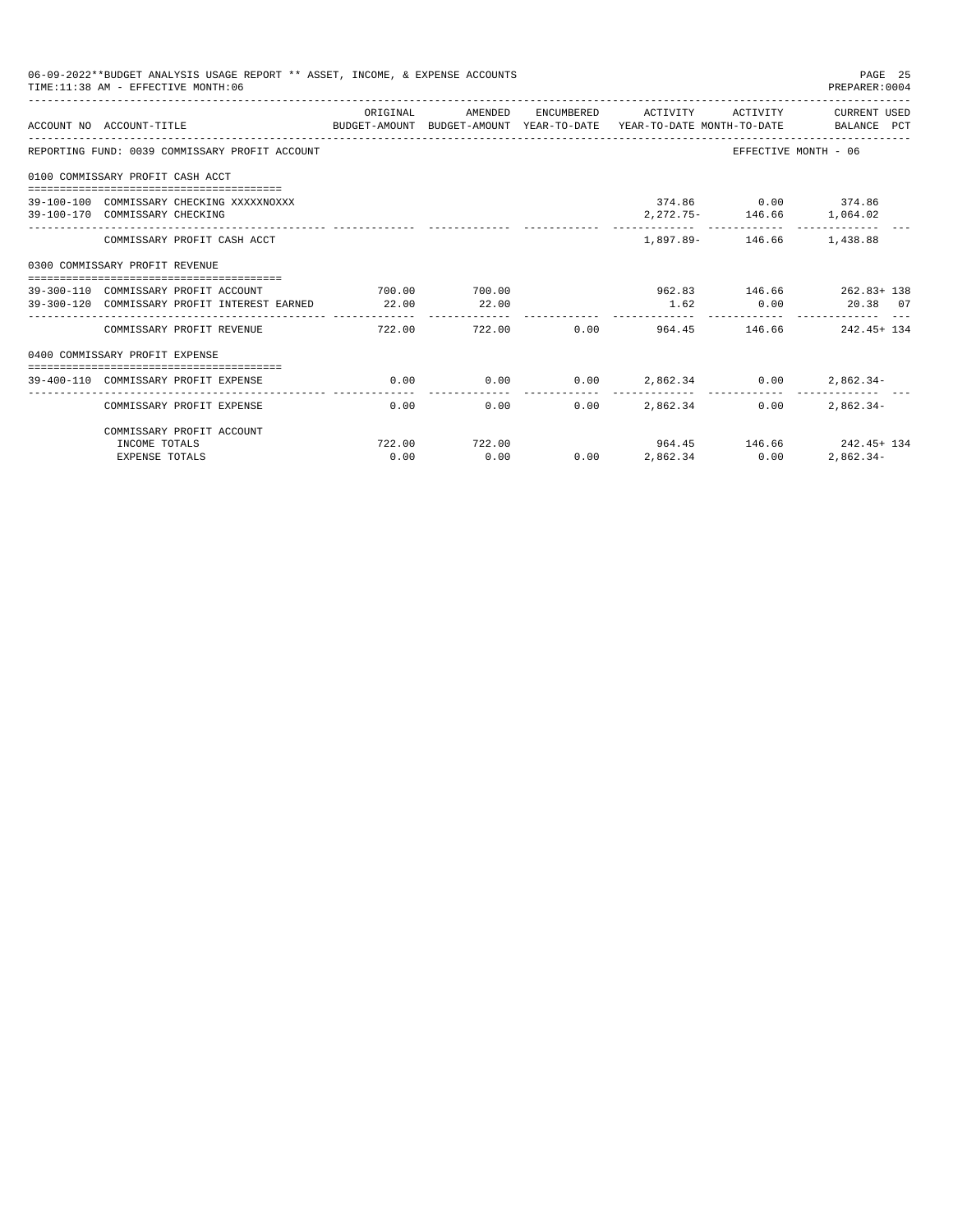| 06-09-2022**BUDGET ANALYSIS USAGE REPORT ** ASSET, INCOME, & EXPENSE ACCOUNTS<br>TIME: 11:38 AM - EFFECTIVE MONTH: 06 |                                                             |                   |             |                                    |                           | PREPARER: 0004        | PAGE 26 |
|-----------------------------------------------------------------------------------------------------------------------|-------------------------------------------------------------|-------------------|-------------|------------------------------------|---------------------------|-----------------------|---------|
| ACCOUNT NO ACCOUNT-TITLE<br>BUDGET-AMOUNT BUDGET-AMOUNT YEAR-TO-DATE YEAR-TO-DATE MONTH-TO-DATE BALANCE PCT           | ORIGINAL                                                    | AMENDED           |             | ENCUMBERED ACTIVITY                |                           | ACTIVITY CURRENT USED |         |
| REPORTING FUND: 0040 ELECTION SERVICE CONTRACT FUND                                                                   |                                                             |                   |             |                                    |                           | EFFECTIVE MONTH - 06  |         |
| 0100 ELECTION SERVICE CASH ACCOUNT                                                                                    |                                                             |                   |             |                                    |                           |                       |         |
| 40-100-100 CFC: ELECTION SERVICES CONT FUND                                                                           |                                                             |                   |             |                                    | $0.00$ $0.00$ $1,873.13$  |                       |         |
| ELECTION SERVICE CASH ACCOUNT                                                                                         |                                                             |                   |             |                                    | 0.00                      | $0.00$ 1,873.13       |         |
| 0340 ELECTION SERVICE REVENUE                                                                                         |                                                             |                   |             |                                    |                           |                       |         |
| 40-340-180 ELECTION SERVICE INTEREST EARNED                                                                           | 0.00                                                        | 0.00              |             |                                    | 0.00                      | $0.00$ 0.00           |         |
| 40-340-740 ELECTION SERVICE REVENUE                                                                                   | 400.00                                                      | 400.00            |             |                                    | 0.00                      | $0.00$ 400.00 00      |         |
| ELECTION SERVICE REVENUE                                                                                              | 400.00                                                      | 400.00 0.00       |             |                                    | 0.00                      | 0.00<br>400.00 00     |         |
| 0740 ELECTION SERVICE EXPENSE                                                                                         |                                                             |                   |             |                                    |                           |                       |         |
| 40-740-740 ELECTION SERVICE EXPENSES                                                                                  | $3,197.00$ $3,197.00$ $0.00$ $0.00$ $0.00$ $3,197.00$ $0.0$ |                   |             |                                    |                           |                       |         |
| ELECTION SERVICE EXPENSE                                                                                              |                                                             | 3,197.00 3,197.00 | ----------- | -------------<br>$0.00$ and $0.00$ | $0.00$ and $0.00$<br>0.00 | 3,197.00 00           |         |
| ELECTION SERVICE CONTRACT FUND                                                                                        |                                                             |                   |             |                                    |                           |                       |         |
| INCOME TOTALS                                                                                                         |                                                             | 400.00 400.00     |             |                                    | 0.00                      | $0.00$ 400.00         | 00      |
| <b>EXPENSE TOTALS</b>                                                                                                 | 3,197.00                                                    | 3,197.00          | 0.00        | 0.00                               | 0.00                      | 3,197.00              | 00      |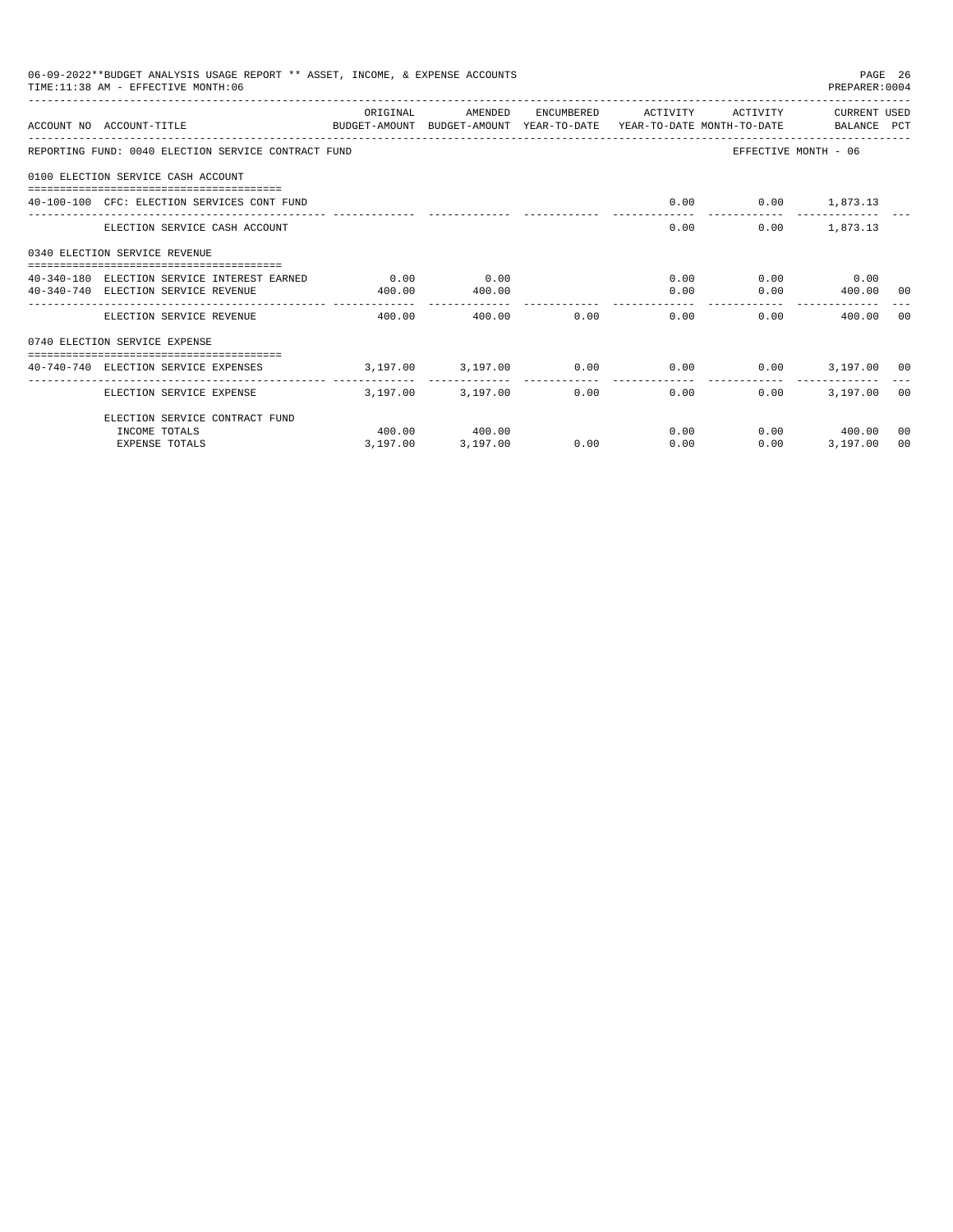|                      | 06-09-2022**BUDGET ANALYSIS USAGE REPORT ** ASSET, INCOME, & EXPENSE ACCOUNTS<br>TIME: 11:38 AM - EFFECTIVE MONTH: 06 |                      |                      |                           |                                        |                      | PAGE 27<br>PREPARER:0004                                                                        |
|----------------------|-----------------------------------------------------------------------------------------------------------------------|----------------------|----------------------|---------------------------|----------------------------------------|----------------------|-------------------------------------------------------------------------------------------------|
|                      | ACCOUNT NO ACCOUNT-TITLE                                                                                              | ORIGINAL             | AMENDED              |                           | ENCUMBERED ACTIVITY ACTIVITY           |                      | CURRENT USED<br>BUDGET-AMOUNT BUDGET-AMOUNT YEAR-TO-DATE YEAR-TO-DATE MONTH-TO-DATE BALANCE PCT |
|                      | REPORTING FUND: 0042 ELECTIONS DEPT FUND                                                                              |                      |                      |                           |                                        | EFFECTIVE MONTH - 06 |                                                                                                 |
|                      | 0100 ELECTIONS DEPT CASH                                                                                              |                      |                      |                           |                                        |                      |                                                                                                 |
|                      | 42-100-100 ELECTIONS CASH ACCOUNT                                                                                     |                      |                      |                           | 44,931.46- 0.00 44,931.46-             |                      |                                                                                                 |
|                      | ELECTIONS DEPT CASH                                                                                                   |                      |                      |                           |                                        |                      | 44,931.46- 0.00 44,931.46-                                                                      |
|                      | 0342 ELECTIONS DEPT REVENUE                                                                                           |                      |                      |                           |                                        |                      |                                                                                                 |
|                      | 42-342-342 FEES FOR HOLDING ELECTIONS                                                                                 |                      |                      |                           |                                        |                      | $8,000.00$ $8,000.00$ $3,596.63$ $0.00$ $4,403.37$ $45$                                         |
|                      | ELECTIONS DEPT REVENUE                                                                                                |                      |                      |                           | --------------                         |                      | _______________________________<br>8,000.00 8,000.00 0.00 3,596.63 0.00 4,403.37 45             |
|                      | 0720 ELECTIONS DEPT EXPENSE                                                                                           |                      |                      |                           |                                        |                      |                                                                                                 |
|                      |                                                                                                                       |                      |                      |                           |                                        |                      |                                                                                                 |
|                      | 42-720-110 ELECTION CLERK                                                                                             |                      | 2,000.00 2,000.00    | 0.00                      | 19,140.70                              | 0.00                 | 17,140.70- 957                                                                                  |
|                      | 42-720-200 FICA EXPENSE                                                                                               | 2,070.00             | 2,070.00             | 0.00                      | 1,464.32                               | 0.00                 | 605.68 71                                                                                       |
|                      | 42-720-202 TCDRS GROUP TERM LIFE                                                                                      | 210.00               | 210.00               | 0.00                      | 139.85                                 | 0.00                 | 70.15 67                                                                                        |
|                      | 42-720-205 RETIRMENT EXPENSE                                                                                          | 2,230.00             | 2,230.00             | 0.00                      | 1,575.30                               | 0.00                 | 654.70 71                                                                                       |
|                      | 42-720-210 MEDICAL INSURANCE PAYABLE 10,470.00                                                                        |                      | 10,470.00            | 0.00<br>2,500.00 1,170.00 | 5,195.28                               | 0.00                 | 5,274.72 50                                                                                     |
|                      | 42-720-305 SUPPLIES & BALLOTS                                                                                         | 2,500.00             |                      | 2,700.00                  | 5, 553. 33                             | 0.00                 | 4,223.33-269                                                                                    |
|                      | 42-720-330 PROGRAMMING                                                                                                | 5,000.00             | 5,000.00             |                           | 4,669.89                               | 0.00                 | 2,369.89-147                                                                                    |
| 42-720-345 CONTRACTS | 42-720-435 JUDGES & CLERKS                                                                                            | 8,568.00<br>5,000.00 | 8,568.00<br>5,000.00 | 0.00<br>0.00              | 2,672.50<br>9,472.28                   | 0.00<br>0.00         | 5,895.50 31<br>4,472.28-189                                                                     |
|                      | ELECTIONS DEPT EXPENSE                                                                                                |                      |                      | --------------            | 38,048.00 38,048.00 3,870.00 49,883.45 | 0.00                 | 15,705.45- 141                                                                                  |
|                      | ELECTIONS DEPT FUND                                                                                                   |                      |                      |                           |                                        |                      |                                                                                                 |
|                      | INCOME TOTALS                                                                                                         |                      |                      |                           | 3,596.63                               |                      | $0.00$ $4,403.37$ $45$                                                                          |
|                      | <b>EXPENSE TOTALS</b>                                                                                                 |                      |                      |                           |                                        | 0.00                 | 15,705.45- 141                                                                                  |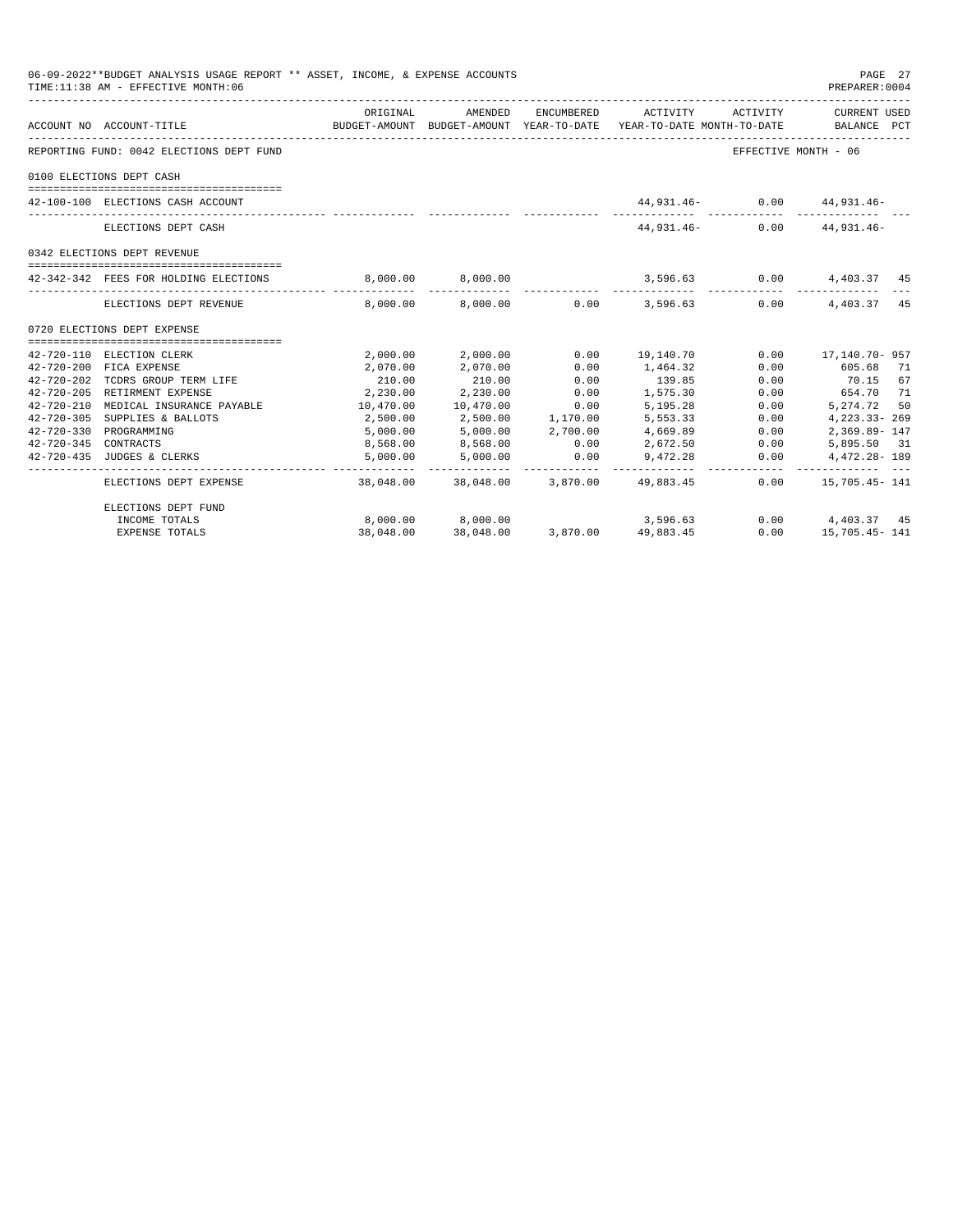| 06-09-2022**BUDGET ANALYSIS USAGE REPORT ** ASSET, INCOME, & EXPENSE ACCOUNTS<br>PAGE 28<br>TIME: 11:38 AM - EFFECTIVE MONTH: 06<br>PREPARER:0004 |                                                                                                                                                  |          |         |      |                                  |                      |                                          |  |
|---------------------------------------------------------------------------------------------------------------------------------------------------|--------------------------------------------------------------------------------------------------------------------------------------------------|----------|---------|------|----------------------------------|----------------------|------------------------------------------|--|
|                                                                                                                                                   | ACCOUNT NO ACCOUNT-TITLE<br>BUDGET-AMOUNT BUDGET-AMOUNT YEAR-TO-DATE  YEAR-TO-DATE MONTH-TO-DATE      BALANCE PCT                                | ORIGINAL | AMENDED |      | ENCUMBERED ACTIVITY              |                      | ACTIVITY CURRENT USED                    |  |
|                                                                                                                                                   | REPORTING FUND: 0044 COURT FACILITY FEE FUND                                                                                                     |          |         |      |                                  |                      | EFFECTIVE MONTH - 06                     |  |
|                                                                                                                                                   | 0100 COURT FACILITY CASH FUND                                                                                                                    |          |         |      |                                  |                      |                                          |  |
|                                                                                                                                                   | 44-100-100 COURT FACILITY CASH ACCOUNT<br>44-100-230 DISTRICT CLERK CC ACCOUNT<br>44-100-231 COUNTY CLERK CC ACCOUNT<br>44-100-232 JP CC ACCOUNT |          |         |      | 340.00<br>40.00<br>60.00<br>0.00 | 0.00<br>0.00<br>0.00 | 0.00<br>340.00<br>40.00<br>60.00<br>0.00 |  |
|                                                                                                                                                   | COURT FACILITY CASH FUND                                                                                                                         |          |         |      | 440.00                           | 0.00                 | 440.00                                   |  |
|                                                                                                                                                   | 0344 COURT FACILITY REVENUE ACCOUNTS                                                                                                             |          |         |      |                                  |                      |                                          |  |
|                                                                                                                                                   | 44-344-744 COURT FACILITY INCOME                                                                                                                 | 0.00     | 0.00    |      | 440.00                           | 0.00                 | $440.00+$                                |  |
|                                                                                                                                                   | COURT FACILITY REVENUE ACCOUNTS                                                                                                                  | 0.00     | 0.00    | 0.00 |                                  | 440.00               | 0.00<br>$440.00+$                        |  |
| 0744 EXPENSE ACCOUNTS                                                                                                                             |                                                                                                                                                  |          |         |      |                                  |                      |                                          |  |
|                                                                                                                                                   | -----------------------------------<br>44-744-749 COURT FACILITY FEE                                                                             | 0.00     | 0.00    | 0.00 | 0.00                             | 0.00                 | 0.00                                     |  |
|                                                                                                                                                   | <b>EXPENSE ACCOUNTS</b>                                                                                                                          | 0.00     | 0.00    | 0.00 | -------------<br>0.00            | 0.00                 | 0.00                                     |  |
|                                                                                                                                                   | COURT FACILITY FEE FUND                                                                                                                          |          |         |      |                                  |                      |                                          |  |
|                                                                                                                                                   | INCOME TOTALS                                                                                                                                    | 0.00     | 0.00    |      | 440.00                           |                      | $0.00$ $440.00+$                         |  |
|                                                                                                                                                   | <b>EXPENSE TOTALS</b>                                                                                                                            | 0.00     | 0.00    | 0.00 | 0.00                             | 0.00                 | 0.00                                     |  |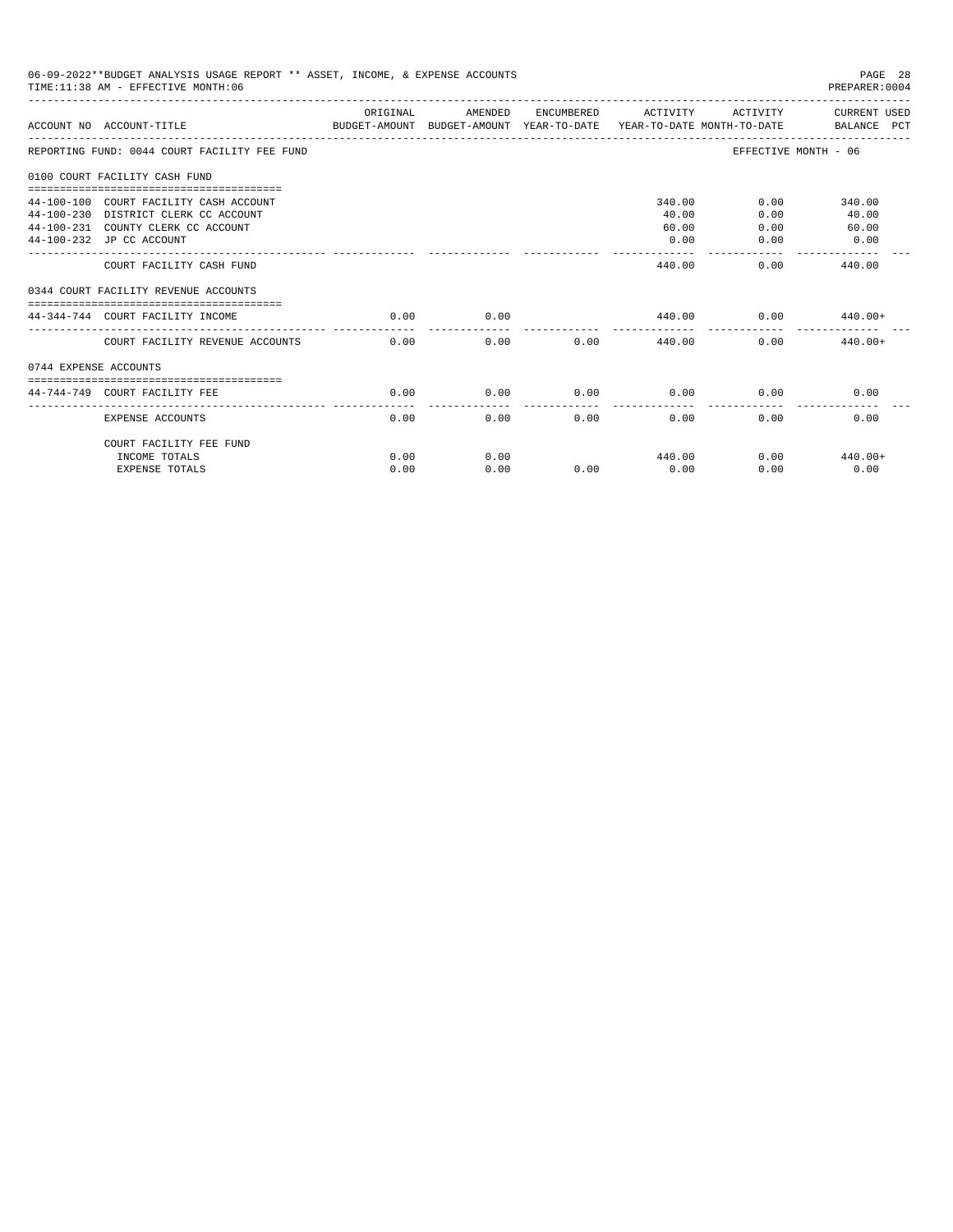| 06-09-2022**BUDGET ANALYSIS USAGE REPORT ** ASSET, INCOME, & EXPENSE ACCOUNTS<br>TIME: 11:38 AM - EFFECTIVE MONTH: 06  |          |         |      |                     |                      | PAGE 29<br>PREPARER: 0004 |
|------------------------------------------------------------------------------------------------------------------------|----------|---------|------|---------------------|----------------------|---------------------------|
| ACCOUNT NO ACCOUNT-TITLE CONTROL PORT ANOUNT BUDGET-AMOUNT AND THE TEAR-TO-DATE TEAR-TO-DATE MONTH-TO-DATE BALANCE PCT | ORIGINAL | AMENDED |      | ENCUMBERED ACTIVITY | ACTIVITY             | CURRENT USED              |
| REPORTING FUND: 0045 LANGUAGE ACCESS FUND                                                                              |          |         |      |                     | EFFECTIVE MONTH - 06 |                           |
| 0100 LANGUAGE ACCESS CASH                                                                                              |          |         |      |                     |                      |                           |
| 45-100-100 LANGUAGE ACCESS CASH FUND                                                                                   |          |         |      | 93.00               | 0.00                 | 93.00                     |
| 45-100-230 DISTRICT CLERK CC ACCOUNT                                                                                   |          |         |      | 6.00                | 0.00                 | 6.00                      |
| 45-100-231 COUNTY CLERK CC ACCOUNT                                                                                     |          |         |      | 9.00                | 0.00                 | 9.00                      |
| 45-100-232 JP CC ACCOUNT                                                                                               |          |         |      | 0.00                | 0.00                 | 0.00                      |
|                                                                                                                        |          |         |      |                     |                      | --------------            |
| LANGUAGE ACCESS CASH                                                                                                   |          |         |      | 108.00              | 0.00                 | 108.00                    |
| 0345 LANGUAGE ACCESS REVENUE                                                                                           |          |         |      |                     |                      |                           |
|                                                                                                                        |          |         |      |                     |                      |                           |
| 45-345-745 LANGUAGE ACCESS FEE REVENUE                                                                                 | 0.00     | 0.00    |      |                     | 108.00 0.00          | $108.00+$                 |
| LANGUAGE ACCESS REVENUE                                                                                                | 0.00     | 0.00    |      | $0.00$ 108.00       | 0.00                 | $108.00+$                 |
| 0745 LANGUAGE ACCESS EXPENSE                                                                                           |          |         |      |                     |                      |                           |
|                                                                                                                        |          |         |      |                     |                      |                           |
| 45-745-750 LANGUAGE ACCESS FUND EXPENSE                                                                                | 0.00     | 0.00    | 0.00 | 0.00                | 0.00                 | 0.00                      |
| LANGUAGE ACCESS EXPENSE                                                                                                | 0.00     | 0.00    | 0.00 | 0.00                | 0.00                 | 0.00                      |
| LANGUAGE ACCESS FUND                                                                                                   |          |         |      |                     |                      |                           |
| INCOME TOTALS                                                                                                          | 0.00     | 0.00    |      | 108.00              |                      | $0.00$ 108.00+            |
| <b>EXPENSE TOTALS</b>                                                                                                  | 0.00     | 0.00    | 0.00 | 0.00                | 0.00                 | 0.00                      |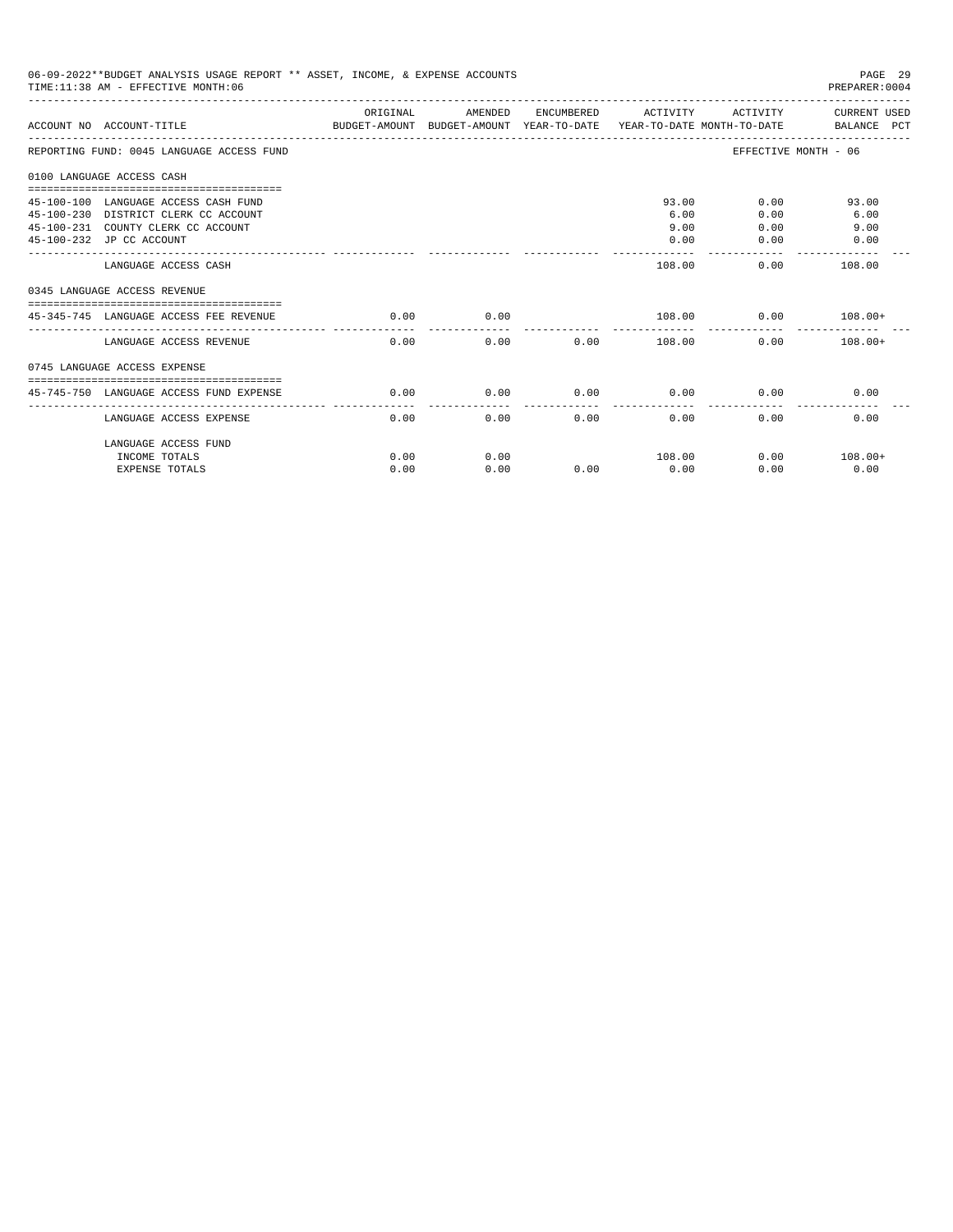| 06-09-2022**BUDGET ANALYSIS USAGE REPORT ** ASSET, INCOME, & EXPENSE ACCOUNTS<br>PAGE 30<br>TIME: 11:38 AM - EFFECTIVE MONTH: 06<br>PREPARER: 0004 |                                                                                                                                                     |              |              |      |                                  |                      |                                         |  |
|----------------------------------------------------------------------------------------------------------------------------------------------------|-----------------------------------------------------------------------------------------------------------------------------------------------------|--------------|--------------|------|----------------------------------|----------------------|-----------------------------------------|--|
|                                                                                                                                                    | ACCOUNT NO ACCOUNT-TITLE<br>BUDGET-AMOUNT BUDGET-AMOUNT YEAR-TO-DATE  YEAR-TO-DATE MONTH-TO-DATE     BALANCE PCT                                    | ORIGINAL     | AMENDED      |      | ENCUMBERED ACTIVITY              | ACTIVITY             | CURRENT USED                            |  |
|                                                                                                                                                    | REPORTING FUND: 0046 COUNTY DISPUTE RESOLUTION FUND                                                                                                 |              |              |      |                                  | EFFECTIVE MONTH - 06 |                                         |  |
|                                                                                                                                                    | 0100 COUNTY DISPUTE RESOLUTION CASH                                                                                                                 |              |              |      |                                  |                      |                                         |  |
|                                                                                                                                                    | 46-100-100 COUNTY DISPUTE RESOLUTION FUND<br>46-100-230 DISTRICK CLERK CC ACCOUNT<br>46-100-231 COUNTY CLERK CC ACCOUNT<br>46-100-232 JP CC ACCOUNT |              |              |      | 325.00<br>30.00<br>45.00<br>0.00 | 0.00<br>0.00<br>0.00 | $0.00$ 325.00<br>30.00<br>45.00<br>0.00 |  |
|                                                                                                                                                    | COUNTY DISPUTE RESOLUTION CASH                                                                                                                      |              |              |      | 400.00                           | 0.00                 | -------------<br>400.00                 |  |
|                                                                                                                                                    | 0346 COUNTY DISPUTE RESOLUTION REVENUE                                                                                                              |              |              |      |                                  |                      |                                         |  |
|                                                                                                                                                    | 46-346-746 COUNTY DISPUTE FEE                                                                                                                       | 0.00         | 0.00         |      | 400.00                           | 0.00                 | $400.00+$                               |  |
|                                                                                                                                                    | COUNTY DISPUTE RESOLUTION REVENUE                                                                                                                   | 0.00         | 0.00         | 0.00 | 400.00                           | 0.00                 | $400.00+$                               |  |
|                                                                                                                                                    | 0746 COUNTY DISPUTE RESOLUTION EXPENSE<br>------------------------------                                                                            |              |              |      |                                  |                      |                                         |  |
|                                                                                                                                                    | 46-746-756 COUNTY DISPUTE EXPENSE                                                                                                                   | 0.00         | 0.00         | 0.00 | 0.00                             | 0.00                 | 0.00                                    |  |
|                                                                                                                                                    | COUNTY DISPUTE RESOLUTION EXPENSE                                                                                                                   | 0.00         | 0.00         | 0.00 | 0.00                             | 0.00                 | 0.00                                    |  |
|                                                                                                                                                    | COUNTY DISPUTE RESOLUTION FUND<br>INCOME TOTALS<br><b>EXPENSE TOTALS</b>                                                                            | 0.00<br>0.00 | 0.00<br>0.00 | 0.00 | 400.00<br>0.00                   | 0.00                 | $0.00$ $400.00+$<br>0.00                |  |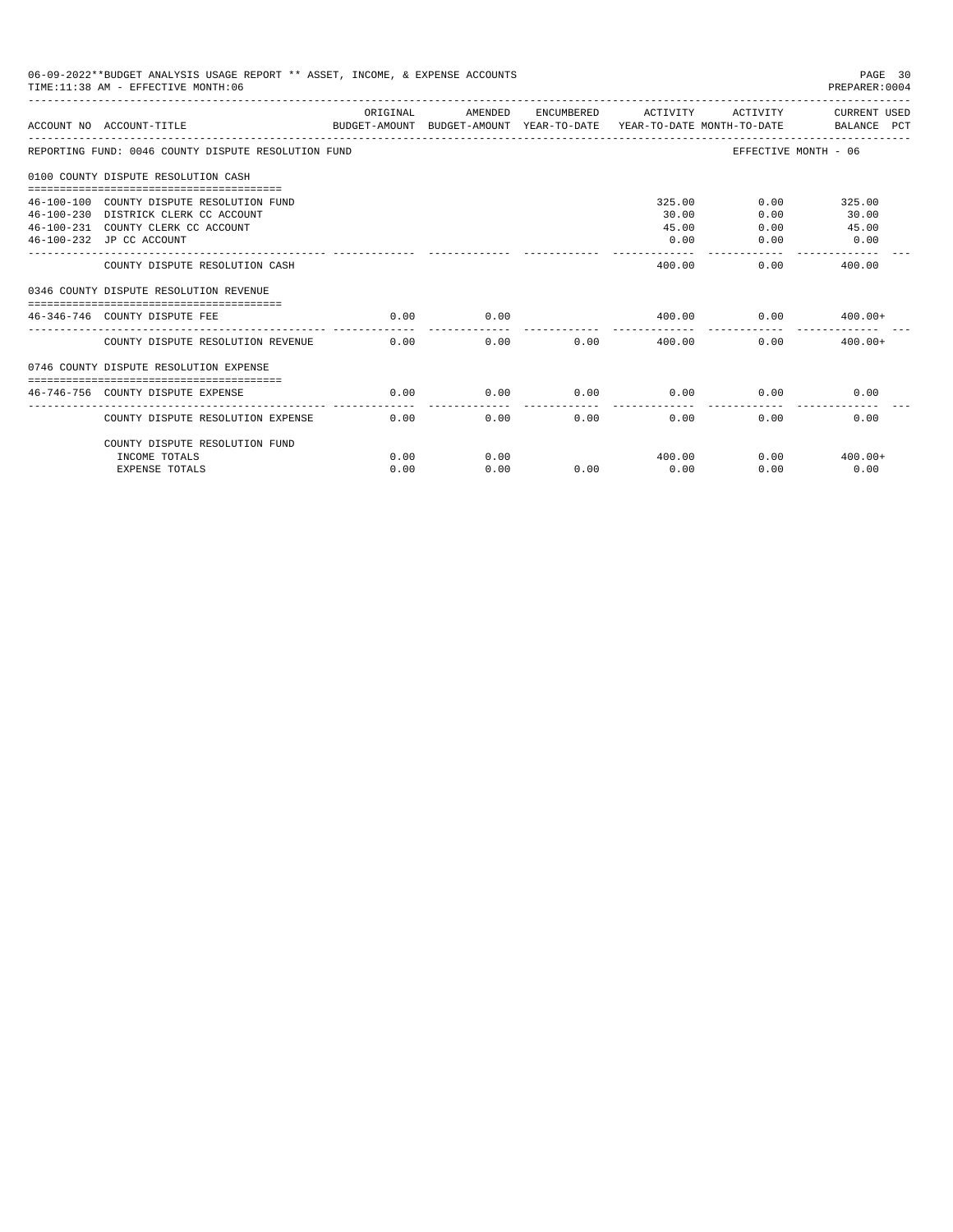| 06-09-2022**BUDGET ANALYSIS USAGE REPORT ** ASSET, INCOME, & EXPENSE ACCOUNTS<br>TIME: 11:38 AM - EFFECTIVE MONTH: 06<br>PREPARER:0004 |                                                                                                                  |          |         |             |                                       |                      |                                                      |
|----------------------------------------------------------------------------------------------------------------------------------------|------------------------------------------------------------------------------------------------------------------|----------|---------|-------------|---------------------------------------|----------------------|------------------------------------------------------|
|                                                                                                                                        | ACCOUNT NO ACCOUNT-TITLE COMPUTE SUDGET-AMOUNT BUDGET-AMOUNT VEAR-TO-DATE VEAR-TO-DATE MONTH-TO-DATE BALANCE PCT | ORIGINAL | AMENDED |             | ENCUMBERED ACTIVITY                   |                      | ACTIVITY CURRENT USED                                |
|                                                                                                                                        | REPORTING FUND: 0048 COURT INITIATED GUARDIANSHIP                                                                |          |         |             |                                       | EFFECTIVE MONTH - 06 |                                                      |
|                                                                                                                                        | 0100 COURT INITIATED GUARDIAN CASH AC                                                                            |          |         |             |                                       |                      |                                                      |
|                                                                                                                                        | 48-100-100 COURT INITIATED GUARDIAN CASH<br>48-100-230 DISRICT CLERK CC ACCOUNT                                  |          |         |             | 4,420.00<br>0.00                      | 0.00<br>0.00         | 4,420.00<br>0.00                                     |
|                                                                                                                                        | 48-100-231 COUNTY CLERK CC ACCOUNT<br>48-100-232 JP CC ACCOUNT                                                   |          |         |             | 190.00<br>0.00                        | 0.00<br>0.00         | 190.00<br>0.00                                       |
|                                                                                                                                        | COURT INITIATED GUARDIAN CASH AC                                                                                 |          |         |             | 4,610.00                              |                      | -------------<br>$0.00$ 4,610.00                     |
|                                                                                                                                        | 0348 COURT INITIATED GUARDIAN REVENUE                                                                            |          |         |             |                                       |                      |                                                      |
|                                                                                                                                        | ------------------------------------<br>48-348-348 COURT-INITIATED GUARDIANSHIP FEE                              | 0.00     | 200.00  |             |                                       |                      | 310.00   0.00   110.00+ 155                          |
|                                                                                                                                        | COURT INITIATED GUARDIAN REVENUE                                                                                 | 0.00     |         | 200.00 0.00 | ------------ --------------<br>310.00 |                      | ------------ ------------- ---<br>$0.00$ 110.00+ 155 |
|                                                                                                                                        | 0748 COURT INITIATED GUARDIAN EXPENSE                                                                            |          |         |             |                                       |                      |                                                      |
|                                                                                                                                        | 48-748-758 COURT INTITIATED GUARDIAN EXPENSE                                                                     | 0.00     | 0.00    | 0.00        | 0.00                                  | 0.00                 | 0.00                                                 |
|                                                                                                                                        | COURT INITIATED GUARDIAN EXPENSE                                                                                 | 0.00     | 0.00    | 0.00        | 0.00                                  | 0.00                 | 0.00                                                 |
|                                                                                                                                        | COURT INITIATED GUARDIANSHIP                                                                                     |          |         |             |                                       |                      |                                                      |
|                                                                                                                                        | INCOME TOTALS                                                                                                    | 0.00     | 200.00  |             | 310.00                                |                      | $0.00$ 110.00+ 155                                   |
|                                                                                                                                        | <b>EXPENSE TOTALS</b>                                                                                            | 0.00     | 0.00    | 0.00        | 0.00                                  | 0.00                 | 0.00                                                 |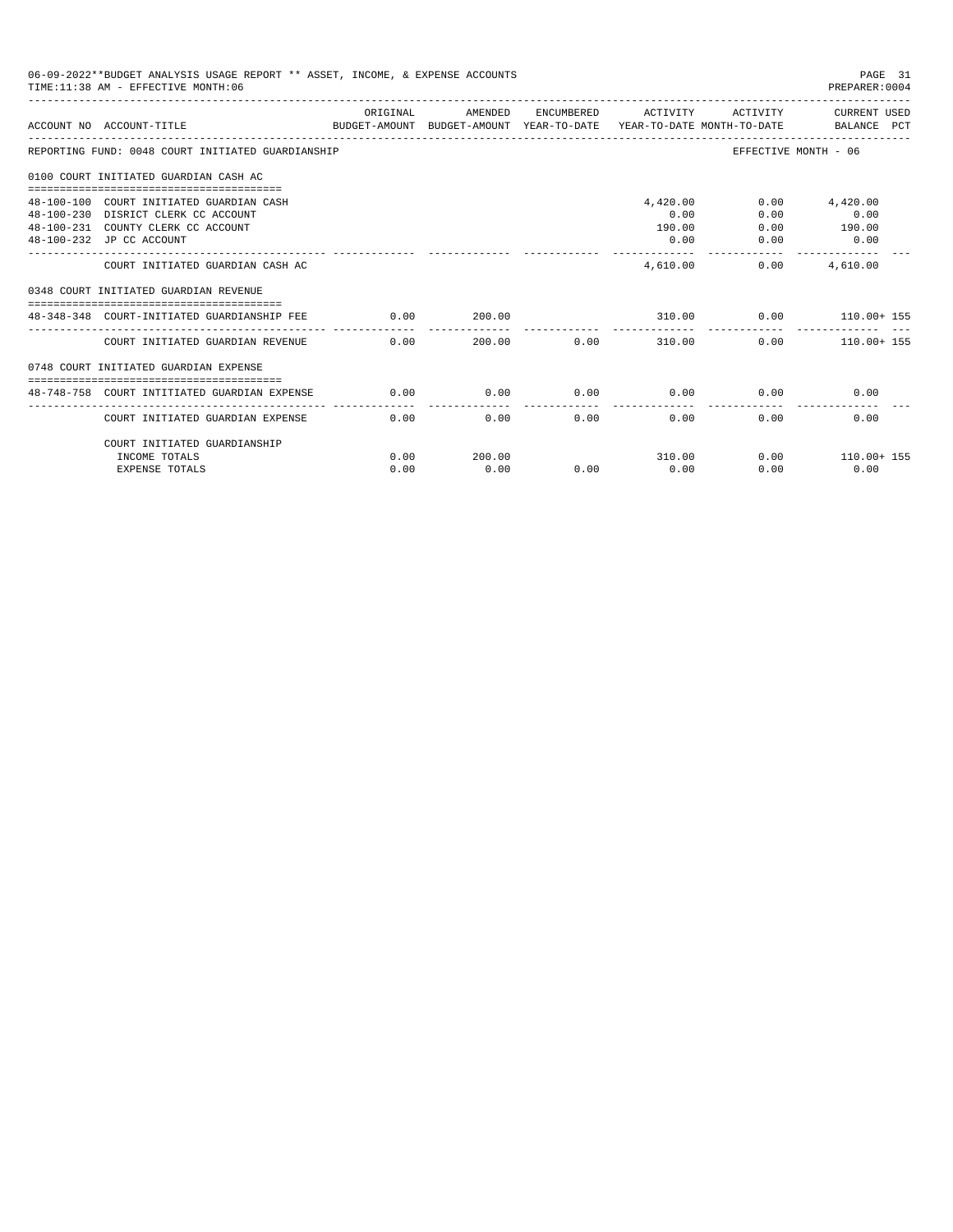| 06-09-2022**BUDGET ANALYSIS USAGE REPORT ** ASSET, INCOME, & EXPENSE ACCOUNTS<br>TIME: 11:38 AM - EFFECTIVE MONTH: 06 |                                                                                        |                       |                      |      |                                                                                                        |                                                                           |                          | PAGE 32<br>PREPARER:0004 |
|-----------------------------------------------------------------------------------------------------------------------|----------------------------------------------------------------------------------------|-----------------------|----------------------|------|--------------------------------------------------------------------------------------------------------|---------------------------------------------------------------------------|--------------------------|--------------------------|
|                                                                                                                       | ACCOUNT NO ACCOUNT-TITLE                                                               | ORIGINAL              | AMENDED              |      | ENCUMBERED ACTIVITY<br>BUDGET-AMOUNT BUDGET-AMOUNT YEAR-TO-DATE YEAR-TO-DATE MONTH-TO-DATE BALANCE PCT | ACTIVITY                                                                  | CURRENT USED             |                          |
|                                                                                                                       | REPORTING FUND: 0050 COUNTY CLERK ARCHIVES FUND                                        |                       |                      |      |                                                                                                        | EFFECTIVE MONTH - 06                                                      |                          |                          |
|                                                                                                                       | 0100 COUNTY CLERK ARCHIVES CASH                                                        |                       |                      |      |                                                                                                        |                                                                           |                          |                          |
|                                                                                                                       | 50-100-100 CFC: COUNTY CLERK ARCHIVES FUND<br>50-100-231 COUNTY CLERK CC ACCOUNT       |                       |                      |      | --------------                                                                                         | 22,514.84   1,120.00   110,987.85<br>180.00 80.00 570.00<br>------------- |                          |                          |
|                                                                                                                       | COUNTY CLERK ARCHIVES CASH                                                             |                       |                      |      |                                                                                                        | 22.694.84 1.200.00 111.557.85                                             |                          |                          |
|                                                                                                                       | 0350 COUNTY CLERK ARCHIVES REVENUE                                                     |                       |                      |      |                                                                                                        |                                                                           |                          |                          |
|                                                                                                                       | 50-350-180 INTEREST EARNED                                                             |                       | $0.00$ 0.00          |      | $0.00$ $0.00$ $0.00$ $0.00$                                                                            |                                                                           |                          |                          |
|                                                                                                                       | 50-350-750 COUNTY CLERK ARCHIVE FEES 35,000.00                                         |                       | 35,000.00            |      |                                                                                                        | 30,065.00  1,200.00  4,935.00  86                                         |                          |                          |
|                                                                                                                       | COUNTY CLERK ARCHIVES REVENUE $35.000.00$ $35.000.00$ $0.00$ 0.00 $30.065.00$ 1.200.00 |                       |                      |      |                                                                                                        |                                                                           | 4,935.00                 | 86                       |
|                                                                                                                       | 0750 COUNTY CLERK ARCHIVES EXPENSE                                                     |                       |                      |      |                                                                                                        |                                                                           |                          |                          |
|                                                                                                                       | 50-750-110 COUNTY CLERK ADMIN ASSISTANT                                                |                       | 14,000.00  14,000.00 |      | $0.00$ 3.120.00                                                                                        |                                                                           | 0.00 10,880.00           | 22                       |
| $50 - 750 - 200$                                                                                                      | FICA EXPENSE                                                                           | 1,071.00              | 1,071.00             | 0.00 | 238.69                                                                                                 | 0.00                                                                      | 832.31                   | 22                       |
| 50-750-202                                                                                                            | TCDRS GROUP TERM LIFE                                                                  | 105.00                | 105.00               | 0.00 | 22.83                                                                                                  | 0.00                                                                      | 82.17                    | 22                       |
|                                                                                                                       | 50-750-205 RETIREMENT EXPENSE                                                          | 1,153.00              | 1,153.00             | 0.00 | 256.77                                                                                                 | 0.00                                                                      | 896.23                   | 22                       |
|                                                                                                                       | 50-750-750 COUNTY CLERK ARCHIVE EXPENSES                                               | 5,000.00<br>--------- | 5,000.00             | 0.00 | 3,495.00<br>------------                                                                               | 0.00                                                                      | 1,505.00<br>------------ | 70                       |
|                                                                                                                       | COUNTY CLERK ARCHIVES EXPENSE                                                          |                       | 21,329.00 21,329.00  | 0.00 | 7.133.29                                                                                               | 0.00                                                                      | 14,195.71                | 33                       |
|                                                                                                                       | COUNTY CLERK ARCHIVES FUND                                                             |                       |                      |      |                                                                                                        |                                                                           |                          |                          |
|                                                                                                                       | INCOME TOTALS                                                                          |                       | 35,000.00 35,000.00  |      |                                                                                                        | 30,065.00 1,200.00 4,935.00                                               |                          | 86                       |
|                                                                                                                       | <b>EXPENSE TOTALS</b>                                                                  | 21,329.00             | 21,329.00            | 0.00 | 7.133.29                                                                                               | 0.00                                                                      | 14,195.71                | 33                       |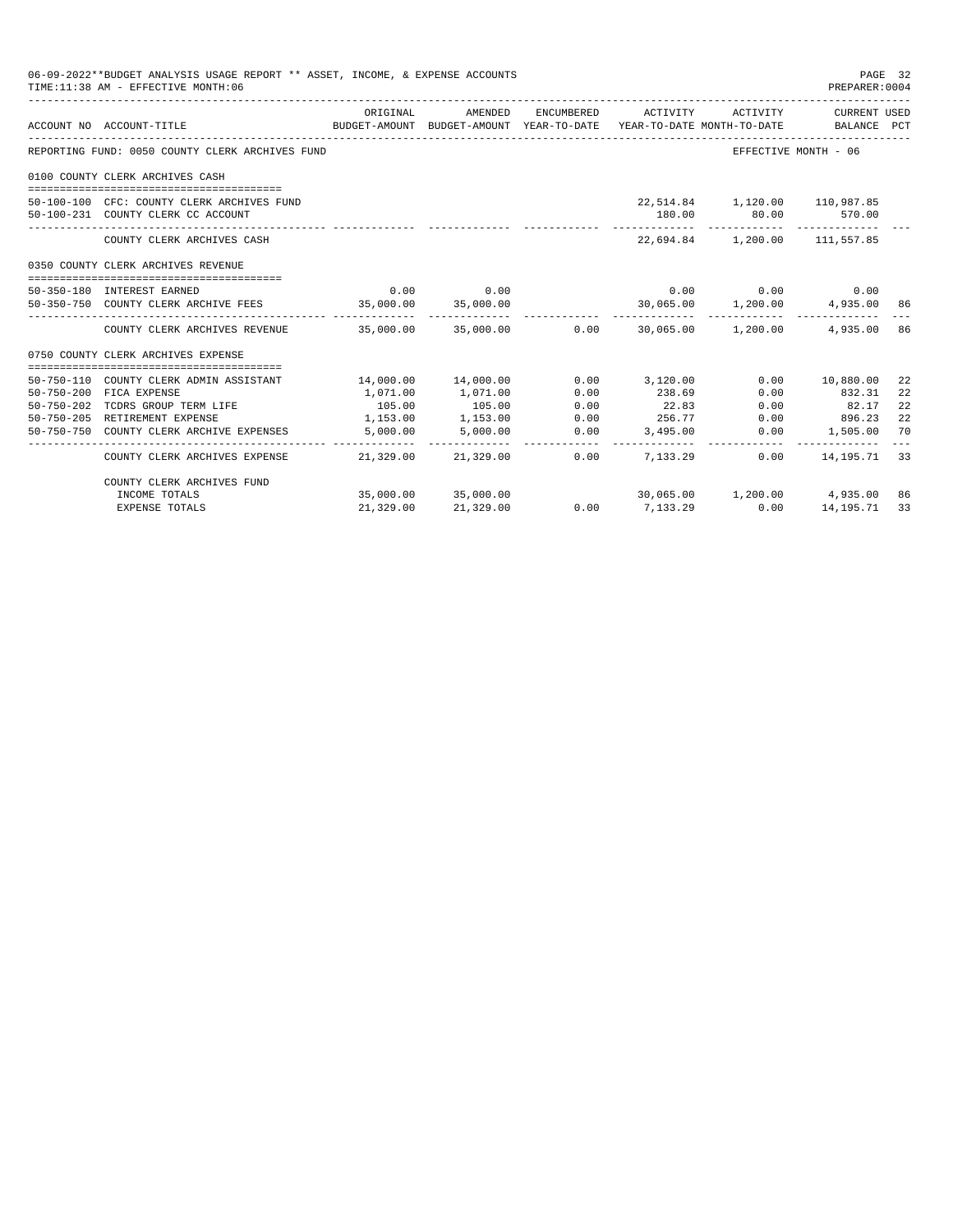| 06-09-2022**BUDGET ANALYSIS USAGE REPORT ** ASSET, INCOME, & EXPENSE ACCOUNTS<br>TIME: 11:38 AM - EFFECTIVE MONTH: 06 |          |         |               |                                           |                         | PAGE 33<br>PREPARER: 0004         |  |
|-----------------------------------------------------------------------------------------------------------------------|----------|---------|---------------|-------------------------------------------|-------------------------|-----------------------------------|--|
| ACCOUNT NO ACCOUNT-TITLE CONTROL SUDGET-AMOUNT BUDGET-AMOUNT YEAR-TO-DATE YEAR-TO-DATE MONTH-TO-DATE BALANCE PCT      | ORIGINAL | AMENDED |               | ENCUMBERED ACTIVITY ACTIVITY CURRENT USED |                         |                                   |  |
| REPORTING FUND: 0053 JUDICIAL TRAINING FUND                                                                           |          |         |               |                                           | EFFECTIVE MONTH - 06    |                                   |  |
| 0100 JUDICIAL TRAINING CASH                                                                                           |          |         |               |                                           |                         |                                   |  |
| 53-100-100 JUDICIAL TRAINING FUND                                                                                     |          |         |               |                                           | 50.00   0.00   1,206.01 |                                   |  |
| 53-100-231 COUNTY CLERK CC ACCOUNT                                                                                    |          |         |               |                                           | $10.00$ 0.00 15.00      |                                   |  |
| JUDICIAL TRAINING CASH                                                                                                |          |         |               | -------<br>60.00                          |                         | --------------<br>$0.00$ 1,221.01 |  |
| 0353 JUDICIAL TRAINING REVENUE                                                                                        |          |         |               |                                           |                         |                                   |  |
| 53-353-180 JUDICIAL TRAINING INTEREST EARNED                                                                          | 0.00     | 0.00    |               | $0.00$ 0.00                               |                         | 0.00                              |  |
| 53-353-753 JUDICIAL TRAINING FEES                                                                                     | 55.00    | 55.00   |               |                                           | 60.00 0.00              | $5.00 + 109$                      |  |
| JUDICIAL TRAINING REVENUE                                                                                             |          | 55.00   | 55.00         | $0.00$ and $0.00$<br>60.00 00             | 0.00                    | $5.00 + 109$                      |  |
| 0753 JUDICIAL TRAINING EXPENSE                                                                                        |          |         |               |                                           |                         |                                   |  |
| 53-753-753 JUDICIAL TRAINING EXPENSES                                                                                 | 55.00    | 55.00   |               | $0.00$ $0.00$ $0.00$ $0.00$               |                         | 55.00 00                          |  |
| JUDICIAL TRAINING EXPENSE                                                                                             | 55.00    |         | 0.00<br>55.00 | 0.00                                      | 0.00                    | 55.00 00                          |  |
| JUDICIAL TRAINING FUND                                                                                                |          |         |               |                                           |                         |                                   |  |
| INCOME TOTALS                                                                                                         | 55.00    | 55.00   |               | 60.00                                     | 0.00                    | $5.00 + 109$                      |  |
| <b>EXPENSE TOTALS</b>                                                                                                 | 55.00    | 55.00   | 0.00          | 0.00                                      | 0.00                    | 55.00 00                          |  |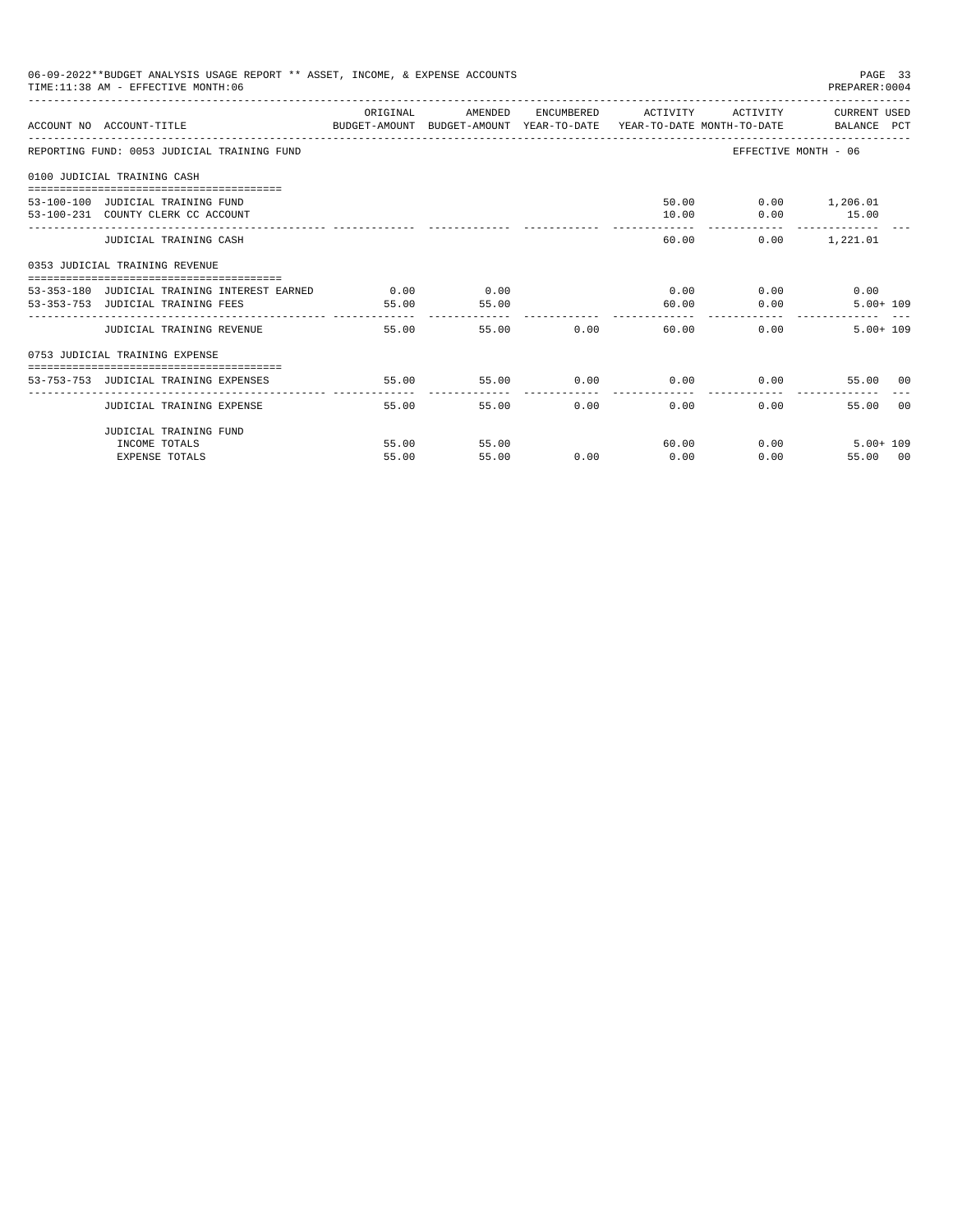| 06-09-2022**BUDGET ANALYSIS USAGE REPORT ** ASSET, INCOME, & EXPENSE ACCOUNTS<br>TIME: 11:38 AM - EFFECTIVE MONTH: 06 |                                                                                                                                                                                                                                                                    |           |                       |                     |                 |                                                                                    |                       | PAGE 34<br>PREPARER:0004 |
|-----------------------------------------------------------------------------------------------------------------------|--------------------------------------------------------------------------------------------------------------------------------------------------------------------------------------------------------------------------------------------------------------------|-----------|-----------------------|---------------------|-----------------|------------------------------------------------------------------------------------|-----------------------|--------------------------|
|                                                                                                                       | ACCOUNT NO ACCOUNT-TITLE<br>----------------------------------                                                                                                                                                                                                     | ORIGINAL  | AMENDED               | ENCUMBERED          | ACTIVITY        | BUDGET-AMOUNT BUDGET-AMOUNT YEAR-TO-DATE YEAR-TO-DATE MONTH-TO-DATE BALANCE PCT    | ACTIVITY CURRENT USED |                          |
|                                                                                                                       | REPORTING FUND: 0056 COUNTY CLERK PRESERVATION FUND                                                                                                                                                                                                                |           |                       |                     |                 | EFFECTIVE MONTH - 06                                                               |                       |                          |
|                                                                                                                       | 0100 COUNTY CLERK PRESERVATION CASH                                                                                                                                                                                                                                |           |                       |                     |                 |                                                                                    |                       |                          |
|                                                                                                                       |                                                                                                                                                                                                                                                                    |           |                       |                     |                 |                                                                                    |                       |                          |
|                                                                                                                       | 56-100-100 CFC: COUNTY CLERK PRESERVATION                                                                                                                                                                                                                          |           |                       |                     |                 | 30,147.31  1,172.00  86,980.80                                                     |                       |                          |
|                                                                                                                       | 56-100-231 COUNTY CLERK CC ACCOUNT                                                                                                                                                                                                                                 |           |                       |                     | 238.00          | 82.00 624.00                                                                       |                       |                          |
|                                                                                                                       | COUNTY CLERK PRESERVATION CASH                                                                                                                                                                                                                                     |           |                       |                     |                 | 30,385.31   1,254.00   87,604.80                                                   |                       |                          |
|                                                                                                                       | 0356 COUNTY CLERK PRESERVATION REVENUE                                                                                                                                                                                                                             |           |                       |                     |                 |                                                                                    |                       |                          |
|                                                                                                                       | 56-356-180 COUNTY CLERK PRESERVATION INTEREST                                                                                                                                                                                                                      |           | $0.00$ 0.00           |                     |                 | $0.00$ $0.00$ $0.00$ $0.00$                                                        |                       |                          |
|                                                                                                                       | 56-356-756 COUNTY CLERK PRESERVATION FEES 35,000.00 35,000.00                                                                                                                                                                                                      |           |                       |                     |                 | 35,878.43 1,250.00 878.43+ 103                                                     |                       |                          |
|                                                                                                                       | 56-356-757 PRESERVATION VS HB 1744                                                                                                                                                                                                                                 | 222.00    | 222.00                |                     | 144.00          | 4.00                                                                               | 78.00 65              |                          |
|                                                                                                                       |                                                                                                                                                                                                                                                                    |           | _______________       |                     |                 | ____________________________                                                       |                       |                          |
|                                                                                                                       | COUNTY CLERK PRESERVATION REVENUE 35,222.00 35,222.00 0.00 36,022.43 1,254.00 800.43+ 102                                                                                                                                                                          |           |                       |                     |                 |                                                                                    |                       |                          |
|                                                                                                                       | 0756 COUNTY CLERK PRESERVATION EXPENSE                                                                                                                                                                                                                             |           |                       |                     |                 |                                                                                    |                       |                          |
|                                                                                                                       |                                                                                                                                                                                                                                                                    |           |                       |                     |                 |                                                                                    |                       |                          |
|                                                                                                                       | 56-756-110 COUNTY CLERK ADMIN ASSISTANT                                                                                                                                                                                                                            |           | 17,036.00 17,036.00   | 0.00                | 0.00            |                                                                                    | $0.00$ 17,036.00      | 00                       |
|                                                                                                                       | 56-756-200 FICA EXPENSE                                                                                                                                                                                                                                            | 0.00      | 0.00                  | 0.00                | 0.00            | 0.00                                                                               | 0.00                  |                          |
|                                                                                                                       | 56-756-202 TCDRS GROUP TERM LIFE                                                                                                                                                                                                                                   | 0.00      | 0.00                  | 0.00                | 0.00            | 0.00                                                                               | 0.00                  |                          |
|                                                                                                                       | 56-756-205 RETIREMENT EXPENSE<br>5.000 0.000 0.000 0.000 0.000 0.000 0.000 0.000 0.000 0.000 0.000 0.000 0.000 0.000 0.000 0.000 0.000 0.000 0.00<br>5.964.00 0.000 0.000 0.000 0.000 0.000 0.000 0.000 0.000 0.000 0.000 0.000 0.000 0.000 0.000 0.000 0.000 0.00 | 0.00      | 0.00                  | 0.00                | 0.00            | 0.00                                                                               | 0.00                  |                          |
|                                                                                                                       |                                                                                                                                                                                                                                                                    | 0.00      |                       |                     |                 | 0.00                                                                               | 118.63                | 98                       |
|                                                                                                                       | 56-756-757 PRESERVATION VS HB 1744                                                                                                                                                                                                                                 |           | 0.00<br>------------- | 0.00<br>___________ | 0.00            | 0.00                                                                               | 0.00<br>____________  |                          |
|                                                                                                                       | COUNTY CLERK PRESERVATION EXPENSE 23,000.00 23,000.00                                                                                                                                                                                                              |           |                       |                     | 208.25 5,637.12 |                                                                                    | $0.00$ 17, 154.63 25  |                          |
|                                                                                                                       | COUNTY CLERK PRESERVATION FUND                                                                                                                                                                                                                                     |           |                       |                     |                 |                                                                                    |                       |                          |
|                                                                                                                       | INCOME TOTALS                                                                                                                                                                                                                                                      |           | 35,222.00 35,222.00   |                     |                 | $36,022.43$ $1,254.00$ $800.43+102$<br>$208.25$ $5,637.12$ $0.00$ $17,154.63$ $25$ |                       |                          |
|                                                                                                                       | <b>EXPENSE TOTALS</b>                                                                                                                                                                                                                                              | 23,000.00 | 23,000.00             |                     |                 |                                                                                    |                       |                          |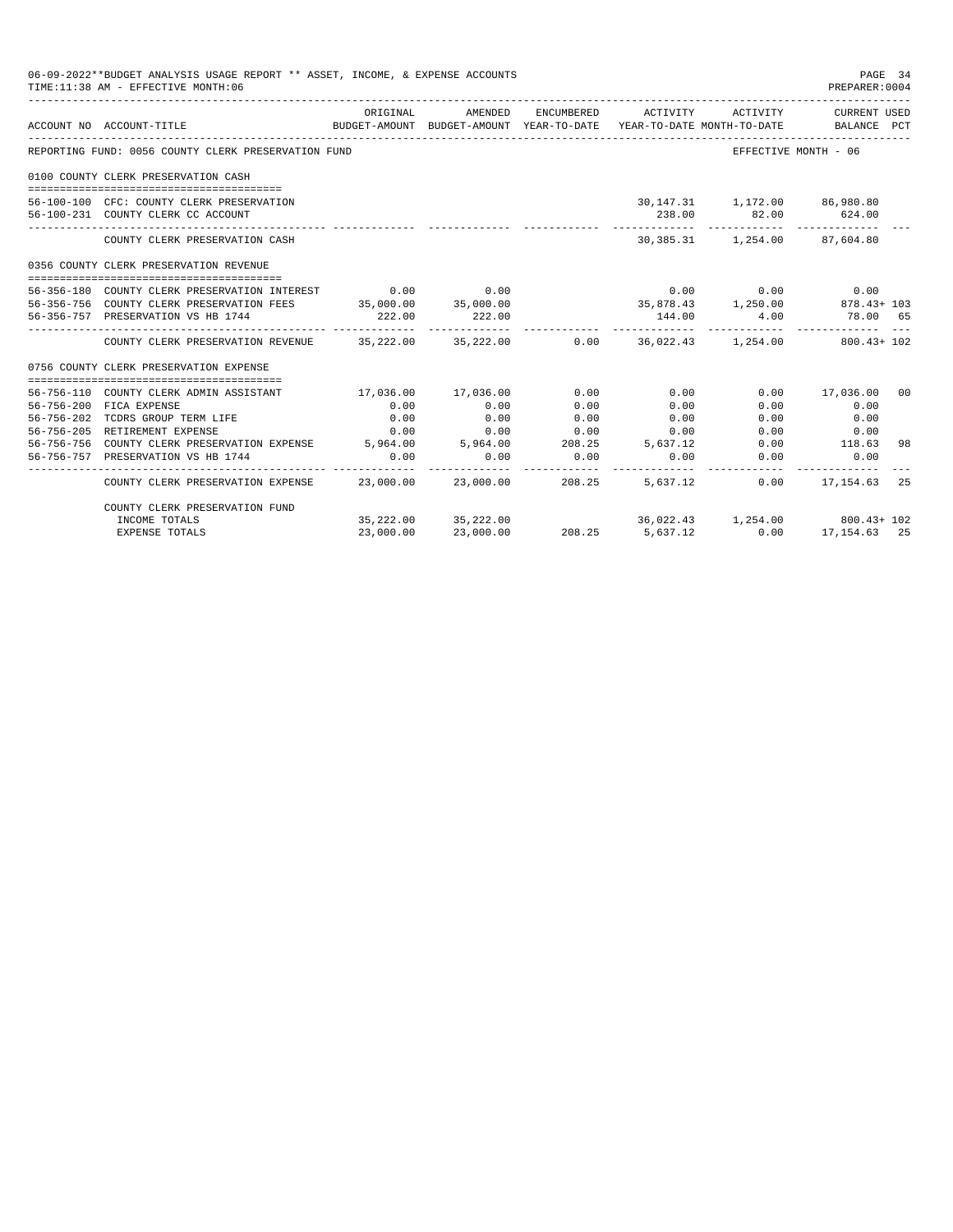| 06-09-2022**BUDGET ANALYSIS USAGE REPORT ** ASSET, INCOME, & EXPENSE ACCOUNTS<br>TIME: 11:38 AM - EFFECTIVE MONTH: 06<br>PREPARER: 0004 |                                        |                                                                                             |         |      |                     |                             |                          |  |
|-----------------------------------------------------------------------------------------------------------------------------------------|----------------------------------------|---------------------------------------------------------------------------------------------|---------|------|---------------------|-----------------------------|--------------------------|--|
|                                                                                                                                         | ACCOUNT NO ACCOUNT-TITLE               | ORIGINAL<br>BUDGET-AMOUNT BUDGET-AMOUNT YEAR-TO-DATE YEAR-TO-DATE MONTH-TO-DATE BALANCE PCT | AMENDED |      | ENCUMBERED ACTIVITY |                             | ACTIVITY CURRENT USED    |  |
|                                                                                                                                         | REPORTING FUND: 0060 LAW LIBRARY FUND  |                                                                                             |         |      |                     | EFFECTIVE MONTH - 06        |                          |  |
|                                                                                                                                         | 0100 LAW LIBRARY CASH ACCOUNTS         |                                                                                             |         |      |                     |                             |                          |  |
|                                                                                                                                         | 60-100-100 CFC: LAW LIBRARY            |                                                                                             |         |      | 1,155.00            |                             | $0.00$ 17,806.51         |  |
|                                                                                                                                         | 60-100-230 DISTRICT CLERK CC ACCOUNT   |                                                                                             |         |      | $105.00 -$          |                             | $0.00$ 70.00             |  |
|                                                                                                                                         | 60-100-231 COUNTY CLERK CC ACCOUNT     |                                                                                             |         |      | 70.00               |                             | $0.00$ 105.00            |  |
|                                                                                                                                         | LAW LIBRARY CASH ACCOUNTS              |                                                                                             |         |      | 1,120.00            |                             | $0.00$ 17,981.51         |  |
|                                                                                                                                         | 0360 LAW LIBRARY REVENUE               |                                                                                             |         |      |                     |                             |                          |  |
|                                                                                                                                         | 60-360-180 LAW LIBRARY INTEREST EARNED | 0.00                                                                                        | 0.00    |      |                     | $0.00$ $0.00$ $0.00$ $0.00$ |                          |  |
|                                                                                                                                         | 60-360-760 LAW LIBRARY FEES            | 900.00                                                                                      | 900.00  |      | 1,120.00            |                             | $0.00$ 220.00+ 124       |  |
|                                                                                                                                         | LAW LIBRARY REVENUE                    | 900.00                                                                                      |         |      |                     | 0.00                        | 220.00+ 124              |  |
|                                                                                                                                         | 0760 LAW LIBRARY EXPENSE               |                                                                                             |         |      |                     |                             |                          |  |
|                                                                                                                                         |                                        |                                                                                             |         | 0.00 |                     |                             |                          |  |
|                                                                                                                                         | 60-760-760 LAW LIBRARY EXPENSES        | 900.00                                                                                      | 900.00  |      | 0.00                | 0.00                        | 900.00 00                |  |
|                                                                                                                                         | LAW LIBRARY EXPENSE                    | 900.00                                                                                      | 900.00  | 0.00 | 0.00                | 0.00                        | 900.00<br>0 <sub>0</sub> |  |
|                                                                                                                                         | LAW LIBRARY FUND                       |                                                                                             |         |      |                     |                             |                          |  |
|                                                                                                                                         | INCOME TOTALS                          | 900.00                                                                                      | 900.00  |      | 1,120.00            | $0.00$ and $0.00$           | 220.00+ 124              |  |
|                                                                                                                                         | <b>EXPENSE TOTALS</b>                  | 900.00                                                                                      | 900.00  | 0.00 | 0.00                | 0.00                        | 900.00 00                |  |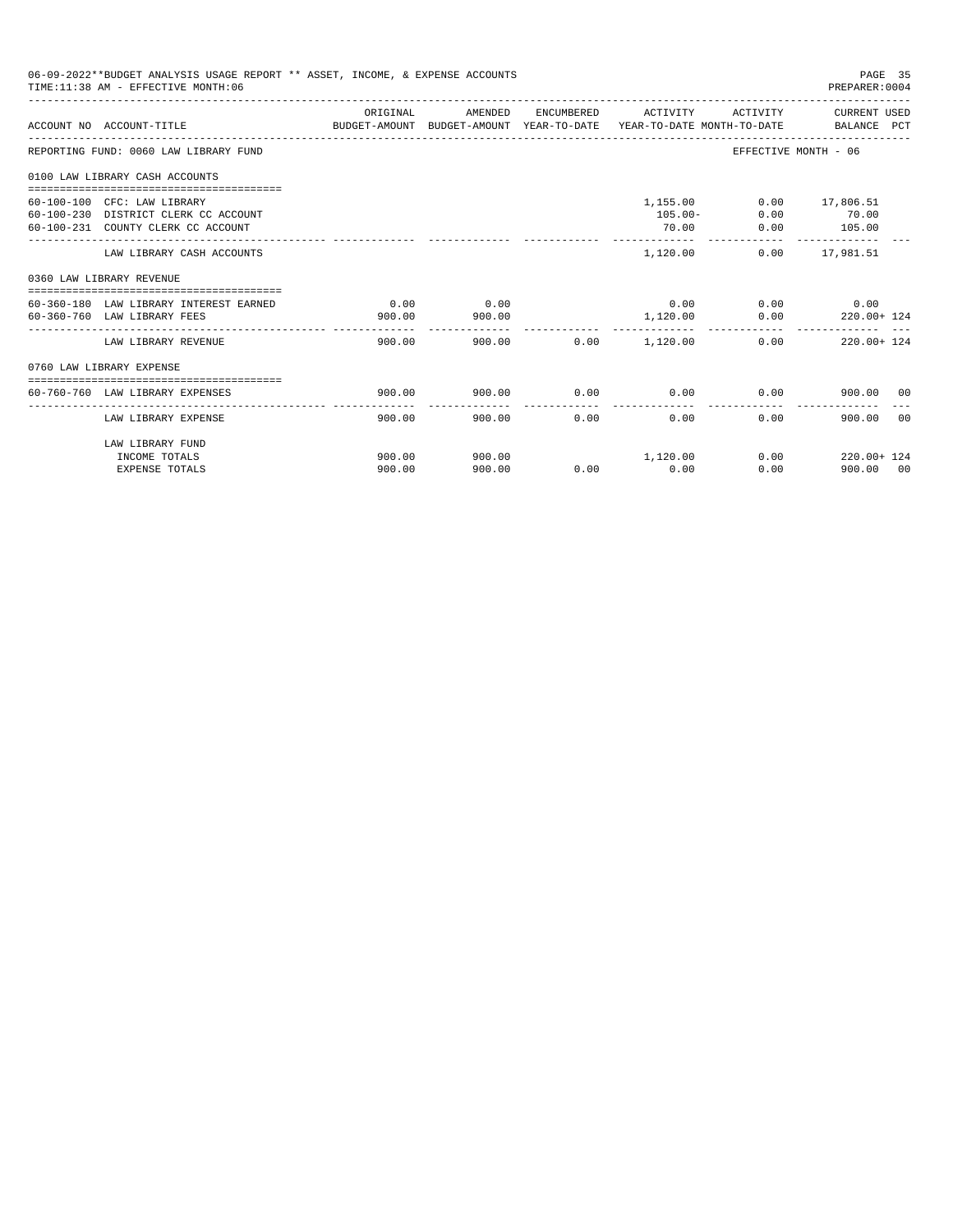| 06-09-2022**BUDGET ANALYSIS USAGE REPORT ** ASSET, INCOME, & EXPENSE ACCOUNTS<br>PAGE 36<br>TIME: 11:38 AM - EFFECTIVE MONTH: 06<br>PREPARER: 0004 |                                                                                                                 |          |               |                 |                      |                   |                                |  |  |
|----------------------------------------------------------------------------------------------------------------------------------------------------|-----------------------------------------------------------------------------------------------------------------|----------|---------------|-----------------|----------------------|-------------------|--------------------------------|--|--|
|                                                                                                                                                    | ACCOUNT NO ACCOUNT-TITLE<br>BUDGET-AMOUNT BUDGET-AMOUNT YEAR-TO-DATE YEAR-TO-DATE MONTH-TO-DATE     BALANCE PCT | ORIGINAL | AMENDED       |                 | ENCUMBERED ACTIVITY  |                   | ACTIVITY CURRENT USED          |  |  |
|                                                                                                                                                    | REPORTING FUND: 0063 DISTRICT CLERK ARCHIVE FUND                                                                |          |               |                 |                      |                   | EFFECTIVE MONTH - 06           |  |  |
|                                                                                                                                                    | 0100 DISTRICT CLERK ARCHIVE CASH                                                                                |          |               |                 |                      |                   |                                |  |  |
|                                                                                                                                                    | 63-100-100 CFC: DISTRICT CLERK PRESERVATION<br>63-100-230 DISTRICT CLERK CC ACCOUNT                             |          |               |                 |                      | 654.20<br>35.00   | 5.00 2,749.75<br>0.00<br>60.00 |  |  |
|                                                                                                                                                    | DISTRICT CLERK ARCHIVE CASH                                                                                     |          |               |                 | 689.20               | 5.00              | 2,809.75                       |  |  |
|                                                                                                                                                    | 0363 DISTRICT CLERK ARCHIVE REVENUE                                                                             |          |               |                 |                      |                   |                                |  |  |
|                                                                                                                                                    | 63-363-180 DIST CLERK INTEREST EARNED                                                                           | 0.00     | 0.00          |                 |                      | 0.00              | $0.00$ 0.00                    |  |  |
|                                                                                                                                                    | 63-363-763 DIST CLERK PRESERVATION FEES                                                                         | 125.00   | 125.00        |                 | 239.20               | 5.00              | 114.20+ 191                    |  |  |
|                                                                                                                                                    | 63-363-764 DIST CLERK COUNTY RECORDS MGMT FEE                                                                   | 0.00     | 0.00          |                 | 450.00               | 0.00              | $450.00+$                      |  |  |
|                                                                                                                                                    | DISTRICT CLERK ARCHIVE REVENUE $125.00$ 125.00 0.00                                                             |          | ------------  |                 | -----------          | 689.20            | 5.00<br>$564.20 + 551$         |  |  |
|                                                                                                                                                    | 0763 DISTRICT CLERK ARCHIVE EXPENSE                                                                             |          |               |                 |                      |                   |                                |  |  |
|                                                                                                                                                    | 63-763-763 DIST CLERK PRESERVATION EXPENSE                                                                      | 0.00     | 0.00          | 0.00            | 0.00                 |                   | 0.00<br>0.00                   |  |  |
|                                                                                                                                                    | 63-763-764 DIST CLERK CHILD SUPPORT                                                                             | 0.00     | 0.00          | 0.00            | 0.00                 | 0.00              | 0.00                           |  |  |
|                                                                                                                                                    | 63-763-765 UNALLOCATED COURT COSTS BEFORE 03                                                                    | 0.00     | 0.00          | 0.00            | 0.00                 | 0.00              | 0.00                           |  |  |
|                                                                                                                                                    | DISTRICT CLERK ARCHIVE EXPENSE                                                                                  | 0.00     | ------------- | -------<br>0.00 | ------------<br>0.00 | $0.00$ and $0.00$ | 0.00<br>0.00                   |  |  |
|                                                                                                                                                    | DISTRICT CLERK ARCHIVE FUND                                                                                     |          |               |                 |                      |                   |                                |  |  |
|                                                                                                                                                    | INCOME TOTALS                                                                                                   |          | 125.00 125.00 |                 |                      | 689.20            | 5.00 564.20+ 551               |  |  |
|                                                                                                                                                    | <b>EXPENSE TOTALS</b>                                                                                           | 0.00     | 0.00          | 0.00            | 0.00                 | 0.00              | 0.00                           |  |  |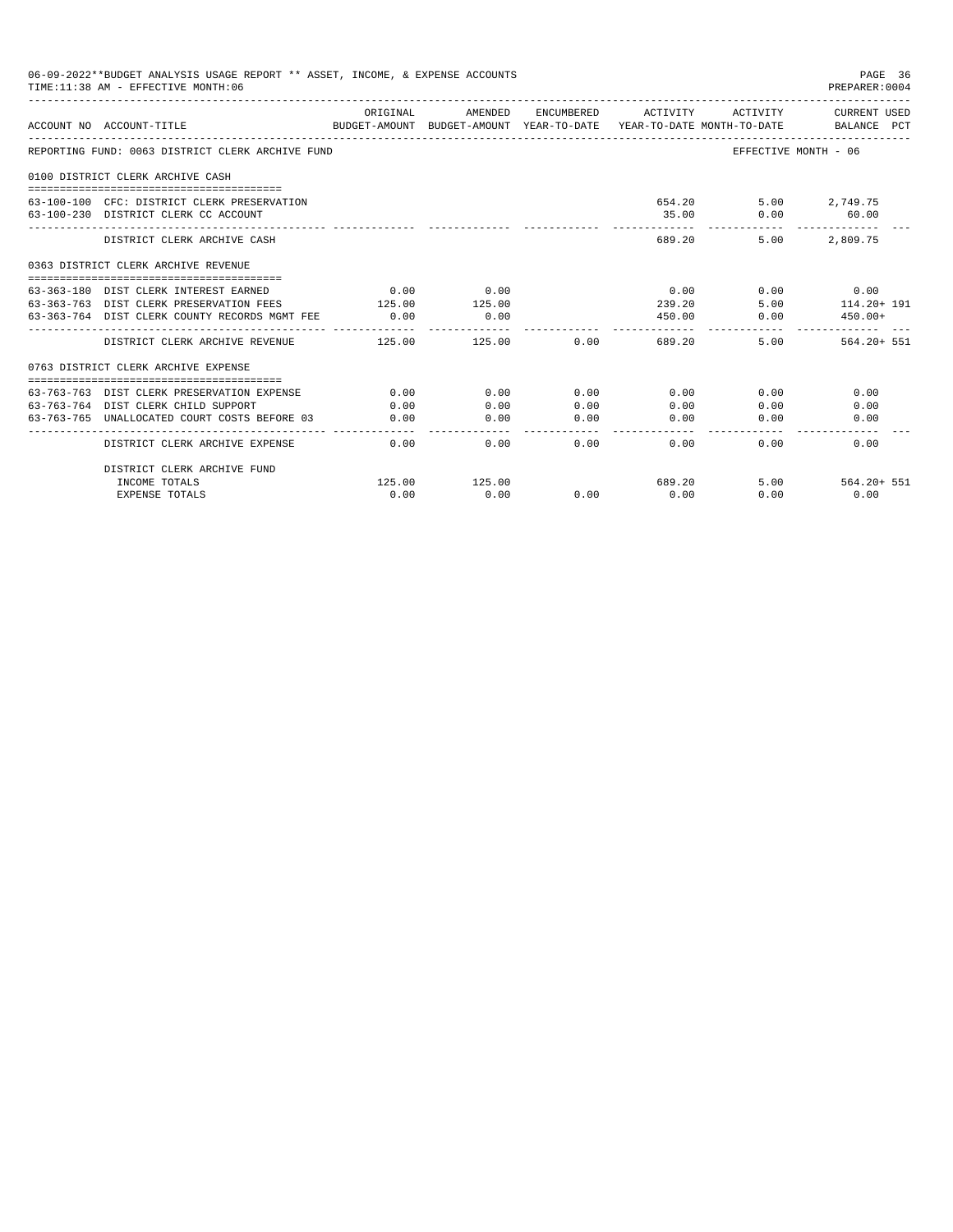| 06-09-2022**BUDGET ANALYSIS USAGE REPORT ** ASSET, INCOME, & EXPENSE ACCOUNTS<br>PAGE 37<br>TIME: 11:38 AM - EFFECTIVE MONTH: 06<br>PREPARER: 0004 |                                                                                                                                               |                              |                                                                    |  |                         |                                            |                                                               |  |  |
|----------------------------------------------------------------------------------------------------------------------------------------------------|-----------------------------------------------------------------------------------------------------------------------------------------------|------------------------------|--------------------------------------------------------------------|--|-------------------------|--------------------------------------------|---------------------------------------------------------------|--|--|
|                                                                                                                                                    | ACCOUNT NO ACCOUNT-TITLE COMPUTER ANOUNT BUDGET-AMOUNT HEAR-TO-DATE YEAR-TO-DATE MONTH-TO-DATE BALANCE PCT                                    | ORIGINAL                     | AMENDED                                                            |  | ENCUMBERED ACTIVITY     | ACTIVITY                                   | CURRENT USED                                                  |  |  |
|                                                                                                                                                    | __________________________________<br>REPORTING FUND: 0066 COURTHOUSE SECURITY FUND                                                           |                              |                                                                    |  |                         |                                            | EFFECTIVE MONTH - 06                                          |  |  |
|                                                                                                                                                    | 0100 COURTHOUSE SECURITY CASH                                                                                                                 |                              |                                                                    |  |                         |                                            |                                                               |  |  |
|                                                                                                                                                    | 66-100-100 CFC: COURTHOUSE SECURITY<br>66-100-230 DISTRICT CLERK CC ACCOUNT<br>66-100-231 COUNTY CLERK CC ACCOUNT<br>66-100-232 JP CC ACCOUNT |                              |                                                                    |  | 15.00<br>74.00<br>34.35 | 4,461.03 129.00 39,717.53<br>0.00<br>25.39 | 40.00<br>8.00 117.00<br>129.97                                |  |  |
|                                                                                                                                                    | COURTHOUSE SECURITY CASH                                                                                                                      |                              |                                                                    |  | 4,584,38                | ------------<br>162.39                     | 40,004.50                                                     |  |  |
|                                                                                                                                                    | 0366 COURTHOUSE SECURITY REVENUE                                                                                                              |                              |                                                                    |  |                         |                                            |                                                               |  |  |
|                                                                                                                                                    | 66-366-180 COURTHOUSE SECURITY INTEREST EARNED<br>66-366-766 COURTHOUSE SECURITY FEES                                                         | 0.00                         | 0.00<br>$3,000.00$ $3,000.00$                                      |  |                         | $0.00$ $0.00$ $0.00$ $0.00$                | 4,584.38    162.39    1,584.38+ 153                           |  |  |
|                                                                                                                                                    | COURTHOUSE SECURITY REVENUE                                                                                                                   | ____________ _______________ | ______________<br>$3.000.00$ $3.000.00$ $0.00$ $4.584.38$ $162.39$ |  |                         |                                            | 1,584.38+ 153                                                 |  |  |
|                                                                                                                                                    | 0766 COURTHOUSE SECURITY EXPENSE                                                                                                              |                              |                                                                    |  |                         |                                            |                                                               |  |  |
|                                                                                                                                                    | 66-766-766 COURTHOUSE SECURITY EXPENSES                                                                                                       |                              | $30,000.00$ $30,000.00$ $28,343.80$ $0.00$                         |  |                         |                                            | $0.00$ 1,656.20 94                                            |  |  |
|                                                                                                                                                    | COURTHOUSE SECURITY EXPENSE                                                                                                                   |                              | $30.000.00$ $30.000.00$ $28.343.80$ 0.00                           |  |                         | 0.00                                       | 1,656.20 94                                                   |  |  |
|                                                                                                                                                    | COURTHOUSE SECURITY FUND                                                                                                                      |                              |                                                                    |  |                         |                                            |                                                               |  |  |
|                                                                                                                                                    | INCOME TOTALS<br><b>EXPENSE TOTALS</b>                                                                                                        | 30,000.00                    | 30,000.00 28,343.80                                                |  | 0.00                    | 0.00                                       | 3,000.00 3,000.00 4,584.38 162.39 1,584.38+153<br>1,656.20 94 |  |  |
|                                                                                                                                                    |                                                                                                                                               |                              |                                                                    |  |                         |                                            |                                                               |  |  |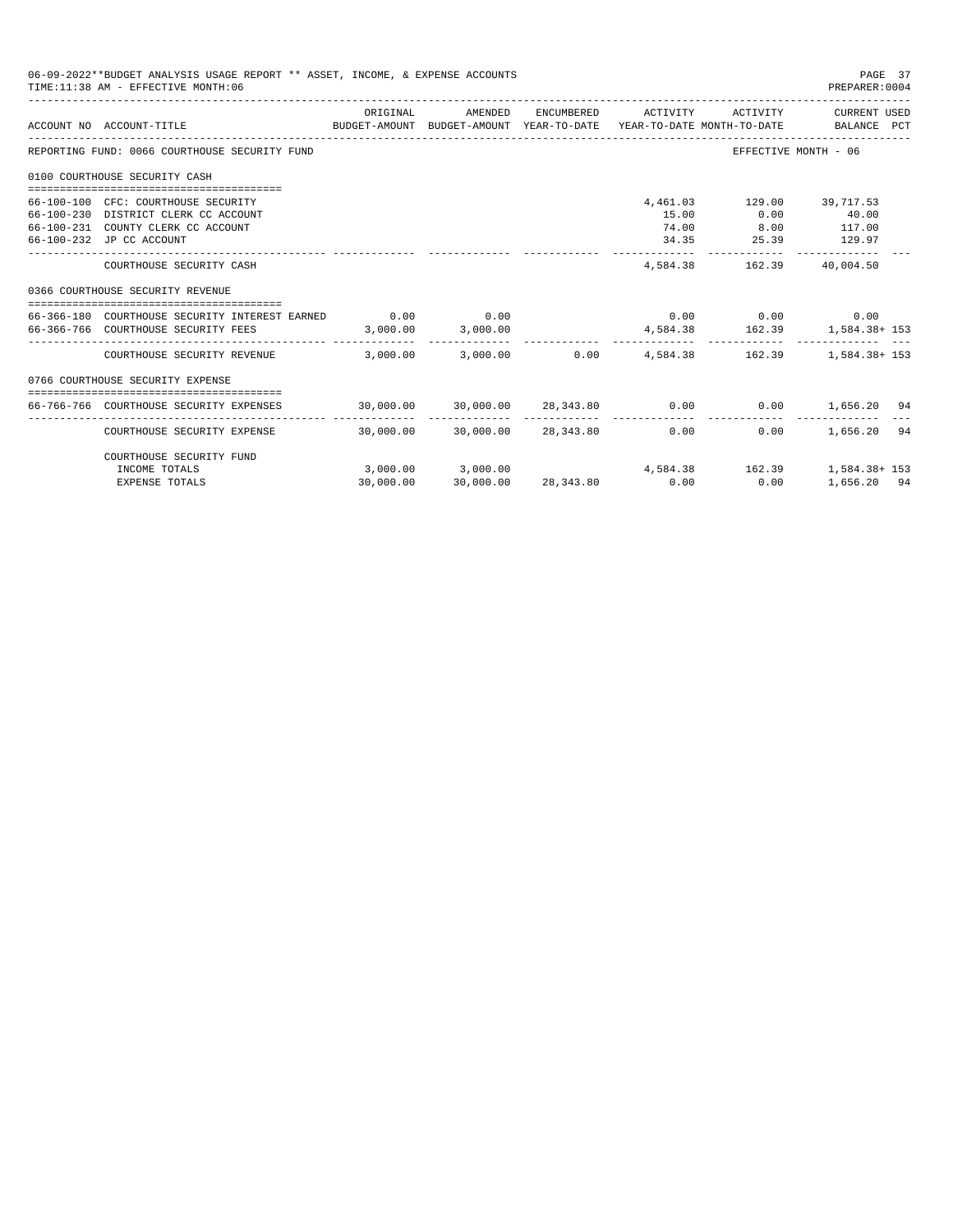| 06-09-2022**BUDGET ANALYSIS USAGE REPORT ** ASSET, INCOME, & EXPENSE ACCOUNTS<br>TIME: 11:38 AM - EFFECTIVE MONTH: 06<br>PREPARER: 0004 |                                                                                                                   |          |                |              |                                  |                             |                                                             |     |
|-----------------------------------------------------------------------------------------------------------------------------------------|-------------------------------------------------------------------------------------------------------------------|----------|----------------|--------------|----------------------------------|-----------------------------|-------------------------------------------------------------|-----|
|                                                                                                                                         | BUDGET-AMOUNT BUDGET-AMOUNT YEAR-TO-DATE  YEAR-TO-DATE MONTH-TO-DATE     BALANCE PCT<br>ACCOUNT NO ACCOUNT-TITLE  | ORIGINAL | AMENDED        |              | ENCUMBERED ACTIVITY              |                             | ACTIVITY CURRENT USED                                       |     |
|                                                                                                                                         | REPORTING FUND: 0068 COUNTY PRESERVATION FUND                                                                     |          |                |              |                                  | EFFECTIVE MONTH - 06        |                                                             |     |
|                                                                                                                                         | 0100 COUNTY PRESERVATION CASH                                                                                     |          |                |              |                                  |                             |                                                             |     |
|                                                                                                                                         | 68-100-100 CFC: COUNTY PRESERVATION<br>68-100-230 DISTRICT CLERK CC ACCOUNT<br>68-100-231 COUNTY CLERK CC ACCOUNT |          |                |              | 142.95<br>$25.00 -$<br>$5.00 -$  | 0.00<br>0.00                | 5.00 4,549.59<br>0.00<br>$\overline{0.00}$<br>------------- |     |
|                                                                                                                                         | COUNTY PRESERVATION CASH                                                                                          |          |                |              | 112.95                           |                             | 5.00 4,549.59                                               |     |
|                                                                                                                                         | 0368 COUNTY PRESERVATION REVENUE                                                                                  |          |                |              |                                  |                             |                                                             |     |
|                                                                                                                                         | 68-368-180 COUNTY PRESERVATION INTEREST EARNED 0.00<br>68-368-768 COUNTY PRESERVATION FEES                        | 300.00   | 0.00<br>300.00 |              | 112.95                           | $0.00$ $0.00$ $0.00$ $0.00$ | 5.00 187.05 38                                              |     |
|                                                                                                                                         | COUNTY PRESERVATION REVENUE                                                                                       | 300.00   |                |              | . <u>.</u><br>300.00 0.00 112.95 | 5.00                        | 187.05                                                      | -38 |
|                                                                                                                                         | 0768 COUNTY PRESERVATION EXPENSE                                                                                  |          |                |              |                                  |                             |                                                             |     |
|                                                                                                                                         | 68-768-768 COUNTY PRESERVATION EXPENSES                                                                           | 0.00     | 0.00           |              | $0.00$ 0.00                      | 0.00                        | 0.00                                                        |     |
|                                                                                                                                         | COUNTY PRESERVATION EXPENSE                                                                                       | 0.00     |                | 0.00<br>0.00 | 0.00                             | 0.00                        | 0.00                                                        |     |
|                                                                                                                                         | COUNTY PRESERVATION FUND<br>INCOME TOTALS                                                                         | 300.00   | 300.00         |              | 112.95                           |                             | 5.00 187.05                                                 | 38  |
|                                                                                                                                         | <b>EXPENSE TOTALS</b>                                                                                             | 0.00     | 0.00           |              | $0.00$ 0.00                      | 0.00                        | 0.00                                                        |     |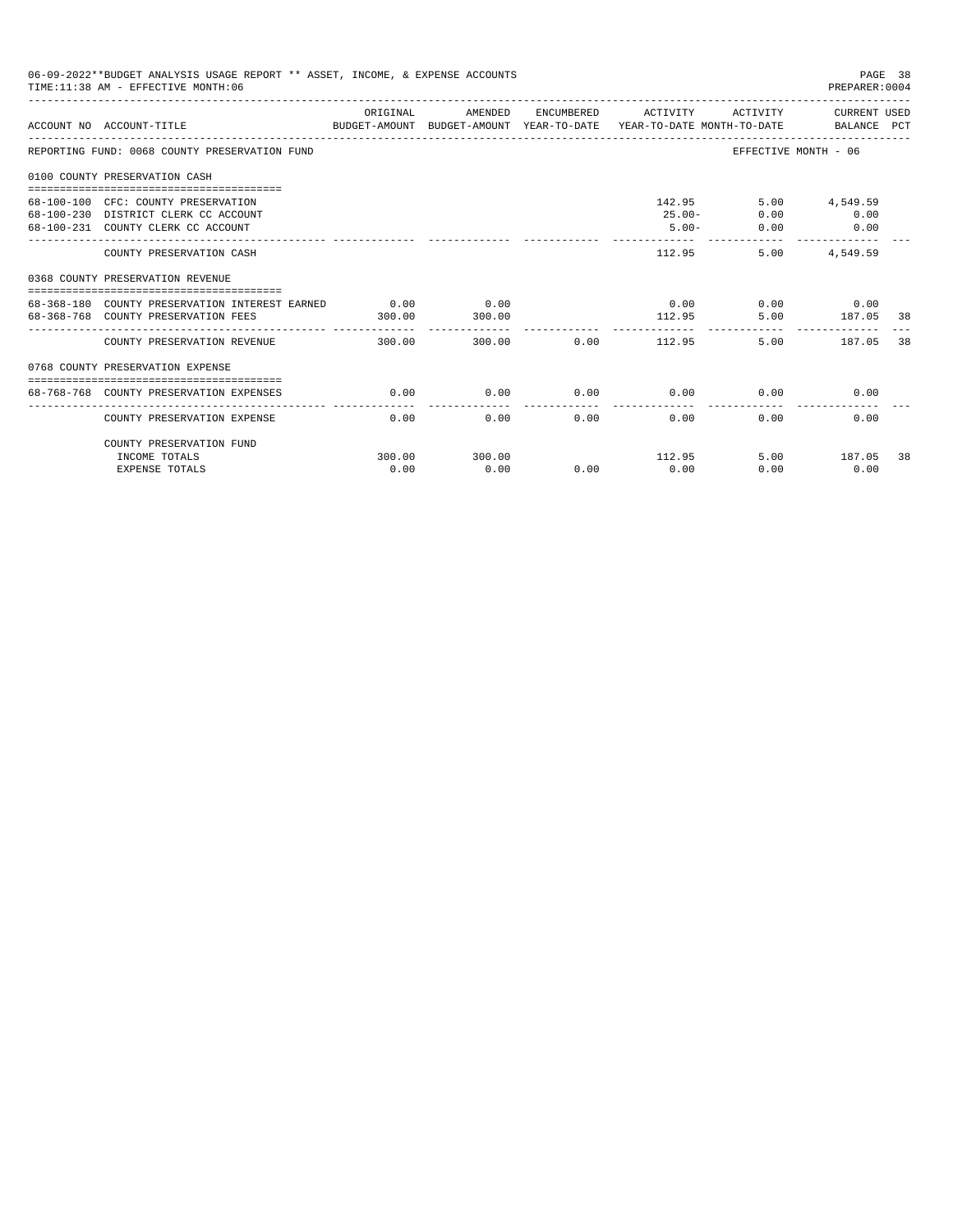| 06-09-2022**BUDGET ANALYSIS USAGE REPORT ** ASSET, INCOME, & EXPENSE ACCOUNTS<br>PAGE 39<br>TIME: 11:38 AM - EFFECTIVE MONTH: 06<br>PREPARER:0004 |                                                                                                                  |                       |          |  |                                                        |                             |                       |    |  |
|---------------------------------------------------------------------------------------------------------------------------------------------------|------------------------------------------------------------------------------------------------------------------|-----------------------|----------|--|--------------------------------------------------------|-----------------------------|-----------------------|----|--|
|                                                                                                                                                   |                                                                                                                  | ORIGINAL              | AMENDED  |  | ENCUMBERED ACTIVITY                                    |                             | ACTIVITY CURRENT USED |    |  |
|                                                                                                                                                   | ACCOUNT NO ACCOUNT-TITLE COMPUTE BUDGET-AMOUNT BUDGET-AMOUNT YEAR-TO-DATE YEAR-TO-DATE MONTH-TO-DATE BALANCE PCT |                       |          |  |                                                        |                             |                       |    |  |
|                                                                                                                                                   | REPORTING FUND: 0070 INMATE PHONE FUND PROFIT ACCOUNT                                                            |                       |          |  |                                                        | EFFECTIVE MONTH - 06        |                       |    |  |
|                                                                                                                                                   | 0100 INMATE PHONE FUND PROFIT CASH                                                                               |                       |          |  |                                                        |                             |                       |    |  |
|                                                                                                                                                   | 70-100-100 CFC: INMATE PHONE FUND                                                                                |                       |          |  |                                                        | 1,467.92 404.82 9,482.75    |                       |    |  |
|                                                                                                                                                   | INMATE PHONE FUND PROFIT CASH                                                                                    |                       |          |  |                                                        | 1,467.92 404.82             | 9,482.75              |    |  |
|                                                                                                                                                   | 0370 INMATE PHONE FUND PROFIT REVENUE                                                                            |                       |          |  |                                                        |                             |                       |    |  |
|                                                                                                                                                   | 70-370-180 INMATE PHONE INTEREST EARNED                                                                          | $0.00$ 0.00           |          |  |                                                        | $0.00$ $0.00$ $0.00$ $0.00$ |                       |    |  |
|                                                                                                                                                   | 70-370-770 INMATE PHONE REVENUES                                                                                 | $1,200.00$ $1,200.00$ |          |  |                                                        | 1,467.92 404.82 267.92+122  |                       |    |  |
|                                                                                                                                                   | INMATE PHONE FUND PROFIT REVENUE $1,200.00$ $1,200.00$ 0.00 $1,467.92$ 404.82 267.92+ 122                        |                       |          |  |                                                        |                             |                       |    |  |
|                                                                                                                                                   | 0770 INMATE PHONE FUND PROFIT EXPENSE                                                                            |                       |          |  |                                                        |                             |                       |    |  |
|                                                                                                                                                   | $1,200.00$ $0.00$ $0.00$ $0.00$ $0.00$ $1,200.00$ $0.00$ $0.00$ $0.00$ $0.00$ $1,200.00$                         |                       |          |  |                                                        |                             |                       |    |  |
|                                                                                                                                                   | INMATE PHONE FUND PROFIT EXPENSE $1,200.00$ $1,200.00$                                                           |                       |          |  | -------------<br>0.00<br>0.00                          |                             | $0.00$ 1,200.00       | 00 |  |
|                                                                                                                                                   | INMATE PHONE FUND PROFIT ACCOUNT                                                                                 |                       |          |  |                                                        |                             |                       |    |  |
|                                                                                                                                                   | INCOME TOTALS                                                                                                    |                       |          |  | $1,200.00$ $1,200.00$ $1,467.92$ $404.82$ $267.92+122$ |                             |                       |    |  |
|                                                                                                                                                   | <b>EXPENSE TOTALS</b>                                                                                            | 1,200.00              | 1,200.00 |  | $0.00$ $0.00$ $0.00$ $0.00$                            |                             | 1,200.00 00           |    |  |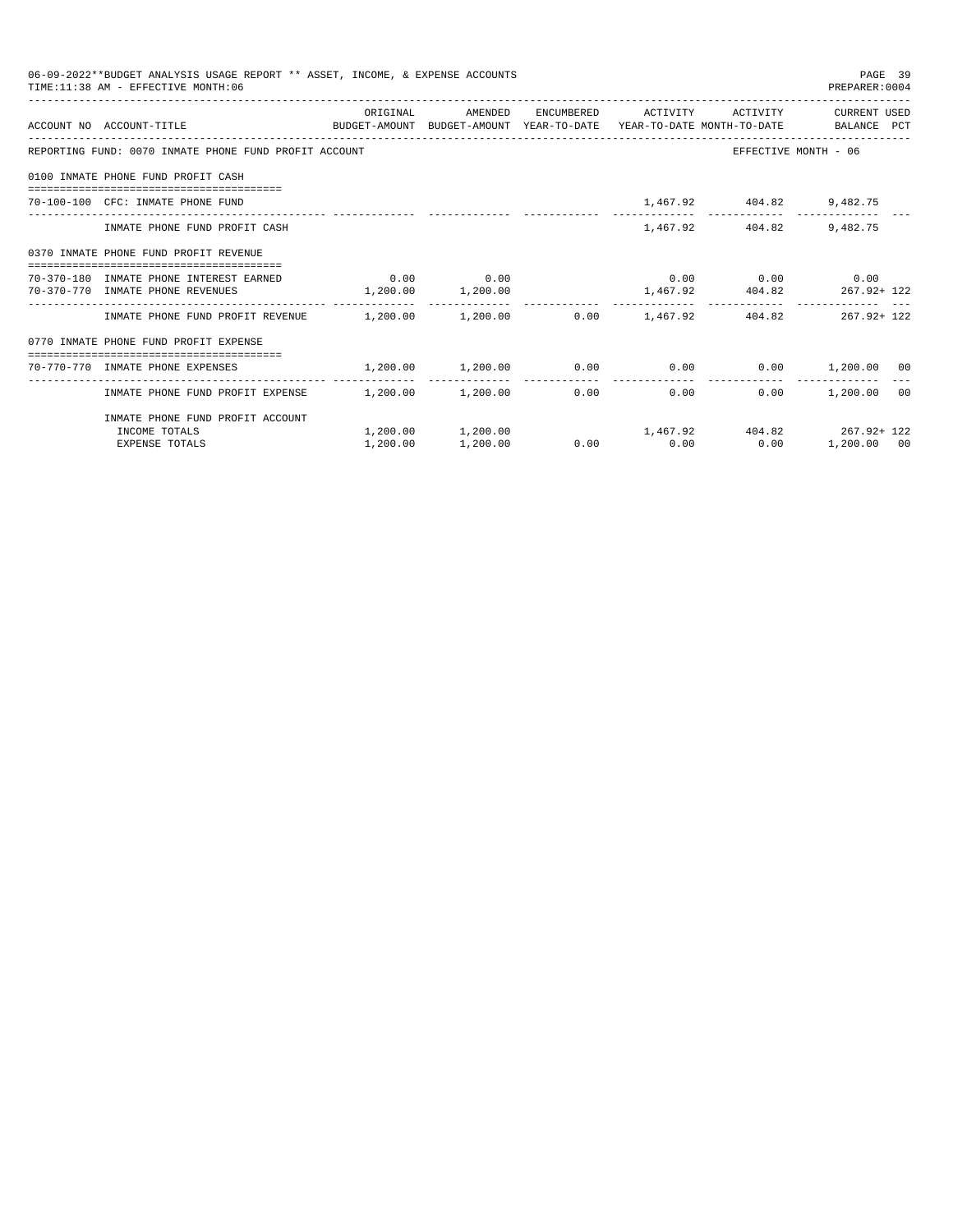| 06-09-2022**BUDGET ANALYSIS USAGE REPORT ** ASSET, INCOME, & EXPENSE ACCOUNTS<br>TIME: 11:38 AM - EFFECTIVE MONTH: 06<br>PREPARER: 0004 |                                                                                                                  |          |         |                         |                     |                      |                      |     |
|-----------------------------------------------------------------------------------------------------------------------------------------|------------------------------------------------------------------------------------------------------------------|----------|---------|-------------------------|---------------------|----------------------|----------------------|-----|
|                                                                                                                                         | ACCOUNT NO ACCOUNT-TITLE CONTROL BUDGET-AMOUNT BUDGET-AMOUNT YEAR-TO-DATE YEAR-TO-DATE MONTH-TO-DATE BALANCE PCT | ORIGINAL | AMENDED |                         | ENCUMBERED ACTIVITY | ACTIVITY             | CURRENT USED         |     |
|                                                                                                                                         | REPORTING FUND: 0072 HOT CHECK FUND                                                                              |          |         |                         |                     |                      | EFFECTIVE MONTH - 06 |     |
|                                                                                                                                         | 0100 HOT CHECK FUND CASH ACCOUNTS                                                                                |          |         |                         |                     |                      |                      |     |
|                                                                                                                                         | 72-100-100 CFC: HOT CHECK FUND                                                                                   |          |         |                         |                     | 165.74 0.00 3,326.81 |                      |     |
|                                                                                                                                         | HOT CHECK FUND CASH ACCOUNTS                                                                                     |          |         |                         |                     | 165.74 0.00 3,326.81 |                      |     |
|                                                                                                                                         | 0372 HOT CHECK FUND REVENUE                                                                                      |          |         |                         |                     |                      |                      |     |
|                                                                                                                                         | 72-372-180 HOT CHECK INTEREST EARNED                                                                             | 0.00     | 0.00    |                         | 0.00                |                      | $0.00$ 0.00          |     |
|                                                                                                                                         | 72-372-772 HOT CHECK REVENUES                                                                                    | 600.00   | 600.00  |                         |                     | 503.04               | 0.00<br>96.96 84     |     |
|                                                                                                                                         | HOT CHECK FUND REVENUE                                                                                           | 600.00   |         | 600.00 0.00             |                     | 503.04               | 0.00<br>96.96        | 84  |
|                                                                                                                                         | 0772 HOT CHECK FUND EXPENSE                                                                                      |          |         |                         |                     |                      |                      |     |
|                                                                                                                                         | 72-772-772 HOT CHECK EXPENSES                                                                                    | 540.00   |         | 540.00 0.00 337.30 0.00 |                     |                      | 202.70 62            |     |
|                                                                                                                                         | HOT CHECK FUND EXPENSE                                                                                           | 540.00   |         | 540.00<br>0.00          |                     | 337.30<br>0.00       | 202.70 62            |     |
|                                                                                                                                         | HOT CHECK FUND                                                                                                   |          |         |                         |                     |                      |                      |     |
|                                                                                                                                         | INCOME TOTALS                                                                                                    | 600.00   | 600.00  |                         |                     | 503.04               | $0.00$ 96.96         | -84 |
|                                                                                                                                         | <b>EXPENSE TOTALS</b>                                                                                            | 540.00   | 540.00  | 0.00                    | 337.30              |                      | 0.00<br>202.70       | 62  |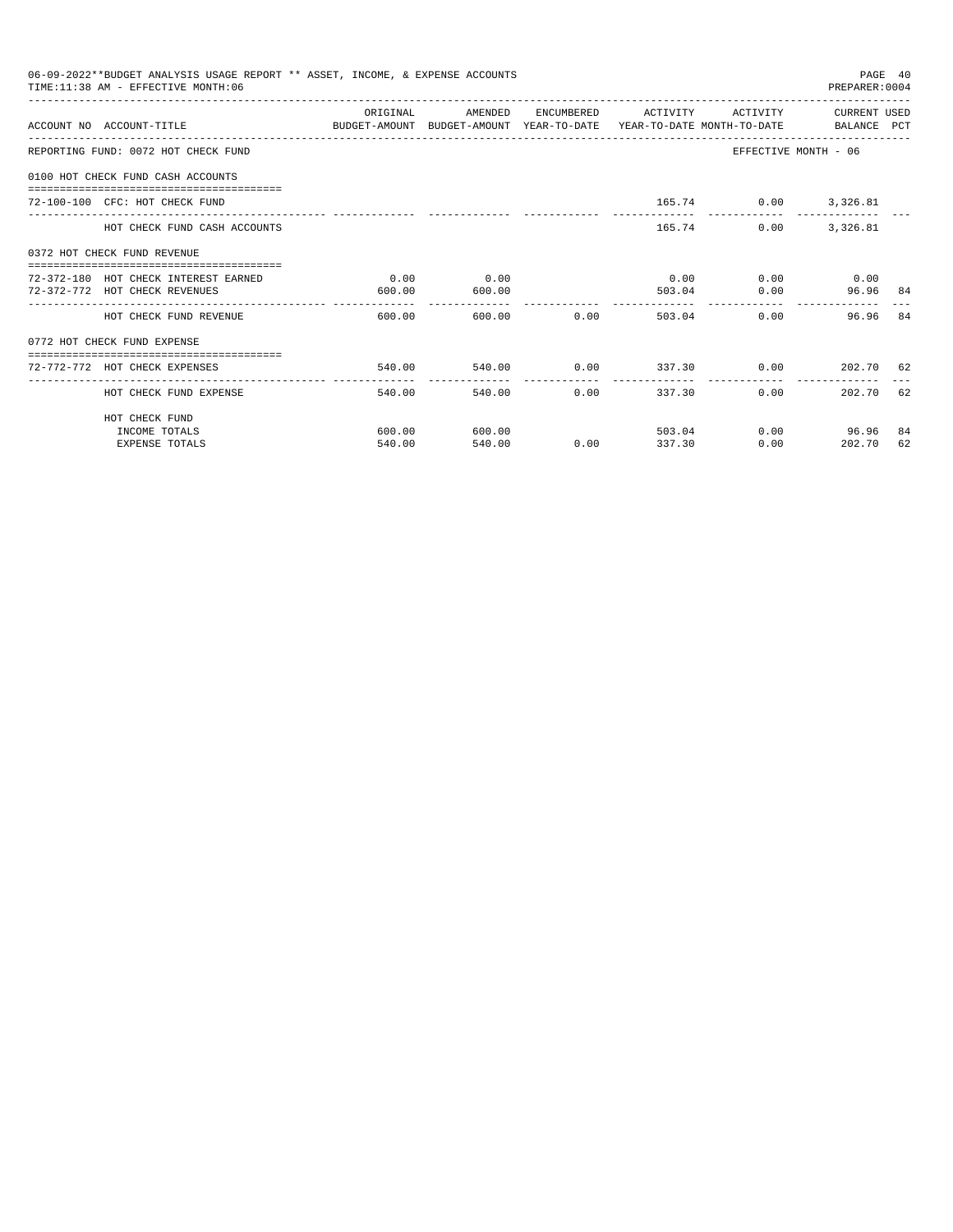| 06-09-2022**BUDGET ANALYSIS USAGE REPORT ** ASSET, INCOME, & EXPENSE ACCOUNTS<br>TIME: 11:38 AM - EFFECTIVE MONTH: 06 |          |                            |                       |                                                                                            |                             | PAGE 41<br>PREPARER:0004             |
|-----------------------------------------------------------------------------------------------------------------------|----------|----------------------------|-----------------------|--------------------------------------------------------------------------------------------|-----------------------------|--------------------------------------|
| ACCOUNT NO ACCOUNT-TITLE                                                                                              | ORIGINAL | AMENDED                    |                       | ENCUMBERED ACTIVITY<br>BUDGET-AMOUNT BUDGET-AMOUNT YEAR-TO-DATE YEAR-TO-DATE MONTH-TO-DATE |                             | ACTIVITY CURRENT USED<br>BALANCE PCT |
| REPORTING FUND: 0074 BAIL BOND FUND                                                                                   |          |                            |                       |                                                                                            | EFFECTIVE MONTH - 06        |                                      |
| 0100 BAIL BOND FUND CASH                                                                                              |          |                            |                       |                                                                                            |                             |                                      |
| 74-100-100 CFC: BAIL BOND FUND                                                                                        |          |                            |                       |                                                                                            | 15,095.00 30.00 54,935.98   |                                      |
| 74-100-232 JP CC ACCOUNT                                                                                              |          |                            |                       | 317.11                                                                                     | 0.00                        | 317.11                               |
| BAIL BOND FUND CASH                                                                                                   |          |                            |                       | ---------------<br>15,412.11                                                               | -------------               | _____________<br>30.00 55,253.09     |
| 0374 BAIL BOND FUND REVENUE                                                                                           |          |                            |                       |                                                                                            |                             |                                      |
|                                                                                                                       |          |                            |                       |                                                                                            |                             |                                      |
| 74-374-180 BOND INTEREST EARNED                                                                                       | 0.00     | 0.00                       |                       |                                                                                            | $0.00$ $0.00$ $0.00$ $0.00$ |                                      |
| 74-374-774 BAIL BOND FEES                                                                                             | 300.00   | 300.00                     |                       | 750.00                                                                                     | 30.00                       | 450.00+ 250                          |
| 74-374-775 SALE OF ESTRAY                                                                                             | 0.00     | 0.00                       |                       | 0.00                                                                                       |                             | $0.00$ 0.00                          |
| 74-374-776 CASH BOND'S                                                                                                | 6,000.00 | 6,000.00                   |                       | 25,877.11                                                                                  |                             | $0.00$ $19,877.11+431$               |
| BAIL BOND FUND REVENUE                                                                                                |          | $6.300.00$ $6.300.00$ 0.00 |                       | 26,627.11                                                                                  | 30.00                       | 20, 327. 11+ 423                     |
| 0774 BAIL BOND FUND EXPENSE                                                                                           |          |                            |                       |                                                                                            |                             |                                      |
|                                                                                                                       |          |                            |                       |                                                                                            |                             |                                      |
| 74-774-774 BAIL BOND EXPENSES                                                                                         | 25.00    | 25.00                      | 0.00                  | 0.00                                                                                       | 0.00                        | 25.00 00                             |
| 74-774-775 SALE OF ESTRAY                                                                                             | 0.00     | 0.00                       | 0.00                  | 0.00                                                                                       | 0.00                        | 0.00                                 |
| 74-774-776 CASH BOND EXPENSES                                                                                         | 6.000.00 | 6.000.00                   | 0.00<br>----------- - | 11,215.00<br>.                                                                             | 0.00                        | 5, 215, 00 - 187                     |
| BAIL BOND FUND EXPENSE                                                                                                |          | 6,025.00 6,025.00          |                       | $0.00$ $11.215.00$                                                                         | 0.00                        | $5.190.00 - 186$                     |
| <b>BAIL BOND FUND</b>                                                                                                 |          |                            |                       |                                                                                            |                             |                                      |
| INCOME TOTALS                                                                                                         |          | 6,300.00 6,300.00          |                       |                                                                                            |                             | 26,627.11 30.00 20,327.11+ 423       |
| <b>EXPENSE TOTALS</b>                                                                                                 | 6,025.00 | 6,025.00                   |                       | $0.00$ 11, 215.00                                                                          |                             | $0.00$ 5,190.00-186                  |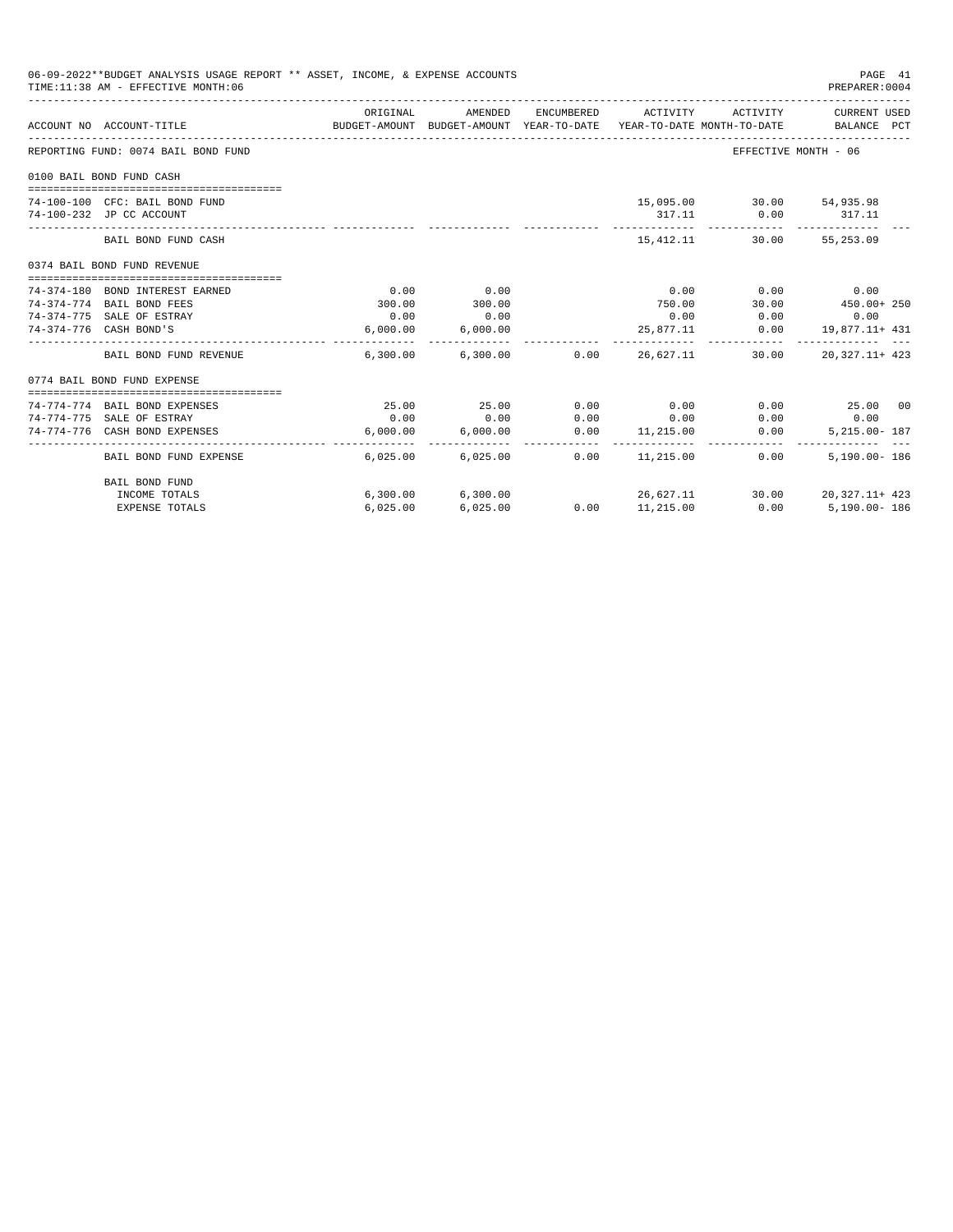| 06-09-2022**BUDGET ANALYSIS USAGE REPORT ** ASSET, INCOME, & EXPENSE ACCOUNTS<br>TIME:11:38 AM - EFFECTIVE MONTH:06 |                                                                  |                                   |                                     |                       |                                                                     |                                 |                                                | PAGE 42<br>PREPARER:0004 |
|---------------------------------------------------------------------------------------------------------------------|------------------------------------------------------------------|-----------------------------------|-------------------------------------|-----------------------|---------------------------------------------------------------------|---------------------------------|------------------------------------------------|--------------------------|
|                                                                                                                     | ACCOUNT NO ACCOUNT-TITLE                                         | ORIGINAL                          | AMENDED                             | ENCUMBERED            | BUDGET-AMOUNT BUDGET-AMOUNT YEAR-TO-DATE YEAR-TO-DATE MONTH-TO-DATE | ACTIVITY ACTIVITY               | CURRENT USED<br>BALANCE PCT                    |                          |
|                                                                                                                     | REPORTING FUND: 0076 STATE CRIMINAL & CIVIL FEES FUND            |                                   |                                     |                       |                                                                     | EFFECTIVE MONTH - 06            |                                                |                          |
|                                                                                                                     | 0100 STATE CRIMINAL & CIVIL FEES CASH                            |                                   |                                     |                       |                                                                     |                                 |                                                |                          |
|                                                                                                                     | 76-100-100 CFC: STATE CRIMINAL & CIVIL FEES                      |                                   |                                     |                       | 21,991.54-338.66 101,095.45                                         |                                 |                                                |                          |
|                                                                                                                     | 76-100-230 DISTRICT CLERK CC ACCOUNT                             |                                   |                                     |                       |                                                                     |                                 | 147.00                                         |                          |
|                                                                                                                     | 76-100-231 COUNTY CLERK CC ACCOUNT                               |                                   |                                     |                       |                                                                     | $613.00 -$ 0.00<br>257.79- 3.63 | 68.59-                                         |                          |
|                                                                                                                     | 76-100-232 JP CC ACCOUNT                                         |                                   |                                     |                       |                                                                     | 942.28 648.00 3,055.53          |                                                |                          |
|                                                                                                                     | STATE CRIMINAL & CIVIL FEES CASH                                 |                                   |                                     |                       | ---------- ------------                                             | 21,920.05- 990.29 104,229.39    | ----------                                     |                          |
|                                                                                                                     | 0376 STATE CRIMINAL & CIVIL FEES REVENUE                         |                                   |                                     |                       |                                                                     |                                 |                                                |                          |
|                                                                                                                     |                                                                  |                                   |                                     |                       |                                                                     |                                 |                                                |                          |
|                                                                                                                     | 76-376-180 INTEREST EARNED                                       | 0.00                              | 0.00                                |                       | 0.00                                                                | 0.00                            | 0.00                                           |                          |
|                                                                                                                     | 76-376-701 DELINOUENT CASES                                      | 0.00                              | 0.00                                |                       | 0.00                                                                | 0.00                            | 0.00                                           |                          |
|                                                                                                                     | 76-376-703 DC-CAR-BVS TO TX VITAL STATISTICS                     | 6.00                              | $6.00$<br>$500.00$                  |                       |                                                                     | $0.00$ $0.00$<br>497.21 $0.00$  | 6.00                                           | 0 <sub>0</sub>           |
|                                                                                                                     | 76-376-704 PARKS & WILDLIFE                                      | 500.00                            |                                     |                       | 497.21                                                              |                                 | 2.79                                           | 99                       |
|                                                                                                                     | 76-376-705 JP OMNI FEE                                           | 300.00                            | 300.00                              |                       |                                                                     | 517.02 66.15                    | 217.02+ 172                                    |                          |
|                                                                                                                     | 76-376-706 OLD DRUG COURT                                        | 0.00                              | 0.00                                |                       | 0.00                                                                | 0.00                            | 0.00                                           |                          |
|                                                                                                                     | 76-376-707 NEW SPECIALITY COURT 1-1-2020                         | 0.00                              | 0.00                                |                       |                                                                     | 151.72 0.00<br>158.92 0.00      | $151.72+$                                      |                          |
|                                                                                                                     | 76-376-708 SAFETY SEAT BELTS                                     | 0.00                              | 0.00                                |                       |                                                                     |                                 | 158.92+                                        |                          |
|                                                                                                                     | 76-376-776 STATE FEE CRIMINAL & CIVIL 49,000.00 49,000.00        |                                   |                                     |                       | 26,870.24 924.14 22,129.76                                          |                                 |                                                | 55                       |
|                                                                                                                     | 76-376-777 STATE CONSOLIDATED CIVIL FEE<br>--------------------- | 0.00<br>. _ _ _ _ _ _ _ _ _ _ _ _ | 0.00<br>------------                |                       | 294.00<br>------------                                              | 0.00<br>-----------             | $294.00+$<br>-------------                     |                          |
|                                                                                                                     | STATE CRIMINAL & CIVIL FEES REVENUE                              | 49,806.00                         | 49,806.00                           | 0.00                  | 28,489.11                                                           | 990.29                          | 21,316.89                                      | -57                      |
|                                                                                                                     | 0776 STATE CRIMINAL & CIVIL FEES EXPENSE                         |                                   |                                     |                       |                                                                     |                                 |                                                |                          |
|                                                                                                                     | 76-776-701 DELINQUENT CASES                                      |                                   | 1,000.00 1,000.00                   | 0.00                  | 0.00                                                                |                                 | $0.00$ 1,000.00                                | 00                       |
|                                                                                                                     | 76-776-703 DC-CAR-BVS TO TX VITAL STATISTICS                     | 120.00                            | 120.00                              | 0.00                  | 95.16                                                               | 0.00                            | 24.84                                          | 79                       |
|                                                                                                                     | 76-776-704 PARKS & WILDLIFE                                      | 1,500.00                          |                                     | 0.00                  | 897.60                                                              | 0.00                            | 602.40                                         | 60                       |
|                                                                                                                     | 76-776-705 JP OMNI EXPENSE                                       | 90.00                             | $1,500.00$<br>$90.00$               | 0.00                  | 228.00                                                              | 0.00                            | 138.00-253                                     |                          |
|                                                                                                                     | 76-776-706 OLD DRUG COURT                                        | 0.00                              | 0.00                                |                       |                                                                     | 0.00                            | $18.57-$                                       |                          |
|                                                                                                                     | 76-776-707 NEW SPECIALTY COURT 1-1-2020                          | 0.00                              | 0.00                                | $0.00$<br>$0.00$      | $18.57$<br>$31.93$                                                  | 0.00                            | $31.93-$                                       |                          |
|                                                                                                                     | 76-776-708 SAFETY SEAT BELTS                                     | 0.00                              | 0.00                                |                       |                                                                     |                                 |                                                |                          |
|                                                                                                                     | 76-776-776 STATE FEE CRIMINAL & CIVIL                            |                                   | $47,000.00$ $47,000.00$             | $0.00$<br>$0.00$      |                                                                     |                                 | $0.00$ $0.00$ $0.00$ $0.00$ $0.00$ $17,162.10$ | 63                       |
|                                                                                                                     | 76-776-777 STATE CONSOLIDATED CIVIL FEE                          | 0.00                              | 0.00                                | 0.00                  | 0.00                                                                | 0.00                            | 0.00                                           |                          |
|                                                                                                                     | STATE CRIMINAL & CIVIL FEES EXPENSE                              | ----------                        | ------------<br>49,710.00 49,710.00 | -------------<br>0.00 | ----------                                                          | -----------                     | -------------<br>31,109.16   0.00   18,600.84  | 63                       |
|                                                                                                                     | STATE CRIMINAL & CIVIL FEES FUND                                 |                                   |                                     |                       |                                                                     |                                 |                                                |                          |
|                                                                                                                     | INCOME TOTALS                                                    |                                   | 49,806.00 49,806.00                 | 0.00                  | 28,489.11 990.29 21,316.89                                          |                                 |                                                | 57                       |
|                                                                                                                     | <b>EXPENSE TOTALS</b>                                            | 49,710.00                         | 49,710.00                           |                       |                                                                     | 31,109.16 0.00                  | 18,600.84                                      | 63                       |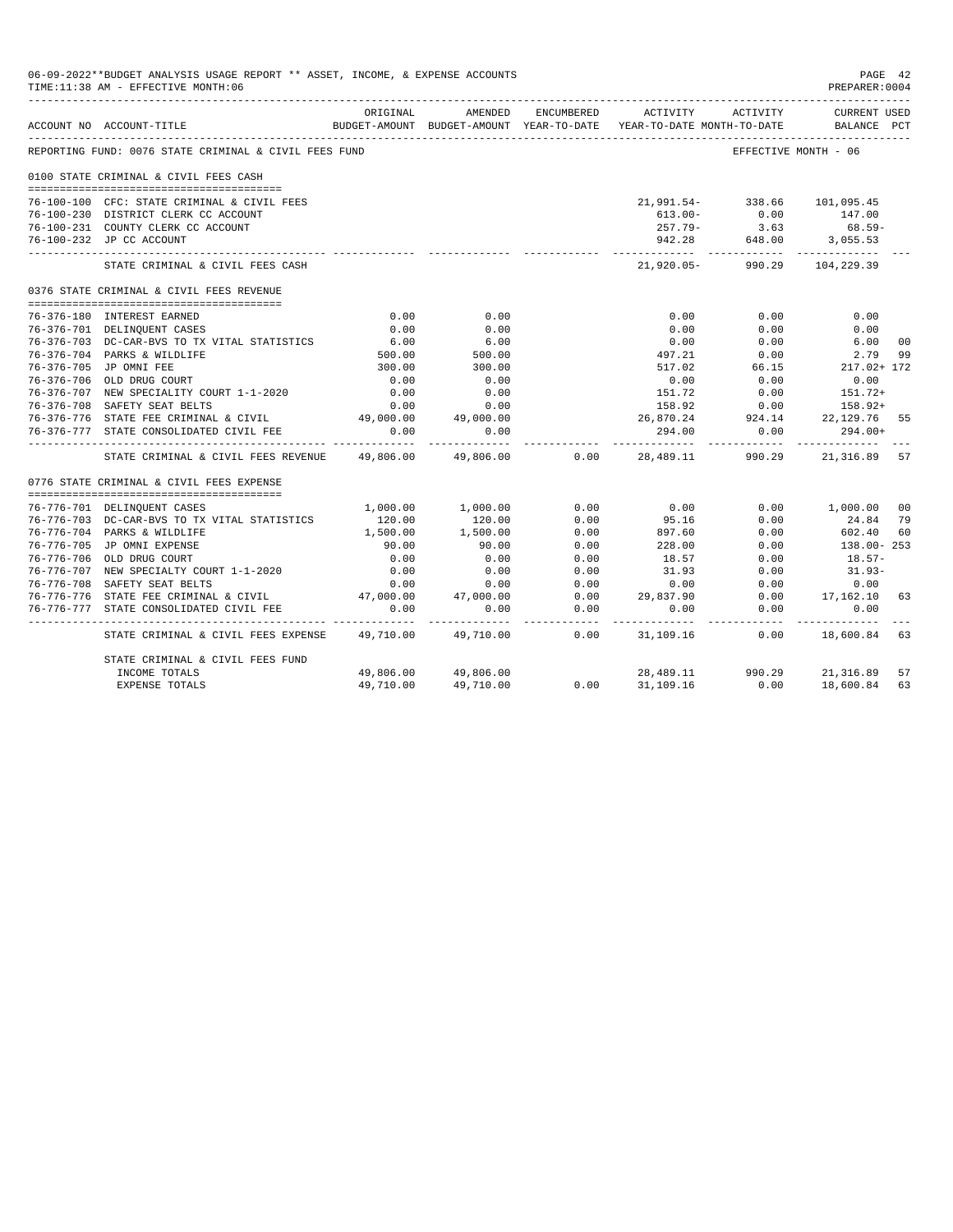|                      | 06-09-2022**BUDGET ANALYSIS USAGE REPORT ** ASSET, INCOME, & EXPENSE ACCOUNTS<br>TIME:11:38 AM - EFFECTIVE MONTH:06 |            |                                                                                |                   |                         |                       | PAGE 43<br>PREPARER: 0004          |
|----------------------|---------------------------------------------------------------------------------------------------------------------|------------|--------------------------------------------------------------------------------|-------------------|-------------------------|-----------------------|------------------------------------|
|                      | ACCOUNT NO ACCOUNT-TITLE                                                                                            | ORIGINAL   | AMENDED<br>BUDGET-AMOUNT BUDGET-AMOUNT YEAR-TO-DATE YEAR-TO-DATE MONTH-TO-DATE | ENCUMBERED        | <b>ACTIVITY</b>         | ACTIVITY              | <b>CURRENT USED</b><br>BALANCE PCT |
|                      | REPORTING FUND: 0078 SENIOR CITIZENS FUND                                                                           |            |                                                                                |                   |                         | EFFECTIVE MONTH - 06  |                                    |
|                      | 0100 SENIOR CITIZENS FUND CASH                                                                                      |            |                                                                                |                   |                         |                       |                                    |
|                      | 78-100-100 CFC: SENIOR CITIZENS                                                                                     |            |                                                                                |                   |                         | 46,913.13-363.50      | 235,970.50-                        |
|                      | SENIOR CITIZENS FUND CASH                                                                                           |            |                                                                                |                   | 46, 913. 13 -           | 363.50                | --------------<br>235,970.50-      |
|                      | 0200 SENIOR CITIZENS LIABILITY                                                                                      |            |                                                                                |                   |                         |                       |                                    |
|                      | 78-200-180 ACCOUNTS PAYABLE                                                                                         |            |                                                                                |                   | 0.00                    | 0.00                  | $1,333.51-$                        |
|                      | SENIOR CITIZENS LIABILITY                                                                                           |            |                                                                                |                   | 0.00                    | 0.00                  | 1,333.51-                          |
|                      | 0378 SENIOR CITIZENS FUND REVENUE                                                                                   |            |                                                                                |                   |                         |                       |                                    |
|                      | 78-378-160 SALE OF FIXED ASSETS                                                                                     | 0.00       | 0.00                                                                           |                   | 0.00                    | 0.00                  | 0.00                               |
|                      | 78-378-180 INTEREST EARNED                                                                                          | 0.00       | 0.00                                                                           |                   | 0.00                    | 0.00                  | 0.00                               |
|                      | 78-378-710 WCTCOG PROGRAM                                                                                           | 22,000.00  | 22,000.00                                                                      |                   | 28,097.82               | 0.00                  | $6,097.82+128$                     |
|                      | 78-378-711 DEPT OF HUMAN RESOURCES                                                                                  | 0.00       | 0.00                                                                           |                   | 0.00                    | 0.00                  | 0.00                               |
|                      | 78-378-712 NON ELIGIBLE FOOD DONATIONS                                                                              | 6,500.00   | 6,500.00                                                                       |                   | 3,436.87                | 153.50                | 3,063.13 53                        |
|                      | 78-378-713 BUILDING RENT                                                                                            | 25.00      | 25.00                                                                          |                   | 100.00                  | 0.00                  | 75.00+ 400                         |
|                      | 78-378-714 DEPT OF AGING & DISABILITY                                                                               | 15,000.00  | 15,000.00                                                                      |                   | 6,733.08                | 0.00                  | 8,266.92<br>45                     |
|                      | 78-378-715 GIFT DONATIONS                                                                                           | 2,500.00   | 2,500.00                                                                       |                   | 4,977.50                | 210.00                | 2,477.50+ 199                      |
|                      | 78-378-716 OTHER INCOME                                                                                             | 50.00      | 50.00                                                                          |                   | 190.18                  | 0.00                  | 140.18+ 380                        |
|                      | 78-378-717 COG PROGRAM INCOME AAA TITLE IIIC                                                                        | 0.00       | 0.00                                                                           |                   | 113.75                  | 0.00                  | $113.75+$                          |
|                      | 78-378-815 INCOME FROM OTHER FUNDS                                                                                  | 0.00       | 0.00<br>. <u>.</u>                                                             |                   | 0.00<br>-------------   | 0.00<br>------------- | 0.00                               |
|                      | SENIOR CITIZENS FUND REVENUE                                                                                        | 46,075.00  | 46,075.00                                                                      | 0.00              | 43,649.20               | 363.50                | 2,425.80 95                        |
|                      | 0778 SENIOR CITIZENS EXPENSE                                                                                        |            |                                                                                |                   |                         |                       |                                    |
|                      | 78-778-100 SALARY - SR CITIZENS COORDINATOR                                                                         | 23,983.00  | 23,983.00                                                                      | 0.00              | 15,680.80               | 0.00                  | 8,302.20<br>65                     |
|                      | 78-778-105 LONGEVITY PAY                                                                                            | 750.00     | 750.00                                                                         | 0.00              | 0.00                    | 0.00                  | 750.00<br>0 <sup>0</sup>           |
|                      | 78-778-110 SALARY - FULL TIME & PART TIME                                                                           | 33,813.00  | 33,813.00                                                                      | 0.00              | 22,676.50               | 0.00                  | 11,136.50<br>67                    |
|                      | 78-778-200 FICA EXPENSE                                                                                             | 4,480.00   | 4,480.00                                                                       | 0.00              | 2,934.22                | 0.00                  | 1,545.78<br>65                     |
|                      | 78-778-202 TCDRS GROUP TERM LIFE                                                                                    | 440.00     | 440.00                                                                         | 0.00              | 280.32                  | 0.00                  | 159.68<br>64                       |
|                      | 78-778-205 RETIREMENT                                                                                               | 4,820.00   | 4,820.00                                                                       | 0.00              | 3,156.66                | 0.00                  | 1,663.34<br>65                     |
| 78-778-300 TRAVEL    |                                                                                                                     | 1,500.00   | 1,500.00                                                                       | 77.28             | 509.78                  | 0.00                  | 912.94<br>39                       |
| 78-778-305 SUPPLIES  |                                                                                                                     | 2,000.00   | 2,000.00                                                                       | 24.99             | 689.51                  | 0.00                  | 1,285.50<br>36                     |
|                      | 78-778-310 COMMUNICATIONS                                                                                           | 1,300.00   | 1,300.00                                                                       | 81.85             | 597.97                  | 0.00                  | 620.18<br>52                       |
|                      | 78-778-320 REPAIRS & MAINTENANCE                                                                                    | 2,000.00   | 2,000.00                                                                       | 274.45            | 216.20                  | 0.00                  | 1,509.35<br>25                     |
|                      | 78-778-336 LAST YEARS BILLS 2021                                                                                    | 0.00       | 0.00                                                                           | 7.50              | 180.68                  | 0.00                  | 188.18-                            |
| 78-778-380 UTILITIES |                                                                                                                     | 6,500.00   | 6,500.00                                                                       | 569.00            | 4,686.01                | 0.00                  | 1,244.99<br>81                     |
|                      | 78-778-400 NEW EQUIPMENT                                                                                            | 5,450.00   | 5,450.00                                                                       | 83.33             | 0.00                    | 0.00                  | 5,366.67<br>02                     |
|                      | 78-778-680 VAN EXPENSE                                                                                              | 4,500.00   | 4,500.00                                                                       | 777.28            | 3,372.24                | 0.00                  | 350.48<br>92                       |
|                      | 78-778-690 EDIBLE GOODS                                                                                             | 25,000.00  | 25,000.00                                                                      | 1,179.93          | 27, 152.34              | 0.00                  | 3,332.27- 113                      |
|                      | 78-778-692 PAPER GOODS                                                                                              | 7,900.00   | 7,900.00                                                                       | 308.55            | 6,747.84                | 0.00                  | 843.61<br>89                       |
|                      | 78-778-693 GIFT EXPENSE                                                                                             | 300.00     | 300.00                                                                         | 0.00<br>_________ | 1,802.89<br>----------- | 0.00                  | 1,502.89- 601<br>-----------       |
|                      | SENIOR CITIZENS EXPENSE                                                                                             | 124,736.00 | 124,736.00                                                                     | 3,384.16          | 90,683.96               | 0.00                  | 30,667.88<br>75                    |
|                      | SENIOR CITIZENS FUND<br>INCOME TOTALS                                                                               | 46,075.00  | 46,075.00                                                                      |                   | 43,649.20               | 363.50                | 2,425.80<br>95                     |
|                      | EXPENSE TOTALS                                                                                                      | 124,736.00 | 124,736.00                                                                     | 3,384.16          | 90,683.96               | 0.00                  | 30,667.88<br>75                    |
|                      |                                                                                                                     |            |                                                                                |                   |                         |                       |                                    |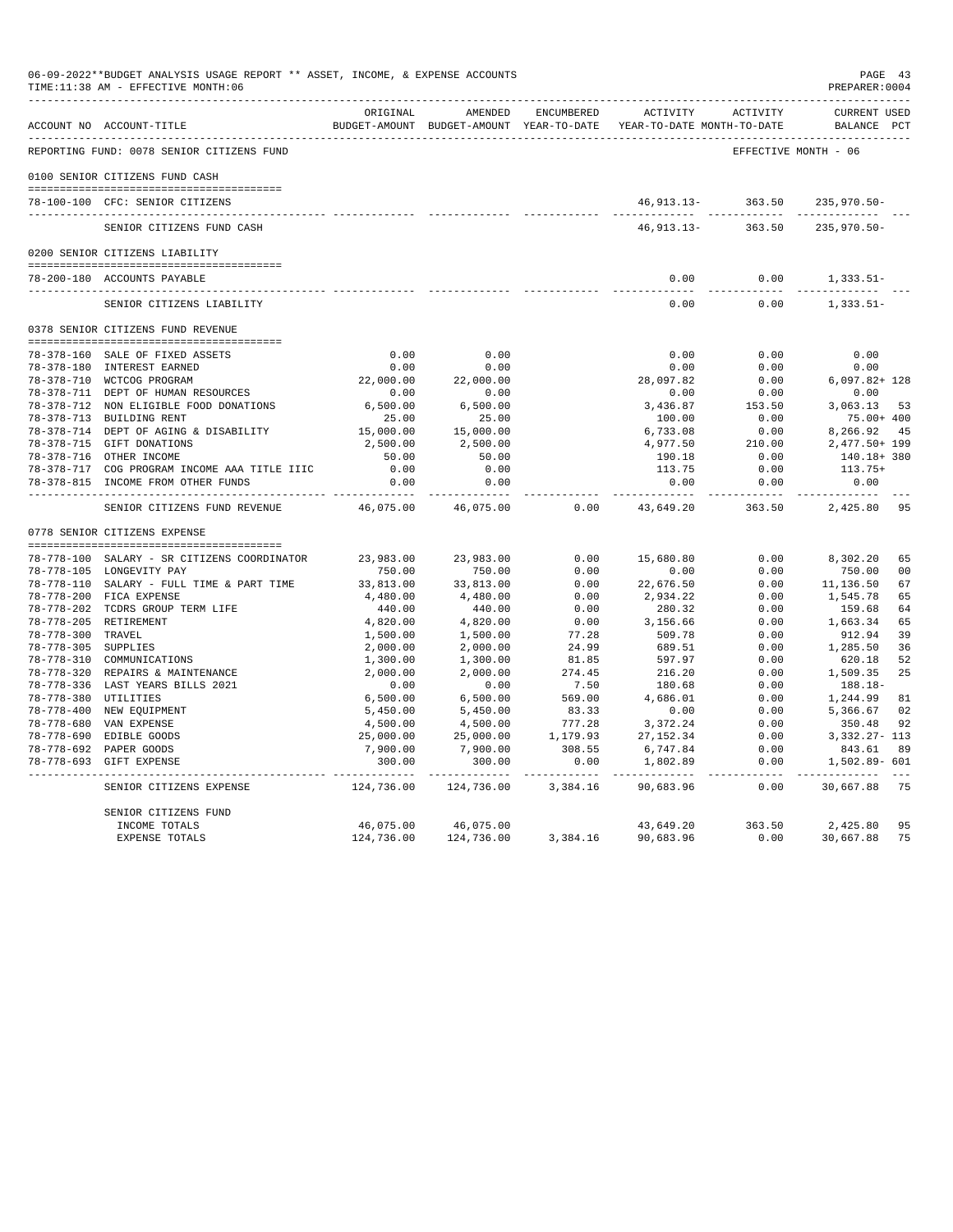| 06-09-2022**BUDGET ANALYSIS USAGE REPORT ** ASSET, INCOME, & EXPENSE ACCOUNTS<br>PAGE 44<br>TIME: 11:38 AM - EFFECTIVE MONTH: 06<br>PREPARER: 0004 |                                                 |                   |                                                     |                                  |          |                             |                                                                        |  |  |  |
|----------------------------------------------------------------------------------------------------------------------------------------------------|-------------------------------------------------|-------------------|-----------------------------------------------------|----------------------------------|----------|-----------------------------|------------------------------------------------------------------------|--|--|--|
|                                                                                                                                                    | ACCOUNT NO ACCOUNT-TITLE                        | ORIGINAL          | AMENDED<br>BUDGET-AMOUNT BUDGET-AMOUNT YEAR-TO-DATE | ENCUMBERED                       | ACTIVITY | ACTIVITY                    | CURRENT USED<br>YEAR-TO-DATE MONTH-TO-DATE BALANCE PCT                 |  |  |  |
|                                                                                                                                                    | REPORTING FUND: 0079 AMERICAN RESCUE GRANT FUND |                   |                                                     |                                  |          |                             | EFFECTIVE MONTH - 06                                                   |  |  |  |
|                                                                                                                                                    | 0100 AMERICAN RESCUE GRANT CASH                 |                   |                                                     |                                  |          |                             |                                                                        |  |  |  |
|                                                                                                                                                    | 79-100-100 AMERICAN RESCUE GRANT CASH ACCOUNT   |                   |                                                     |                                  |          | 200,666.75- 0.00 171,299.75 |                                                                        |  |  |  |
|                                                                                                                                                    | AMERICAN RESCUE GRANT CASH                      |                   |                                                     |                                  |          | 200,666.75- 0.00 171,299.75 |                                                                        |  |  |  |
|                                                                                                                                                    | 0380 AMERICAN RESCUE GRANT REVENUE              |                   |                                                     |                                  |          |                             |                                                                        |  |  |  |
|                                                                                                                                                    | 79-380-179 ARPA GRANT REVENUE                   | 0.00              | 0.00                                                | $0.00$ 0.00 0.00 0.00            |          |                             |                                                                        |  |  |  |
|                                                                                                                                                    | AMERICAN RESCUE GRANT REVENUE                   | ---------<br>0.00 |                                                     | 0.00                             | 0.00     | $0.00$ and $0.00$<br>0.00   | 0.00                                                                   |  |  |  |
|                                                                                                                                                    | 0850 AMERICAN RESCUE GRANT EXPENSE              |                   |                                                     |                                  |          |                             |                                                                        |  |  |  |
|                                                                                                                                                    | =============<br>79-850-850 ARPA GRANT EXPENSE  | 0.00              |                                                     |                                  |          |                             | $0.00 \qquad 4,038.00 \qquad 200,666.75 \qquad 0.00 \qquad 204,704.75$ |  |  |  |
|                                                                                                                                                    | AMERICAN RESCUE GRANT EXPENSE                   |                   | 0.00                                                | $0.00 \t 4.038.00 \t 200.666.75$ |          | 0.00                        | $204.704.75-$                                                          |  |  |  |
|                                                                                                                                                    | AMERICAN RESCUE GRANT FUND                      |                   |                                                     |                                  |          |                             |                                                                        |  |  |  |
|                                                                                                                                                    | INCOME TOTALS                                   | 0.00              | 0.00                                                |                                  |          | $0.00$ and $0.00$           | $0.00$ 0.00                                                            |  |  |  |
|                                                                                                                                                    | <b>EXPENSE TOTALS</b>                           | 0.00              | 0.00                                                | 4,038.00 200,666.75              |          | 0.00                        | 204,704.75-                                                            |  |  |  |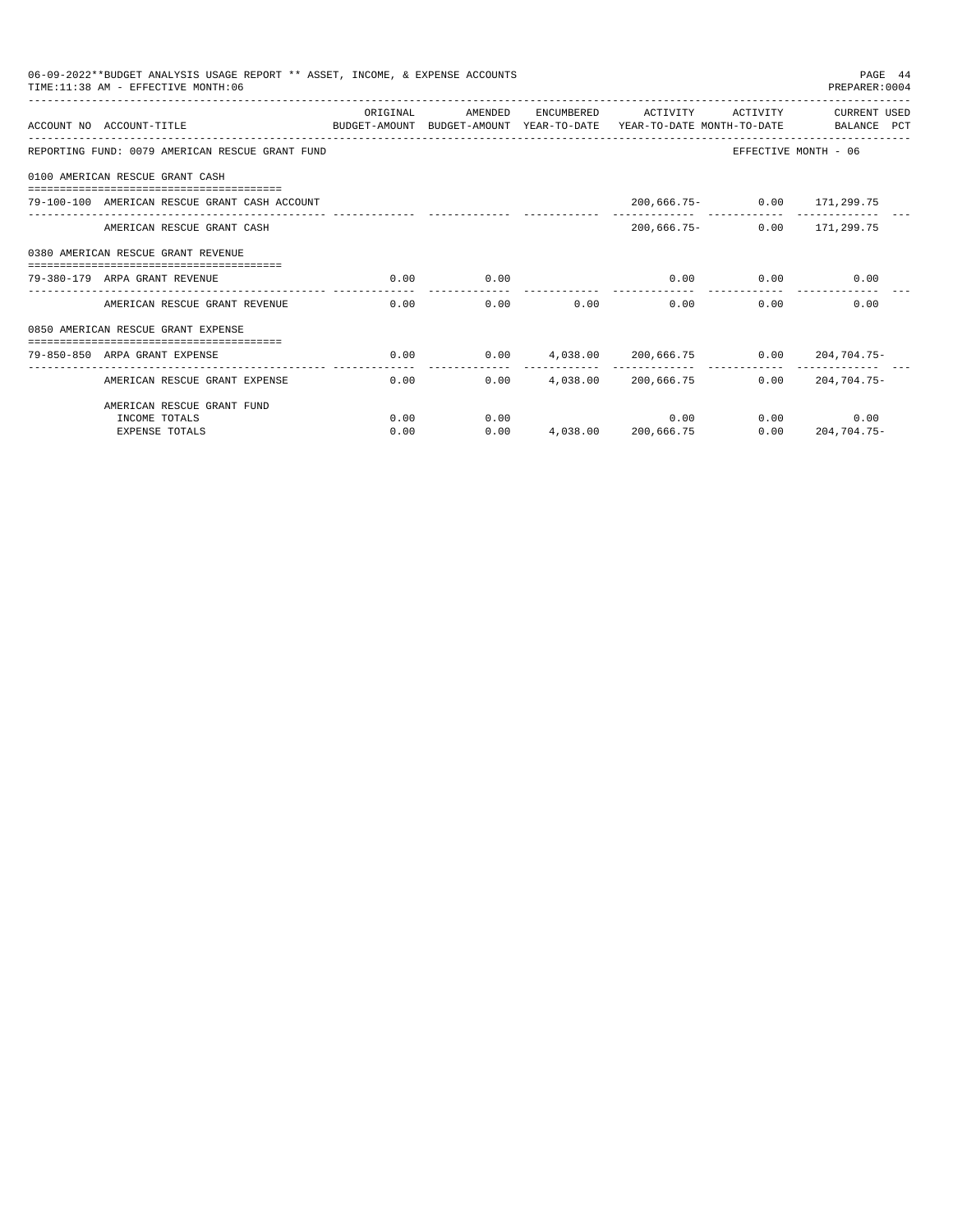| 06-09-2022**BUDGET ANALYSIS USAGE REPORT ** ASSET, INCOME, & EXPENSE ACCOUNTS<br>TIME: 11:38 AM - EFFECTIVE MONTH: 06<br>PREPARER: 0004 |                                                                                                             |                                                               |                   |       |                                  |      |                      |     |
|-----------------------------------------------------------------------------------------------------------------------------------------|-------------------------------------------------------------------------------------------------------------|---------------------------------------------------------------|-------------------|-------|----------------------------------|------|----------------------|-----|
|                                                                                                                                         | ACCOUNT NO ACCOUNT-TITLE TO BUDGET-AMOUNT BUDGET-AMOUNT YEAR-TO-DATE YEAR-TO-DATE MONTH-TO-DATE BALANCE PCT | ORIGINAL                                                      | AMENDED           |       | ENCUMBERED ACTIVITY ACTIVITY     |      | CURRENT USED         |     |
|                                                                                                                                         | REPORTING FUND: 0080 LEOSE GRANT FUND                                                                       |                                                               |                   |       |                                  |      | EFFECTIVE MONTH - 06 |     |
|                                                                                                                                         | 0100 LEOSE GRANT FUND CASH                                                                                  |                                                               |                   |       |                                  |      |                      |     |
|                                                                                                                                         | 80-100-100 CFC: LEOSE GRANT FUND CASH                                                                       |                                                               |                   |       |                                  |      | 189.64 0.00 3,809.36 |     |
|                                                                                                                                         | LEOSE GRANT FUND CASH                                                                                       |                                                               |                   |       | 189.64                           | 0.00 | 3,809.36             |     |
|                                                                                                                                         | 0380 LEOSE GRANT FUND REVENUE                                                                               |                                                               |                   |       |                                  |      |                      |     |
|                                                                                                                                         | 80-380-180 LEOSE GRANT INTEREST EARNED (0.00 0.00 0.00                                                      |                                                               |                   |       | 0.00                             |      | $0.00$ 0.00          |     |
|                                                                                                                                         | 80-380-800 LEOSE GRANT REVENUES                                                                             | $1,500.00$ $1,500.00$                                         |                   |       | 1,196.64                         |      | 0.00 303.36 80       |     |
|                                                                                                                                         | LEOSE GRANT FUND REVENUE $1.500.00$ $1.500.00$ $0.00$ $1.196.64$                                            |                                                               |                   |       |                                  |      | 0.00<br>303.36       | -80 |
|                                                                                                                                         | 0800 LEOSE GRANT EXPENSE                                                                                    |                                                               |                   |       |                                  |      |                      |     |
|                                                                                                                                         | 80-800-800 LEOSE GRANT EXPENSES                                                                             | $1,500.00$ $1,500.00$ $72.00$ $1,007.00$ $0.00$ $421.00$ $72$ |                   |       |                                  |      |                      |     |
|                                                                                                                                         | LEOSE GRANT EXPENSE                                                                                         |                                                               | 1,500.00 1,500.00 |       | 72.00 1.007.00                   |      | 0.00<br>421.00       | 72  |
|                                                                                                                                         | LEOSE GRANT FUND                                                                                            |                                                               |                   |       |                                  |      |                      |     |
|                                                                                                                                         | INCOME TOTALS                                                                                               |                                                               |                   |       | $1,500.00$ $1,500.00$ $1,196.64$ |      | $0.00$ 303.36        | 80  |
|                                                                                                                                         | <b>EXPENSE TOTALS</b>                                                                                       | 1,500.00                                                      | 1,500.00          | 72.00 | 1,007.00                         | 0.00 | 421.00               | 72  |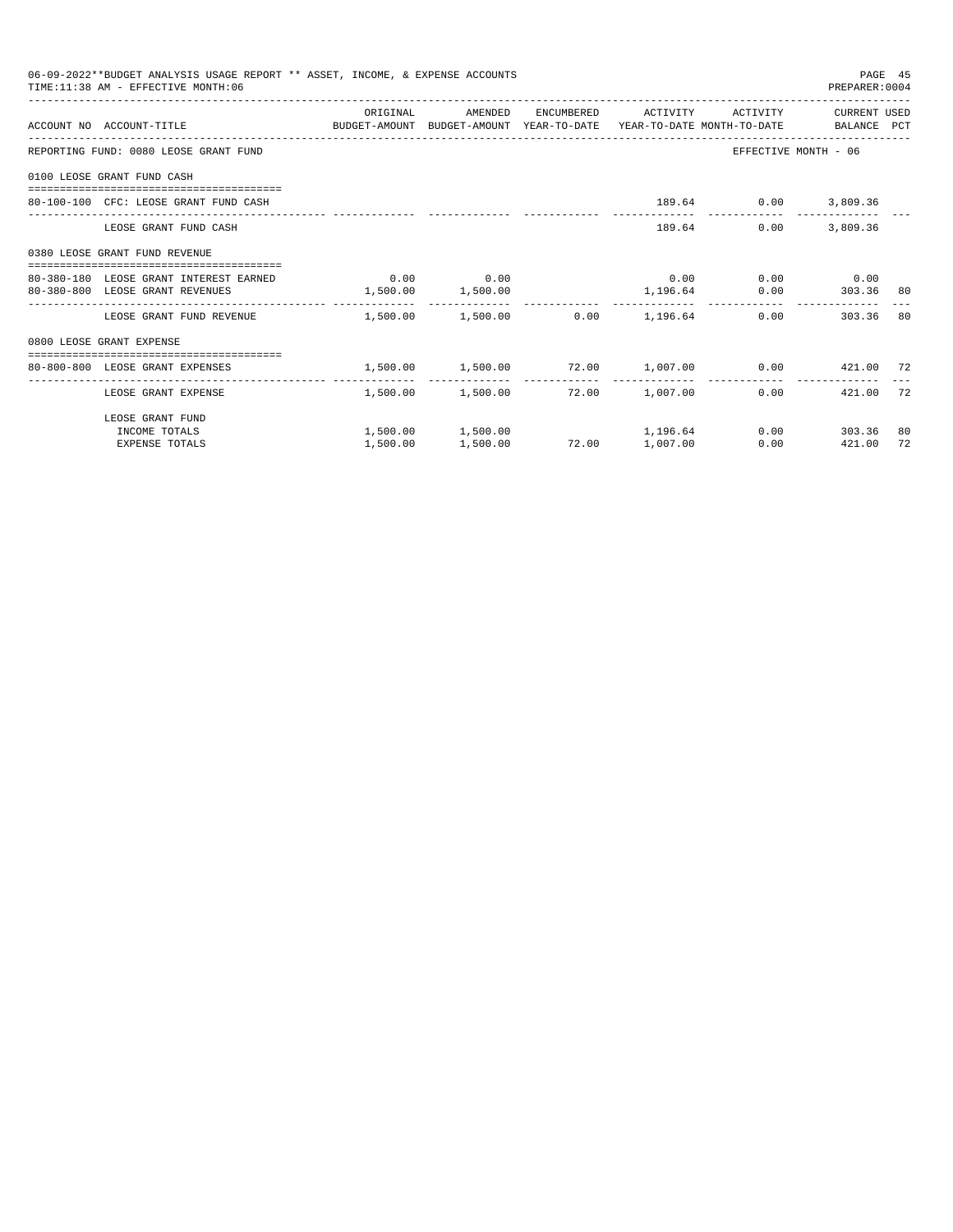| 06-09-2022**BUDGET ANALYSIS USAGE REPORT ** ASSET, INCOME, & EXPENSE ACCOUNTS<br>TIME: 11:38 AM - EFFECTIVE MONTH: 06 |          |         |                      |                      |                | PAGE 46<br>PREPARER: 0004 |
|-----------------------------------------------------------------------------------------------------------------------|----------|---------|----------------------|----------------------|----------------|---------------------------|
| ACCOUNT NO ACCOUNT-TITLE<br>BUDGET-AMOUNT BUDGET-AMOUNT YEAR-TO-DATE  YEAR-TO-DATE MONTH-TO-DATE      BALANCE PCT     | ORIGINAL | AMENDED | ENCUMBERED           | ACTIVITY             | ACTIVITY       | CURRENT USED              |
| REPORTING FUND: 0081 JUSTICE COURT SUPPORT FUND                                                                       |          |         |                      |                      |                | EFFECTIVE MONTH - 06      |
| 0100 JUSTICE COURT SUPPORT CASH                                                                                       |          |         |                      |                      |                |                           |
| 81-100-100 JUSTICE COURT SUPPORT CASH                                                                                 |          |         |                      |                      | 350.00         | $0.00$ 350.00             |
| 81-100-232 JP CREDIT CARD                                                                                             |          |         |                      | 0.00                 |                | $0.00$ 0.00               |
| JUSTICE COURT SUPPORT CASH                                                                                            |          |         |                      | -----------          | 350.00         | $0.00$ 350.00             |
| 0381 JUSTICE COURT SUPPORT REVENUE                                                                                    |          |         |                      |                      |                |                           |
| 81-381-381 JUSTICE COURT SUPPORT REVENUE                                                                              | 0.00     | 0.00    |                      |                      | 350.00<br>0.00 | $350.00+$                 |
| JUSTICE COURT SUPPORT REVENUE                                                                                         | 0.00     | 0.00    |                      | 0.00                 | 350.00         | $0.00$ 350.00+            |
| 0781 JUSTICE COURT SUPPORT EXPENSE                                                                                    |          |         |                      |                      |                |                           |
| 81-781-781 JUSTICE COURT SUPPORT EXPENSE                                                                              | 0.00     | 0.00    | 0.00                 | 0.00                 |                | 0.00<br>0.00              |
| JUSTICE COURT SUPPORT EXPENSE                                                                                         | 0.00     | 0.00    | ------------<br>0.00 | ------------<br>0.00 | 0.00           | 0.00                      |
| JUSTICE COURT SUPPORT FUND                                                                                            |          |         |                      |                      |                |                           |
| INCOME TOTALS                                                                                                         | 0.00     | 0.00    |                      | 350.00               |                | $0.00$ 350.00+            |
| <b>EXPENSE TOTALS</b>                                                                                                 | 0.00     | 0.00    | 0.00                 | 0.00                 | 0.00           | 0.00                      |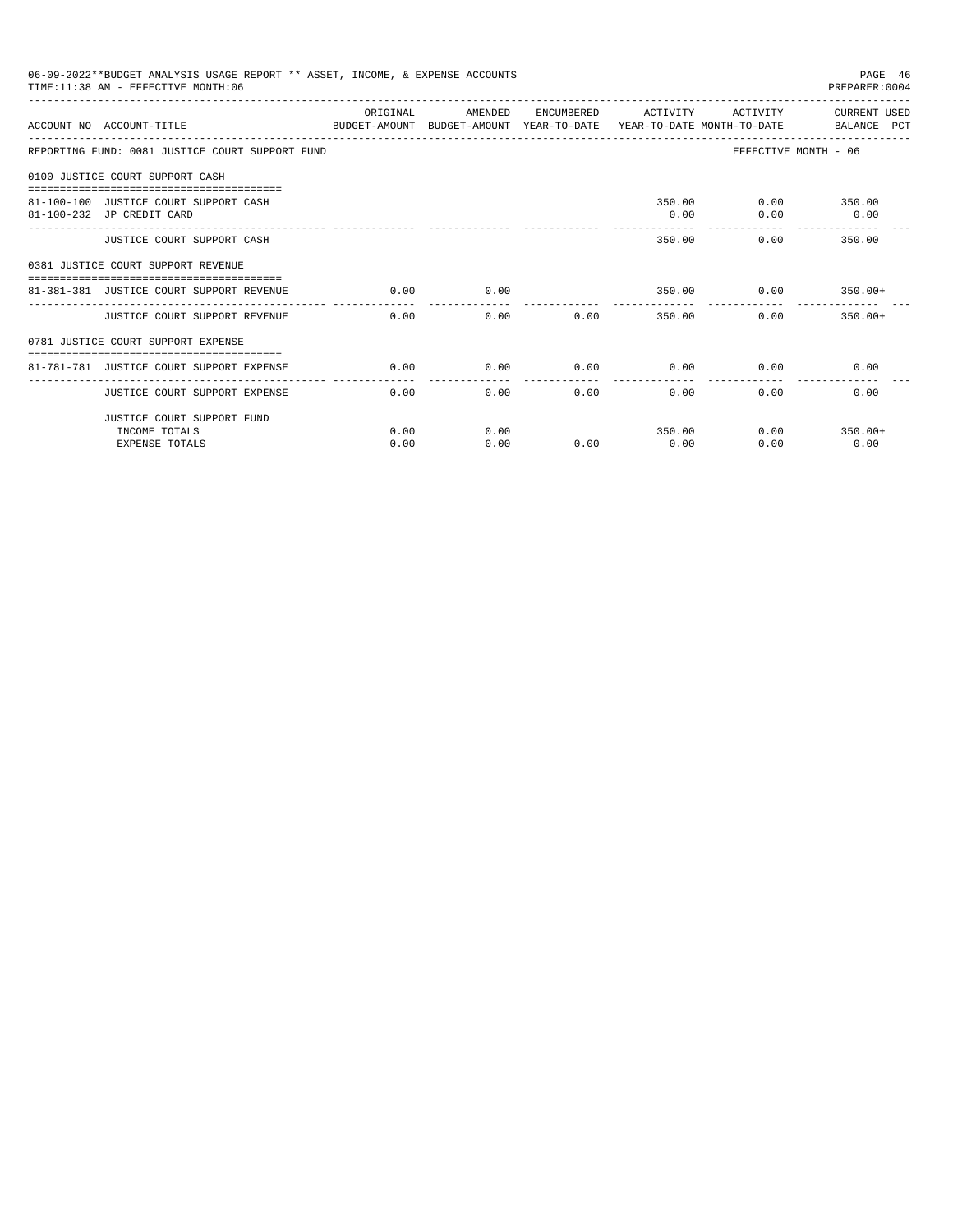| 06-09-2022**BUDGET ANALYSIS USAGE REPORT ** ASSET, INCOME, & EXPENSE ACCOUNTS<br>PAGE 47<br>TIME: 11:38 AM - EFFECTIVE MONTH: 06<br>PREPARER: 0004 |                                                                                                                  |          |                                                            |  |                |                                              |                                 |           |  |
|----------------------------------------------------------------------------------------------------------------------------------------------------|------------------------------------------------------------------------------------------------------------------|----------|------------------------------------------------------------|--|----------------|----------------------------------------------|---------------------------------|-----------|--|
|                                                                                                                                                    | ACCOUNT NO ACCOUNT-TITLE COMPUTE BUDGET-AMOUNT BUDGET-AMOUNT YEAR-TO-DATE YEAR-TO-DATE MONTH-TO-DATE BALANCE PCT |          |                                                            |  |                |                                              |                                 |           |  |
|                                                                                                                                                    | REPORTING FUND: 0082 JUSTICE COURT TECHNOLOGY FUND                                                               |          |                                                            |  |                |                                              | EFFECTIVE MONTH - 06            |           |  |
|                                                                                                                                                    | 0100 JUSTICE COURT TECHNOLOGY CASH                                                                               |          |                                                            |  |                |                                              |                                 |           |  |
|                                                                                                                                                    | 82-100-100 CFC: JUSTICE COURT TECH CASH<br>82-100-232 JP CC ACCOUNT                                              |          |                                                            |  |                | 764.12 12.00 11,105.80<br>30.24 22.35 111.82 |                                 |           |  |
|                                                                                                                                                    | JUSTICE COURT TECHNOLOGY CASH                                                                                    |          |                                                            |  |                | 794.36 34.35 11,217.62                       |                                 |           |  |
|                                                                                                                                                    | 0380 JUSTICE COURT TECH REVENUE                                                                                  |          |                                                            |  |                |                                              |                                 |           |  |
|                                                                                                                                                    | 82-380-180 JUSTICE COURT TECH INTEREST EARNED 0.00 0.00 0.00<br>82-380-820 JUSTICE COURT TECH FEES               |          | $1,500.00$ 1,500.00                                        |  |                | $0.00$ $0.00$ $0.00$ $0.00$                  | 794.36 34.35 705.64             | - 53      |  |
|                                                                                                                                                    | JUSTICE COURT TECH REVENUE $1.500.00$ $1.500.00$ $0.00$ $794.36$ $34.35$ $705.64$                                |          |                                                            |  | -------------- |                                              |                                 | -53       |  |
|                                                                                                                                                    | 0820 JUSTICE COURT TECH EXPENSE                                                                                  |          |                                                            |  |                |                                              |                                 |           |  |
|                                                                                                                                                    | 82-820-820 JUSTICE COURT TECH EXPENSES                                                                           |          | $1,500.00$ $1,500.00$ $0.00$ $0.00$ $0.00$ $1,500.00$ $00$ |  |                |                                              |                                 |           |  |
|                                                                                                                                                    | JUSTICE COURT TECH EXPENSE $1,500.00$ $1,500.00$ $0.00$ $0.00$ $0.00$                                            |          |                                                            |  | -------------  | 0.00                                         | 1,500.00                        | 00        |  |
|                                                                                                                                                    | JUSTICE COURT TECHNOLOGY FUND                                                                                    |          |                                                            |  |                |                                              |                                 |           |  |
|                                                                                                                                                    | INCOME TOTALS<br><b>EXPENSE TOTALS</b>                                                                           | 1,500.00 | 1,500.00 1,500.00<br>1,500.00                              |  |                | $0.00$ $0.00$ $0.00$ $0.00$                  | 794.36 34.35 705.64<br>1,500.00 | -53<br>00 |  |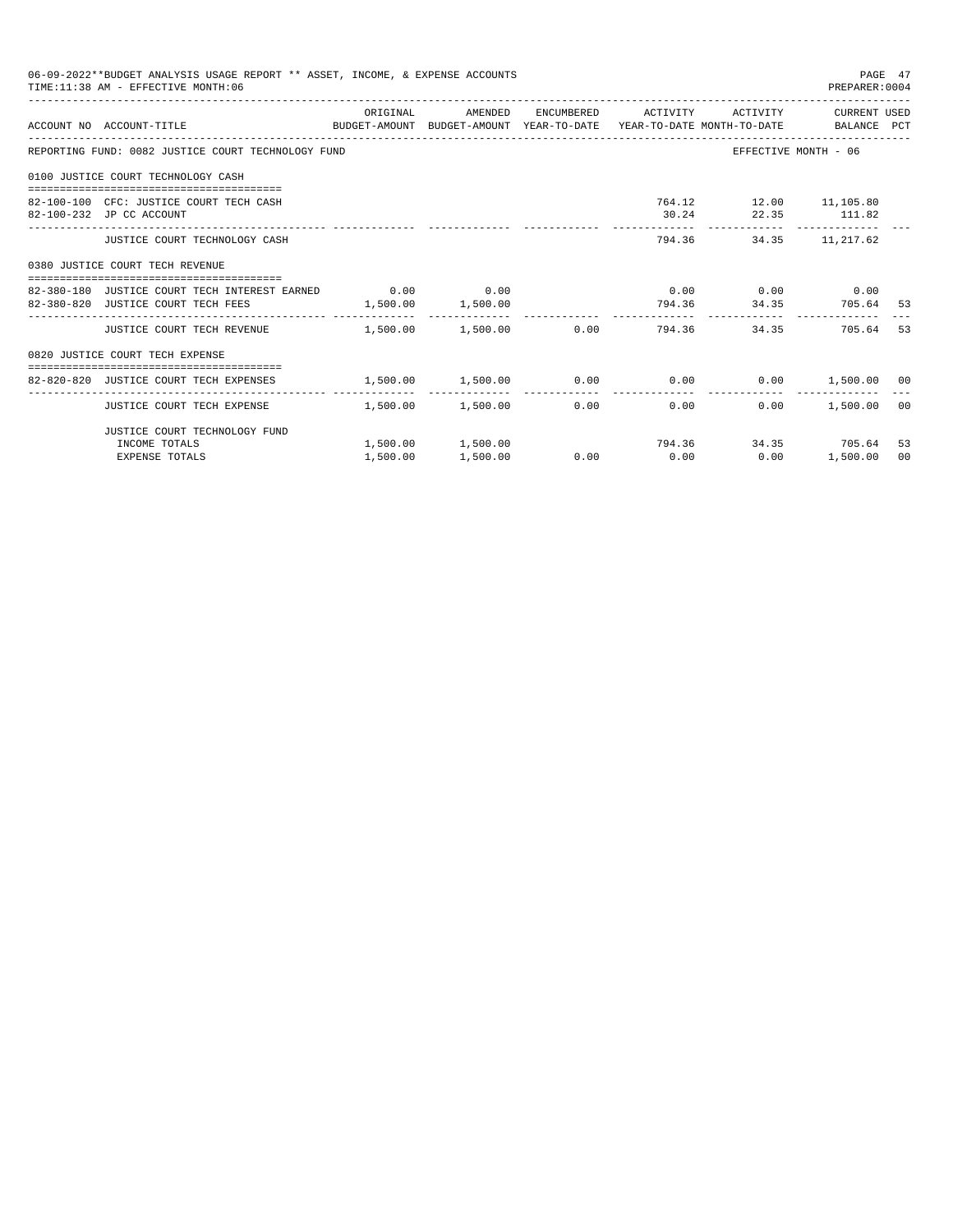| 06-09-2022**BUDGET ANALYSIS USAGE REPORT ** ASSET, INCOME, & EXPENSE ACCOUNTS<br>TIME: 11:38 AM - EFFECTIVE MONTH: 06 |                     |                     |                                                         |                                | PAGE 48<br>PREPARER:0004 |                |
|-----------------------------------------------------------------------------------------------------------------------|---------------------|---------------------|---------------------------------------------------------|--------------------------------|--------------------------|----------------|
| ACCOUNT NO ACCOUNT-TITLE TO THE SUDGET-AMOUNT BUDGET-AMOUNT YEAR-TO-DATE YEAR-TO-DATE MONTH-TO-DATE BALANCE PCT       | ORIGINAL            |                     | AMENDED ENCUMBERED ACTIVITY ACTIVITY CURRENT_USED       |                                |                          |                |
| REPORTING FUND: 0084 FC DRUG FORFEITURE FUND                                                                          |                     |                     |                                                         | EFFECTIVE MONTH - 06           |                          |                |
| 0100 DRUG FORFEITURE CASH ACCOUNTS                                                                                    |                     |                     |                                                         |                                |                          |                |
| 84-100-100 CFC: FC DRUG FORFEITURE CHECKING<br>84-100-150 CFC: FC DRUG FORFEITURE CHECKING                            |                     |                     | $12,180.42 - 0.00 26,425.11$                            | $0.00$ $0.00$ $0.00$           |                          |                |
| DRUG FORFEITURE CASH ACCOUNTS                                                                                         |                     |                     |                                                         | $12.180.42 - 0.00$ $26.425.11$ |                          |                |
| 0384 DRUG FORFEITURE REVENUE                                                                                          |                     |                     |                                                         |                                |                          |                |
|                                                                                                                       |                     |                     |                                                         |                                |                          |                |
| 84-384-180 DRUG FORFEITURE INTEREST EARNED 0.00 0.00 0.00                                                             |                     |                     |                                                         | 53.92 0.00                     | $53.92+$                 |                |
| 84-384-840 DRUG FORFEITURE REVENUES                                                                                   | 39,535.00 39,535.00 |                     | $0.00$ $0.00$ $39,535.00$ 00                            |                                |                          |                |
|                                                                                                                       |                     |                     | 53.92                                                   | 0.00                           | 39,481.08                | 0 <sup>0</sup> |
| 0840 DRUG FORFEITURE EXPENSE                                                                                          |                     |                     |                                                         |                                |                          |                |
| 84-840-336 LAST YEARS BILLS 2021                                                                                      |                     |                     | $0.00$ $0.00$ $0.00$ $0.00$ $0.00$ $0.00$ $0.00$ $0.00$ |                                |                          |                |
| 84-840-840 DRUG FORFEITURE EXPENSES 39,535.00 39,535.00 39,535.00 2,992.96 12,234.34 0.00 24,307.70 39                |                     |                     |                                                         |                                |                          |                |
|                                                                                                                       |                     |                     |                                                         |                                |                          |                |
| DRUG FORFEITURE EXPENSE                                                                                               |                     |                     | 39.535.00 39.535.00 2.992.96 12.234.34                  | 0.00                           | 24,307.70 39             |                |
| FC DRUG FORFEITURE FUND                                                                                               |                     |                     |                                                         |                                |                          |                |
| INCOME TOTALS                                                                                                         |                     | 39,535.00 39,535.00 | 53.92                                                   |                                | $0.00$ 39,481.08         | 0 <sup>0</sup> |
| <b>EXPENSE TOTALS</b>                                                                                                 | 39,535.00           |                     | 39,535.00 2,992.96 12,234.34                            | 0.00                           | 24,307.70                | 39             |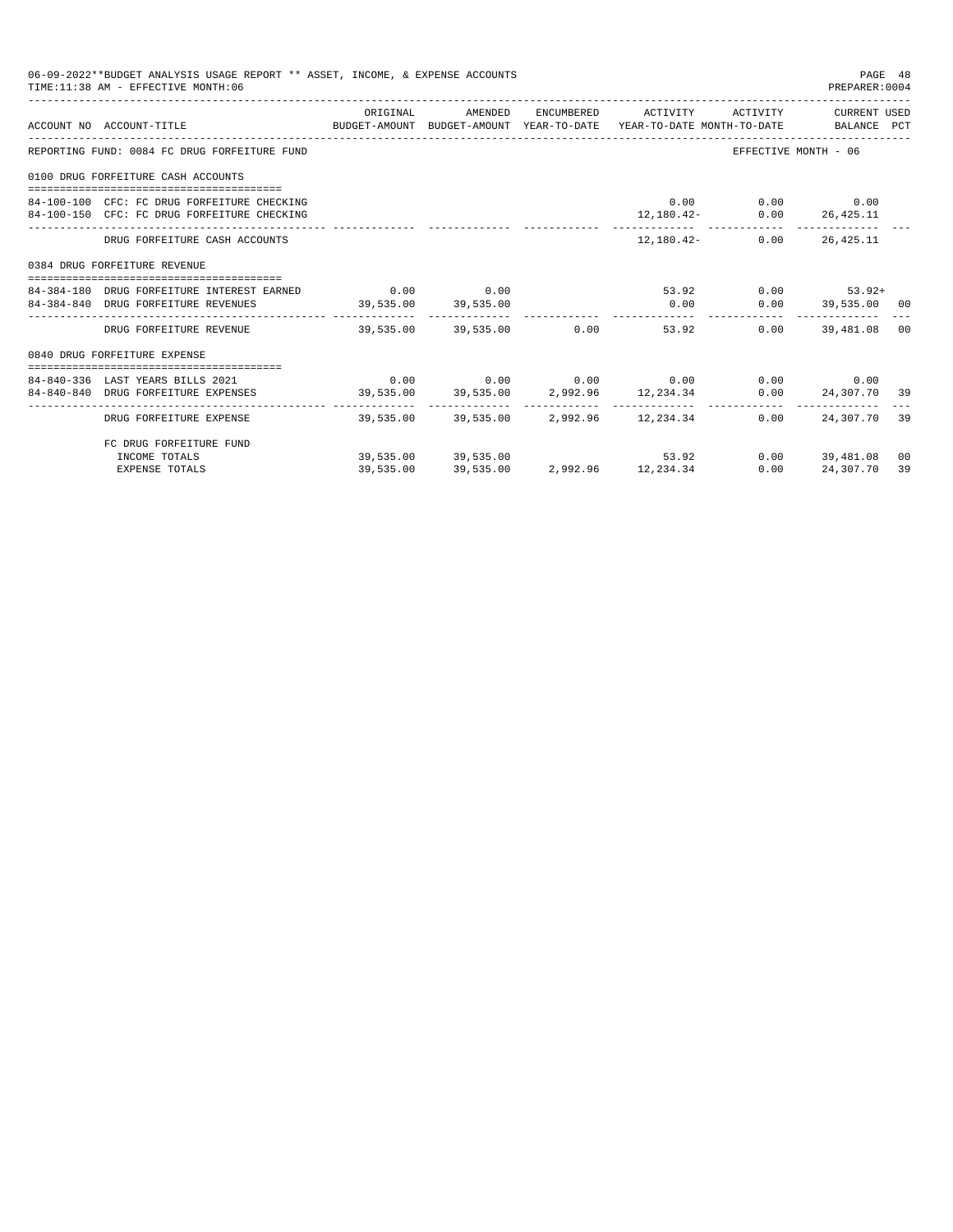| 06-09-2022**BUDGET ANALYSIS USAGE REPORT ** ASSET, INCOME, & EXPENSE ACCOUNTS<br>TIME: 11:38 AM - EFFECTIVE MONTH: 06 |                                                                                 |                   |              |                                         |                                | PAGE 49<br>PREPARER: 0004                                 |
|-----------------------------------------------------------------------------------------------------------------------|---------------------------------------------------------------------------------|-------------------|--------------|-----------------------------------------|--------------------------------|-----------------------------------------------------------|
| ACCOUNT NO ACCOUNT-TITLE                                                                                              | BUDGET-AMOUNT BUDGET-AMOUNT YEAR-TO-DATE YEAR-TO-DATE MONTH-TO-DATE BALANCE PCT |                   |              |                                         |                                | ORIGINAL MENDED ENCUMBERED ACTIVITY ACTIVITY CURRENT USED |
| REPORTING FUND: 0088 AIRPORT FUND                                                                                     |                                                                                 |                   |              |                                         | EFFECTIVE MONTH - 06           |                                                           |
| 0100 AIRPORT CASH ACCOUNTS                                                                                            |                                                                                 |                   |              |                                         |                                |                                                           |
| 88-100-100 CFC -AIRPORT FUND                                                                                          |                                                                                 |                   |              |                                         | 5,297.00 0.00                  | $8,899.09-$                                               |
| AIRPORT CASH ACCOUNTS                                                                                                 |                                                                                 |                   |              | 5,297.00                                | 0.00                           | $8.899.09 -$                                              |
| 0380 AIRPORT REVENUE ACCOUNTS                                                                                         |                                                                                 |                   |              |                                         |                                |                                                           |
| 88-380-180 AIRPORT INTEREST EARNED                                                                                    |                                                                                 | $0.00$ 0.00       |              |                                         | $0.00$ $0.00$ $0.00$ $0.00$    |                                                           |
| 88-380-810 AIRPORT REVENUES                                                                                           |                                                                                 | 5,500.00 5,500.00 |              |                                         |                                | 5,655.00   0.00   155.00+ 103                             |
| AIRPORT REVENUE ACCOUNTS                                                                                              |                                                                                 |                   |              | $5.500.00$ $5.500.00$ $0.00$ $5.655.00$ | ______________________________ | $0.00$ 155.00+ 103                                        |
| 0800 AIRPORT EXPENSE ACCOUNTS                                                                                         |                                                                                 |                   |              |                                         |                                |                                                           |
|                                                                                                                       |                                                                                 |                   |              |                                         |                                |                                                           |
| 88-800-120 PART TIME SALARY<br>88-800-200 FICA - EMPLOYER MATCH                                                       | 0.00<br>0.00                                                                    | 0.00<br>0.00      | 0.00<br>0.00 | 0.00<br>0.00                            | 0.00<br>0.00                   | 0.00<br>0.00                                              |
| 88-800-205 RETIREMENT - EMPLOYER MATCH                                                                                | 0.00                                                                            | $0.00$ $0.00$     |              | 0.00                                    | 0.00                           | 0.00                                                      |
| 88-800-810 AIRPORT EXPENSES                                                                                           | 5,500.00                                                                        | 5,500.00          |              | 41.00 358.00                            | 0.00                           | 5,101.00 07                                               |
| AIRPORT EXPENSE ACCOUNTS                                                                                              | 5,500.00                                                                        | 5,500.00          | 41.00        | 358.00                                  | $0.00 -$                       | 5,101.00 07                                               |
| AIRPORT FUND                                                                                                          |                                                                                 |                   |              |                                         |                                |                                                           |
| INCOME TOTALS                                                                                                         |                                                                                 |                   |              | 5,500.00 5,500.00 5,655.00              |                                | $0.00$ 155.00+ 103                                        |
| <b>EXPENSE TOTALS</b>                                                                                                 | 5,500.00                                                                        | 5,500.00          |              | 41.00 358.00                            | 0.00                           | 5,101.00 07                                               |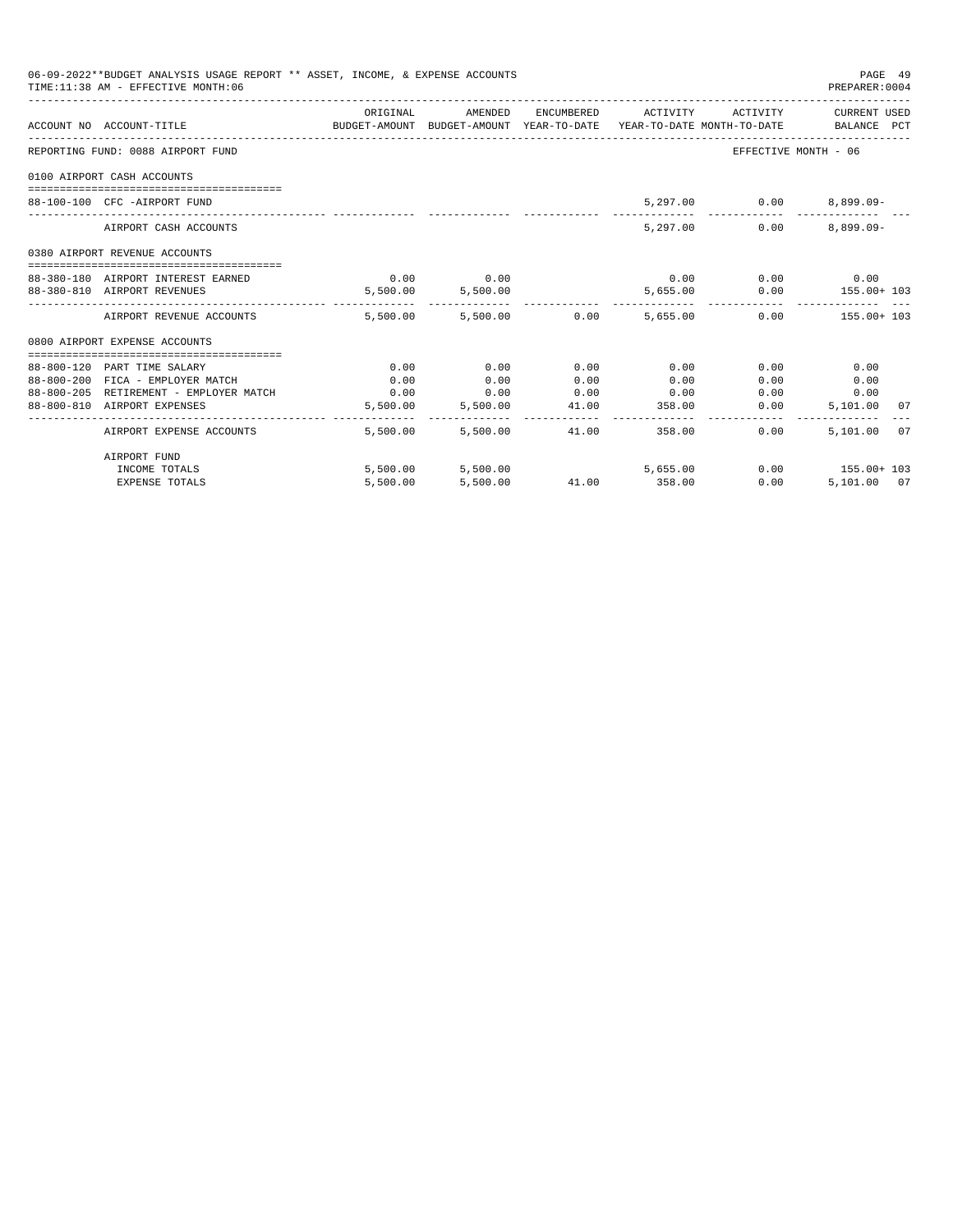| 06-09-2022**BUDGET ANALYSIS USAGE REPORT ** ASSET, INCOME, & EXPENSE ACCOUNTS<br>TIME: 11:38 AM - EFFECTIVE MONTH: 06<br>PREPARER: 0004 |                                                                                                             |                                         |                            |      |                         |                                                  |                       |    |
|-----------------------------------------------------------------------------------------------------------------------------------------|-------------------------------------------------------------------------------------------------------------|-----------------------------------------|----------------------------|------|-------------------------|--------------------------------------------------|-----------------------|----|
|                                                                                                                                         | ACCOUNT NO ACCOUNT-TITLE<br>BUDGET-AMOUNT BUDGET-AMOUNT YEAR-TO-DATE YEAR-TO-DATE MONTH-TO-DATE BALANCE PCT | ORIGINAL                                | AMENDED                    |      | ENCUMBERED ACTIVITY     |                                                  | ACTIVITY CURRENT USED |    |
|                                                                                                                                         | REPORTING FUND: 0092 PRE-TRIAL DIVERSION FUND                                                               |                                         |                            |      |                         |                                                  | EFFECTIVE MONTH - 06  |    |
|                                                                                                                                         | 0100 PRE-TRIAL DIVERSION CASH                                                                               |                                         |                            |      |                         |                                                  |                       |    |
|                                                                                                                                         | 92-100-222 PRE-TRIAL DIVERSION CHECKING                                                                     |                                         |                            |      |                         | 2,171.91 0.00 41,569.08                          |                       |    |
|                                                                                                                                         | PRE-TRIAL DIVERSION CASH                                                                                    |                                         |                            |      | 2,171.91                |                                                  | $0.00$ $41,569.08$    |    |
|                                                                                                                                         | 0399 PRE-TRIAL DIVERSION REVENUE                                                                            |                                         |                            |      |                         |                                                  |                       |    |
|                                                                                                                                         | 92-399-180 PRE-TRIAL INTEREST EARNED                                                                        | $200.00$ $200.00$                       |                            |      |                         | 71.91 0.00 128.09                                |                       | 36 |
|                                                                                                                                         | 92-399-920 PRE-TRIAL DIVERSION FEES                                                                         | 7,000.00                                | 7,000.00                   |      | 2,100.00                |                                                  | $0.00$ 4,900.00       | 30 |
|                                                                                                                                         | PRE-TRIAL DIVERSION REVENUE                                                                                 | $7.200.00$ $7.200.00$ $0.00$ $2.171.91$ |                            |      |                         | 0.00                                             | 5,028,09 30           |    |
|                                                                                                                                         | 0929 PRE-TRIAL DIVERSION EXPENSE                                                                            |                                         |                            |      |                         |                                                  |                       |    |
|                                                                                                                                         | 92-929-929 PRE-TRIAL DIVERSION EXPENSE                                                                      | 0.00                                    |                            |      |                         | $0.00$ $0.00$ $0.00$ $0.00$ $0.00$ $0.00$ $0.00$ |                       |    |
|                                                                                                                                         | PRE-TRIAL DIVERSION EXPENSE                                                                                 | 0.00                                    |                            | 0.00 | ---------------<br>0.00 | $0.00$ and $0.00$                                | 0.00<br>0.00          |    |
|                                                                                                                                         | PRE-TRIAL DIVERSION FUND                                                                                    |                                         |                            |      |                         |                                                  |                       |    |
|                                                                                                                                         | INCOME TOTALS                                                                                               |                                         | 7,200.00 7,200.00 2,171.91 |      |                         | 0.00                                             | 5,028.09              | 30 |
|                                                                                                                                         | <b>EXPENSE TOTALS</b>                                                                                       | 0.00                                    | 0.00                       |      | $0.00$ 0.00             | 0.00                                             | 0.00                  |    |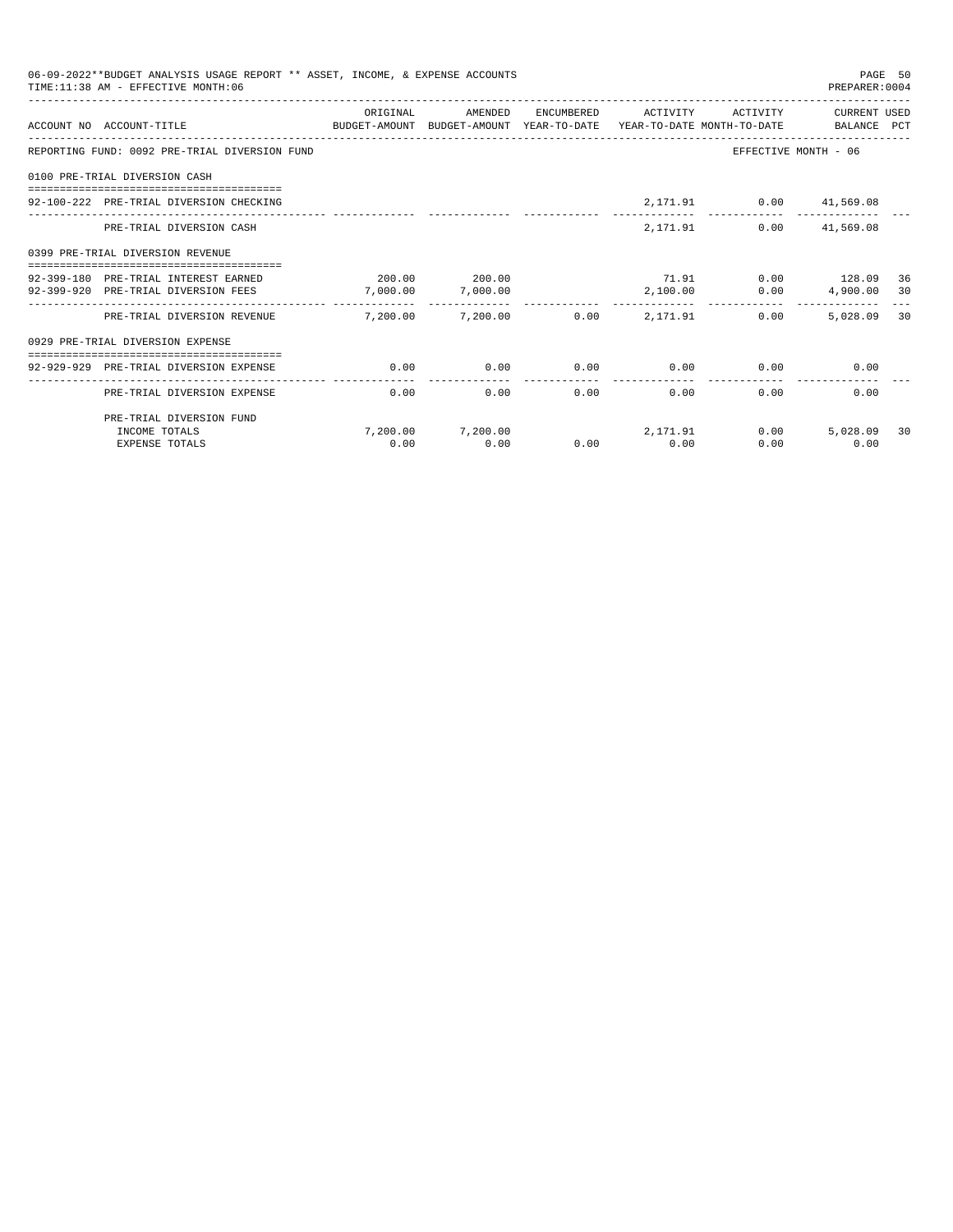| 06-09-2022**BUDGET ANALYSIS USAGE REPORT ** ASSET, INCOME, & EXPENSE ACCOUNTS<br>PREPARER:0004<br>TIME: 11:38 AM - EFFECTIVE MONTH: 06 |                                                        |          |                                                                                |            |          |              |                             |  |  |
|----------------------------------------------------------------------------------------------------------------------------------------|--------------------------------------------------------|----------|--------------------------------------------------------------------------------|------------|----------|--------------|-----------------------------|--|--|
|                                                                                                                                        | ACCOUNT NO ACCOUNT-TITLE                               | ORIGINAL | AMENDED<br>BUDGET-AMOUNT BUDGET-AMOUNT YEAR-TO-DATE YEAR-TO-DATE MONTH-TO-DATE | ENCUMBERED | ACTIVITY | ACTIVITY     | CURRENT USED<br>BALANCE PCT |  |  |
|                                                                                                                                        | REPORTING FUND: 0098 AGENCY FUNDS TAX COL & DIST CLERK |          |                                                                                |            |          |              | EFFECTIVE MONTH - 06        |  |  |
|                                                                                                                                        | 0100 AGENCY FUNDS CASH ACCOUNTS                        |          |                                                                                |            |          |              |                             |  |  |
|                                                                                                                                        | 98-100-101 TAX COLL-SALES TAX                          |          |                                                                                |            | 0.00     |              | $0.00$ 7,876.39             |  |  |
|                                                                                                                                        | 98-100-104 32ND DISTRICT COURT REGISTRY                |          |                                                                                |            | 0.00     | 0.00         | 49,660.63                   |  |  |
| 98-100-105                                                                                                                             | 32ND DISTRICT COURT RECEIVERSHIP                       |          |                                                                                |            | 0.00     | 0.00         | 139,245.00                  |  |  |
|                                                                                                                                        | 98-100-106 32ND DISTRICT COURT MINOR                   |          |                                                                                |            | 0.00     | 0.00         | 16,981.12                   |  |  |
|                                                                                                                                        | 98-100-107 TAX COLL-MOTOR VEHICLE DIVISION             |          |                                                                                |            | 0.00     | 0.00         | 11,771.78                   |  |  |
|                                                                                                                                        | AGENCY FUNDS CASH ACCOUNTS                             |          |                                                                                |            | 0.00     | 0.00         | 225,534.92                  |  |  |
|                                                                                                                                        | AGENCY FUNDS TAX COL & DIST CLERK                      |          |                                                                                |            |          |              |                             |  |  |
|                                                                                                                                        | INCOME TOTALS                                          | 0.00     | 0.00                                                                           |            |          | 0.00<br>0.00 | 0.00                        |  |  |
|                                                                                                                                        | EXPENSE TOTALS                                         | 0.00     | 0.00                                                                           | 0.00       | 0.00     | 0.00         | 0.00                        |  |  |